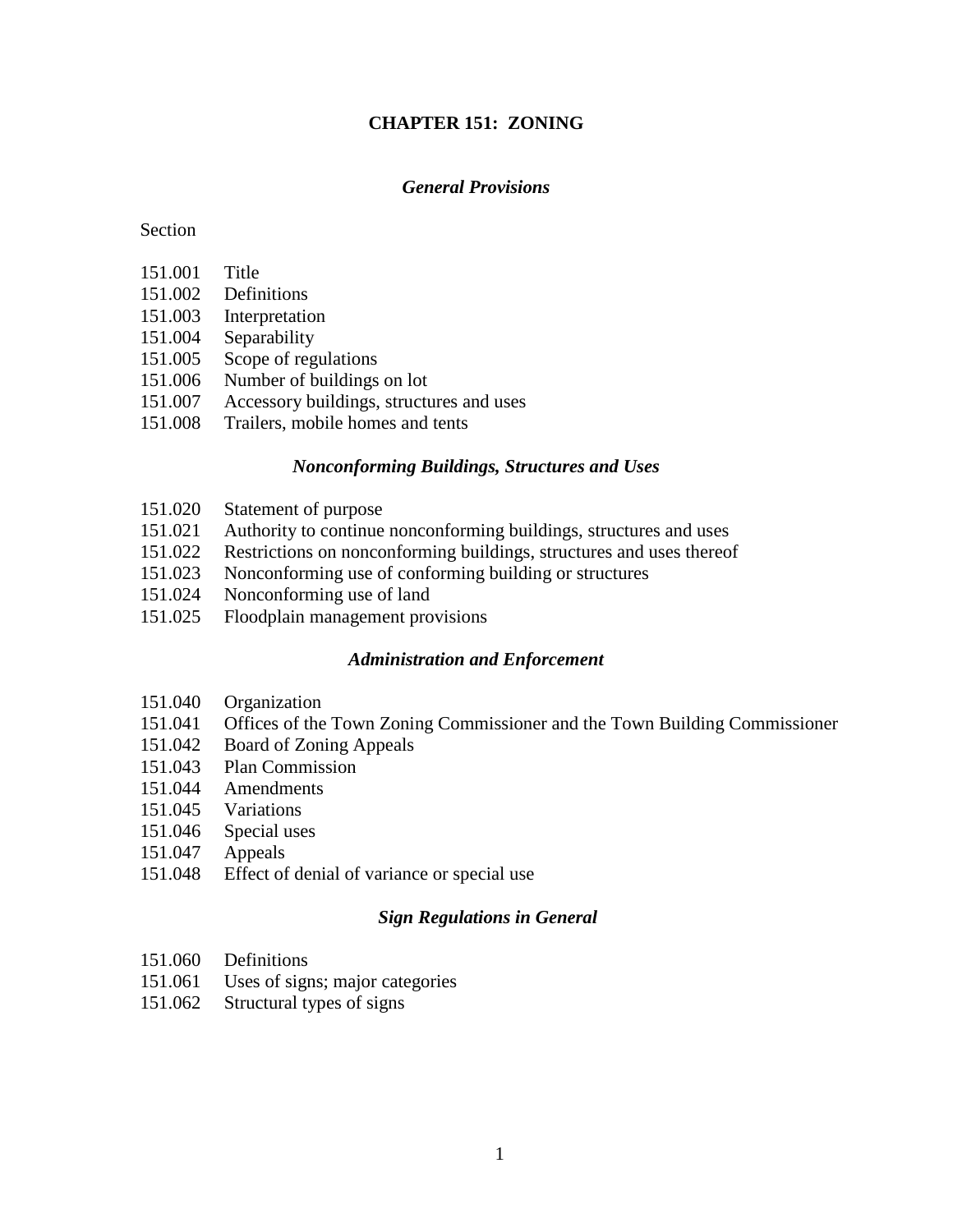## **Zoning** 2

#### *Specific Sign Provisions*

- 151.075 Intent
- 151.076 General provisions
- 151.077 Permitted signs
- 151.078 Signs not permitted in any district
- 151.079 Administration
- 151.080 Inspection
- 151.081 Nonconforming signs
- 151.082 Publicly owned property exception

### *Zoning Districts*

- 151.095 Types of districts
- 151.096 Maps
- 151.097 Exemptions

#### *Zoning District General Requirements*

- 151.110 Permitted uses
- 151.111 Special uses
- 151.112 Controlled areas
- 151.113 Adult business uses

#### *Business Commercial District*

- 151.125 General requirements
- 151.126 Permitted uses
- 151.127 Special uses
- 151.128 Lot area
- 151.129 Yards
- 151.130 Signs

#### *Residential District*

- 151.145 Permitted uses
- 151.146 Special uses
- 151.147 Lot area
- 151.148 Lot width
- 151.149 Building height
- 151.150 Ground floor area per single-family detached dwelling
- 151.151 Yards
- 151.152 Signs
- 151.153 Installation, siding and roofing standards for manufacturing homes, type A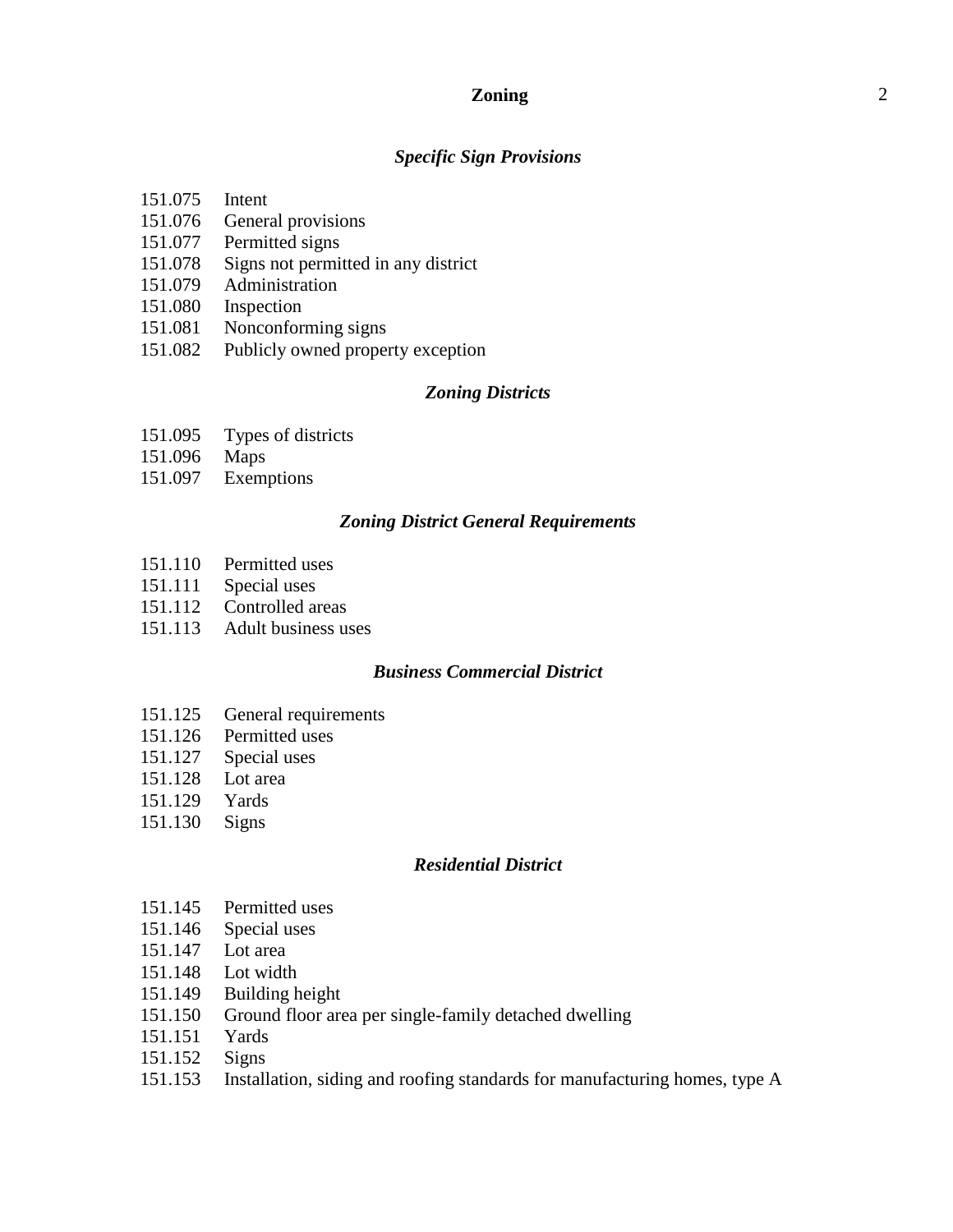## **Zoning** 3

#### *Exceptions to Trailer Regulations*

#### 151.165 Procedure for trailer exceptions

### *Off-Street Parking Regulations*

- 151.180 Intent
- 151.181 Applicability
- 151.182 Existing parking areas
- 151.183 Location of parking areas
- 151.184 Design and construction of off-street parking areas
- 151.185 Minimum number of required off-street parking spaces
- 151.186 Required parking for the disabled
- 151.187 Required off-street parking
- 151.188 Nonconforming uses
- 151.189 Parking of any vehicles in yards or lawns
- 151.190 Licensure of vehicles

#### *Floodplain Regulations*

- 151.205 Statutory authorization
- 151.206 Findings of fact
- 151.207 Statement of purpose
- 151.208 Objectives
- 151.209 Definitions
- 151.210 Lands to which this chapter applies
- 151.211 Basis for establishing regulatory flood data
- 151.212 Establishment of floodplain development permit
- 151.213 Compliance
- 151.214 Abrogation and general restrictions
- 151.215 Discrepancy between mapped floodplain and actual ground elevations
- 151.216 Interpretation
- 151.217 Warning and disclaimer of liability
- 151.218 Increased cost of compliance (ICC)
- 151.219 Designation of Administrator
- 151.220 Permit procedures
- 151.221 Duties and responsibilities of the Floodplain Administrator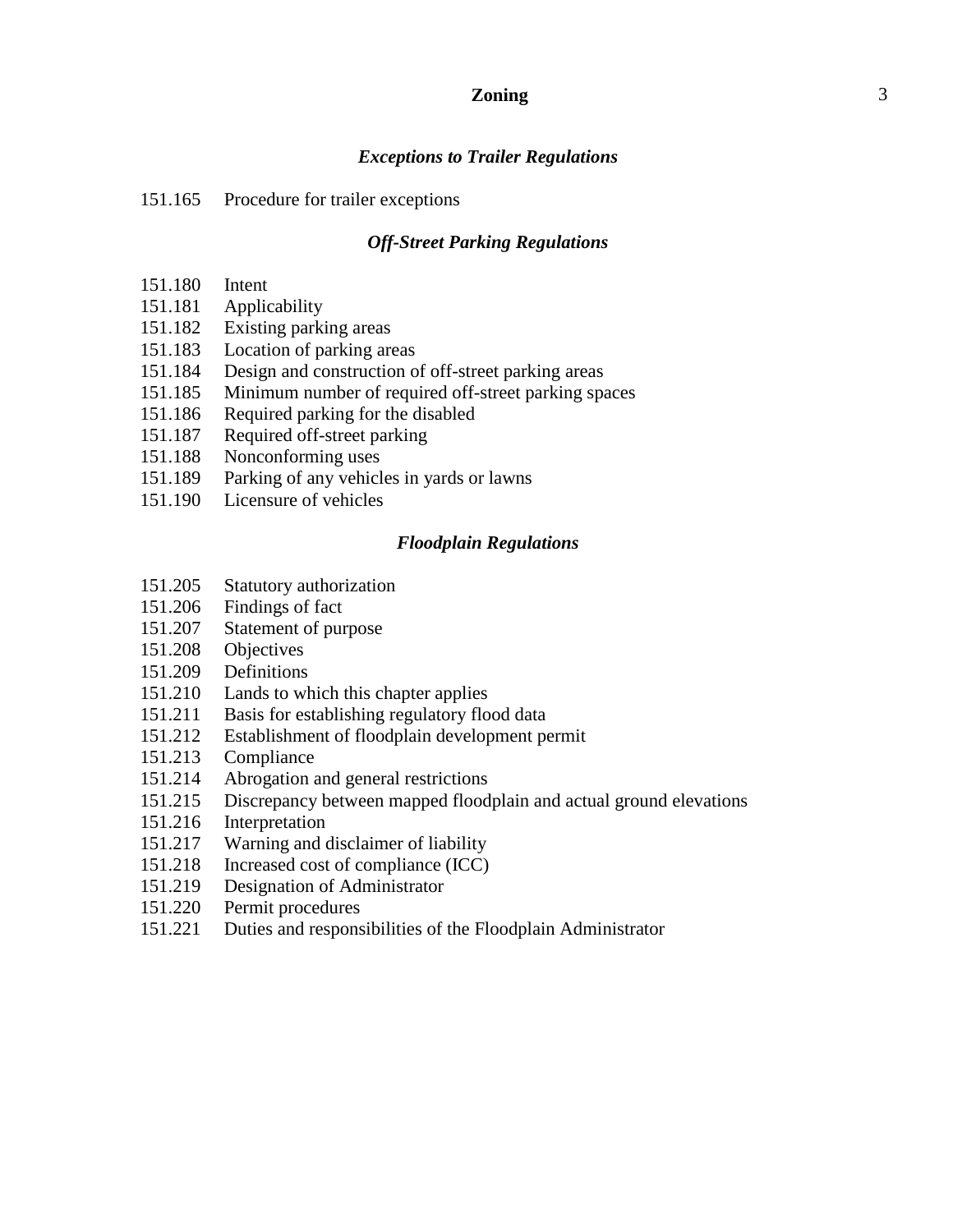- 151.222 General standards
- 151.223 Specific standards
- 151.224 Standards for subdivision proposals<br>151.225 Critical facility
- Critical facility
- 151.226 Standards for identified floodways
- 151.227 Standards for identified fringe
- 151.228 Standards for SFHAs without established base flood elevation and/or floodway fringes
- 151.229 Standards for flood prone areas
- 151.230 Designation of Variance and Appeals Board
- 151.231 Duties of Variance and Appeals Board
- 151.232 Variance procedures
- 151.233 Conditions for variances
- 151.234 Variance notification
- 151.235 Historic structure
- 151.236 Special conditions

## *Fees and Approvals*

- 151.250 Requests for construction or remodeling
- 151.251 Zoning administration fees
- 151.999 Penalty

## *Statutory reference:*

*Local planning and zoning regulations, see I.C. 36-7-4-100*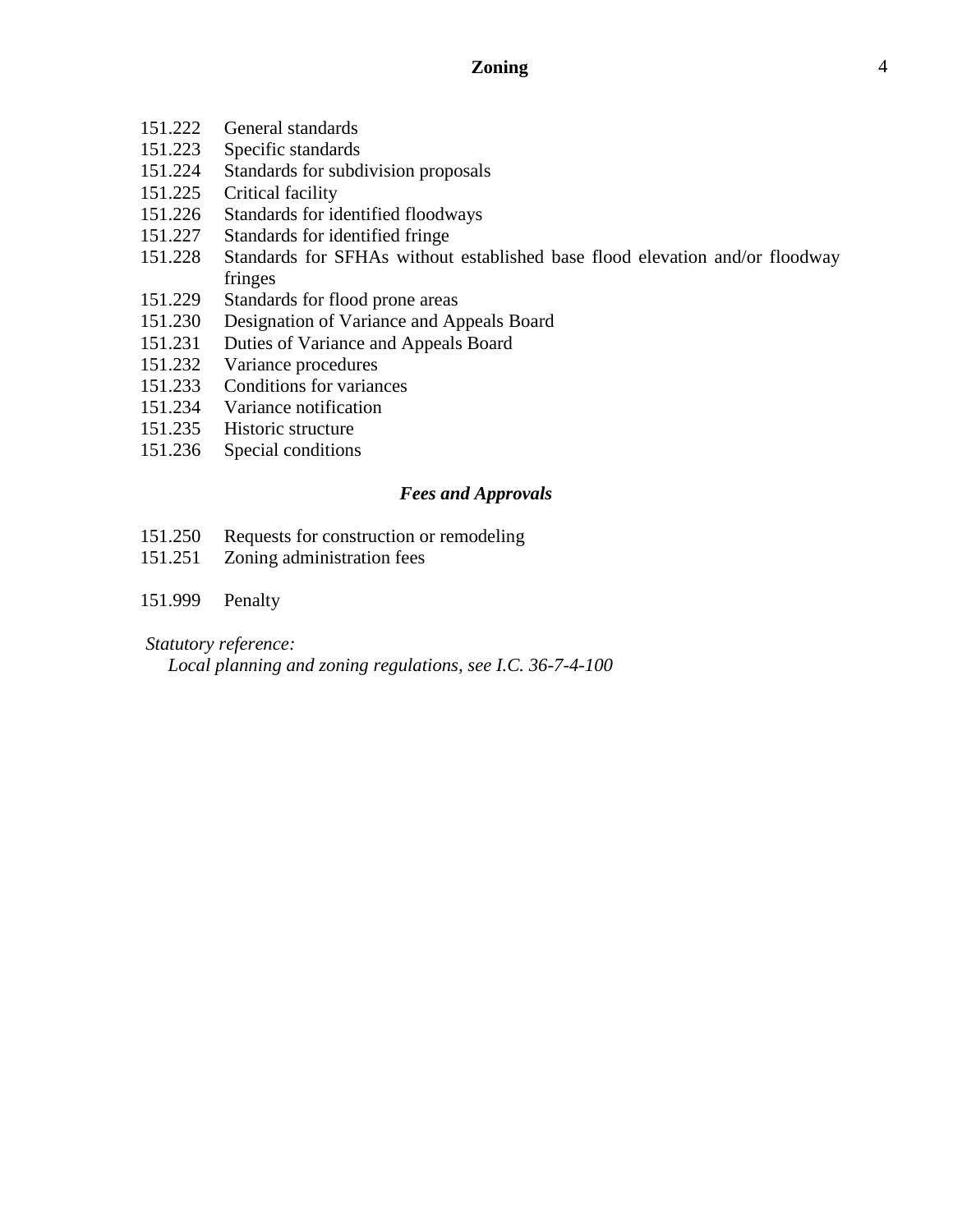## *GENERAL PROVISIONS*

#### **§ 151.001 TITLE.**

This chapter shall be known, cited and referred to as "The Town of Roseland Zoning Ordinance" (1989 Code, § 10-1) (Ord. 40A, passed 7-11-1966)

#### **§ 151.002 DEFINITIONS.**

For the purpose of this chapter, the following definitions shall apply unless the context clearly indicates or requires a different meaning.

#### *ACCESSORY BUILDING OR USE.* One which:

- (1) Is subordinate to and serves a principal building or principal uses;
- (2) Is subordinate in area, extent or purpose to the principal building or principal use served;

(3) Contributes to the comfort, convenience or necessity of occupants of the principal building or principal use served; and

(4) Is located on the same lot as the principal building or principal use served, with the single exception of such accessory off-street parking facilities as are permitted to locate elsewhere than on the same lot with the building or use served.

*ADULT BOOK STORE.* Any establishment having a significant portion of its stock in trade, books, magazines, other periodicals or any other publications which are distinguished or characterized by their emphasis on matter depicting, describing or relating to specified sexual activities or specified anatomical areas; or an establishment which sells or displays a significant number of such books, magazines, other periodicals or other publications.

*ADULT BUSINESS.* Any adult book store, adult mini motion picture theater, adult motion picture theater, adult cabaret or massage establishment.

*ADULT CABARET.* Any establishment at which topless dancers, go-go dancers, exotic dancers, strippers, male or female impersonators or similar entertainers perform or at which topless dancing, go-go dancing, exotic dancing, striptease, male or female impersonation or similar activities are performed.

*ADULT MINI MOTION PICTURE THEATER.* An enclosed building having a seating capacity of 150 or less persons used for presenting material distinguished or characterized by an emphasis upon matter depicting, describing or relating to specified sexual activities or specified anatomical areas, for observation by patrons therein.

*ADULT MOTION PICTURE THEATER.* An enclosed building having a seating capacity of more than 150 persons used for presenting material distinguished or characterized by an emphasis upon matter depicting, describing or relating to specified sexual activities or specified anatomical areas, for observation by patrons therein.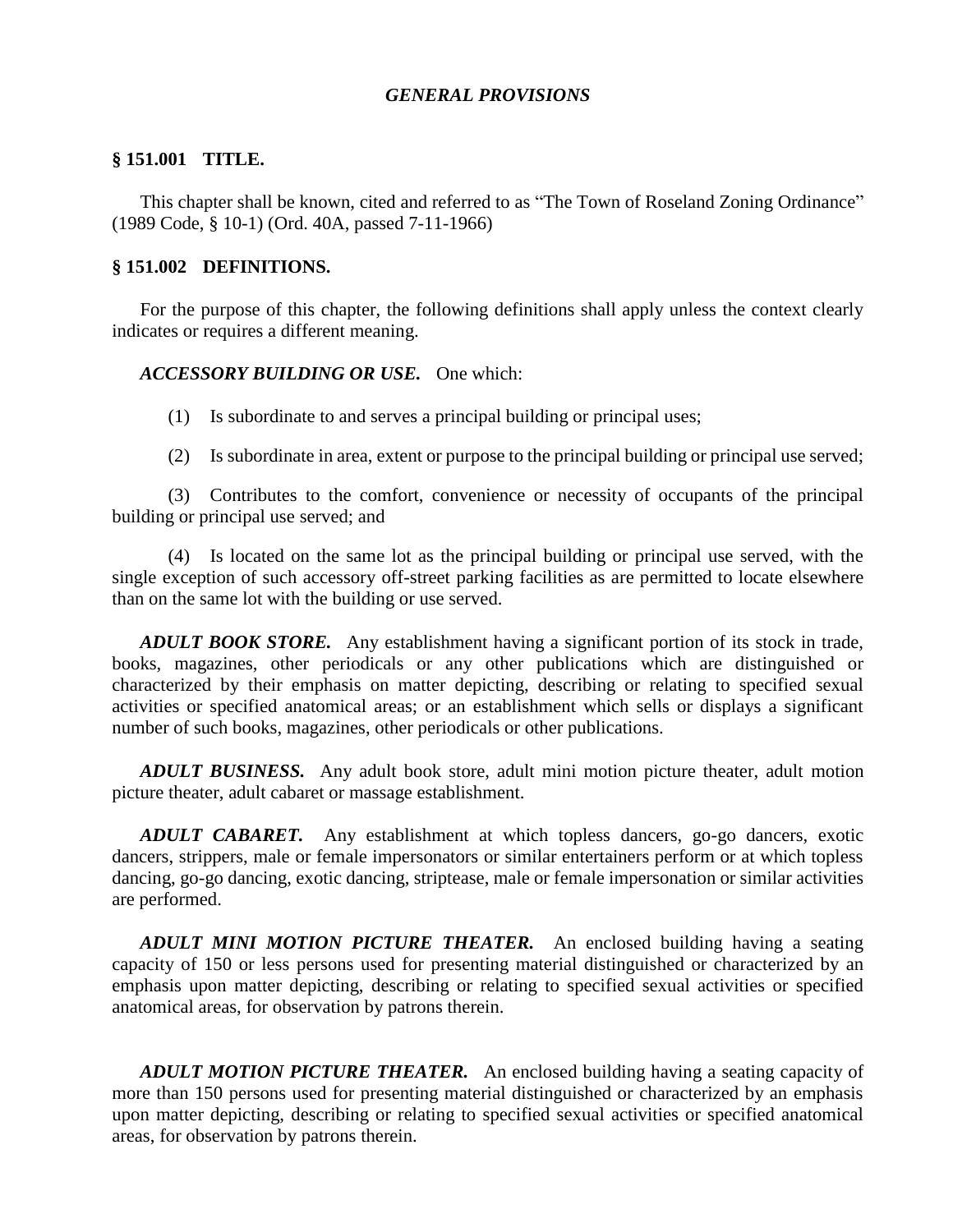*ADVERTISING DEVICE.* An advertising sign, billboard or poster panel which directs attention to a business, commodity, service or entertainment not exclusively related to the premises where such a sign is located or to which it is affixed; but does not include those advertising signs, billboards or poster panels which direct attention to the business on the premises or to a brand name of a product or commodity with which the business is specifically identified and which is sold on the premises.

*ALLEY.* A public right-of-way which normally affords a secondary means of access to abutting property.

*ANIMAL HOSPITAL.* A building or portion thereof designed or used for the care, observation or treatment of domestic animals.

*AUTOMOBILE LAUNDRY.* A building, or portion thereof, containing facilities for washing more than two automobiles, using production line methods with a chain conveyor, blower, steam cleaning device or other mechanical devices.

*AUTOMOBILE SERVICE STATION.* A building or portion thereof or premises used for dispensing, or offering for sale at retail, gasoline when stored only in underground tanks, kerosene, lubricating oil or grease, for operation of automobiles, and where tires, batteries and similar automobile accessories may be offered for sale on the premises at retail, including motor services and installations customarily incidental thereto; and facilities other than an automobile laundry, for washing cars, only if enclosed in a building. *AUTOMOBILE SERVICE STATIONS* do not include open sales lots as defined herein.

*AUTOMOBILE WRECKING YARD.* An area of land where two or more motor vehicles, or vehicles, machinery or equipment drawn or operated by attaching to motor vehicles or mechanical unit, not in running or operable condition, or parts thereof are stored in the open and any land, building or structure used for wrecking or storing of such motor vehicles, vehicles, machinery or equipment or parts thereof.

**BUILDING HEIGHT.** The vertical distance from the curb level to the highest point of the under side of the ceiling beams in the case of a flat roof; to the deck line of a mansard roof; and to the mean level of the under side of the rafters between the eaves and the ridge of a gable, hip or gambrel roof. Chimneys, spires, towers, elevator pent houses, tanks and similar projections other than signs shall not be included in calculating the *HEIGHT*.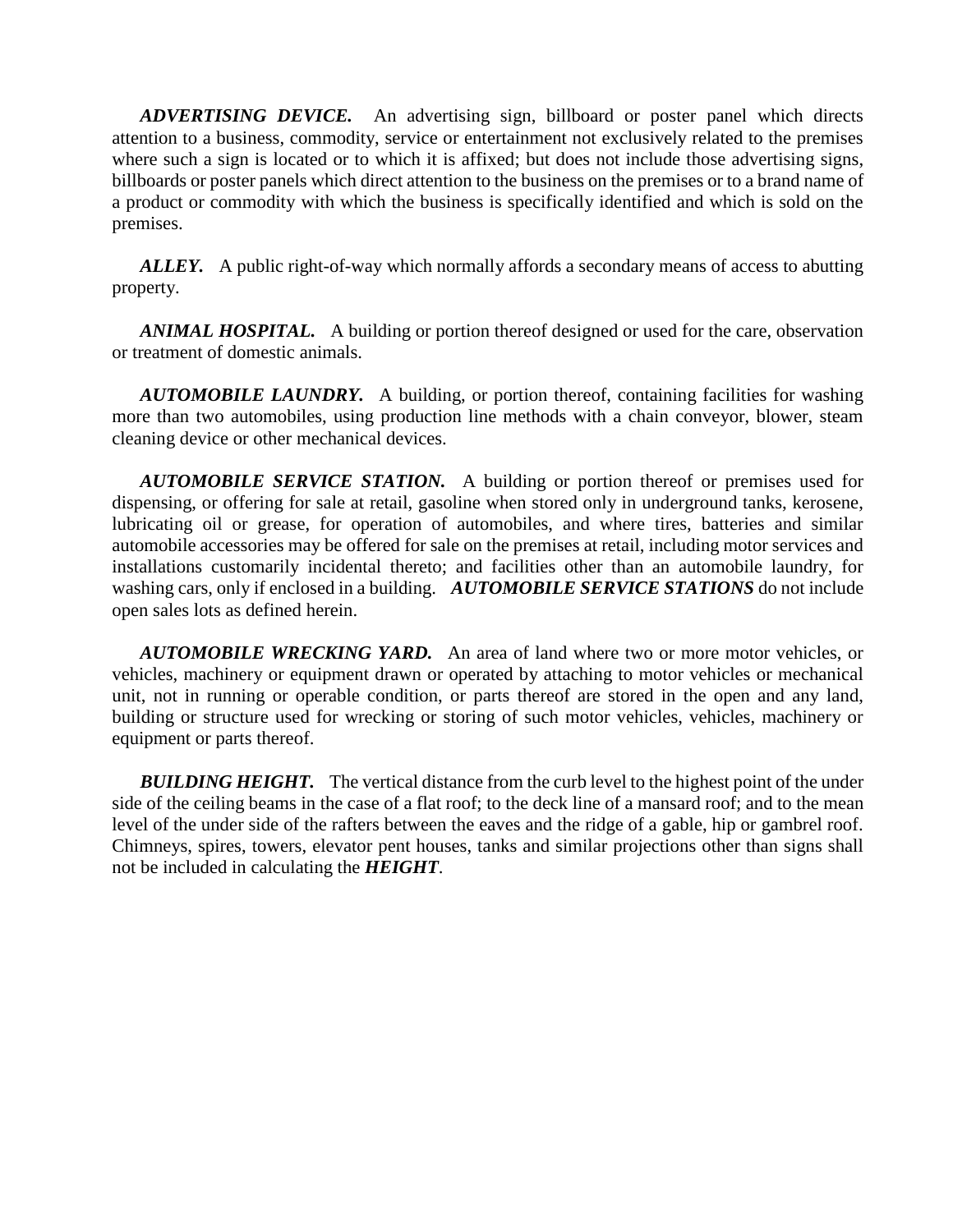*CONTROLLED USE.* Any use of property which is recognized as having serious objectional characteristics, particularly when several of them are concentrated, which have or may have a deleterious effect upon adjacent areas, specifically including, but not necessarily limited to:

- (1) Adult book store;
- (2) Adult mini motion picture theater;
- (3) Adult motion picture theater;
- (4) Adult cabaret;

(5) Establishment for the sale of beer or intoxicating beverages for consumption on the premises, excluding restaurants at which the serving of such beverages is incidental to the serving of food as the principal activity;

- (6) Massage establishment;
- (7) Pawnshop;
- (8) Pool or billiard hall; or
- (9) Public dance hall.

*CURB LEVEL.* The level of the established curb in front of such building measured at the center of such front. (Where no *CURB LEVEL* has been established, the pavement elevation at the street centerline similarly measured, or the mean elevation of the finished lot grade immediately adjacent to a building shall be considered the *CURB LEVEL*.)

**DRIVE-IN ESTABLISHMENT.** One which accommodates on the lot its patron's automobiles, from which the occupants may watch, purchase and the like.

*DWELLING, MULTI-FAMILY.* A building consisting of three or more dwelling units, including condominiums, with varying arrangements of entrances and party walls.

*DWELLING, SINGLE-FAMILY.* A residential building unit designed or intended for occupancy by one family only. *SINGLE-FAMILY DWELLING* includes only site constructed homes; modular homes; and manufactured homes, Type A.

*FAMILY.* One or more persons related by blood, legal adoption or marriage, living and cooking as a single housekeeping unit, exclusive of household servants. A number of persons, but not exceeding three, living and cooking together as a single housekeeping unit though not related by blood, legal adoption or marriage, shall be deemed to constitute a *FAMILY*. A person or persons residing with a *FAMILY* as hereinabove defined by reason of placement by a publicly licensed placement agency shall be considered as members of that *FAMILY*. Four or more persons living and cooking together as a single housekeeping unit though not related by blood, legal adoption or marriage shall be deemed to constitute a multi-family household.

*FEDERAL INSURANCE ADMINISTRATION.* For purposes of this chapter, the administrative office for the National Flood Insurance Program. January 28, 2014.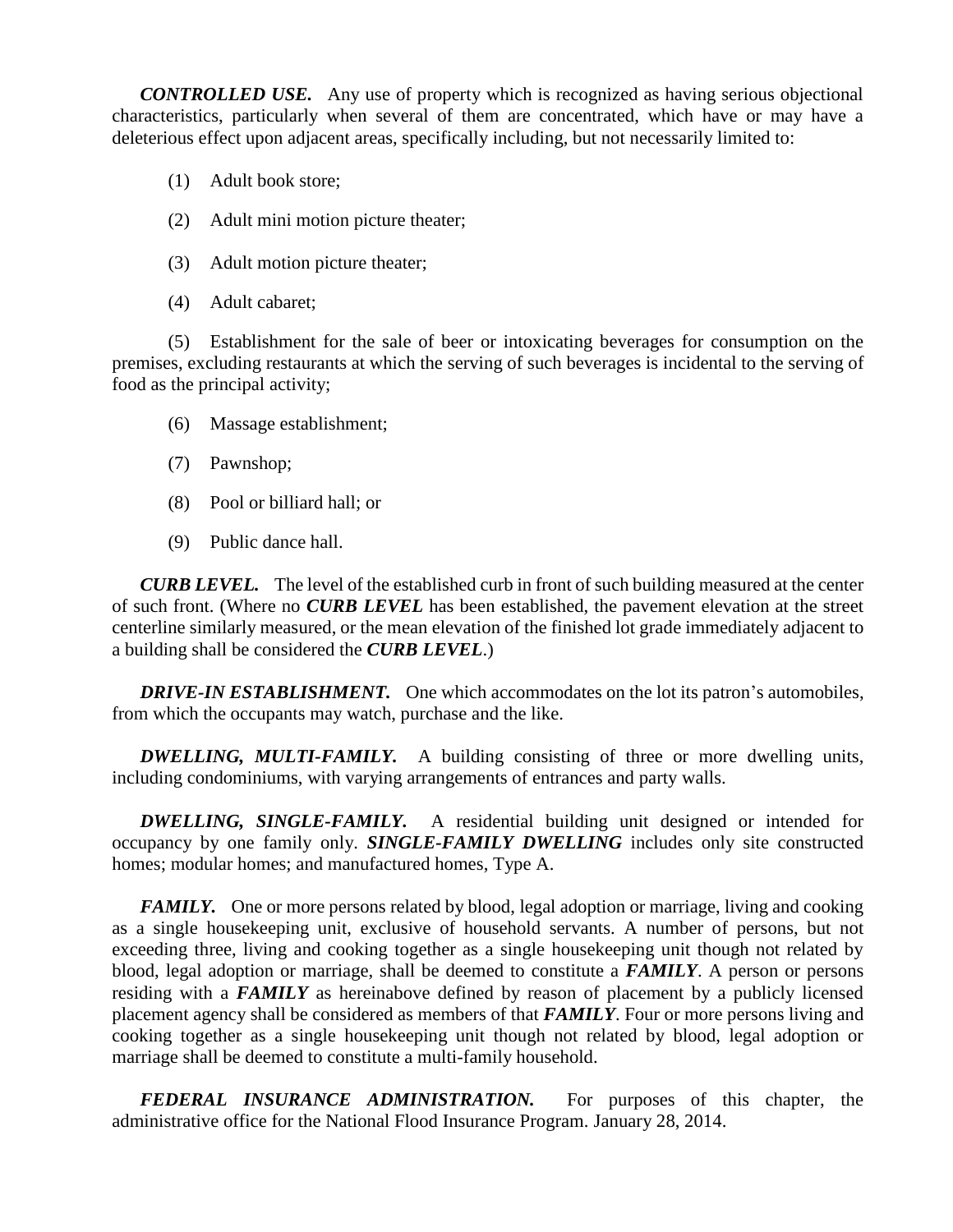*FLOOD.* A general and temporary condition of partial or complete inundation of normally dry land resulting from the overflowing of a river, stream or other body of water or the unusual or rapid accumulation of runoff surface water; the collapse or subsidence of land along the shore of a lake or other body of water resulting from erosion or undermining caused by waves or currents exceeding anticipated cyclical levels or by an unusually high water level accompanied by a severe storm or other force of nature. For purposes of this chapter, the *REGULATORY FLOOD* shall be the *100-YEAR FLOOD*.

*FLOOD HAZARD AREA.* The portion of a floodplain which is not adequately protected from flooding by means of dikes, levees, reservoirs or other works approved by the Natural Resources Commission.

*FLOOD PROTECTION GRADE.* The lowest elevation around the perimeter of a building at which flood water may enter the interior of the building.

*FLOOD WATER.* The water of any river or stream which is above its banks and/or outside its channels and banks. For purposes of this chapter, the *REGULATORY FLOOD* shall be the *100-YEAR FLOOD*.

*FLOODPLAIN.* The area adjoining a river or stream which has been or which may hereafter be flooded, so designated by the Federal Insurance Administrator.

*FLOODPROOFING.* A combination of structural and non-structural additions, changes or adjustments to properties and structures which minimize or eliminate flood damage to lands, water and sanitary facilities, structures and contents of buildings.

*FLOODWAY.* The channel of a river or stream and those portions of the floodplain which are reasonably required to efficiently carry and discharge the flood water of the river or stream, so designated by the Federal Insurance Administrator.

*FLOODWAY FRINGE.* The portion of a flood hazard area outside the limits of the floodway, so designated by the Federal Insurance Administrator.

## *FLOOR AREA.*

(1) *FLOOR AREA* for determining floor area ratio, is the sum of the gross horizontal areas of the several floors of the building measured from the exterior faces of the exterior walls or from the centerline of walls separating two buildings.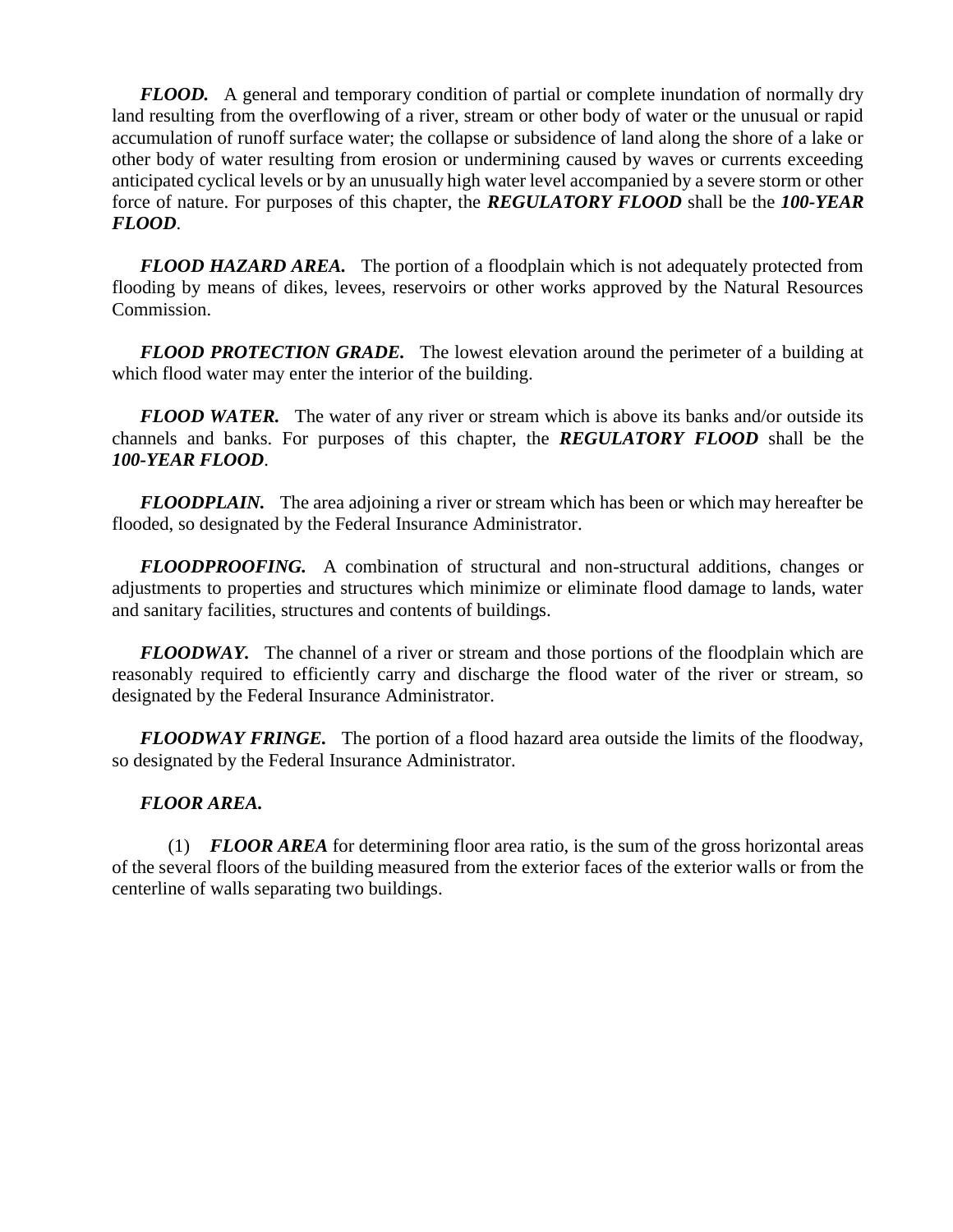(2) The *FLOOR AREA* of a building includes the basement *FLOOR AREA* when more than one-half of the basement height is above the established curb level, elevator shafts and stairwells at each floor, floor space used for mechanical equipment (except equipment, open or enclosed, located on the roof), penthouses, attic space having headroom of seven feet, ten inches or more, interior balconies and mezzanines, enclosed porches and floor area devoted to accessory uses. *FLOOR AREA* devoted to off-street parking or loading shall not be included in the *FLOOR AREA* of a building.

(3) The *FLOOR AREA* of structures devoted to bulk storage of materials, including, but not limited to, grain elevators and petroleum storage tanks, shall be determined on the basis of the height of such structure in feet; ten feet in height shall be deemed to be equal to one floor. If a structure measures more than five feet over such floor equivalent, it shall be construed to have an additional floor.

## *FLOOR AREA OF A BUILDING.*

(1) For determining off-street parking and loading requirements, shall be the sum of the gross horizontal areas of the several floors of the building, or portions thereof, devoted to a specific use, including accessory storage areas located within selling or working space such as counters, racks or closets and any basement floor area devoted to retailing activities, to the production or processing of goods, or to business or professional offices.

- (2) *FLOOR AREA* shall not include:
	- (a) Floor area devoted primarily to storage purposes, except as otherwise noted herein;

(b) Floor area devoted to off-street parking or loading facilities, including aisles, ramps and maneuvering space; or

(c) Basement floor area other than area devoted to retailing activities, to the production or processing of goods, or to business or professional offices.

*FLOOR AREA RATIO.* The floor area of a building or buildings on a lot divided by the area of such lot. *FLOOR AREA RATIO REQUIREMENTS* shall be determine the maximum floor area allowable for the building or buildings, including both principal and accessory buildings, in direct ratio to the gross lot area.

## *HOME OCCUPATION.*

(1) Any occupation or profession carried on by a member of the immediate family residing on the premises, in connection with which:

(a) There is used no sign or display that will indicate from the exterior that the building is being utilized in whole or in part for any purpose other than that of a dwelling;

(b) There is no commodity sold upon the premises;

(c) No person is employed other than a member of the immediate family residing on the premises; and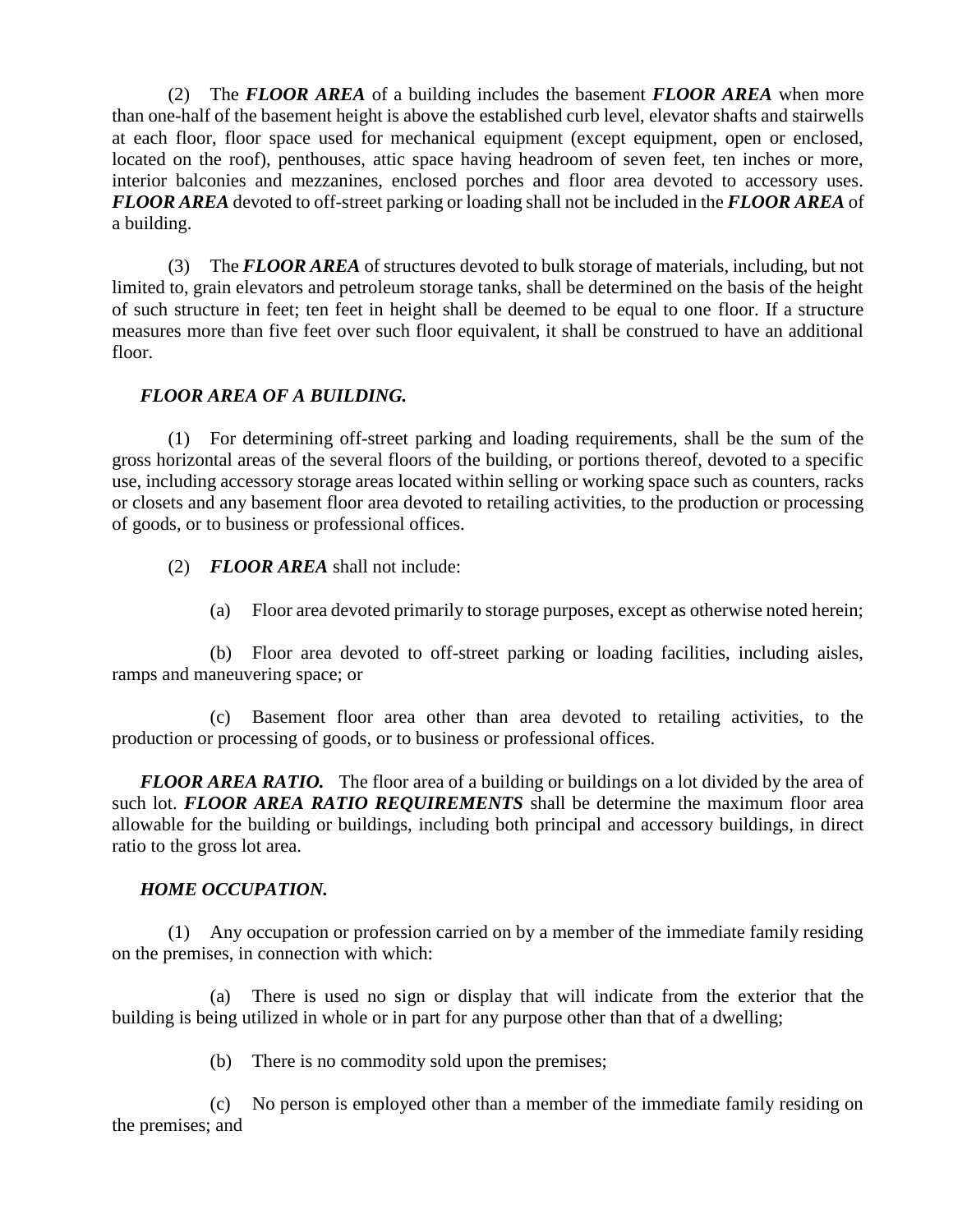(d) No mechanical or electrical equipment is used except such as is permissible for purely domestic or household purposes.

(2) A professional person may use his or her residence for consultation, emergency treatment or performance of religious rites but not for the general practice of his or her profession; no accessory building shall be used for such *HOME OCCUPATION*.

*JUNKYARD.* An open area where waste or scrap materials are bought, sold, exchanged, stored, baled, packed, disassembled or handled, including, but not limited to, scrap iron and other metals, paper, rags, rubber tires and bottles. A *JUNKYARD* includes an auto wrecking yard, but does not include uses established entirely within enclosed buildings, nor does it include an establishment engaged only in the processing of scrap iron or other metals to be sold specifically for the manufacture of steel or metal alloys.

*KENNEL.* Any premises or portions thereof on which more than four dogs, cats or other household domestic animals over four months of age are kept, or on which more than two such animals are maintained, boarded, bred or cared for in return for remuneration, or are kept for the purpose of sale.

*LOT AREA, GROSS.* The area of a horizontal plane bounded by the front, side and rear lot lines, but not including any area occupied by the waters of a duly recorded lake, river or floodplain area.

*LOT DEPTH.* The mean horizontal distance between the front lot line and the rear lot line of a lot, measured within the lot boundaries.

**LOT LINE, FRONT.** The boundary of a lot which is along an existing or dedicated public street, or where no public street exists, is along a public way; where such public way is not a dedicated street. The right-of-way of such public way shall be deemed to be 60 feet, unless otherwise provided. (The owner of a corner lot may select either street lot line as the *FRONT LOT LINE*.)

*LOT LINE, REAR.* The boundary of a lot which is most distant from, and is, or is most nearly, parallel to, the front lot line.

**LOT OF RECORD.** A lot which is part of a subdivision, the plat of which has been recorded in the office of the Recorder of Deeds of the county; or a parcel of land, the deed to which was recorded in the office of said Recorder prior to the adoption of this chapter.

*LOT WIDTH.* The horizontal distance between the side lot lines of a lot, measured at the narrowest width within the first 30 feet of lot depth immediately in back of the required front yard setback line.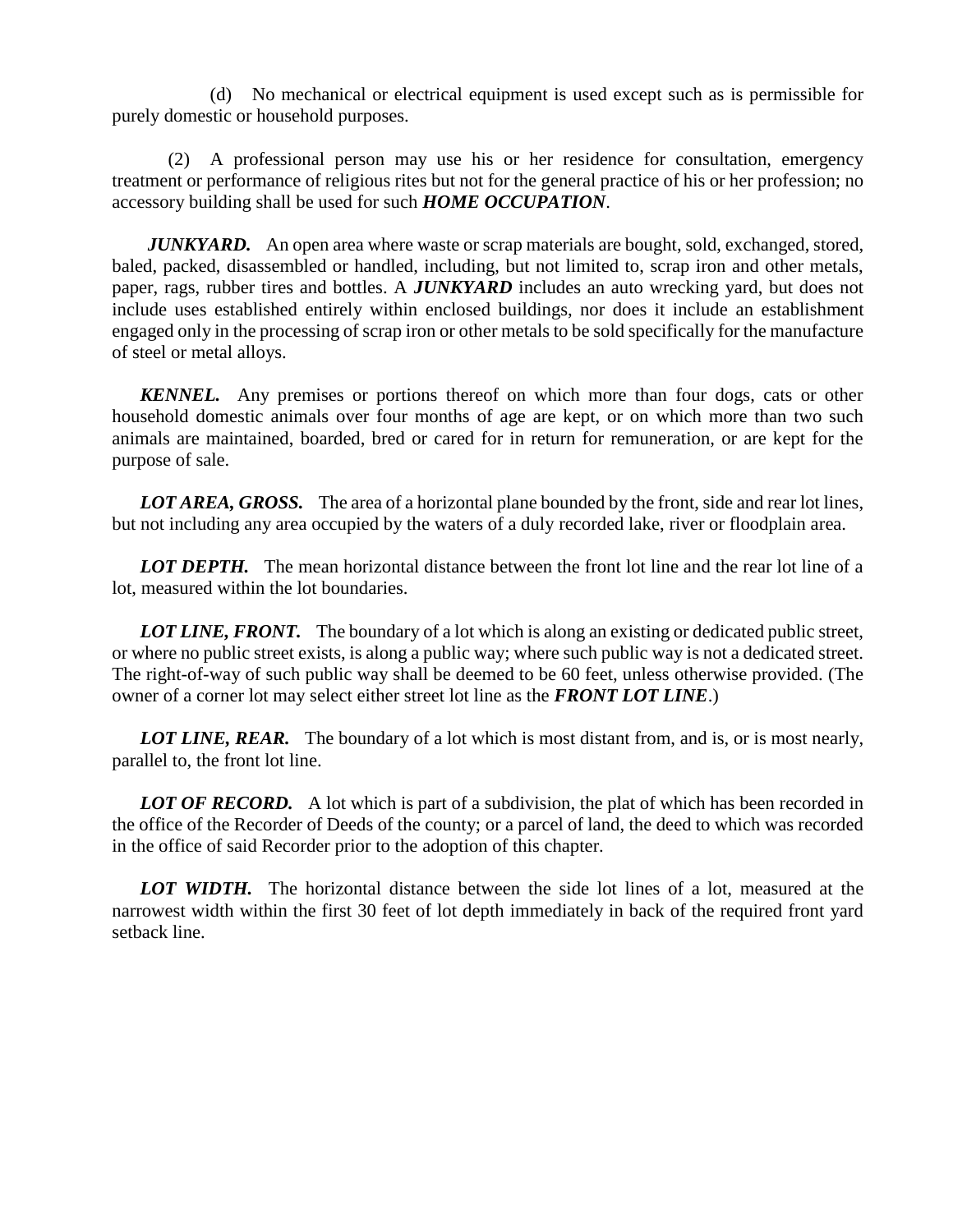*MANUFACTURED HOME, TYPE A.* A manufactured home which:

(1) Was constructed after January 1, 1981;

(2) Has more than 950 square feet of occupied space and is composed of more than one section;

(3) Is placed onto a permanent underfloor foundation in accordance with approved installation standards, as specified in § 151.153(A) (2);

(4) Is placed onto a permanent perimeter enclosure, in accordance with approved installation standards, as specified in § 151.153(A) (1);

(5) Has wheels, axles and hitch mechanism removed;

(6) Has siding material of a type customarily used on site constructed homes, as specified in § 151.153 (B); and

(7) Has roofing material of a type customarily used on site constructed homes, as specified in original § 151.153 (C).

*MASSAGE ESTABLISHMENT.* Any establishment, location or place where a person for any form of consideration whatsoever engages in, conducts, carries on or permits, be engaged in, conducted or carried on, massages or baths.

*MOBILE HOME.* A trailer designed and constructed for dwelling purposes.

*MODULAR HOME.* A dwelling unit, designed and built in a factory, for installation or assembly at the building site, and which bears a seal certifying that it was built in compliance with Indiana Public Law 360, Acts of 1971, as promulgated by the Indiana Administrative Building Council.

*MOTEL.* An establishment consisting of a group of attached or detached living or sleeping accommodations with bathroom and closet space, located on a single lot and designed for use by transient automobile tourists. In a *MOTEL* less than 50% of the living and sleeping accommodations are occupied or designed for occupancy by persons other than transient automobile tourists.

*MOTOR VEHICLE.* A passenger vehicle, truck, truck-trailer, trailer or semi-trailer propelled or drawn by mechanical power.

*NATIONAL MANUFACTURED HOUSING CONSTRUCTION AND SAFETY STANDARDS CODE.* Title VI of the 1974 Housing and Community Development Act (43 U.S.C. §§ 5401 et seq.), as amended (previously known as the Federal Mobile Home Construction and Safety Act), rules and regulations adopted thereunder (including information supplied by the home manufacturer, which has been stamped and approved by a Design Approval Primary Inspection Agency, an agent of the U.S. Department of Housing and Urban Development pursuant to HUD Rules), and regulations and interpretations of said code by the Indiana Administrative Building Council; all of which became effective for mobile/manufactured home construction on June 15, 1976.

*NATURAL RESOURCES COMMISSION.* The Natural Resources Commission of the state.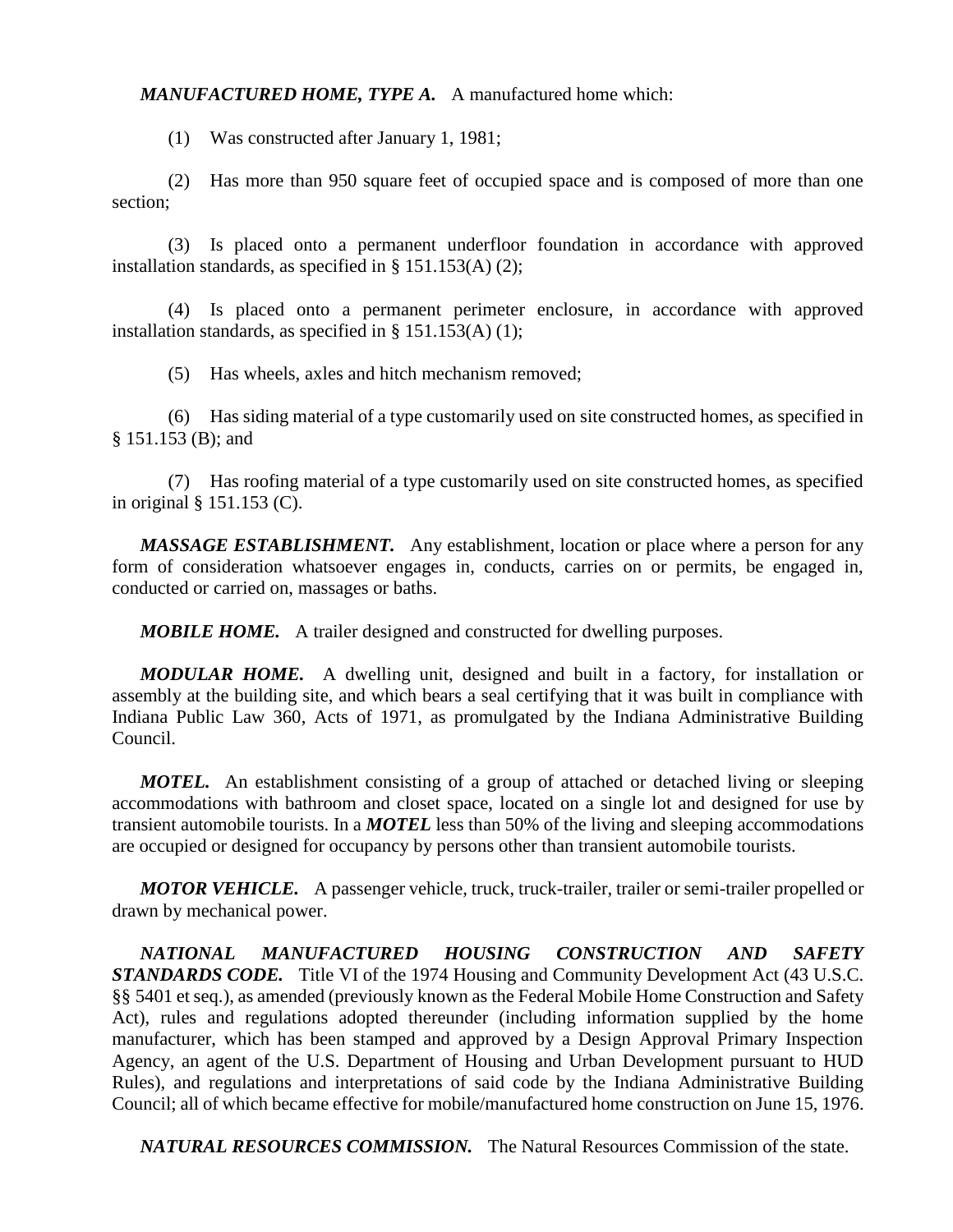## *NONCONFORMING BUILDING OR STRUCTURE.* A building or structure which:

(1) Does not comply with all of the regulations of this chapter or of any amendment hereto governing bulk for the zoning district in which such building or structure is located; or

(2) Is designed or intended for a nonconforming use.

*NONCONFORMING USE.* A use of land, buildings or structures which does not comply with all of the regulations of this chapter or of any amendment hereto governing use for the zoning district in which such use is located.

*OCCUPIED SPACE.* The total area of earth horizontally covered by the structure, excluding accessory structures, such as but not limited to garages, patios and porches.

*ONE- AND TWO-FAMILY DWELLING CODE.* The nationally recognized model building code prepared by the Council of American Building Officials, adopted by the Indiana Administrative Building Council (ABC) as mandated though Public Law 360, Acts of 1971, and which, includes those supplements and amendments promulgate by the ABC.

*OPEN SALES LOT.* Land used or occupied for the purpose of buying or selling merchandise stored or displayed out-of-doors prior to sale. (Such merchandise includes, but is not limited to, passenger cars, trucks, motor scooters, motorcycles, boats and monuments.)

*PERMANENT PERIMETER ENCLOSURE.* Permanent perimeter structural system completely enclosing the space between the floor joists of the home and the ground.

*PLAN COMMISSION.* The Area Plan Commission of St. Joseph County.

*REGULATORY FLOOD PROFILE.* A longitudinal profile along the thread of a river or stream showing the maximum water surface attained by the regulatory flood.

**SECTION.** A component of a manufactured home, type A, which is at least 12 body feet in width and 30 body feet in length and which does not by itself constitute a dwelling unit.

*SETBACK.* The minimum horizontal distance between the front line of a building or structure and the front property line.

*SITE CONSTRUCTED HOME.* A home, primarily constructed on the site where it is to be occupied, meeting the building codes in effect at the time of construction.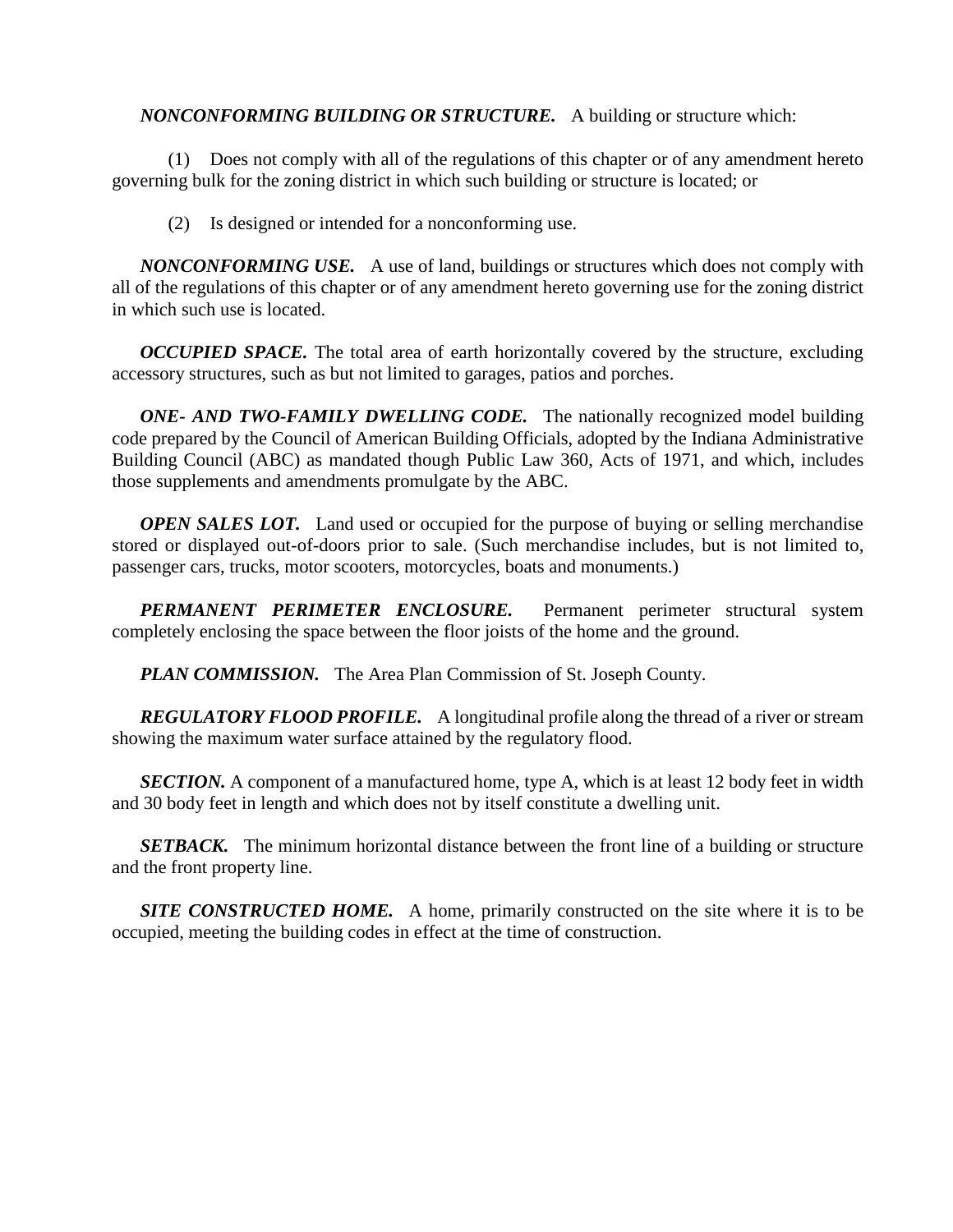## *SPECIFIED ANATOMICAL AREAS.* Less than completely covered:

- (1) Human genitals, pubic region;
- (2) Buttock;
- (3) Female breast below a point immediately above the top of the areola; and

(4) Human male genitals in a discernibly turgid state, even if completely and opaquely covered.

## *SPECIFIED SEXUAL ACTIVITIES.*

(1) Human genitals in a state of sexual stimulation or arousal; and

(2) Acts of human masturbation, sexual intercourse or sodomy and fondling or other erotic touching of human genitals, pubic region, buttock or female breast.

*STRUCTURAL ALTERATION.* A change, other than incidental repairs which would prolong the life of the supporting members of the building, such as the addition, removal or alteration of bearing walls, columns, beams, girders or foundation.

#### *SUBSTANTIAL IMPROVEMENT.*

(1) For purposes of floodplain regulation, any repair, reconstruction or improvement of a structure, the cost of which equals or exceeds 50% of the market value of the structure, excluding the value of the land, either:

- (a) Before improvement is commenced; or
- (b) Prior to damage, if the structure has been damaged and is being restored.

(2) *SUBSTANTIAL IMPROVEMENT* shall be considered to occur when the first alteration of any wall, ceiling or other structural part of the building commences. The term shall not include any repair, reconstruction or improvement of structures listed on the National Register of Historic Places or the State Inventory of Historic Places or structures designated as historic landmarks by the local legislative body.

**TOURIST HOME.** A dwelling in which sleeping rooms are provided or offered to transient guests for compensation, not including a hotel, apartment hotel or motel.

*TRAILER.* A vehicle, house, car, camp car or any portable or mobile vehicle on wheels, skids, rollers or blocks, either self-propelled or propelled by any other means, which is used or designed to be used for dwelling, lodging, commercial or agricultural purposes.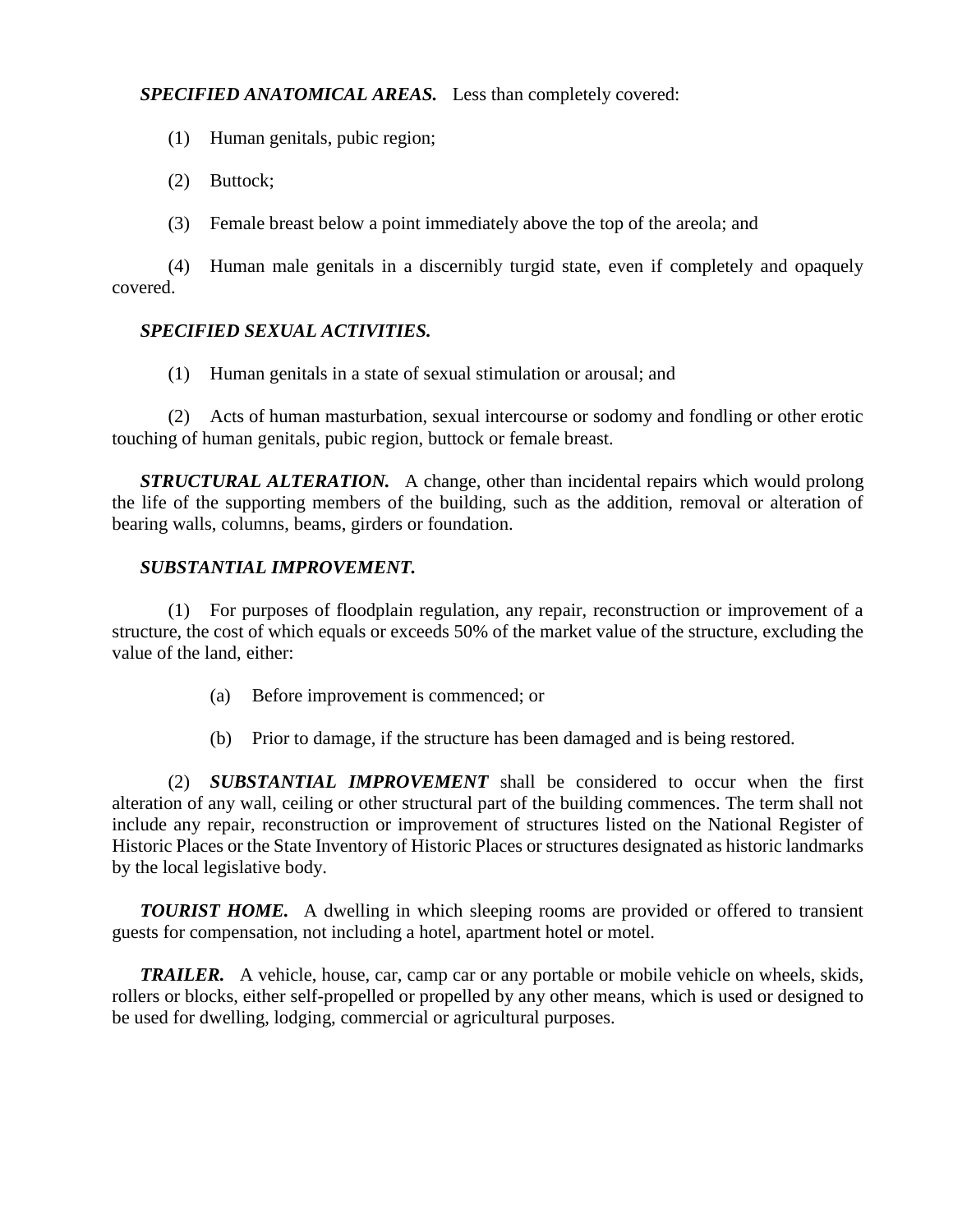*USE, PERMITTED.* A use which may be lawfully established in a particular district or districts (provided it conforms with all requirements, regulations and performance standards, if any, of such district.

*USE, SPECIAL.* A use (either public or private) which, because of its unique characteristics, cannot be properly classified as a permitted use in any particular district or districts.

*WIRELESS COMMUNICATIONS FACILITY.* A tower or other structure on, upon or to which area attached or mounted transmitted equipment and/or antennas used in connection with the provision of communication services, including but not limited to, television, AM and FM radio, paging services, messaging services, cellular telephones, dispatch and/or two-way radio transmissions, wireless data, and microwave transmissions.

*ZONING BOARD.* The Board of Zoning Appeals of the Town of Roseland, Indiana.

*ZONING DISTRICT.* A section or sections of the incorporated territory of the town for which the regulations and requirements governing use, lot and bulk of buildings and premises are uniform. (1989 Code, § 10-2) (Ord. 03-2009, passed - - ; Ord. 40A, passed 7-11-1966; Ord. 75, passed 3-13-1975; Ord. 77, passed 4-14-1977; Ord. 78, passed 4-14-1977; Ord. 80, passed 6-9-1977; Ord. III, passed 7-8-1982; Ord. 168-90, passed 9-3-1990; Ord. 173-91, passed 10-10-1991; Ord. 213-96, passed 2-13-1997)

*Statutory reference:*

*Definitions of motor vehicles, see I.C. 9-13-2-105 (b) Manufactured Homes, see I.C. 9-13-2-103.2*

## **§ 151.003 INTERPRETATION.**

(A) In their interpretation and application, the provisions of this chapter shall be held to be the minimum requirements for the promotion of the public health, safety, morals and welfare.

(B) Where the conditions imposed by any provision of this chapter, upon the use of land or buildings or upon the bulk of buildings, are either more restrictive or less restrictive than comparable conditions imposed by any other provision of this chapter or of any other law, ordinance, resolution, rule or regulation of any kind, the regulations which are more restrictive or which impose higher standards or requirements shall govern.

(C) This chapter is not intended to abrogate any easement, covenant or any other private agreement, provided that where the regulations of this chapter are more restrictive or impose higher standards or requirements than such easements, covenants or other private agreements, the requirements of this chapter shall govern.

(D) No building, structure or use which was not lawfully existing at the time of the adoption of this chapter shall become or be made lawful solely by reason of the adoption of this chapter and to the extent that, and in any manner that, said unlawful building, structure or use is in conflict with the requirements of this chapter, said building, structure or use remains unlawful hereunder.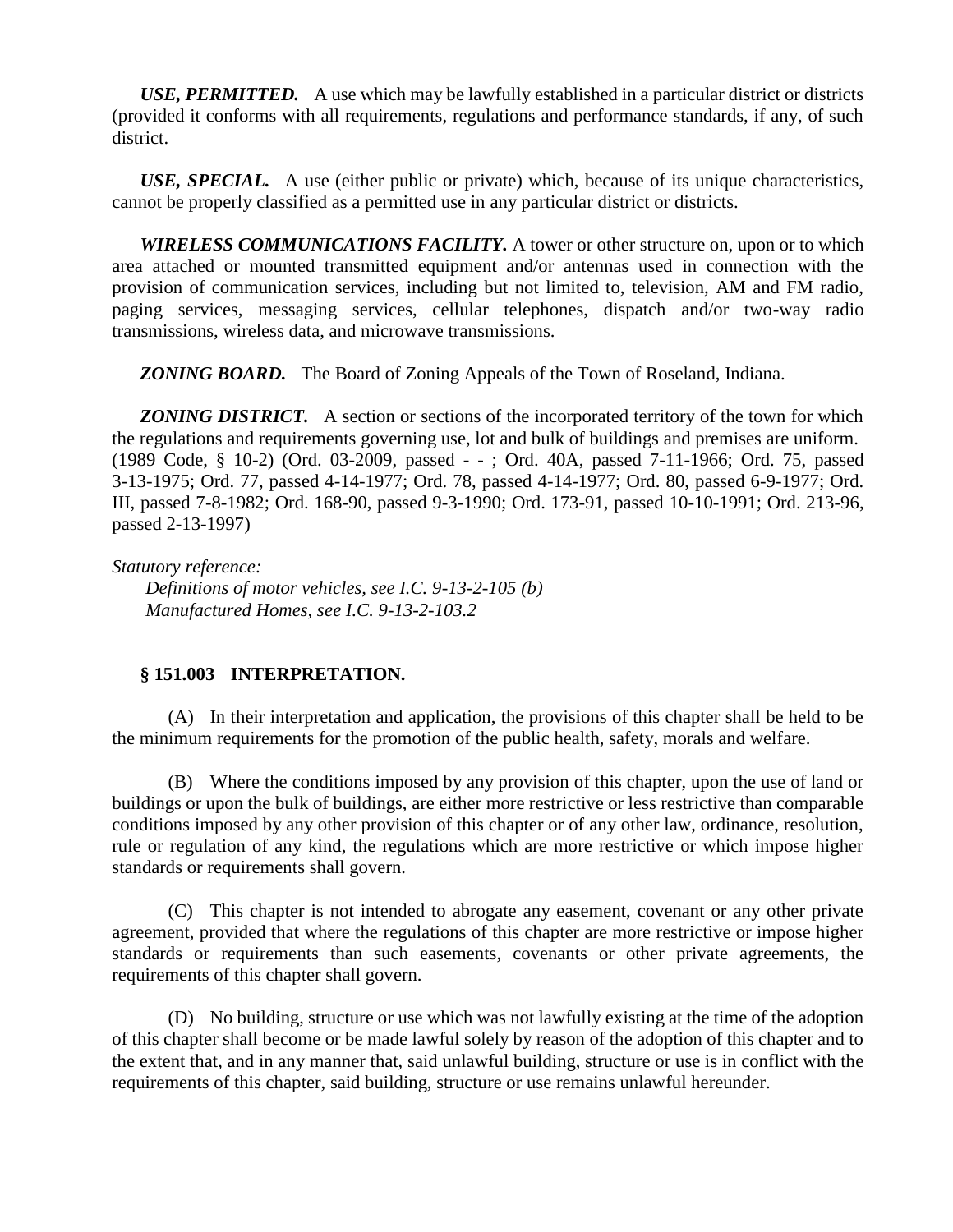(E) Within a special flood hazard area, the provisions of this chapter relative to land use and control and other measures designed to minimize or eliminate existing or potential flood hazards shall take precedence over any conflicting provisions of these zoning regulations.

(1989 Code, § 10-3) (Ord. 40A, passed 7-11-1966; Ord. 75, passed 3-13-1975)

#### **§ 151.004 SEPARABILITY.**

It is declared to be the intention of the Town Council that the several provisions of this chapter are separable, in accordance with the following.

(A) If any court of competent jurisdiction shall adjudge any provision of this chapter or amendments thereto to be invalid, such judgment shall not affect any other provisions of this chapter or amendment thereto, not specifically included in said judgment.

(B) If any court of competent jurisdiction shall adjudge invalid the application of any provision of this chapter or amendments thereto a particular property, building or other structure, such judgment shall not affect the application of said provision to any other property, building or structure not specifically included in said judgment.

(1989 Code, § 10-4) (Ord. 40A, passed 7-11-1966)

#### **§ 151.005 SCOPE OF REGULATIONS.**

(A) All buildings erected hereafter, all uses of land or buildings established hereafter, all structural alteration or relocation of existing buildings occurring hereafter shall be subject to all regulations of this chapter which are applicable to the zoning districts in which the building, uses or land shall be located. In a residential district, a single-family dwelling may be erected upon a lot of record existing on the effective date of this chapter even though such lot of record does not conform with the area in width requirements for the district in which such lot is located and provided that there is compliance with all other regulations contained in this chapter.

(B) Where the Building Commissioner of the town has been issued a permitted use permit, a special use permit or a permit for a variance pursuant to the provisions of this chapter, such permit shall become null and void unless work thereon is substantially underway within 12 months of the date of the issuance of such permit, or within the period of time beyond six months granted by the Board of Zoning Appeals for a specific permit.

(1989 Code, § 10-5) (Ord. 40A, passed 7-11-1966)

#### **§ 151.006 NUMBER OF BUILDINGS ON LOT.**

In residential districts not more than one principal detached dwelling shall be located on a lot, nor shall a principal detached dwelling be located on the same lot with any other principal building except as may be authorized as a special use in accordance with procedures set forth herein. (1989 Code, § 10-6) (Ord. 40A, passed 7-11-1966) Penalty, see § 151.999

#### **§ 151.007 ACCESSORY BUILDINGS, STRUCTURES AND USES.**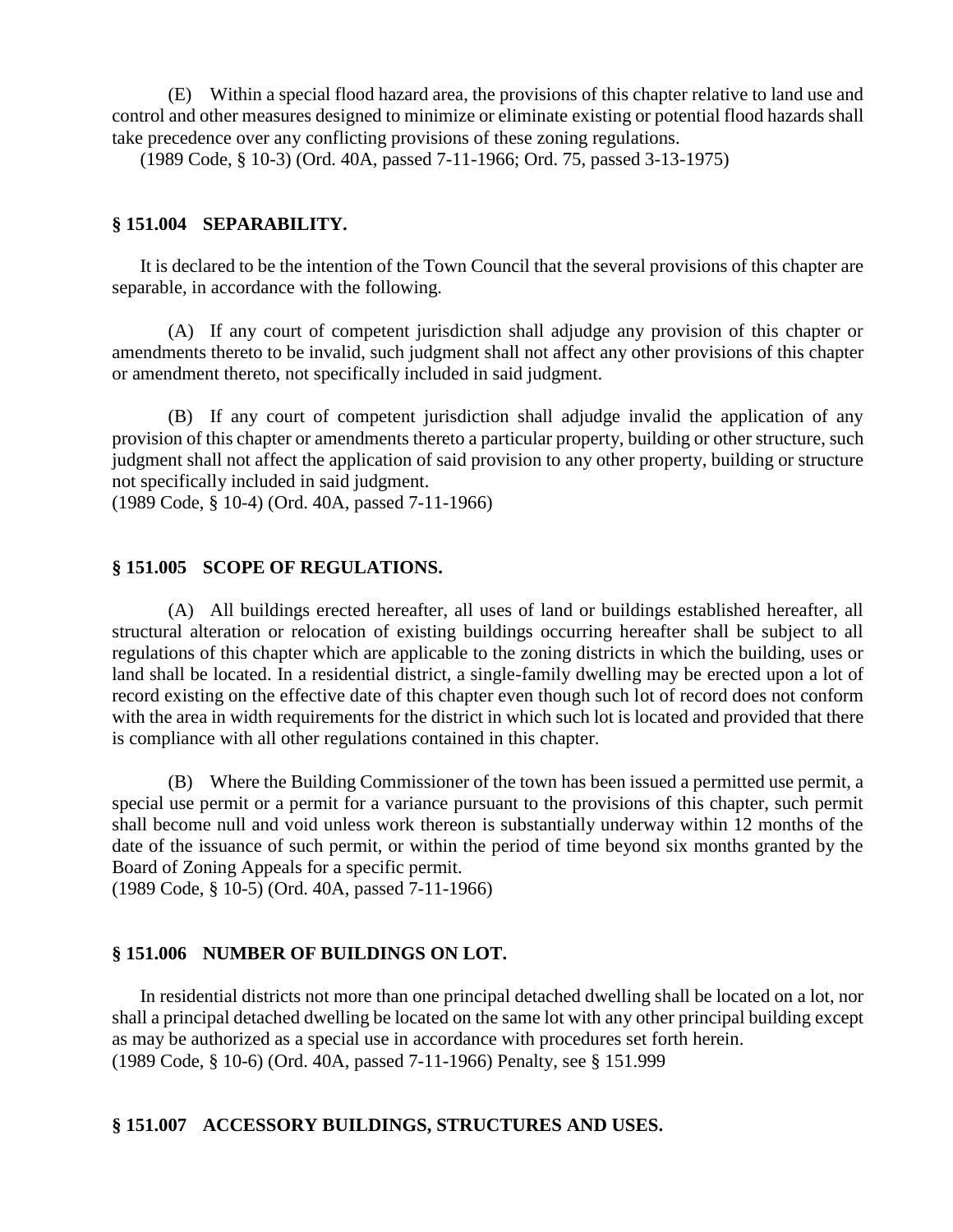(A) Accessory buildings, structures and uses shall be compatible with the principal use and shall not be established prior to the establishment of the principal use.

(B) No accessory building, structure or use shall encroach upon that side yard of a corner lot which is adjacent to the street, upon that side yard of a reversed corner lot which is adjacent to the street, upon that part of a rear yard, of a through lot, which is within 35 feet from the street line abutting the rear lot line, or upon a front yard, except as permitted herein for specific uses.

(C) No building or structure, accessory to dwelling uses, shall have more than one story nor exceed 17 feet in height unless otherwise permitted for authorized special uses. (1989 Code, § 10-7) (Ord. 40A, passed 7-11-1966) Penalty, see § 151.999

## **§ 151.008 TRAILERS, MOBILE HOMES AND TENTS.**

(A) Trailers and mobile homes shall not be permitted in any district as accessory buildings.

(B) (1) Mobile homes or travel trailers shall not be parked or stored or occupied for dwelling or lodging purposes within the town.

(2) A mobile home or travel trailer, belonging to a guest of the occupant of a dwelling in a residential district may be parked and occupied for lodging purposes on the same lot as the dwelling but not for more than 24 hours in a 30-day period.

(C) Trailers or mobile homes may be used as temporary offices or storage space incidental to construction of a building development for a period of time such construction is actively undertaken provided the trailer or mobile home is located on the same lot as the building development.

(D) Tents shall not be erected, used or maintained for dwelling, lodging or other purposes. (1989 Code,§ 10-8) (Ord. 40A, passed 7-11-1966)

## *Statutory reference:*

*Standards and requirements for manufactured homes built in compliance with Manufactured Housing*

 *Construction and Safety Standard Laws of 1974 (42 U.S.C. §§ 5401 et seq., see I.C. 36-7-4-1106*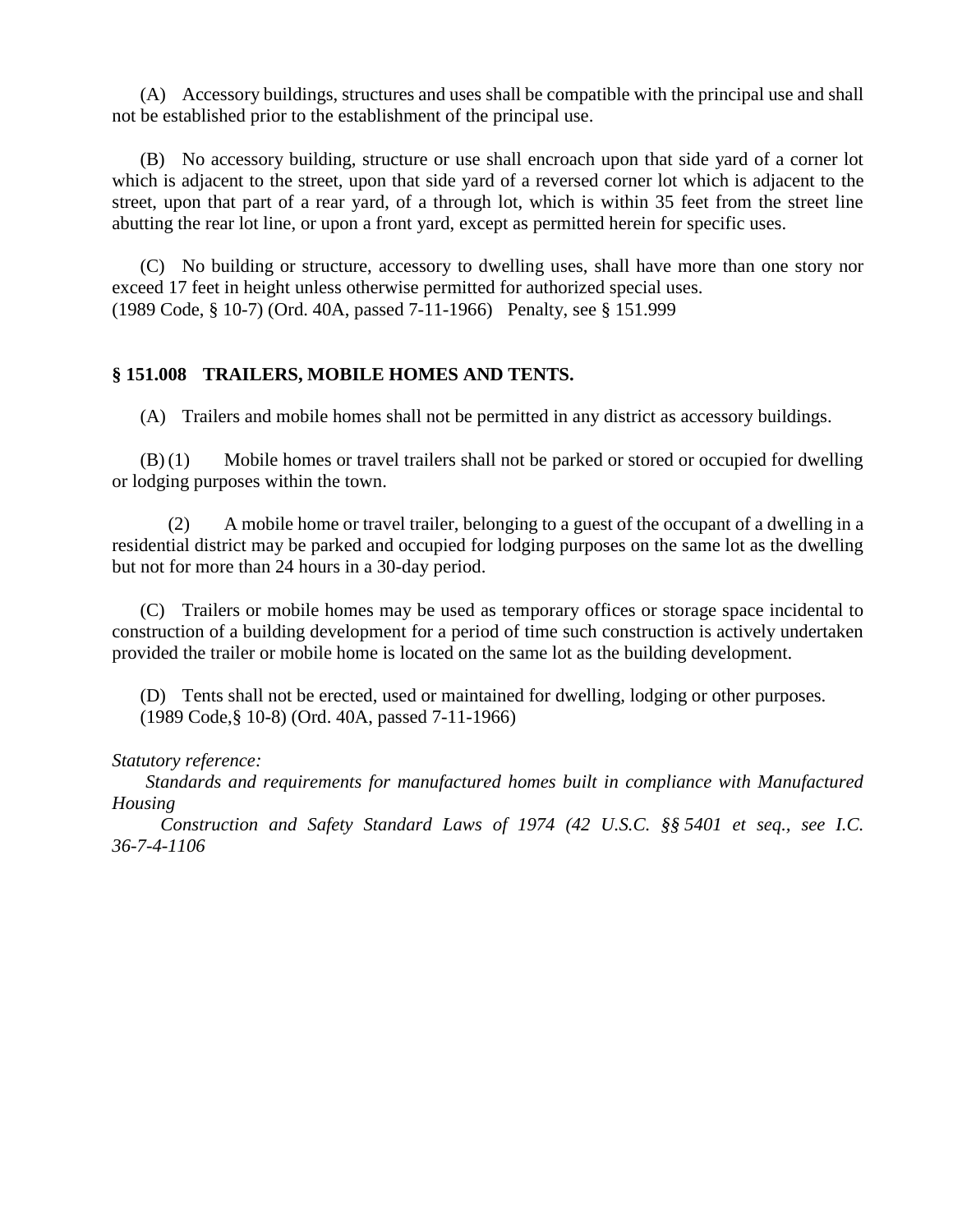#### *NONCONFORMING BUILDINGS, STRUCTURES AND USES*

#### **§ 151.020 STATEMENT OF PURPOSE.**

The purpose of this subchapter is to provide for the regulation of nonconforming uses, buildings and structures, and to specify those circumstances and conditions under which those conforming buildings, structures and uses shall be allowed to remain as legal nonconforming buildings, structures and uses.

(1989 Code, § 10-10) (Ord. 40A, passed 7-11-1966)

#### **§ 151.021 AUTHORITY TO CONTINUE NONCONFORMING BUILDINGS, STRUCTURES AND USES.**

Any nonconforming building, structure or use, which existed lawfully at the time of the original adoption of this chapter, and which remains nonconforming, and any such building, structure or use, which shall become nonconforming upon the original adoption of this chapter, or of any subsequent amendment thereto, may be continued in accordance with the regulations which follow. (1989 Code, § 10-11) (Ord. 40A, passed 7-11-1966)

#### **§ 151.022 RESTRICTIONS ON NONCONFORMING BUILDINGS, STRUCTURES AND USES THEREOF.**

Any lawfully existing building or structure all or substantially all of which is designed or intended for a use not permitted in the district in which it is located shall, be subject to the following provisions.

(A) *Repairs and alterations.* No structural alterations shall be made in or to such building or structure, except those required by law, or except to make the building or structure, and use thereof, conform to the regulations of the district in which it is located. Ordinary repairs and alterations as determined by the Building Commissioner of the town may be made to such building or structure, and shall include, among other things, the replacement of storage tanks where the safety of operation of the installation requires such replacement.

(B) *Additions and enlargements.* Such building or structure shall not be added to or enlarged in any manner unless such building or structure, and use thereof, including all additions and enlargements thereto, is made to conform to all the regulations of the district in which it is located.

(C) *Relocation of building or structure.* Such building or structure (except a dwelling and its accessory buildings and building or structure used for the pursuit of agriculture), which is destroyed or damaged by fire or other casualty or act of God to the extent that the cost of restoration to the condition in which it was before the occurrence will exceed 50% of the cost of restoration of the entire building or structure new, shall not be restored unless said building or structure, and the use thereof, shall conform to all regulations of the district in which it is located. In the event that such damage or destruction is less than 50% of the cost of restoration of the entire building or structure new, no repairs or construction shall be made unless such restoration is started within one year from the date of the partial destruction and is diligently prosecuted to completion.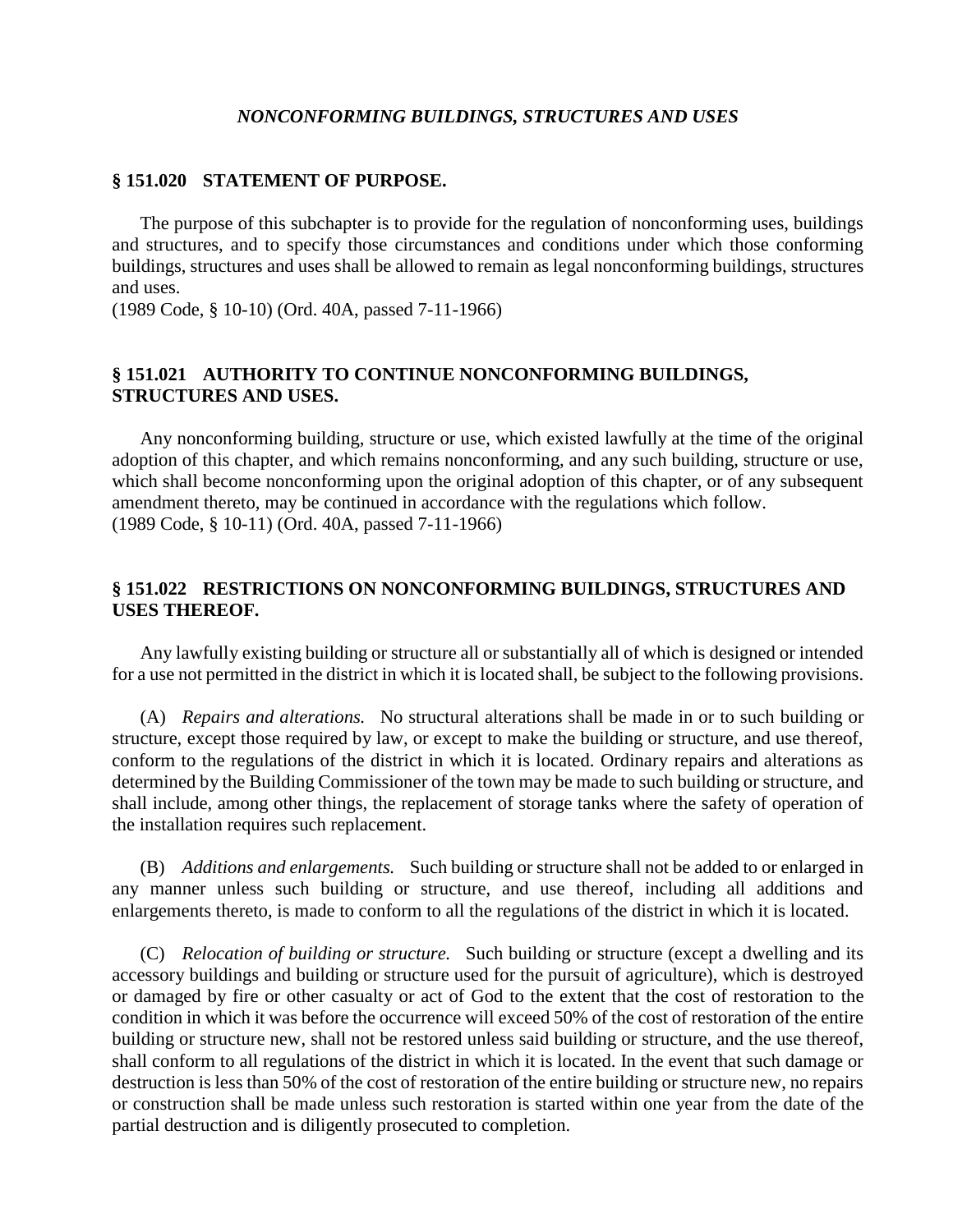(D) *Discontinuance of use of nonconforming building or structure.* Such building, structure or portion thereof, which is vacant on the original effective date of this chapter, or thereafter becomes vacant and remains unoccupied, and in either case is not used for a continuous period of 180 days, shall not thereafter be occupied or used, except by a use which conforms to the use regulations of the district in which it is located.

(E) *Expansion of use in nonconforming building or structure.* The nonconforming use of a part of such building or structure may be expanded within the building or structure in which said use is presently located, but no changes or structural alterations shall be made unless such changes or structural alterations, and the use thereof, conforms to all the regulations of the district in which the building or structure is located.

(F) *Change of use in nonconforming building or structure.* The nonconforming use of such building or structure may be changed to a use permitted in the district in which the building or structure is located, provided the type of construction of such building or structure conforms with the County Building Code requirements for the use to which it is to be changed. (1989 Code, § 10-12) (Ord. 40A, passed 7-11-1966)

## **§ 151.023 NONCONFORMING USE OF CONFORMING BUILDING OR STRUCTURES.**

The lawfully existing nonconforming use of a part or all of a building or structure, all or substantially all of which building or structure is designed or intended for a use permitted in the district in which it is located, may be continued subject to the following provisions.

(A) *Expansion of nonconforming use.* The nonconforming use of a part of such building or structure shall not be expanded or extended into any other portion of such building or structure, nor changed to any other nonconforming use.

(B) *Discontinuance of nonconforming use.* If a nonconforming use of such building or structure is discontinued for a period of 90 days, it shall not be renewed, and any subsequent use of the building or structure shall conform to the use regulations of the district in which it is located.

(C) *Change of nonconforming use.* No nonconforming use shall be changed to another nonconforming use in such building or structure, and a nonconforming use of such building or structure may be changed to a use permitted in the district in which it is located even though the building or structure does not conform to the bulk requirements, except any additions or alterations of a building or structure shall comply with all regulations for the district in which it is located.

(D) *Elimination of nonconforming use.* In residential districts, any use which lawfully exists at the original date of adoption of this chapter, but is permitted only in a business, commercial or manufacturing district, and which is located in a building, all or substantially all of which is designed or intended for a residential purpose, shall be entirely discontinued within five years from the original date of adoption of this chapter, and shall thereafter cease operation. (1989 Code, § 10-13) (Ord. 40A, passed 7-11-1966)

## **§ 151.024 NONCONFORMING USE OF LAND.**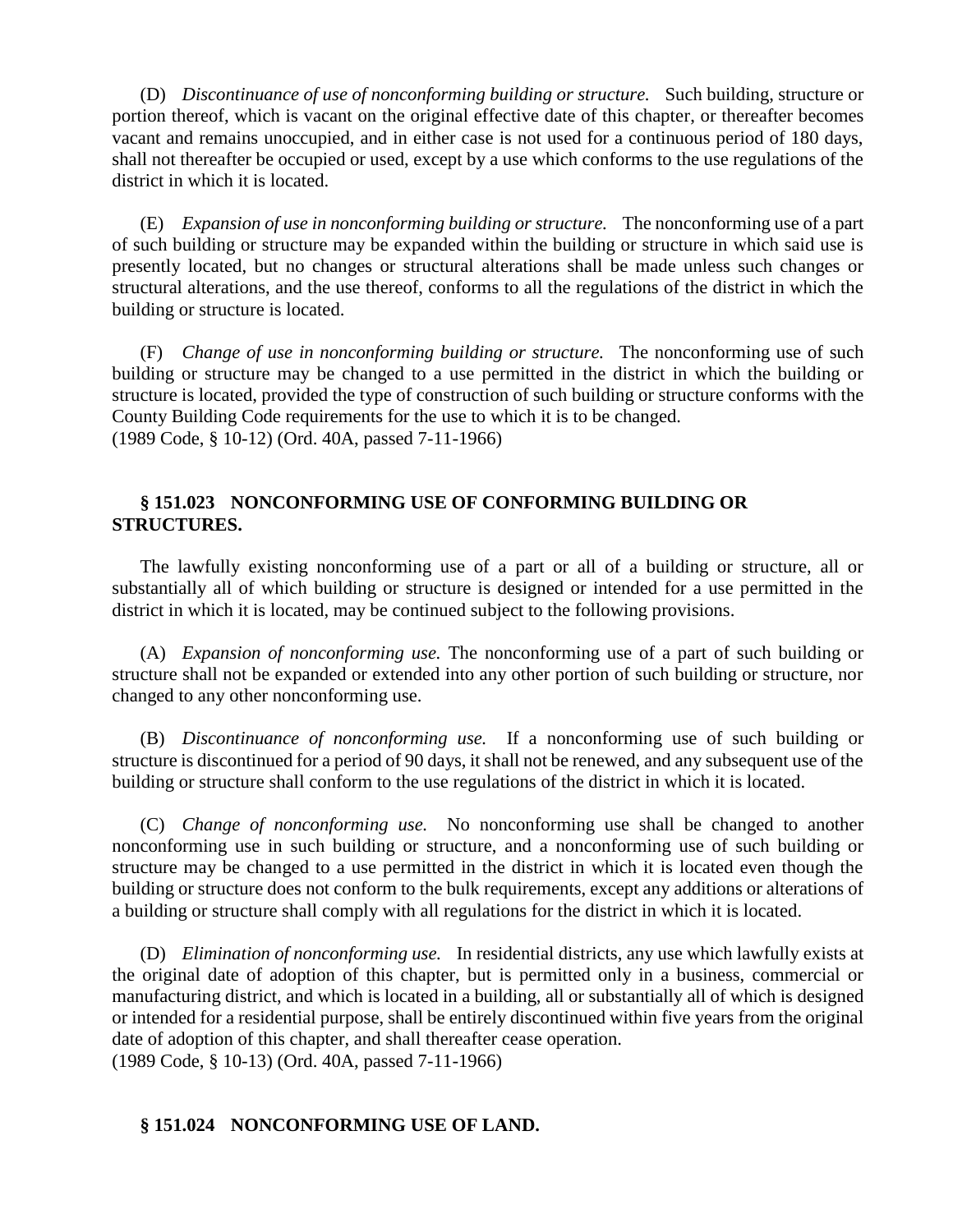The nonconforming use of land not involving a building or structure, or in connection with which any building or structure thereon is incidental or accessory to the principal use of land, may be continued subject to the following provisions.

(A) *Expansion of nonconforming use.* A nonconforming use of land shall not be expanded or extended beyond the area it occupies.

(B) *Discontinuance of nonconforming use.* If a nonconforming use of land is discontinues for a period of 90 days it shall not thereafter be renewed, and any subsequent use of land shall conform to the regulations of the district in which the land is located.

(C) *Change of nonconforming use.* A nonconforming use of land shall not be changed to any other use except to a use permitted in the district in which the land is located. (1989 Code, § 10-14) (Ord. 40A, passed 7-11-1966)

## **§ 151.025 FLOODPLAIN MANAGEMENT PROVISIONS.**

(A) All buildings, structures or uses existing in a designated floodway or floodway fringe area which are not in full compliance with the provisions of this chapter relative to floodplain management shall be considered to be nonconforming.

(B) In addition to the provisions set forth in §§ 151.020 through 151.024, the following provisions shall be applicable to nonconforming buildings, structures or uses located within the F1 - Floodway and F2 - Floodway Fringe Districts.

(1) A nonconforming building, structure or use located within an F1 - Floodway District shall not be expanded or enlarged without a permit for construction in a floodway, issued by the Natural Resources Commission.

(2) A nonconforming building, structure or use, located within an F2 - Floodway Fringe District may be altered, enlarged or extended, on a one-time-only basis, provided that such alterations, enlargements or extensions do no increase the value of the property, excluding the value of the land, by more than 40% of its pre-improvement market value. Any alteration, enlargement or extension of a nonconforming building, structure or use which would constitute an increase in the value of the property, excluding the value of the land by more than 40% shall be in conformance with the provisions of this chapter.

(3) A nonconforming building, structure or use located within either an F1 - Floodway or F2 - Floodway Fringe District which is damaged by fire, flood, explosion, act of God or the public enemy may be restored to its original dimensions and conditions, provided the damage does not reduce the value of the building, excluding the value of the land, by more than 40% of its predamage value.

(1989 Code, §10-15) (Ord. 75, passed 3-13-1975)

*Cross-reference:*

*Floodplain Regulations, see §§ 151.205 through 151.236*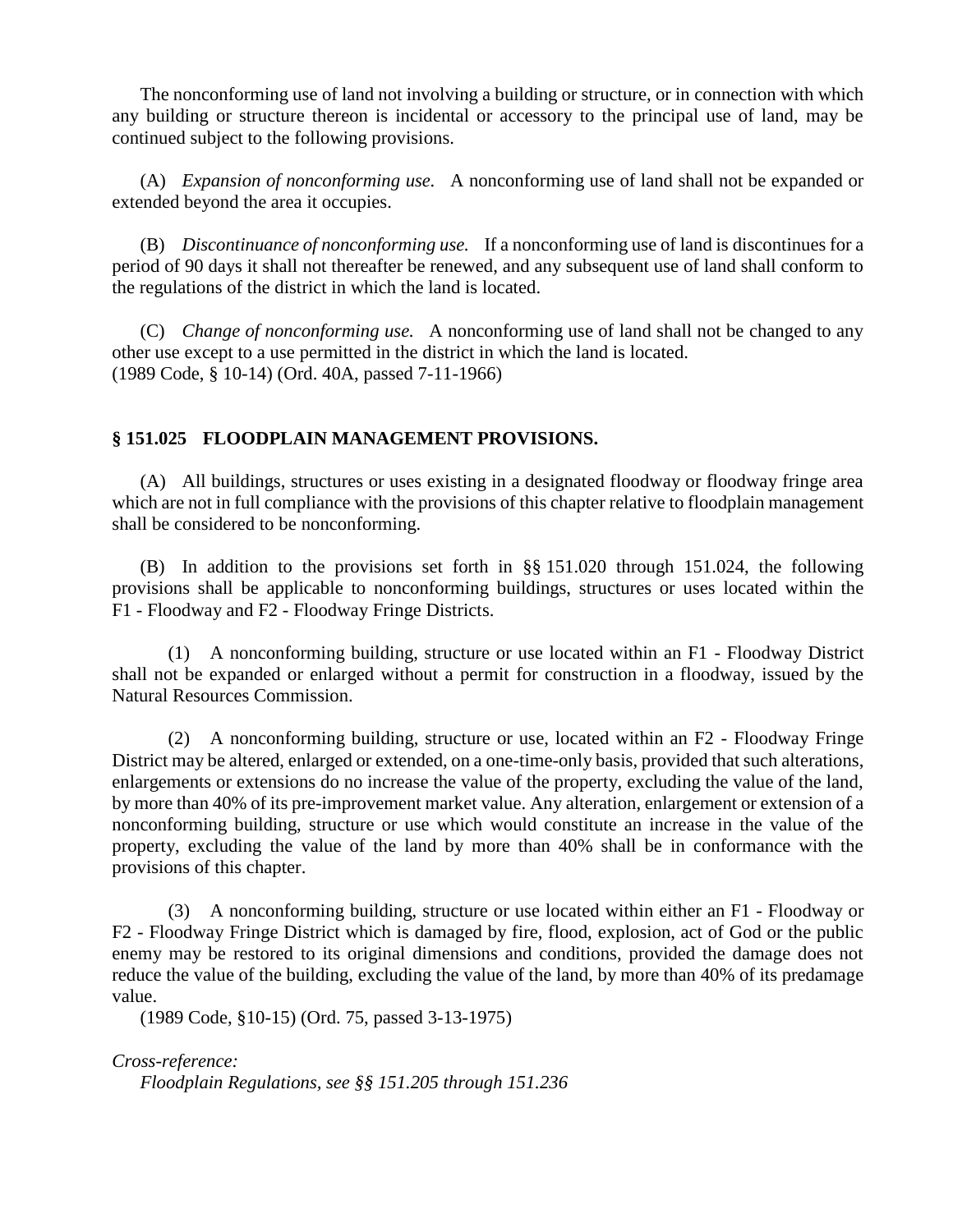### *ADMINISTRATION AND ENFORCEMENT*

#### **§ 151.040 ORGANIZATION.**

The administration of this chapter is vested in four offices of the government of the town, as follows:

- (A) The Office of the Zoning Commissioner;
- (B) The Office of the Town Building Commissioner;
- (C) The Area Board of Zoning Appeals; and

(D) The Area Plan Commission of the county which has been designated by ordinance as the Planning Commission for the town. (1989 Code, § 10-19) (Ord. 159-90, passed 4-12-1990)

## **§ 151.041 OFFICES OF THE TOWN ZONING COMMISSIONER AND THE TOWN BUILDING COMMISSIONER.**

(A) *The Office of the Zoning Commissioner.*

(1) The Zoning Commissioner shall be a member of the Town Council, appointed by the Town Council and shall serve a term designated by the Council.

(2) In the event that the Zoning Commissioner becomes incapacitated and cannot designate an interim replacement from among the remaining Council members, the remaining Council members shall appoint another member to serve as the interim Zoning Commissioner until the Zoning Commissioner is able to resume his or her regular duties or until the present term expires.

- (3) The Zoning Commissioner of the town shall:
	- (a) Act as liaison for the town as prescribed in the town code of ordinances;

(b) Enforce the zoning ordinances of the town as prescribed in the town code of ordinances;

(c) Issue all building, demolition, mechanical and electrical applications or designate another Council member to issue another application and keep permanent records thereof. However, any application for construction that amounts to \$5,000 or more shall be discussed and voted on at an open Council meeting;

(d) Issue all sign permits and keep permanent records thereof;

(e) Conduct such inspections of buildings, structures and uses of land as are necessary to determine compliance with terms of the zoning ordinances;

(f) Require citizens or businesses to produce valid building, mechanical, electrical,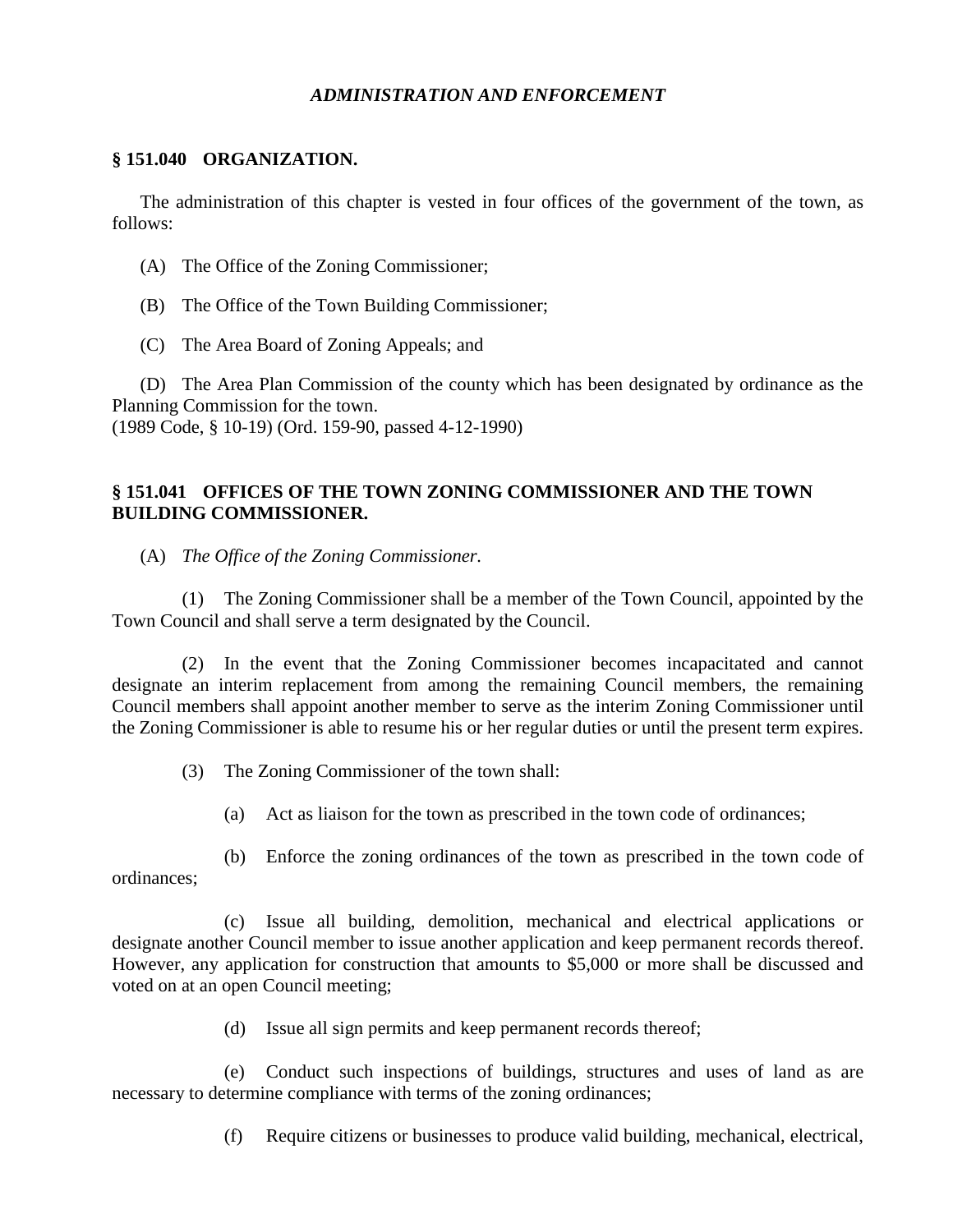sign or demolition permits upon requests;

(g) Order actions to correct violations of the zoning ordinances, with the advice of the Town Council and/or the Town Attorney;

(h) Maintain permanent records of zoning changes, special use grants and all zoning variances;

(i) Issue all zoning certificates and make and maintain records thereof;

(j) Maintain permanent and current records of this chapter, including, but not limited to, all maps, amendments, special uses, variances, appeals, applications therefor; and designate on zoning district maps each amendment, special use and variance with term of variance as granted subsequent to the original adoption of the ordinance codified herein, now this chapter;

(k) Provide and maintain a public information bureau relative to all matters arising out of this chapter;

(l) Determine use, lot and bulk requirements in specific instances, as stipulated herein; and

(m) Turn over all records to his or her successor upon completion of said term.

(B) *The Office of the Town Building Commissioner.* The Building Commissioner of the town, and such deputies or assistants as have been or shall be duly appointed by the Town Council shall be empowered to enforce this chapter and in addition thereto and in furtherance of such authority shall:

(1) Issue all zoning certificates and make and maintain records thereof;

(2) Issue all certificates of occupancy, and make and maintain records thereof;

(3) Conduct inspections of buildings, structures and use of land to determine compliance with the terms of this chapter;

(4) Maintain permanent and current records of this chapter, including, but not limited to, all maps, amendments, special uses, variations, appeals, applications therefor; and designate on Zoning District Map each amendment, special use and variation with term of variation as granted subsequent to the original adoption of this chapter;

(5) Provide and maintain a public information bureau relative to all matters arising out of this chapter;

(6) Receive, file and forward to the Board of Zoning Appeals applications for appeals, variations, special uses or other matters on which the Board of Zoning Appeals is required to pass under this chapter; and

(7) Determine use, lot and bulk requirements in specific instances, as stipulated herein. (1989 Code, § 10-20) (Ord. 40A, passed 7-11-1966; Ord. 159-90, passed 4-12-1990; Ord. 14-2008, passed 11-19-2009)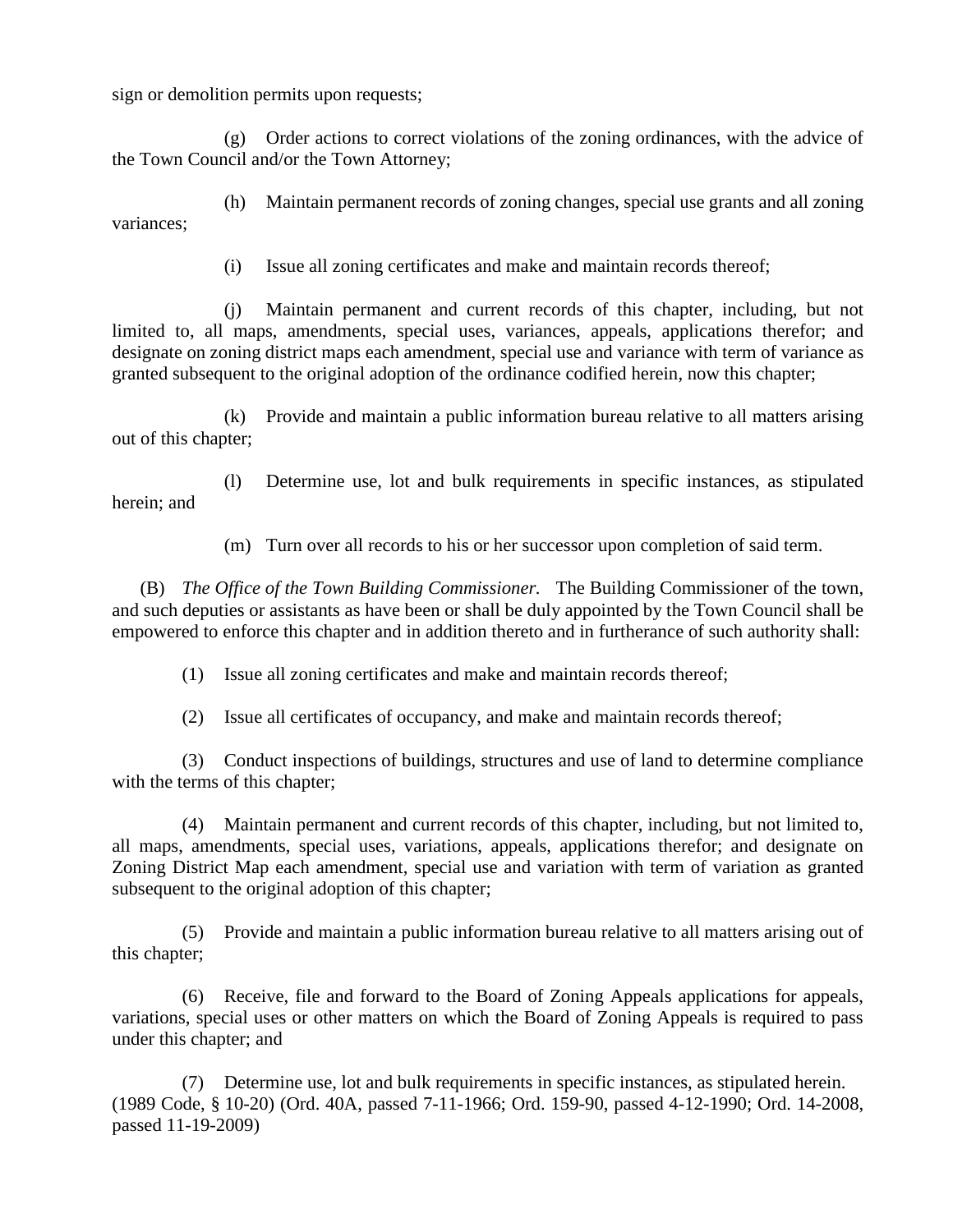## **§ 151.042 BOARD OF ZONING APPEALS.**

(A) *Creation.* Under the provision of the Acts of 1981, Publ. L. No. 309, § 23 of the Indiana General Assembly (I.C. 36-7-4-900 et seq.), a Board of Zoning Appeals is created. The Board shall consist of five members to be appointed by the Town Council.

(B) *Jurisdiction.* The Board of Zoning Appeals is vested with the following jurisdiction and authority:

(1) To hear and decide appeals from and review any order, requirement, decision or determination made by the Town Building Commissioner;

(2) To hear and decide all applications for variations from the terms provided in this chapter in the manner prescribed by and subject to the standards established herein;

(3) To hear and decide all applications for special uses in the manner prescribed by and subject to the standards established herein; and

(4) To hear and decide all matters referred to it or upon which it is required to pass under this chapter, as prescribed by state law.

(C) *Meetings and rules.* All meetings of the Board of Zoning Appeals shall be held at the call of the Chairperson, and at such times as the Board of Zoning Appeals may determine. All hearings conducted by said Board shall be open to the public. Any person may appear and testify at a hearing either in person or by duly authorized agent or attorney. The Board of Zoning Appeals shall keep minutes of its proceedings, showing the vote of each member upon each question, or if absent or failing to vote, indicating such fact, and shall also keep records of its hearings and other official actions. A copy of every rule or regulation, order, requirement, decision or determination of the Board of Zoning Appeals shall be filed immediately in the office of the Town Building Commissioner, and shall be a public record. The Zoning Board shall adopt its own rules and procedures, not in conflict with this chapter or with applicable state statutes, and select or appoint such officers as it deems necessary, and existing rules of the Zoning Board shall be continued in force until revoked or modified.

(D) *Finality of decision of the Board of Zoning Appeals.* All decisions and findings of the Board of Zoning Appeals on appeals or upon application for a variation or a special use permit after a hearing, shall, in all instances, be final administrative decisions and shall be subject to judicial review as by law may be provided.

(E) *Record maintained.* The Board of Zoning Appeals shall maintain a record of all variance actions, including justification for their issuance, and shall include such information in the annual report submitted to the Federal Insurance Administration. A copy of said report shall also be sent to the National Resources Commission.

(1989 Code, § 10-21) (Ord. 40A, passed 7-11-1966; Ord. 77, passed 4-14-1977)

## *Editor's note;*

*Ord. 43 passed by the Town Council on April 20, 1964, designated the St. Joseph County Building Commissioner as the "Office of the Town of Roseland Building Commissioner" as set forth in § 150.041 of this code of ordinances.*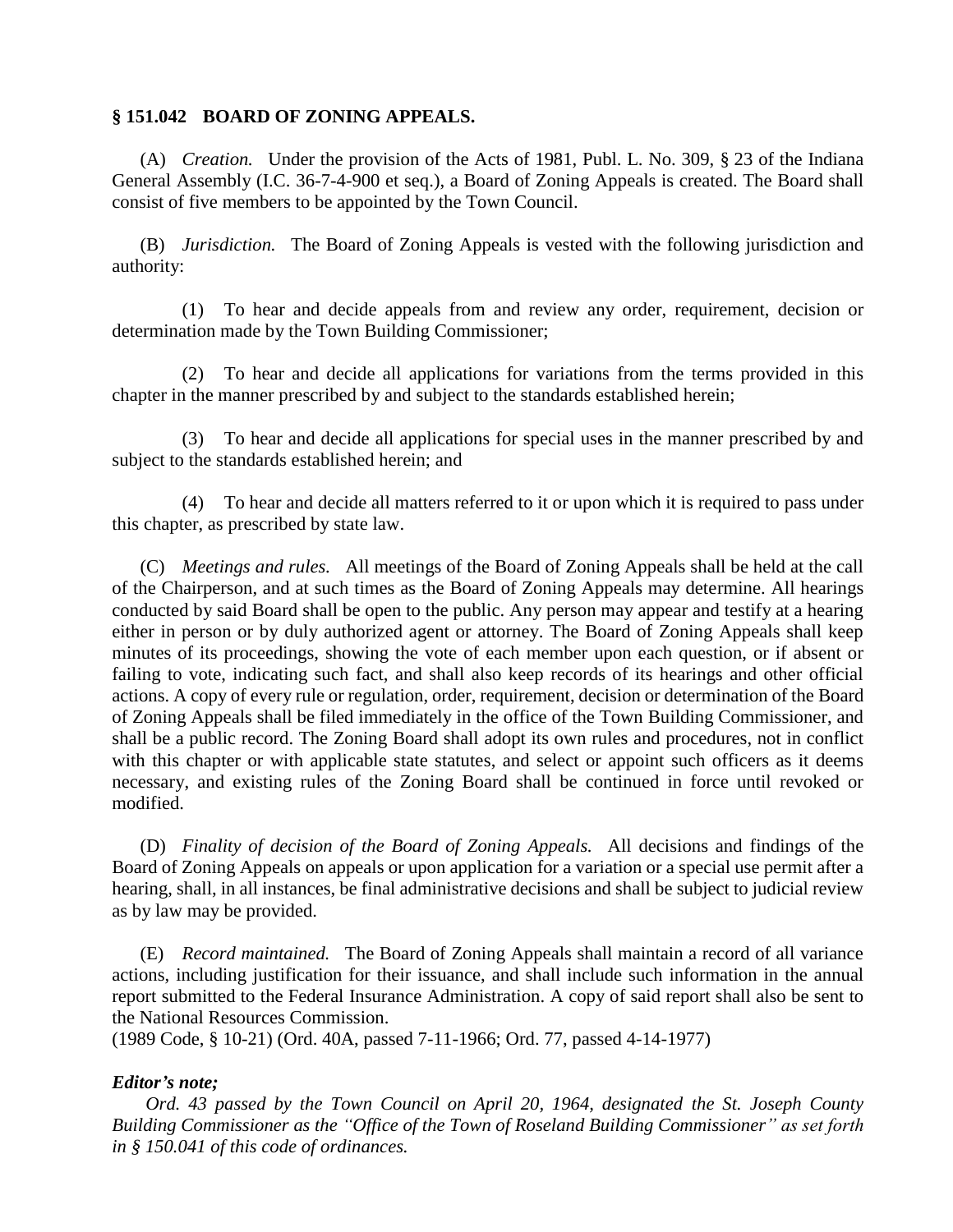*Statutory reference: Board of Zoning Appeals, see I.C. 36-7-4-900 et seq.*

## **§ 151.043 PLAN COMMISSION.**

(A) *Creation.* The Plan Commission is the Area Plan Commission of the county.

(B) *Jurisdiction.* The Plan Commission shall have such powers and duties as prescribed by the Acts of 1981, Publ. L. No. 309, § 23 of the Indiana General Assembly (I.C. 36-7-4-200 et seq.), as amended, and these powers shall include but are not limited to the following:

(1) To receive from the Town Building Commissioner copies of applications for special uses and submit reports to the Board of Zoning Appeals setting forth its findings and recommendations in the manner prescribed in this section for special uses;

(2) To hear all applications for amendments to this chapter in the manner prescribed by the statutes of the state, and report findings and recommendations to the Town Council;

(3) To initiate, direct and review, from time to time, studies of the provisions of this chapter, and to make reports of its recommendations to such Town Council; and

(4) To hear and decide all matters upon which it is required to pass under this chapter and the statutes of the state. (1989 Code, § 10-22) (Ord. 40A, passed 7-11-1966)

*Statutory reference:*

*Establishment and membership of commissions, see I.C. 36-7-4-200 et seq.*

## **§ 151.044 AMENDMENTS.**

(A) The Town Council may from time to time amend the provisions of this chapter or the districts established by this chapter, upon its own motion or upon the petition of the Plan Commission or upon the petition of 50% of the property owners in the area involved in such amendments.

(B) In any of such cases, the Town Council may act upon such amendment only after a report has been presented to them by the Plan Commission after public notice and a public hearing and in accordance with the provisions of the Acts of 1981, Pub. L. No.  $309$ ,  $\bullet$  23 of the Indiana General Assembly (I.C. 36-7-4-600 et seq.), as amended.

(1) It is suggested that the petitioner consult informally with the Executive Director of the Area Plan Commission prior to the preparation of the rezoning petition.

(2) A rezoning petition shall be on the form approved, available in the Area Plan Commission office. All petitions for use districts other than R - Residential and other than those originated by the Area Plan Commission, shall be accomplished by an overall site development plan showing, but not limited to, the following: the proposed land uses, number, type and location of buildings, building heights, open space allocations, on-site parking provisions and parking ratio,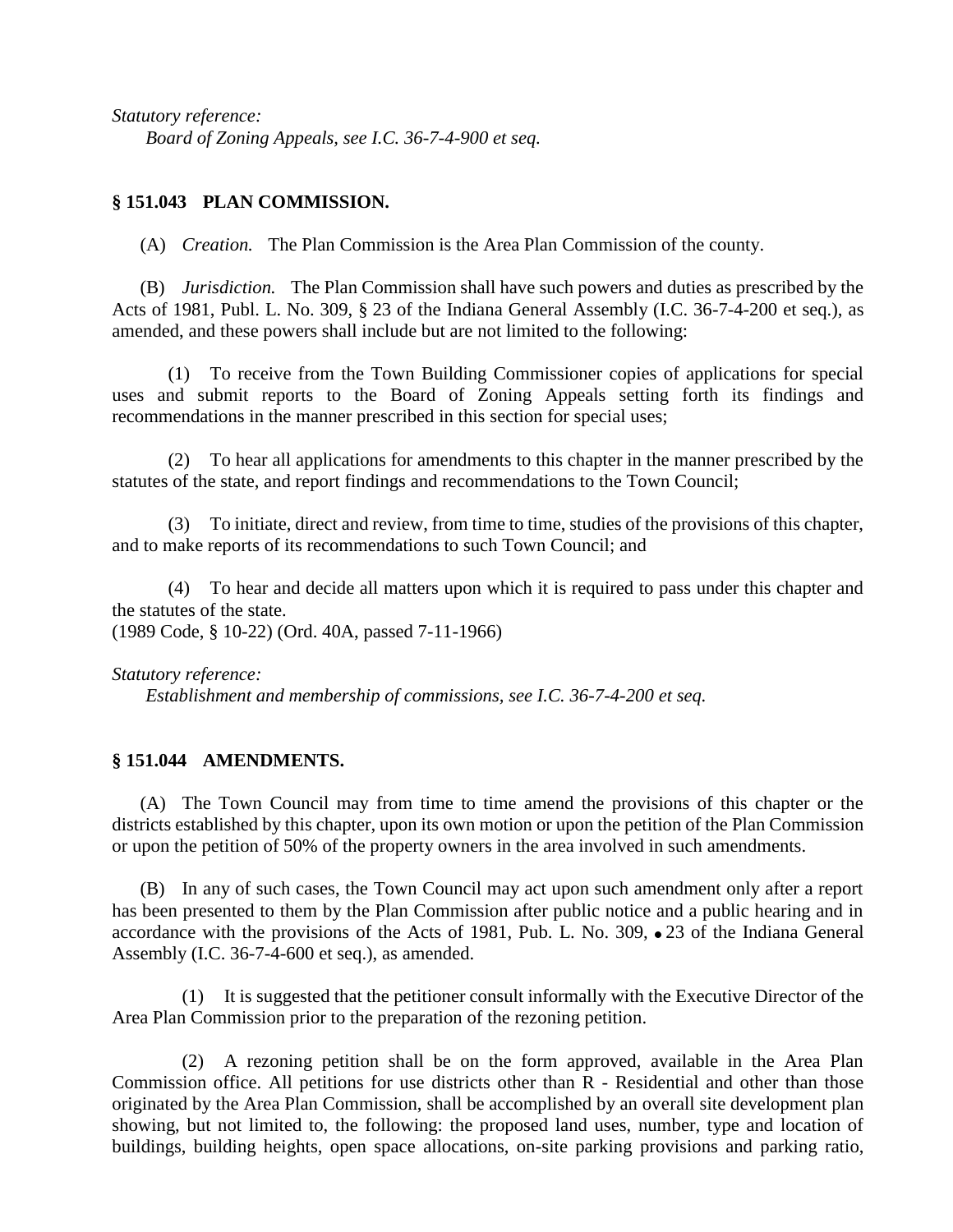streets, setbacks, buffer strips, landscape planting areas, tabulated data giving the proposed number and type of units, gross acreage, proposed land coverage and the floor and land area by use.

(3) Rezoning to use districts other than R - Residential shall be accompanied by the data required herein and subject to the following procedure.

(a) Five copies of the completed petition to rezone subject to the site development plan shall be filed with the Town Clerk-Treasurer.

(b) 1. Four copies of such petition shall then be referred by the Clerk-Treasurer to the Area Plan Commission for a public hearing and its recommendation. The fifth copy of the petition shall be presented by the Clerk-Treasurer to the Town Council at its next regular meeting. After the Area Plan Commission has held its public hearing, it shall take the following action:

a. Recommend approval as tendered of the petition to rezone, subject to the site development plan;

b. Recommend approval subject to modification of the petition to rezone, subject to the site development plan; or

c. Recommend disapproval of the petition to rezone, subject to the site development plan.

2. In the event the Area Plan Commission desires to recommend approval subject to modification, such modification must be accepted by the petitioner prior to recommendation by the Area Plan Commission to the Town Council. Where approval is recommended by the Area Plan Commission, the site development plan shall be certified by the seal of the Area Plan Commission.

(4) The Town Council will act on the proposed petition to rezone subject to the site development plan.

(5) (a) If the petition to rezone subject to the site development plan is approved by the Town Council, a certified copy thereof shall be distributed to each of the following to ensure compliance therewith:

- 1. Area Plan Commission;
- 2. Town Building Commissioner; and
- 3. The petitioner.

(b) The Building Commissioner is thereafter authorized to issue a building permit in accordance with the site development plan for the rezoned property.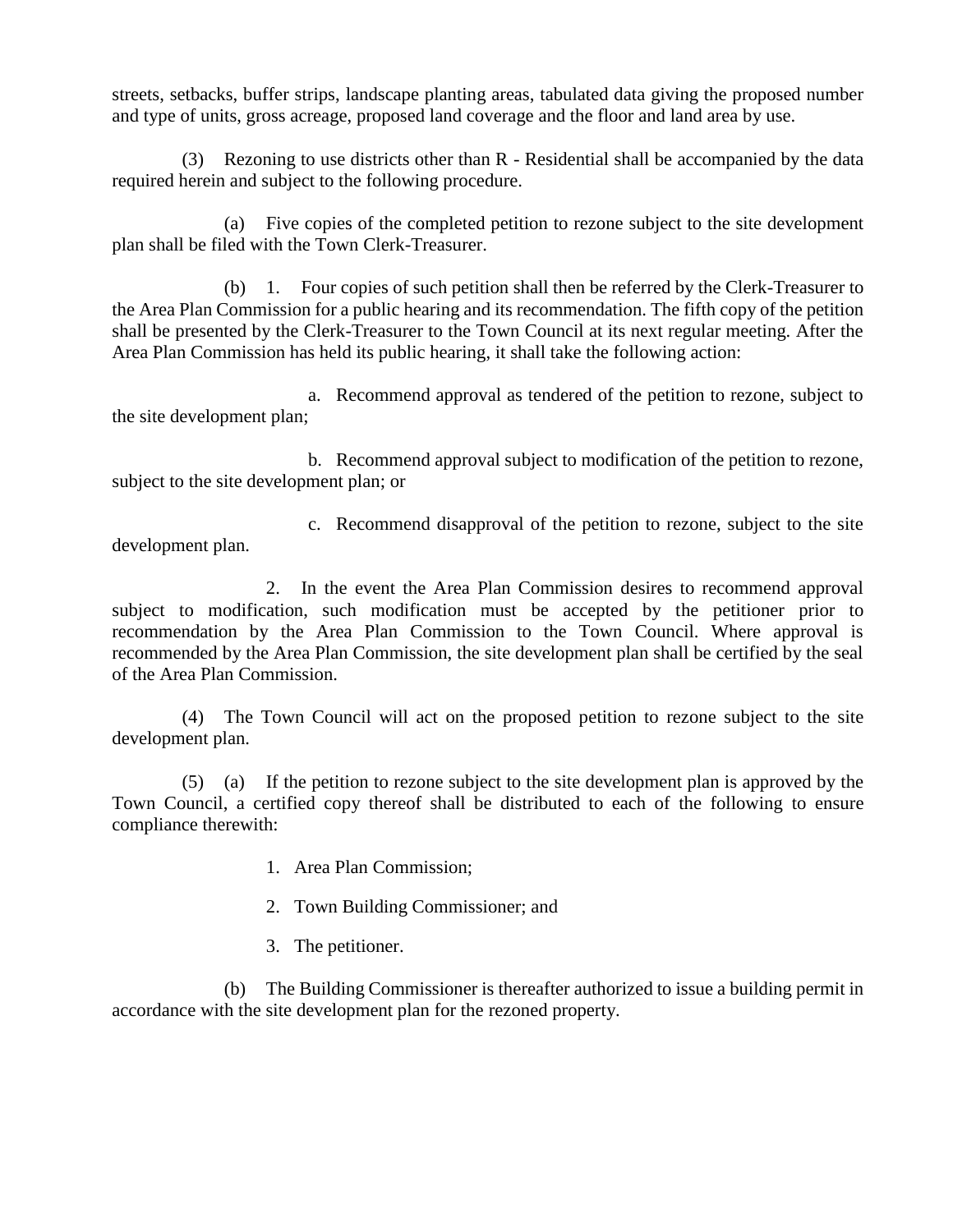(6) For any change, modification or amendment to the site development plan, the petition shall submit a request in writing to the Area Plan Commission setting same forth in detail. Where the change, modification or amendment involves enlargement or relocation of buildings or uses, or where the Area Plan Commission in its sole discretion believes it advisable, the petitioner must file a new petition to rezone subject to the change, modified or amended site development plan and same will be determined in accordance with the procedure heretofore set forth.

(7) The rezoning ordinance subject to the site development plan shall constitute a limitation on the use of the premises therein contained and shall be binding on all.

(8) Approval shall be withdrawn, any issued building permit revoked and the original zoning classification reinstated if construction pursuant to the site development plan is not commenced within 12 months after the amendment to the zoning ordinance becomes law.

(C) The petitioner, or his or her successor in title, shall within 24 months after the amendment to the zoning ordinance becomes law, file with the Area Plan Commission a declaration under oath that the construction pursuant to the site development plan has been complete or shall file a declaration under oath that the construction pursuant to the site development plan has not been completed and shall state the reasons why said construction has not been completed. If the Area Plan Commission determines that the petitioner, or his or her successor in title, has failed to diligently pursue completion to the site development plan after construction is commenced, then it may withdraw approval, revoke any building permit that has been issued and order that the original zoning classification be reinstated. If the Area Plan Commission determines that the petitioner, or his or her successor in title, has diligently pursued completion pursuant to the site development plan after construction is commenced, then the Area Plan Commission may grant the petitioner, or his or her successor in title, a six-month extension, or such period of time beyond six months as may be requested by the petitioner or at the Plan Commission's own motion, to complete the construction pursuant to the site development plan.

(D) Any person who fails to conform to the provisions of the rezoning ordinance subject to the site development plan shall be ordered to cease and desist by the Building Commissioner and failing so to do, shall be required by the Area Plan Commission to show cause, if any he or she has, why approval should not be withdrawn, his or her building permit revoked or the original zoning classification reinstated.

(E) In division (A) above, it provides that the Town Council shall take no amendment action until after a report has been presented to them by the Plan Commission. Even if such report is unfavorable, the Town Council shall be entitled to take such amendment action. However, in the event that the report has been unfavorable, any such amendment action shall then be certified by the Town Council to the Plan Commission for its consideration accompanied by a written statement of the reasons for such action. The Plan Commission shall have 45 days in which to consider such enactment action and to make a report back to the Town Council. If the Plan Commission approves such action, it shall stand as passed by the Town Council as of the date of the recording of the Commission's report of approval to the Town Council. If the Plan Commission either disapproves or takes no action concerning such enactment during this 45-day period, such enactment of the Town Council shall stand only if confirmed by a resolution of the Town Council passed by a constitutional majority vote at a meeting held subsequent to this 45-day period.

(1989 Code, § 10-23) (Ord. 40A, passed 7-11-1966) Penalty, see § 151.999

## **§ 151.045 VARIATIONS.**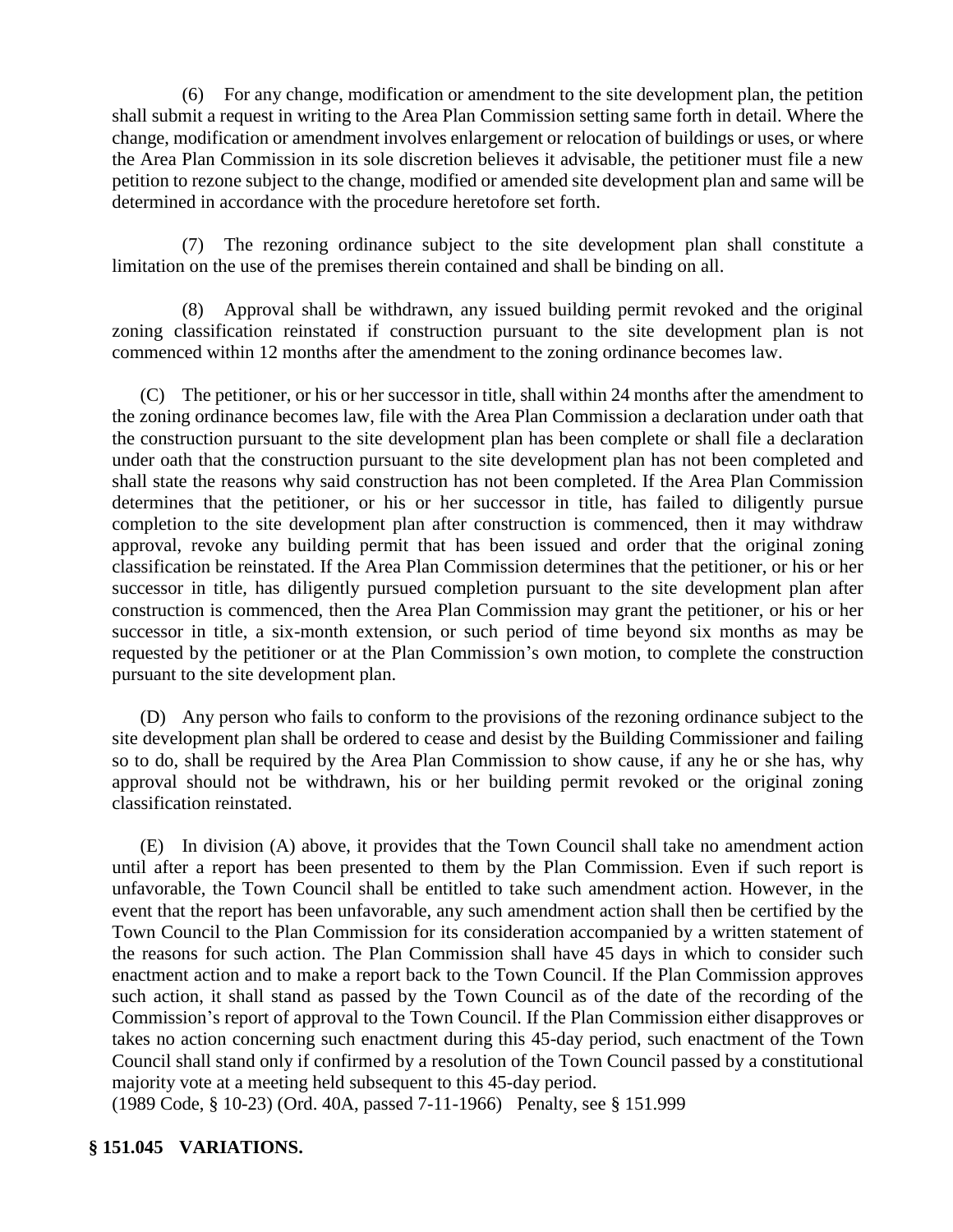(A) *Purpose.* The Board of Zoning Appeals, after a public hearing, may determine and vary the regulations of this chapter in harmony with their general purpose and intent, where the Board of Zoning Appeals makes findings of fact in accordance with the standards hereinafter prescribed and further, finds that there are practical difficulties or particular hardships in the way of carrying out the strict letter of the regulations of this chapter.

(B) *Application for variation and notice of hearing.* An application for a variation shall be filed in writing with the Building Commissioner. The application shall contain such information as the Board of Zoning Appeals may, by rule, require. Notice of the time and place of such public hearing shall be published as required by state law.

(C) *Standards for variation.* The Board of Zoning Appeals shall not vary the regulations of this chapter, as authorized in division (A) above unless it shall make findings based upon the evidence presented to it in each specific case that:

(1) The strict application of the terms of the zoning regulations will constitute an unusual and unnecessary hardship as applied to the property for which a variance is sought;

(2) The need for the variance arises from such condition peculiar to the property involved and does not exist in similar property in the same zone;

(3) The use or value of the area adjacent to the property included in the variance will not be adversely affected;

(4) The grant will not be injurious to the public health, safety, morals and general welfare of the community;

(5) A determination that the variance is the minimum necessary, considering the flood hazard, to afford relief; and

(6) In addition, the Board of Zoning Appeals shall notify the applicant for said variance in writing that the issuance of a variance to construct a structure below the base flood level will result in increased flood insurance premium rates and that such construction below the base flood level increases risks to life and property.

(D) *Decisions.* The concurring vote of three members of the Board of Zoning Appeals shall be necessary to grant a variation shall be valid for a period longer than six months from the date of such order unless the building permit is obtained within such period and the erection or alteration of a building is started or the use is commenced within such period.

(1989 Code, § 10-24) (Ord. 40A, passed 7-11-1966; Ord. 77, passed 4-14-1977; Ord. 112, passed 7-8-1982)

*Statutory reference:*

*Variances and related matters, see I.C. 36-7-4-900 et seq.*

## **§ 151.046 SPECIAL USES.**

(A) *Purpose.*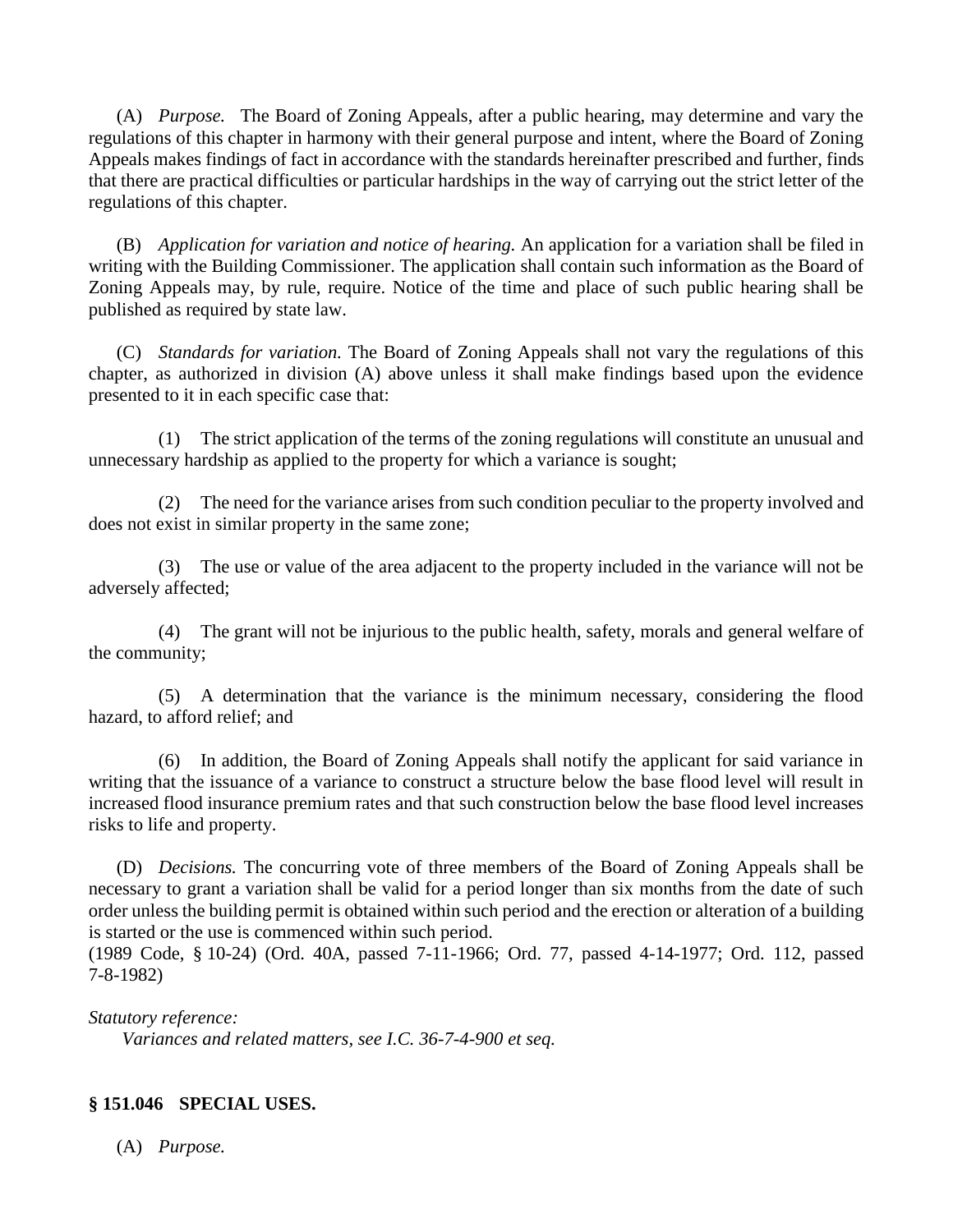(1) The development and execution of this chapter is based upon the division of the town into two districts, within which districts the use of land and buildings, and the bulk and location of buildings and structures in relation to the land, are substantially uniform. It is recognized, however, that there are certain uses which, because of their unique characteristics, cannot be properly classified in any particular district or districts without consideration, in each case, of the impact of those uses upon neighboring land and of the public need for the particular use of the particular location.

- (2) Such special uses fall into two categories:
	- (a) Uses publicly operated or traditionally affected with public interest; and

(b) Uses entirely private in character, but of such an unusual nature that their operation may give rise to unique problems with respect to their impact upon neighboring property or public facilities.

(B) *Initiation of special use.* Any person having a freehold interest in land, or a possessory interest entitled to exclusive possession, or a contractual interest which may become freehold interest, or an exclusive possessory interest, which is specifically enforceable, may file an application to use such land for one more of the special uses provided for in this chapter in the zoning district in which the land is located.

(C) *Application for special use.* An application and two copies for a special use shall be filed with the Town Building Commissioner. The application shall be accompanied by such plans and/or data prescribed by the Board of Zoning Appeals, and shall include a statement in writing by the applicant and adequate evidence showing that the proposed special use will conform to the standards set forth in division (F) below. Such application shall be forwarded from the Town Building Commissioner to the Plan Commission with a request for a report relative thereto; a copy shall also be forwarded to the Board of Zoning Appeals who shall hold a public hearing. If a report is submitted by the Plan Concussion, it shall be presented at the public hearing and become part of the record.

(D) *Hearing on application for special use.* Hearing on application for special use shall be pursuant to state law, and by rules adopted by said Board of Zoning Appeals.

(E) *Decisions.* The concurring vote of three members of the Board of Zoning Appeals shall be necessary to grant a special use permit. No order of the Board of Zoning Appeals granting a special use permit shall be valid for a period longer than six months from the date of such order unless the Board of Zoning Appeals specifically grants a longer period of time or a building permit is obtained within the six-month period and construction is diligently being prosecuted to completion within a period not longer than one year after the date of the building permit.

(F) *Standards.* No special use shall be granted by the Board of Zoning Appeals unless such Board shall find:

(1) The establishment, maintenance or operation of the special use will not be detrimental to or endanger the public health, safety, morals, comfort or general welfare;

(2) The special use will not be injurious to the use and enjoyment of other property in the immediate vicinity for the purposes already permitted, nor substantially diminish and impair property values within the neighborhood;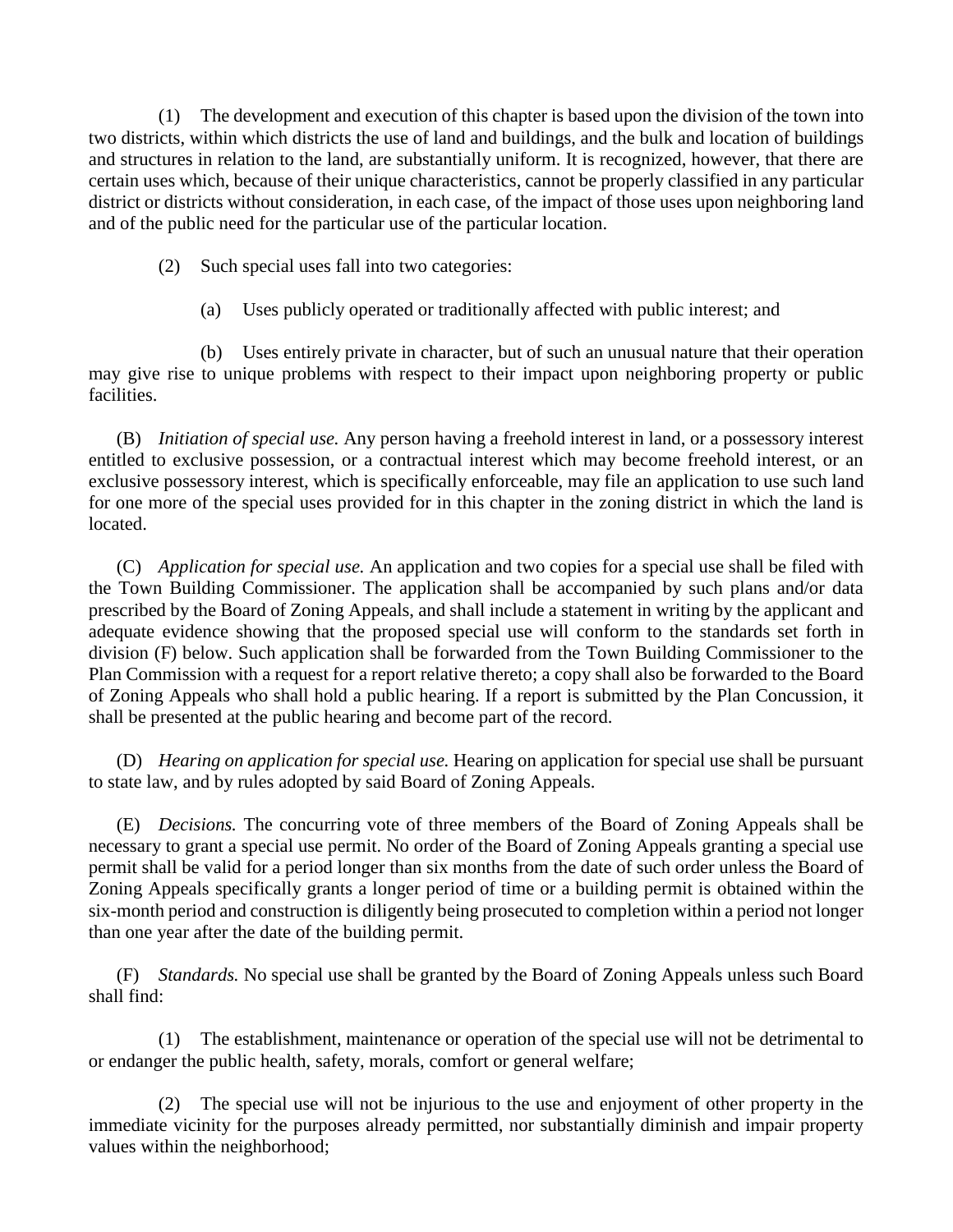(3) The establishment of the special use will not impede the normal and orderly development and improvement of the surrounding property for uses permitted in the district;

(4) That adequate utilities, access roads, drainage and/or necessary facilities have been or are being provided; and

(5) That adequate measures have been or will be taken to provide ingress and egress so designed as to minimize traffic congestion in the public streets. (1989 Code, § 10-25) (Ord. 40A, passed 7-11-1966)

#### **§ 151.047 APPEALS.**

(A) *Scope of appeals.* An appeal may be taken to the Board of Zoning Appeals by any person, firm or corporation, or by any office, department, board or bureau aggrieved by a decision of the Office of the Town Building Commissioner. Such an appeal shall be taken within such time as shall be prescribed by the Board of Zoning Appeals by filing with the Office of the Town Building Commissioner a notice of appeal specifying the grounds thereof. The Town Building Commissioner shall forthwith transmit to the Board of Zoning Appeals all of the papers constituting a record upon which the action appealed from was taken.

(B) *Hearing on appeals.* Hearing on appeals shall be pursuant to state law, and by rules adopted by said Board of Zoning Appeals. (1989 Code, § 10-26) (Ord. 40A, passed 7-11-1966)

#### **§ 151.048 EFFECT OF DENIAL OF VARIANCE OR SPECIAL USE.**

No application for a variance or a special use which has been denied wholly or in part by the Board of Zoning Appeals shall be resubmitted for a period of six months from the date of said order of denial, except on the grounds of new evidence or proof of change of conditions found to be valid by the Board of Zoning Appeals.

(1989 Code, § 10-27) (Ord. 40A, passed 7-11-1966)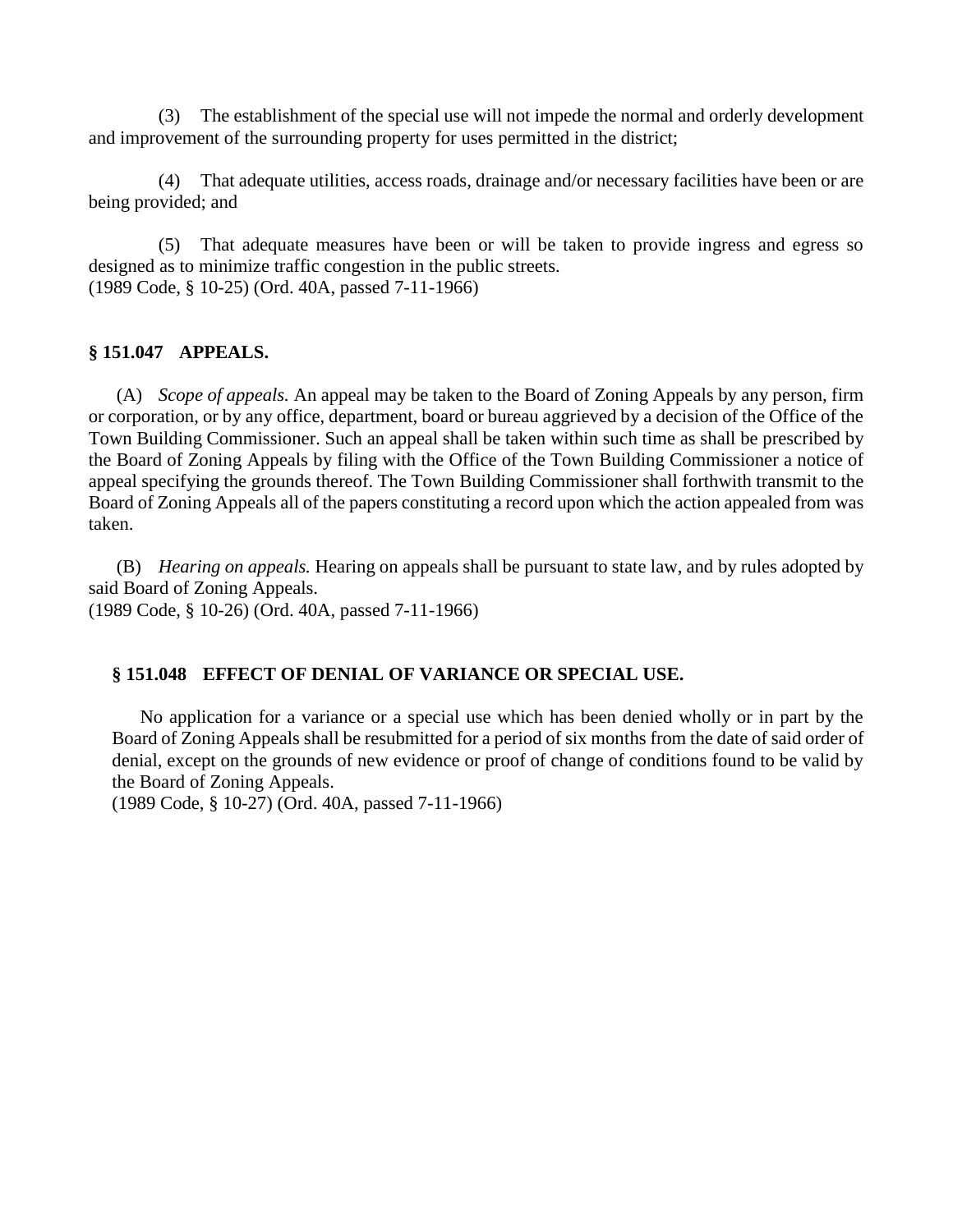#### *SIGN REGULATIONS IN GENERAL*

#### **§ 151.060 DEFINITIONS.**

For the purpose of this chapter, the following definitions shall apply unless the context clearly indicates or requires a different meaning.

*BUILDING FACADE.* The portion of any exterior elevation of a building extended from grade to the top of the parapet wall or eaves and the entire width of the building elevation, and which may also be referred to as the *BUILDING FACE*.

*COPY AREA.* The sum of the area of the words or numbers included in the sign copy, inclusive of logos, trademarks or other advertising symbols, but exclusive of pictorials, supergraphics or purely decorative, non-advertising displays.

*DISPLAY AREA.* The total area upon which a sign copy may be placed in computing the total display area of a sign, mathematical closest to the extremities of the sign, excluding any structural members or embellishments, shall be used.

*EMBELLISHMENT.* An addition to the display area on which a continuation of an advertising message may be placed. Such addition shall not be a continuous border which would constitute an increase in the display area. Standard bases and standard trim shall not be considered *EMBELLISHMENTS*.

*SIGN.* A structure, including the frame and supports of such containing any printed text, pictorial representation, emblem or other object, and which is used to identify, instruct, attract, guide or advertise. (1989 Code, • 10-35) (Ord. 105, passed 8-13-1981)

#### **§ 151.061 USES OF SIGNS; MAJOR CATEGORIES.**

For the purpose of this subchapter, uses of signs shall be identified as follows:

(A) *Commemorative, historical or memorial signs.* A sign, marker or plaque erected by an authorized body for purposes of identifying a commemoration, designated historical landmark or memorial;

(B) *Development sign.* A temporary construction sign denoting the architect, engineer, contractor, subcontractor, financier or sponsor of a development and designating the future occupant or use of the development;

(C) *Directional sign.* A sign of eight square feet or less containing information relative to the location, distance to, entrance and exit from structures, sites or land use activities;

(D) *Institutional bulletin.* A sign of any governmental agency, religious group, hospital or school, located on the premises and bearing only information, related to the activities conducted on the premises, persons involved or other such information;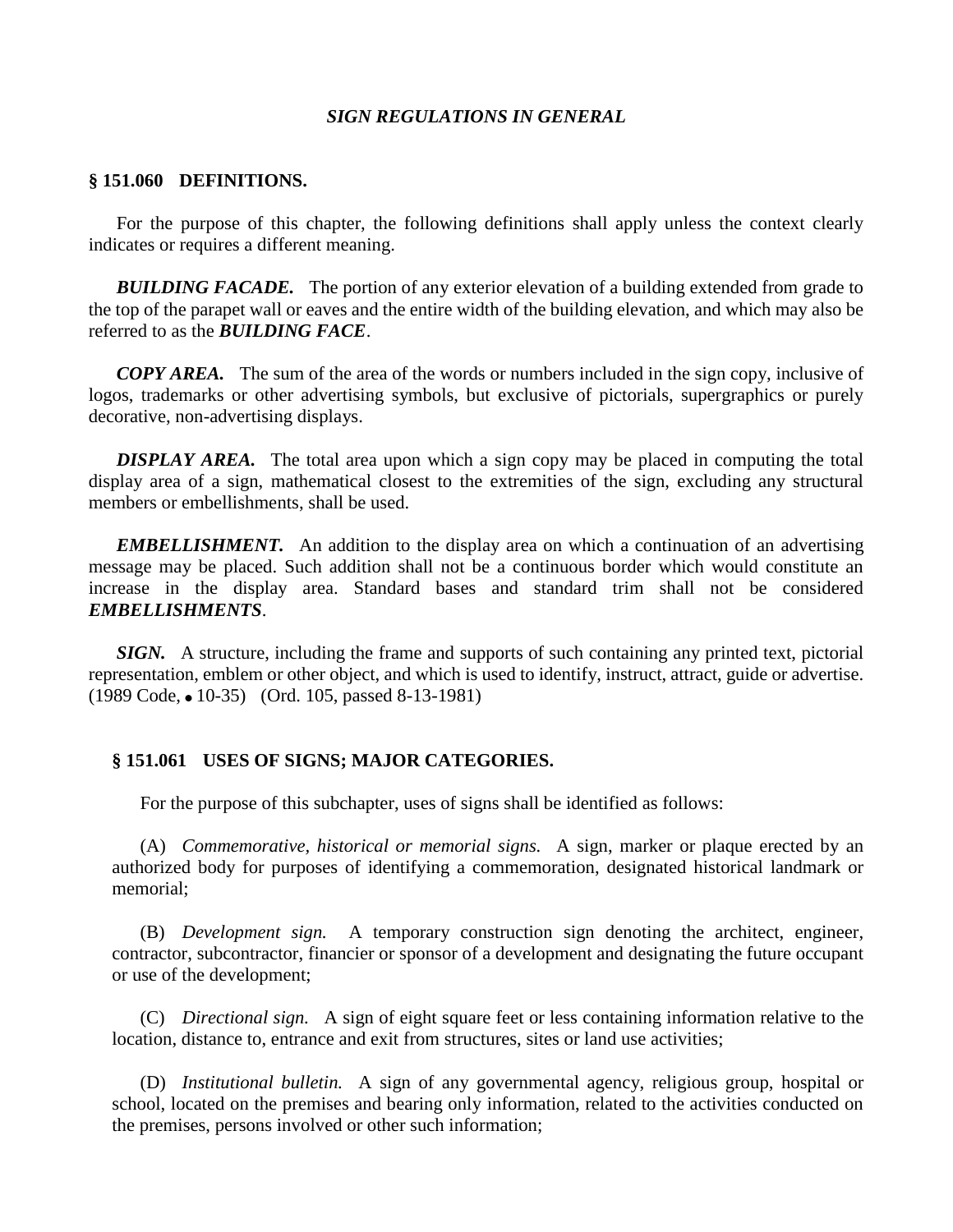(E) *On-premises identification sign.* A sign which identifies or advertises the profession, land use activity, individual, product or service occupying or available on the premises;

(F) *Outdoor advertising sign.* An off-premises sign which directs attention to businesses, products, services or establishments not usually conducted on the premises on which the sign is located and which, for the purposes of this chapter, shall be considered a principal use;

(G) *Public information sign.* A sign containing emergency or legal notices and regulatory information, erected by a unit of government or any of its agencies or departments;

(H) *Real estate sign.* A sign advertising the fact that the premises on which it is located is for sale, lease or rent; and

(I) *Temporary sign.* A display, informational sign, banner or other advertising device with or without a structural frame, not permanently attached to a building, structure or the ground, and intended for a limited period of display, including decorative displays for holidays. (1989 Code, § 10-36) (Ord. 105, passed 8-13-1981)

## **§ 151.062 STRUCTURAL TYPES OF SIGNS.**

For purposes of this subchapter, signs shall be classified according to their structural type:

(A) *Fascia sign.* A single-face sign which is in any manner attached or affixed to an exterior wall of a building or structure or mounted above or below a canopy and which projects not more than 18 inches from and does not extend more than six inches above the parapet line, eaves or building facade. Individual letters, in addition to the "box type" sign, may also be installed as a fascia sign;

(B) *Flashing sign.* An illuminated sign on which the artificial light is not maintained stationary or constant in intensity or color;

(C) *Freestanding sign.* A sign supported by one or more uprights, poles, columns or braces placed in or upon the ground surface and not attached to any building or structure;

(D) *Illuminated signs.* A sign illuminated by gas, electricity or other artificial light, including reflective or phosphorescent light;

(E) *Marquee or canopy sign.* A sign attached or applied above or below a marquee, canopy, awning or other rooflike structure;

(F) *Mobile sign.* A sign permanently mounted on a chassis and parked on the premises, usually on a temporary basis;

(G) *Multi-face sign.* A sign, more than one side of which is visible. A *V-TYPE SIGN* shall be considered a multi-face sign, provided the least angle of intersection does not exceed 90 degrees;

(H) *Portable sign.* A multi-face sign, other than a mobile sign, not permanently anchored or secured to either a building or the ground;

(I) *Projecting sign.* A multi-face sign, end-mounted to an exterior wall of a building or structure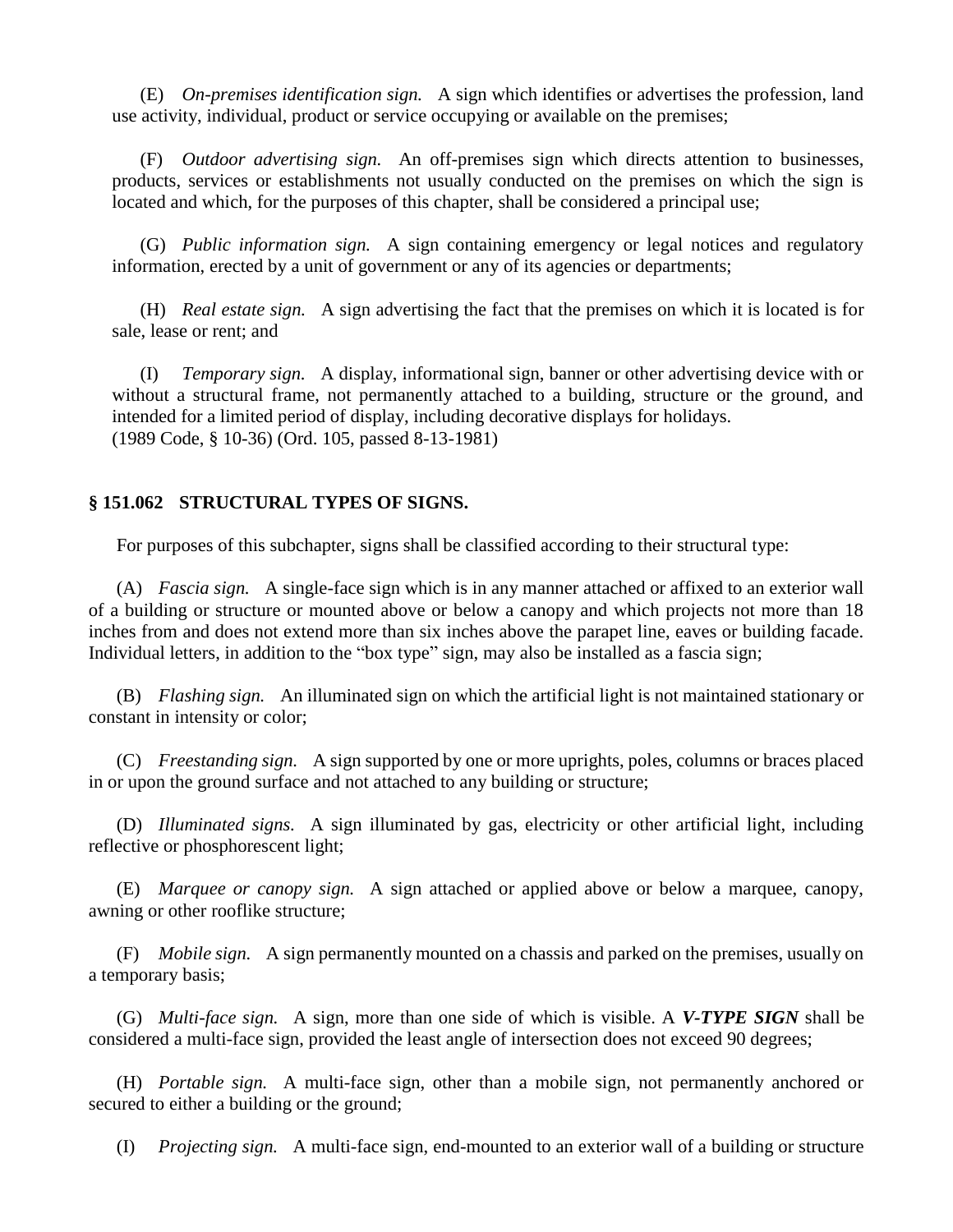and which projects out from the wall more than 18 inches;

(J) *Roof-mount sign.* A sign erected wholly upon or over a roof of any building; and

(K) *Single-face sign.* A sign, only one side of which is visible. (1989 Code, § 10-37) (Ord. 105, passed 8-13-1981)

## *SPECIFIC SIGN PROVISIONS*

#### **§ 151.075 INTENT.**

It is recognized that certain uses located in approximately zoned districts need and have a right to advertise through the use of sign displays. It is the intent of this subchapter to encourage creative and imaginative design and use of signs in order to create a more attractive economic and business climate. It is further the intent of this subchapter to foster and improve the economic vitality of the community by enhancing and protecting the physical appearance of the community. In order to accomplish this purpose, it is necessary to regulate the size, location, construction and manner of display of signs as set forth in this subchapter. (1989 Code, § 10-38)

# **§ 151.076 GENERAL PROVISIONS.**

(A) All signs, permanent and temporary, constructed, connected, operated and maintained in the town shall be constructed, connected, operated and maintained according to the specifications of the Building and Electrical Codes of the town.

(B) All signs shall be maintained in a good state of repair. Painted faces or structural members shall be repainted whenever peeling or fading occurs. Neon tubes, lamps, ballasts and transformers shall be kept in a good state of repair and safe condition. The town may order the removal of any sign which becomes a public hazard due to lack of maintenance or repair or which becomes insecure, in danger of falling, or otherwise unsafe.

(C) The following provisions shall apply to freestanding on-premises signs.

(1) The sign, pole or standard shall not extend beyond the property line or into the public right-of-way.

(2) Freestanding signs shall be designed so that all framework for the lateral support of the signs shall be contained within the body of the sign or within the structure to which it is attached and shall not be visible. Exposed guy wires, chains or other connections shall not be made a permanent part of the sign.

(3) (a) The maximum height of freestanding signs located along other than limited-access highways shall vary with the width of the lot on which the sign is located, as follows;

| Lot Width   | <b>Maximum Height</b> |
|-------------|-----------------------|
| $0-50$ feet | 30 feet               |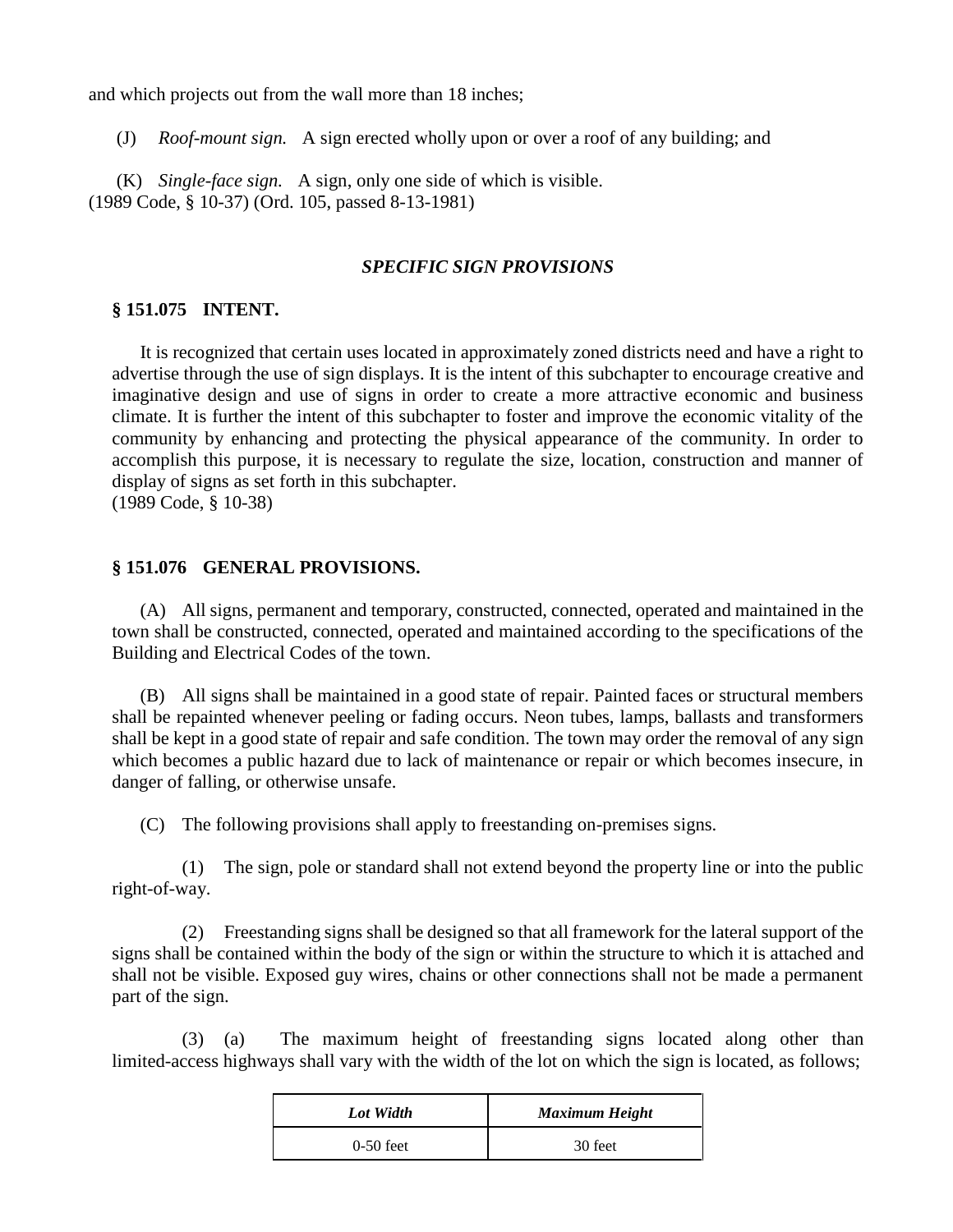| $51-100$ feet    | 30 feet |
|------------------|---------|
| $101 - 200$ feet | 30 feet |
| Over 200 feet    | 30 feet |

(b) Along limited access highways, the maximum height of freestanding signs shall be 85 feet, subject to approval by the Town Council, provided that:

1. Such signs shall identify highway-oriented uses, such as automobile service stations, motels and restaurants, located within 2,000 feet of the centerline of the interchange; and

2. A variance may be granted by the Board permitting signs in excess of 85 feet where a physical obstruction exists which otherwise restrict the visibility of the sign, provided that in no case shall the visual height of the sign as viewed from the highway, exceed 85 feet above the grade of the highway.

(4) Freestanding signs which function as directional signs shall have a maximum height of four feet.

(D) The following provisions shall apply to marquee or canopy signs.

(1) One sign shall be permitted for each entrance to the building or structure to which the sign is attached.

(2) The display area of such signs shall not exceed eight square feet per sign face, except that individual letters or symbols painted, stenciled or otherwise applied to awnings and not exceeding three inches in height shall not be included in this provision.

(3) No sign shall extend beyond the outer edge of the marquee or roofed structure.

(4) There shall be at least a 12-foot clearance between the grade of the sidewalk and the lowest point of the sign.

(E) Projecting signs shall be permitted as follows.

(1) One projecting sign shall be permitted for each ground floor use in a building or structure.

(2) Where a use has such frontage on more than one street, there may be one projecting sign for each frontage, provided that only a sign computed for the frontage of a street shall face that street, or there may be one corner projecting sign, which shall be computed on the basis of one-half the frontage of the use on both streets.

(3) It is the intent of this division (E) to encourage, wherever it is feasible, the use of lateral supports that are contained within the framework of the sign frame. Where additional side bracing is required, guy wires and not chains, shall be used.

(4) The height of the projecting sign shall not exceed eight feet above the parapet wall of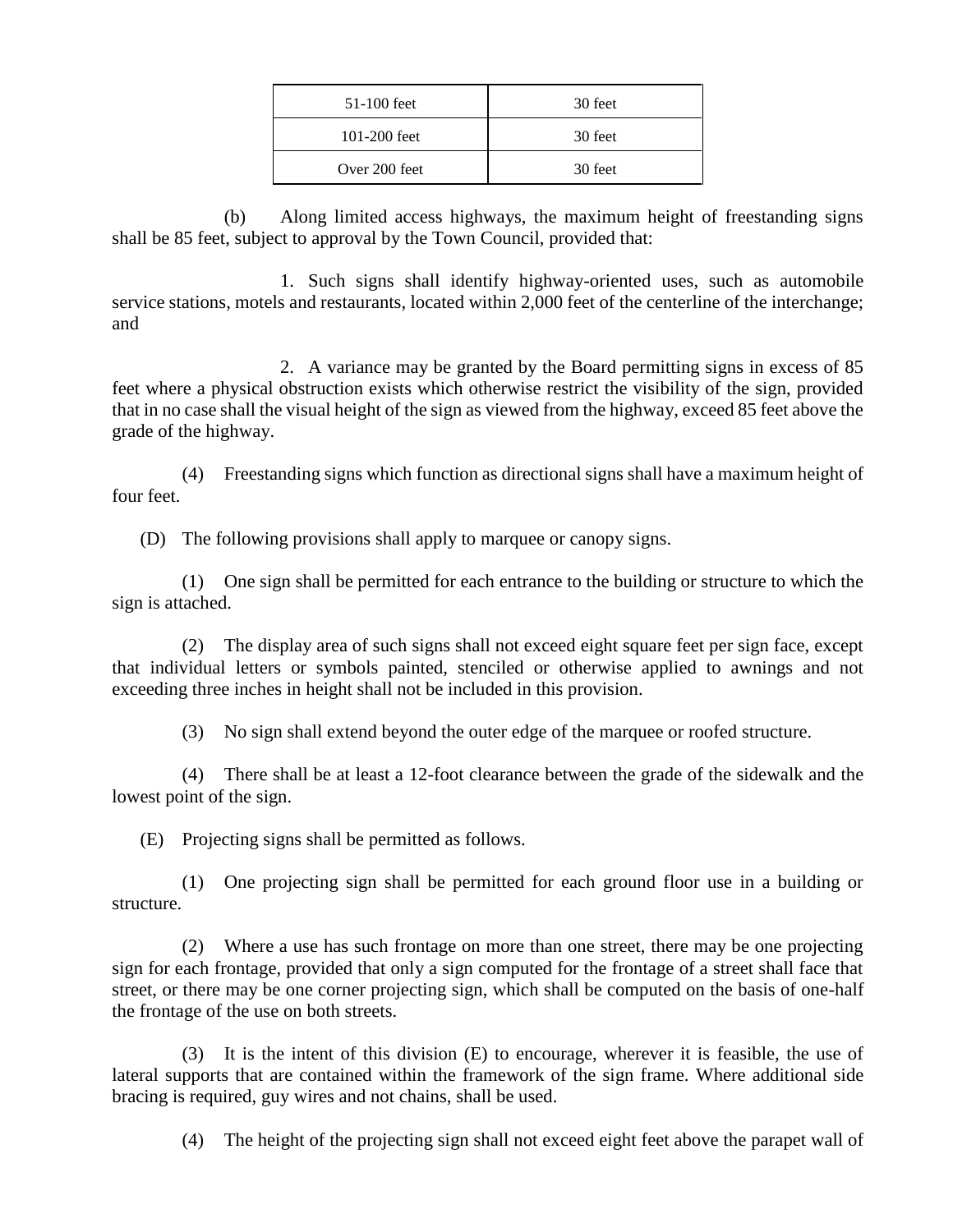the building, and the lowest point of the projecting sign shall be not less than ten feet above the grade.

(5) The projection of projecting signs shall be limited by the more restrictive of the following:

(a) No projecting sign shall project further than one-half the distance from the sign location to the nearest side building line; or

(b) The projection of projecting signs shall be limited to eight feet three inches.

(F) Roof-mount signs shall not be permitted, except where such signs appear to be architectural and integral part of the building and further provided that:

(1) All structural members shall be effectively hidden from view;

(2) The maximum height of such signs shall be six feet; and

(3) Such signs shall be on-premises signs only.

(G) Illuminated signs shall be illuminated only by direct or indirect lighting sources, provided that the beam from an indirect source shall be effectively concealed from view. Strobe lights shall not be permitted.

(H) Temporary signs shall be permitted, provided that:

(1) There shall not be more than one such sign per frontage;

(2) A temporary sign shall not exceed 50 square feet in display area; and

(3) Before displaying a temporary or portable sign on property owned or leased by the person or business seeking to display such a sign, that person or business must obtain a permit through the town by submitting an application for such a sign to the Zoning Commissioner or the town.

(a) The Zoning Commissioner shall review the application within ten working days of the receipt of such application. If approved, a fee of \$10 shall be paid by the applicant to the Clerk-Treasurer of the town who will then issue the permit;

(b) Such permits shall be valid for a period of 30 consecutive days. No person or business who has received such a permit shall apply for another such permit for the same location for a period of 120 days after the expiration date of the last such permit issued;

(c) Such permits are not transferable; and

(d) Such permit showing the period of time during which the sign is permitted shall be posted in a conspicuous location within the business building or be considered in violation of this division; and

(e) Any person or business who displays a temporary or portable sign and fails to obtain a permit for such a sign in the manner described above may be liable for a fine not to exceed \$50 per day, and that each day constitutes a separate offense, and may be denied temporary sign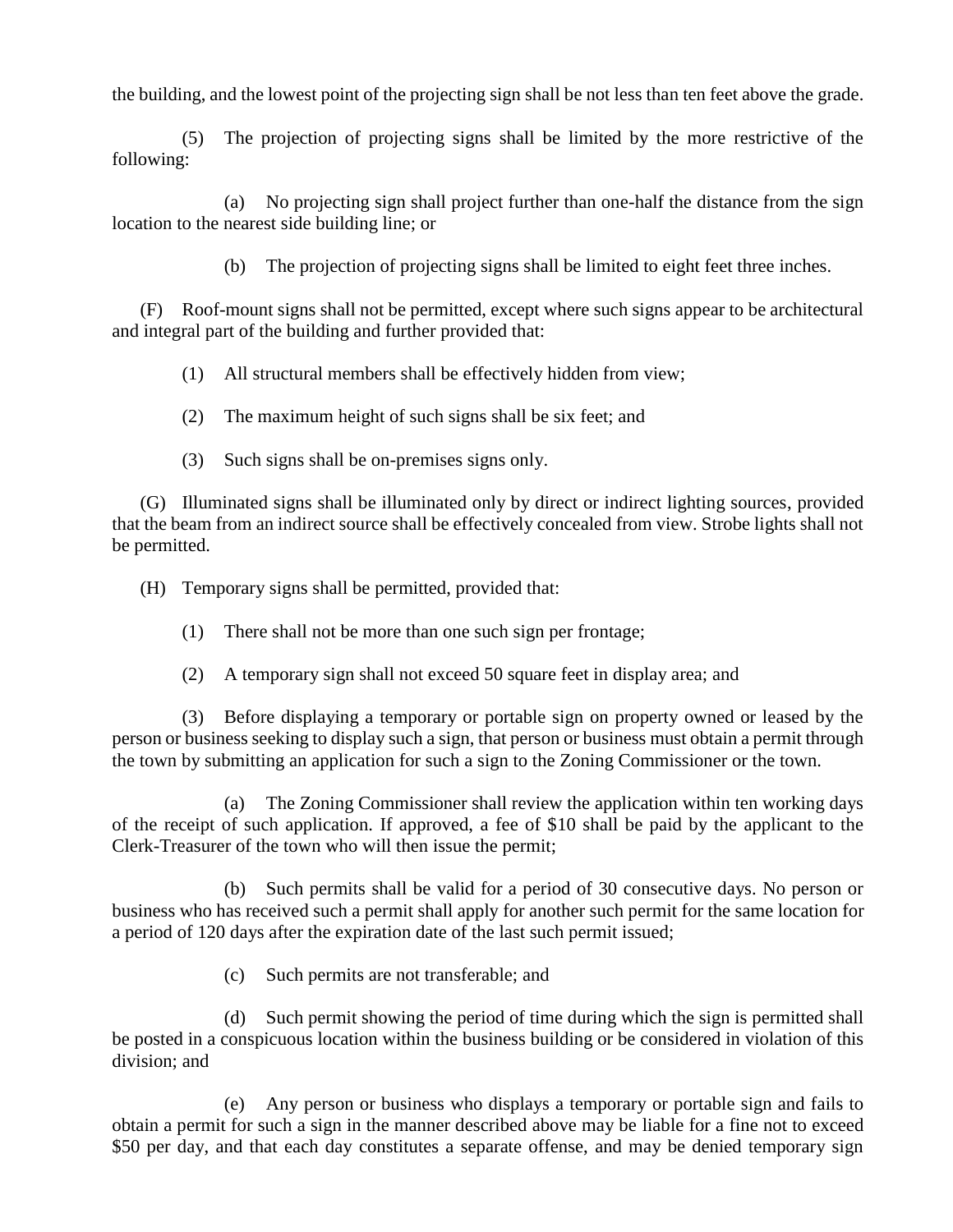privileges for a period not to exceed six months.

(4) A temporary sign shall be located a minimum of 20 feet from the right-of-way line, unless the distance between the right-of-way line and the building facade is insufficient to accommodate the 20-foot required setback. However, said sign shall not encroach upon or block any pedestrian right-of-way.

(5) Exposed lamps shall be covered with a sunshade. Lamps shall not exceed 25 watts and shall be of the incandescent type only.

(I) Permanent signs shall be permitted provided that:

(1) Before displaying a permanent sign on property owned or leased by the person or business seeking to display such a sign, that person or business must obtain a permit through the town by submitting an application for such a sign to the Zoning Commissioner of the town;

(2) The Zoning Commissioner shall, within ten-working days of the receipt of such application, approve or deny the application. If approved a fee of \$50 shall be paid by the applicant to the Clerk-Treasurer of the town who will then issue the permit; and

(3) Such permits are not transferable.

(1989 Code, § 10-39) (Ord. 178-92, passed - -; Ord. 105, passed 8-13-1981; Ord. 113, passed 7-8-1982; Ord. 160-90, passed 4-12-1990) Penalty, see § 151.999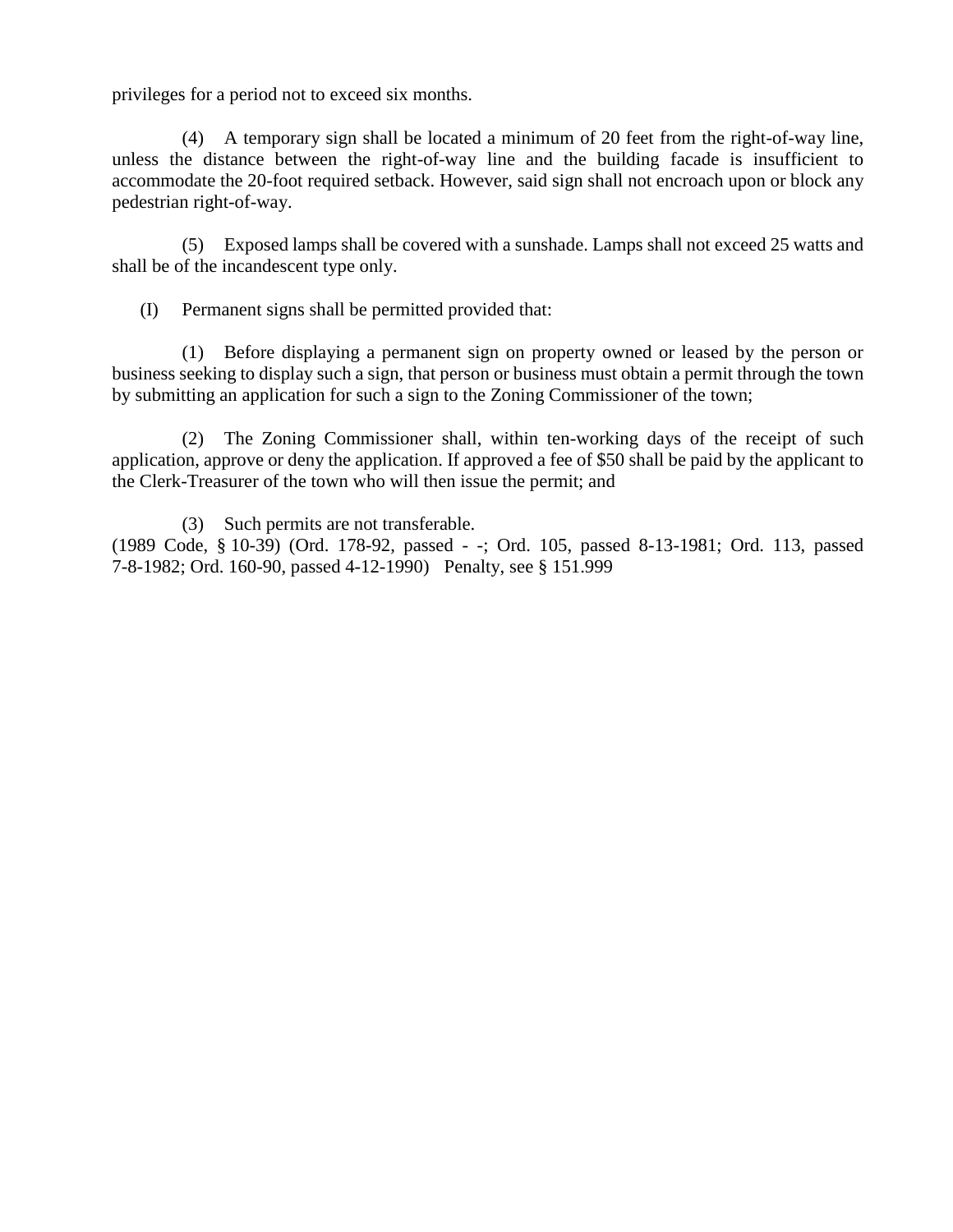## **§ 151.077 PERMITTED SIGNS.**

(A) *Business signs.* Business signs and advertising devices are permitted subject to the following conditions.

(1) No business sign or advertising sign shall be erected or relocated within 25 feet of any street or highway.

(2) No advertising device shall be permitted within 100 feet of any residential district boundary line.

(3) The gross area in square feet of all signs on a lot shall not exceed six times the lineal feet of frontage of such lot. However, the gross area of all advertising devices shall not exceed three times the lineal feet of frontage of such lot or one standard sign structure of maximum size, whichever is lesser.

(4) No sign shall be mounted more than 18 inches from the face of the wall of any building or structure.

(5) A business sign may be located on a building roof provided it is not higher than six feet above building height.

(6) Any sign located within three feet of a driveway, parking area or within 50 feet of the intersection of two or more streets, shall have the lowest elevation of at least 12 feet above the curb level.

(B) *Agricultural district.*

(1) Development signs, provided that:

(a) Such signs shall be temporary and shall be displayed on the construction site only for the duration of the construction; and

(b) The maximum display area of such signs shall be 100 square feet.

(2) Directional signs;

(3) Commemorative, historical and memorial signs, markers and plaques not exceeding six square feet in display area and containing no advertising material thereon;

(4) Identification signs, denoting the names of occupants and/or professions, not exceeding one square foot in display area;

(5) Identification signs for real estate development, provided that there shall not be more than one such sign, a maximum of 32 square feet in copy area, or two such signs, a maximum of 16 square feet each in copy area, and containing no advertising material, except the name and street address of the development, located at each of the principal entrances;

(6) Institutional bulletins, not exceeding 32 square feet in copy area;

(7) Public information signs;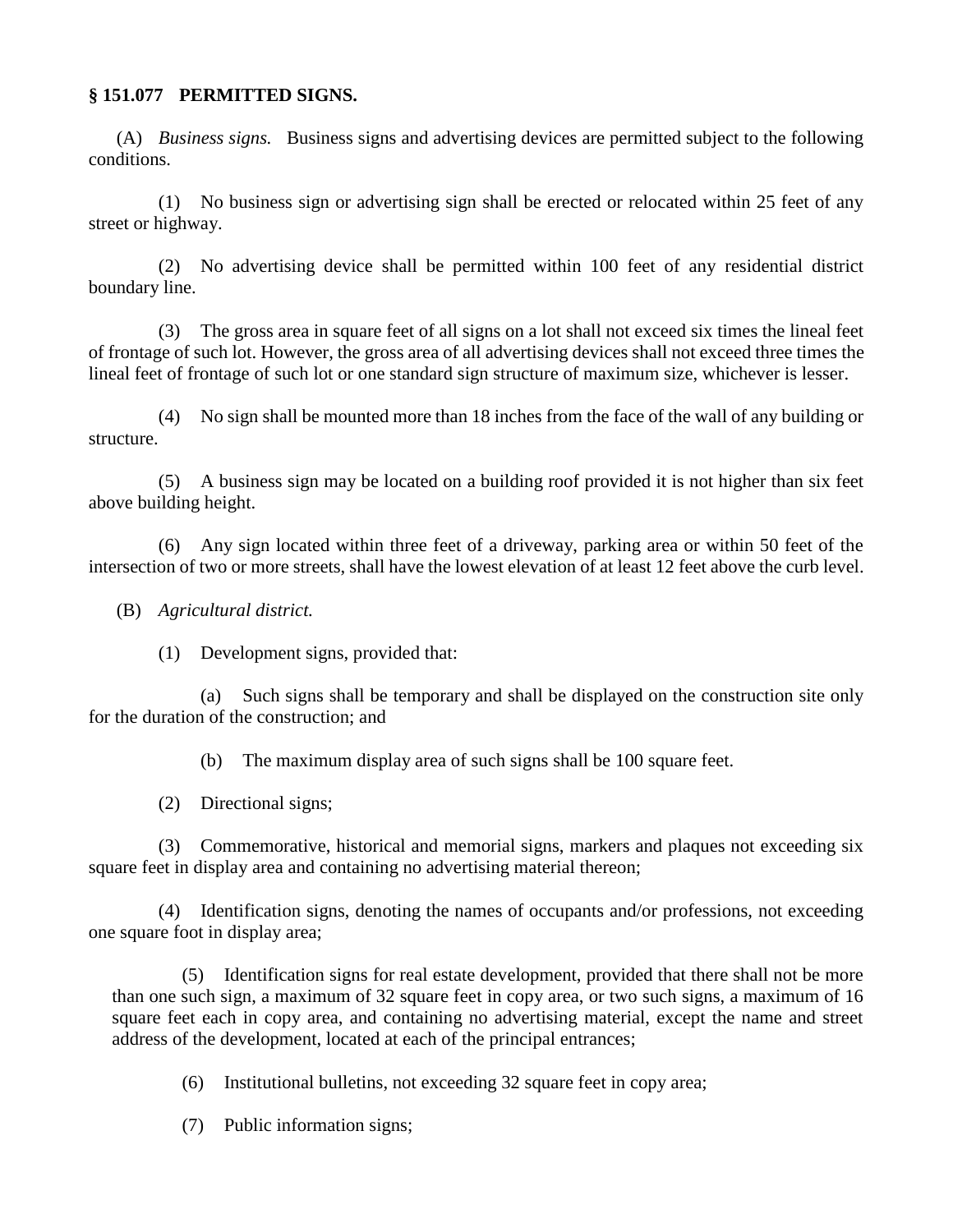(8) Real estate signs, provided that:

(a) Such signs shall be located on a paint exposure form as permitted under the provisions of the town zoning regulations; and

(b) A single non-flashing, non-illuminated identification sign, not exceeding 50 square feet in display area or projecting more than ten feet above the ground elevation shall be permitted.

(9) Seasonal decorations and displays, provided that such signs shall be temporary; and

(10) Signs for the purpose of outdoor testing of paints, provided that:

(a) Such signs shall be located on a paint exposure form as permitted under the provisions of the town zoning regulations;

(b) A single non-flashing, non-illuminated identification sign, not exceeding 50 square feet in display area or projecting more than ten feet above the ground elevation shall be permitted; and

(c) The paint exposure panels shall not project more than eight feet above the ground elevation.

(C) *Commercial districts.*

(1) All signs permitted in the A - Agricultural District, except signs for the purpose of outdoor testing of paints (division (B)(10) above) shall not be permitted in the C - Commercial District;

(2) One freestanding sign to identify a planned commercial development, not exceeding 50 square feet in area. There may be one such sign per frontage;

(3) All double face on-premises signs, including projecting and non-projecting, freestanding and building-mounted shall be limited in area as follows:

(a) The total display area of all double face on-premises signs shall not exceed two square feet for each lineal foot of lot frontage; and

(b) In computing the display area, only the display area of one face of a double face sign shall be counted.

(4) The copy area of a single face on-premises sign shall not be larger than 40% of the portion of the facade which is ten feet above the grade.

(5) (a) *Proportional regulations.* The size of an outdoor advertising sign on a lot shall not exceed the size specified in the following table:

| Lot Size         | <b>Maximum Sign Dimensions</b> |
|------------------|--------------------------------|
| (In Square Feet) | (Vertical by Horizontal)       |
|                  |                                |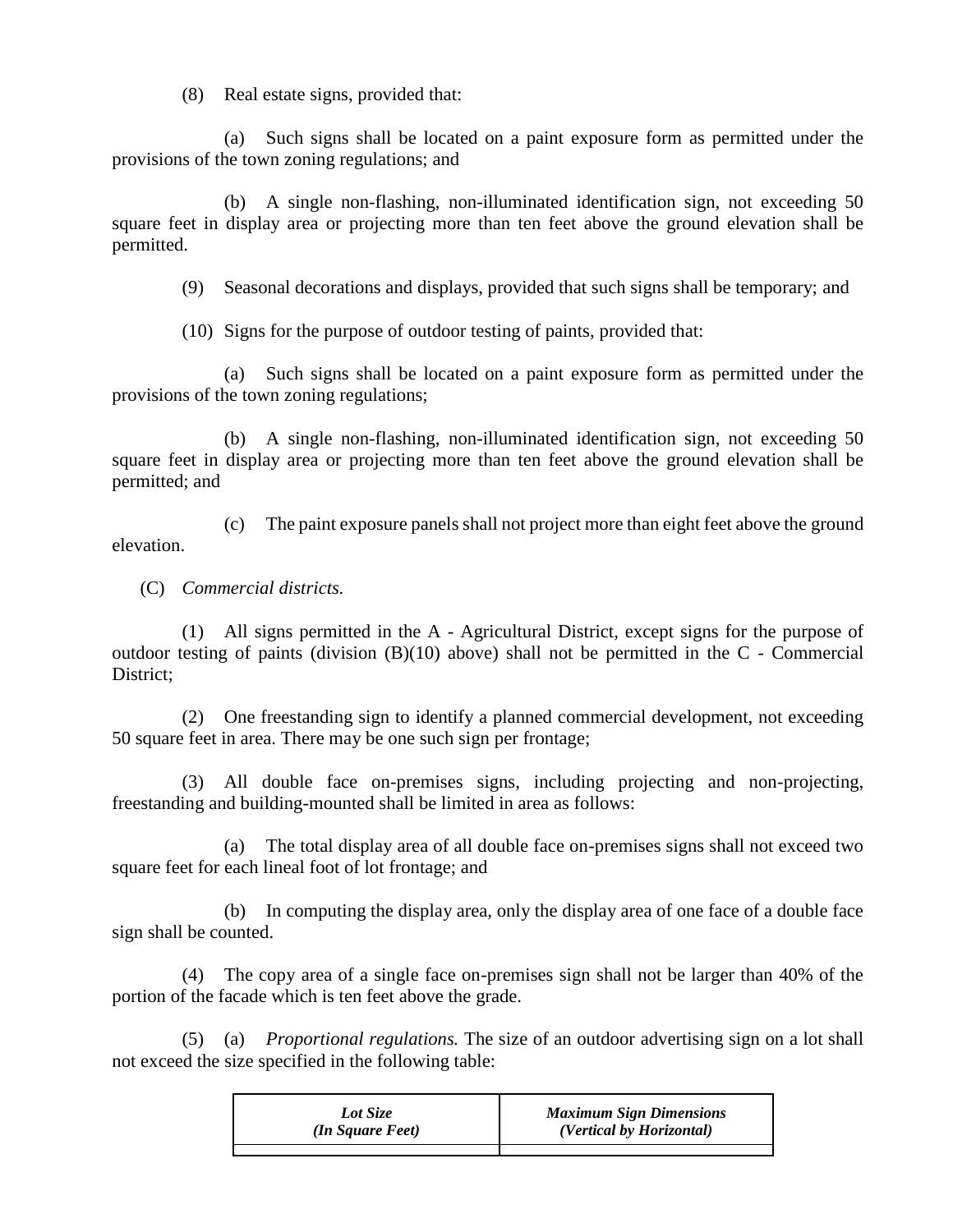| Up to $10,000$     | 6 feet by 12 feet  |
|--------------------|--------------------|
| $10,000+ - 20,000$ | 12 feet by 12 feet |
| $20,000+ -43,560$  | 12 feet by 25 feet |
| $43,560+$          | 12 feet by 50 feet |

(b) *Outdoor advertising sign size.* The face of an outdoor advertising sign shall not be greater than 12 feet vertical dimension not greater than 50 feet in horizontal dimension, except where specifically regulated and shall not contain more than one advertising signs per face.

(c) *Distance between outdoor advertising signs.* Except as otherwise provided for signs in the protected areas along highways, freeways and expressways, the minimum distance between outdoor advertising signs shall be as specified below.

1. *Linear spacing between outdoor advertising signs.* The minimum distance between outdoor advertising signs located along and oriented towards the same public street shall be 2,640 feet subject to the following:

a. The spacing requirement shall be applied regardless of whether the signs are on the same side of the street.

b. The spacing requirement shall be applied continuously along a street to all signs oriented toward that street in either direction whether the signs are in the same block or are in different blocks separated by an intersecting street.

c. For purposes of applying the spacing requirement to outdoor advertising signs, pole, wall, ground and projecting signs shall be treated the same.

2. *Radical spacing between outdoor advertising signs.* In no event shall any point of an outdoor advertising sign or sign structure be closer than 500 feet from any point of any other outdoor advertising sign or sign structure regardless of location or orientation.

3. *Method of measurement.* The method of measurement of the spacing between outdoor advertising signs oriented toward the same street shall be along the center line of the street to which the sign is oriented from the point the streets• center line closest to the leading edge of the sign.

(d) *Outdoor advertising signs adjacent to protected district.* No outdoor advertising sign shall be located within 250 feet of any protected district fronting on the same street to which the sign is oriented measured along the center line of the street to which the sign is oriented from the point in the street's center line that is closest to the leading edge of the sign. In no case, however, shall any outdoor advertising sign be located within 250 feet of any protected district measure in any direction. For the purposes of this section, a protected district shall include any residential use.

(e) *Outdoor advertising signs along toll road.* No outdoor advertising sign shall be erected or otherwise located within 600 feet of the right-of-way of the Indiana Toll Road, so as to be oriented to traffic on such toll road.

(f) *Signs on freeways and expressways.* In addition to the requirements of this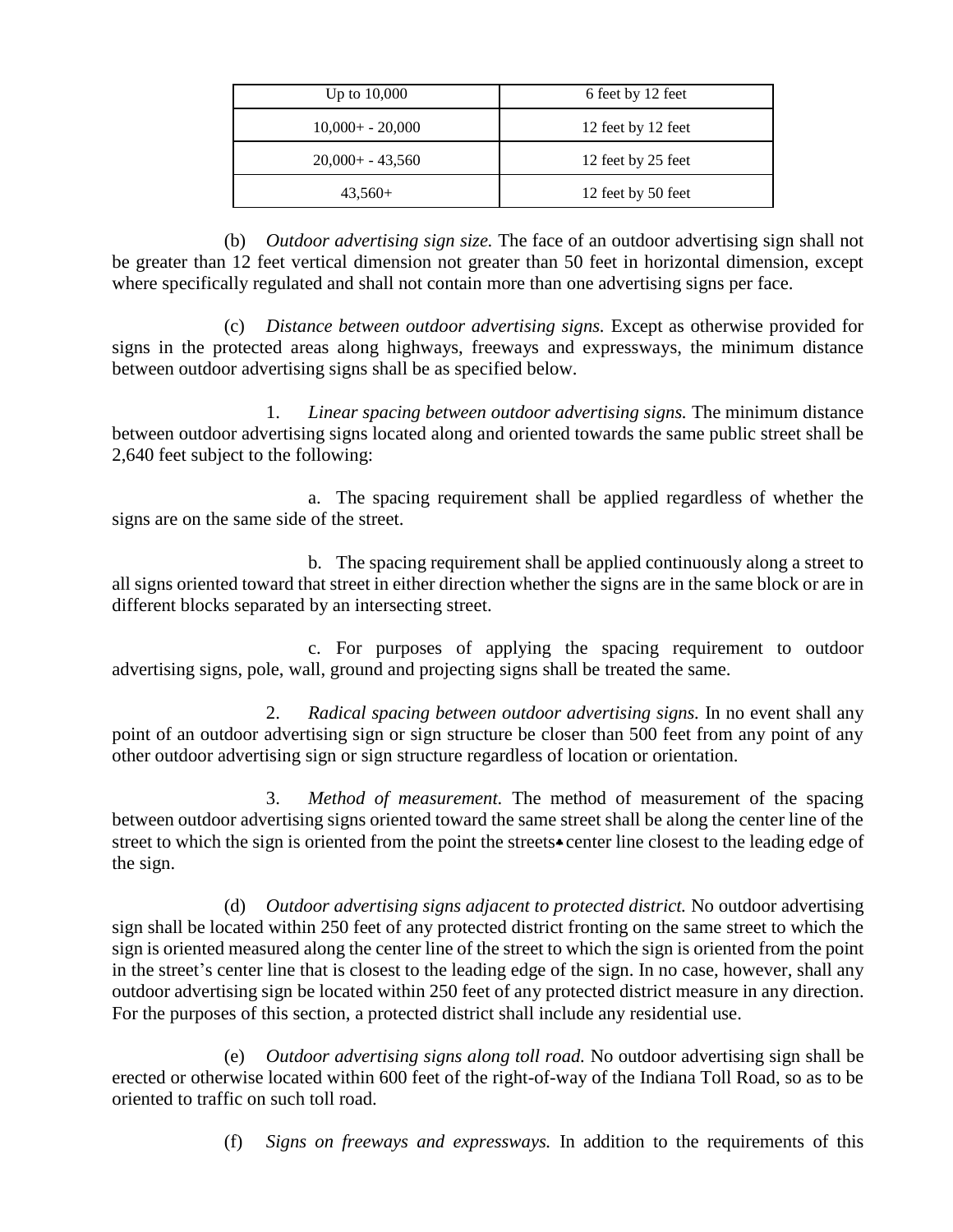section, outdoor advertising signs shall further comply with other provisions when located on freeways and expressways.

(g) *Rooftop outdoor advertising signs.* Rooftop outdoor advertising signs shall not be permitted in any zoning district.

(h) *Outdoor advertising sign setback.* Signs or sign structures shall be set back in accordance with the building setback lines required by the applicable zoning district.

(i) *Maximum and minimum height of outdoor advertising signs and sign structures.*

1. Maximum height of signs and sign structures shall not exceed 40 feet above grade level at the base of such sign or sign structure.

2. No outdoor advertising sign or sign structure (except for the supports, building, structure or column) shall be at its lowest point less than nine feet above grade level. Ground signs, where permitted, shall not exceed four feet in height above grade level.

(j) *Construction of outdoor advertising signs.* The supports, uprights, bracing and framework of an outdoor advertising sign shall be of steel construction.

(k) *Maintenance and non-conformity.*

1. All signs and sign structures shall be kept in repair and in proper state of preservation.

2. Any signs remaining blank for more than 60 days shall be removed at the owner's expense.

(6) Directional signs shall be permitted, provided that:

(a) There shall be a maximum of two such signs located at each curb cut; and

(b) Such signs shall contain no advertising with the exception of the name of the use located on the premises.

(D) *Residential districts, signs permitted.*

(1) Real estate sales signs shall be permitted;

(2) Fascia signs provided that:

(a) There shall be no more than one non-illuminated sign, a maximum of one foot by two foot in area, for home occupation only;

(b) The sign shall be attached to the building facade; and

(c) The Zoning Commissioner shall review the application within ten working days of the receipt of such application. If approved, a fee of \$10 shall be paid by the applicant to the Clerk-Treasurer of the town.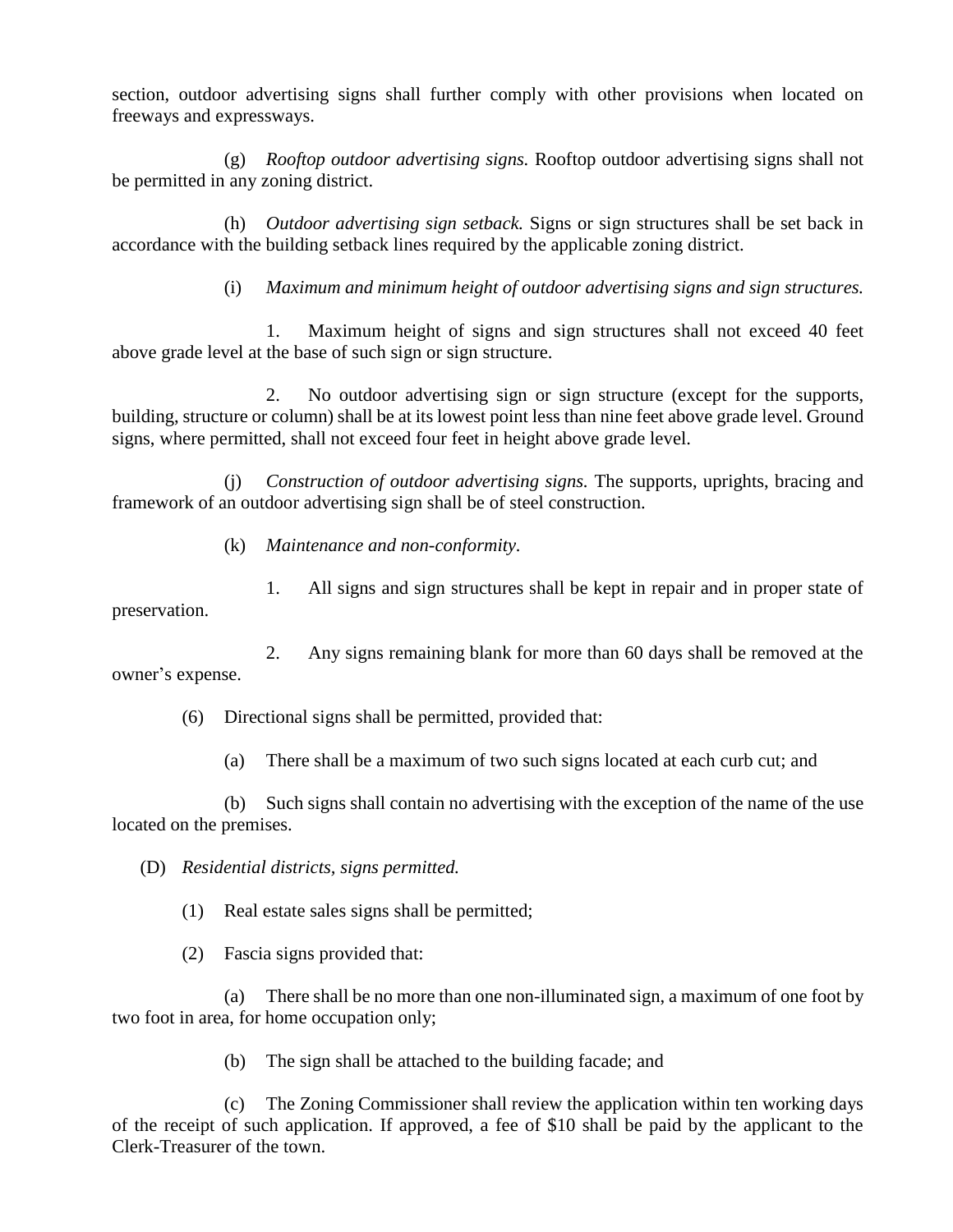(3) Garage sale, estate sale, rummage sale and auction sale signs and posters, provided that such signs/posters are erected no earlier than five days before the sale which they pertain, and further, that such signs are removed no later than three days after said sale;

(4) Political campaign signs as prescribed in  $\bullet$  151.079(B)(9);

(5) Billboard signs presently existing; and

(6) No signs other than real estate sales signs shall be permitted. (1989 Code, § 10-40) (Ord. 105, passed 8-13-1981; Ord. 172-91, passed 6-13-1991; Ord. 190-94, passed 4-14-1994; Ord. 204-96, passed 4-11-1996; Ord. 234-01, passed 5-9-2002)

# **§ 151.078 SIGNS NOT PERMITTED IN ANY DISTRICT.**

(A) Banners, pennants and streamers shall not be permitted except:

(1) Flags and banners of the United States, the state or any other political entity, religious or fraternal organization; or

(2) Banners, pennants and streamers permitted under a temporary sign permit.

(B) Permanent window signs located above the ground floor level in a building for the purpose of being viewed from outside the building;

(C) Portable and mobile signs shall not be permitted, except under a temporary sign permit;

(D) Signs which are structurally unsafe, as determined by the Town Building Commissioner;

(E) Signs obstructing free ingress or egress from a required exit, or which prevent light or ventilation as required in local codes and ordinances;

(F) Signs which by reason of size, location, content, coloring or illumination, violate municipal and state highway standards;

(G) Signs bearing words, phrases, symbols, colors or characters which mislead interfere with or confuse traffic;

(H) Signs erected on or attached to any sidewalk, street or highway right-of-way, curb, curbstone, hydrant, lamp post, tree, barricade, temporary walkway, telephone, telegraph or electric light pole, public fence or on a fixture of the fire alarm or police systems except public information signs; and

(I) Signs which involve revolving or rotating beams of light. (1989 Code, § 10-41) (Ord. 105, passed 8-13-1981)

# **§ 151.079 ADMINISTRATION.**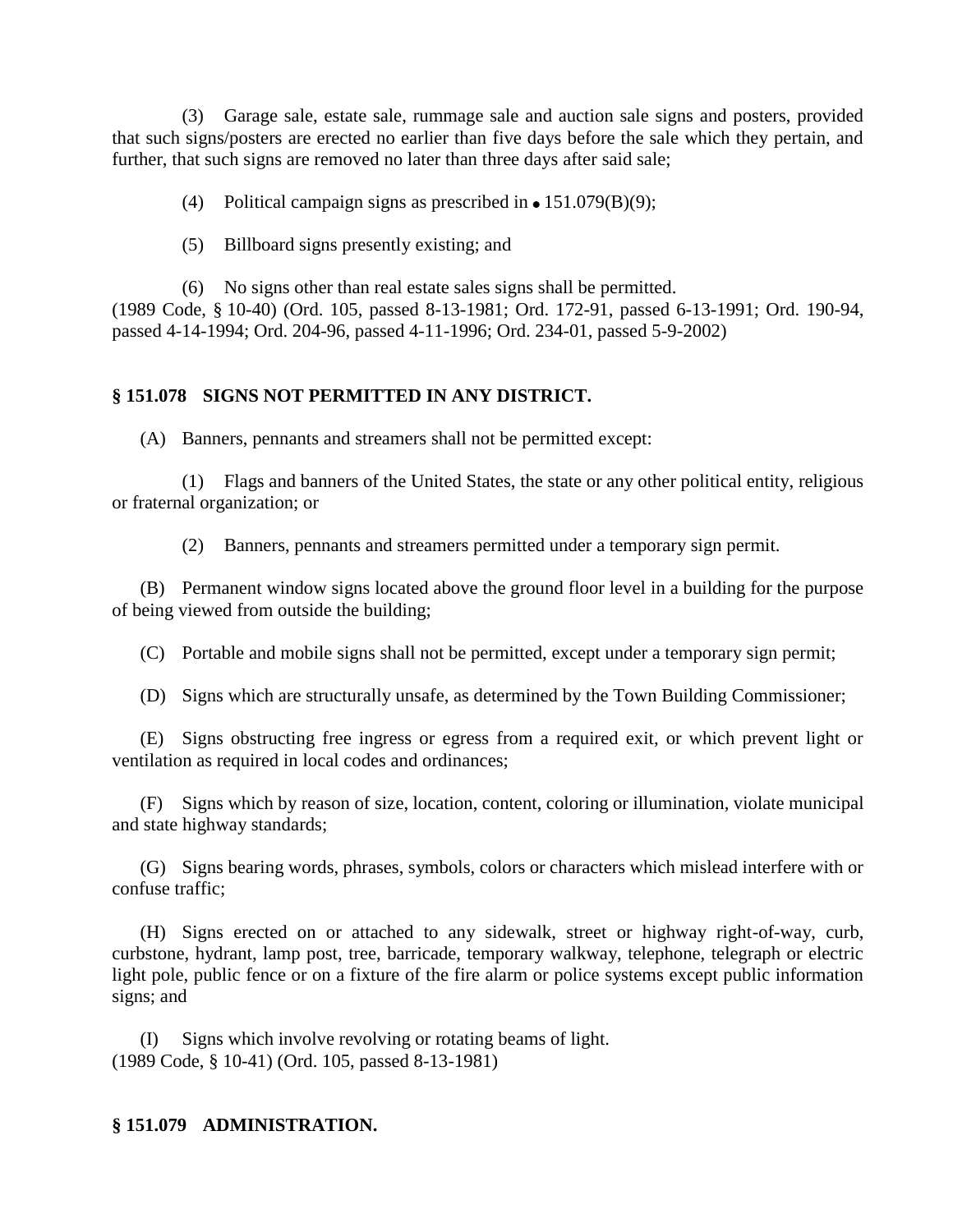(A) *Generally.* After the original effective date of this subchapter, no sign, permanent or temporary, shall be erected except in accordance with the provisions of this subchapter, as authorized by the issuance of a sign permit or temporary sign permit.

(B) *Sign permit not required.* The following shall not require permits:

(1) Ordinary maintenance and repair to existing signs, provided that such work does not affect the structure to a degree greater than 25% of the current replacement cost, exclusive of the structural support of the sign;

(2) Change of copy on signs listing current or future programs and events taking place on the premises;

(3) Seasonal decorations and displays, provided they conform to the provisions of this subchapter;

(4) Real estate signs, provided they conform to the provisions of this subchapter;

(5) Street signs erected by a subdivider or by the municipality for the purpose of street identification;

(6) Public information signs;

(7) Directional signs;

(8) Rotation, repainting and posting of copy; and

(9) (a) Political campaign signs and posters, other than those placed on outdoor advertising structures, provided that such signs are erected no earlier than 60 days before the election to which they pertain and, further, that such signs are removed no later than 15 days after said election.

(b) Political campaign signs and posters placed on outdoor advertising structures shall be governed in their size, location, permit requirements and the like, in accordance with the provisions of this subchapter relative to outdoor advertising signs.

(C) *Application.* Applications for a sign permit shall be made through the Town Zoning Commissioner and include the following information:

(1) Location of the building, structure or land to or on which the sign is to be erected;

(2) The dimensions of the sign and where applicable, the dimensions of the wall surface of the building to which it is to be attached;

(3) The dimension of the sign's structural members;

(4) The proposed location of the sign in relation to the face of the building or to the lot lines of the property on which it is to be located, whichever is applicable;

(5) Proof of licensing of the sign contractor to conduct business in the county; and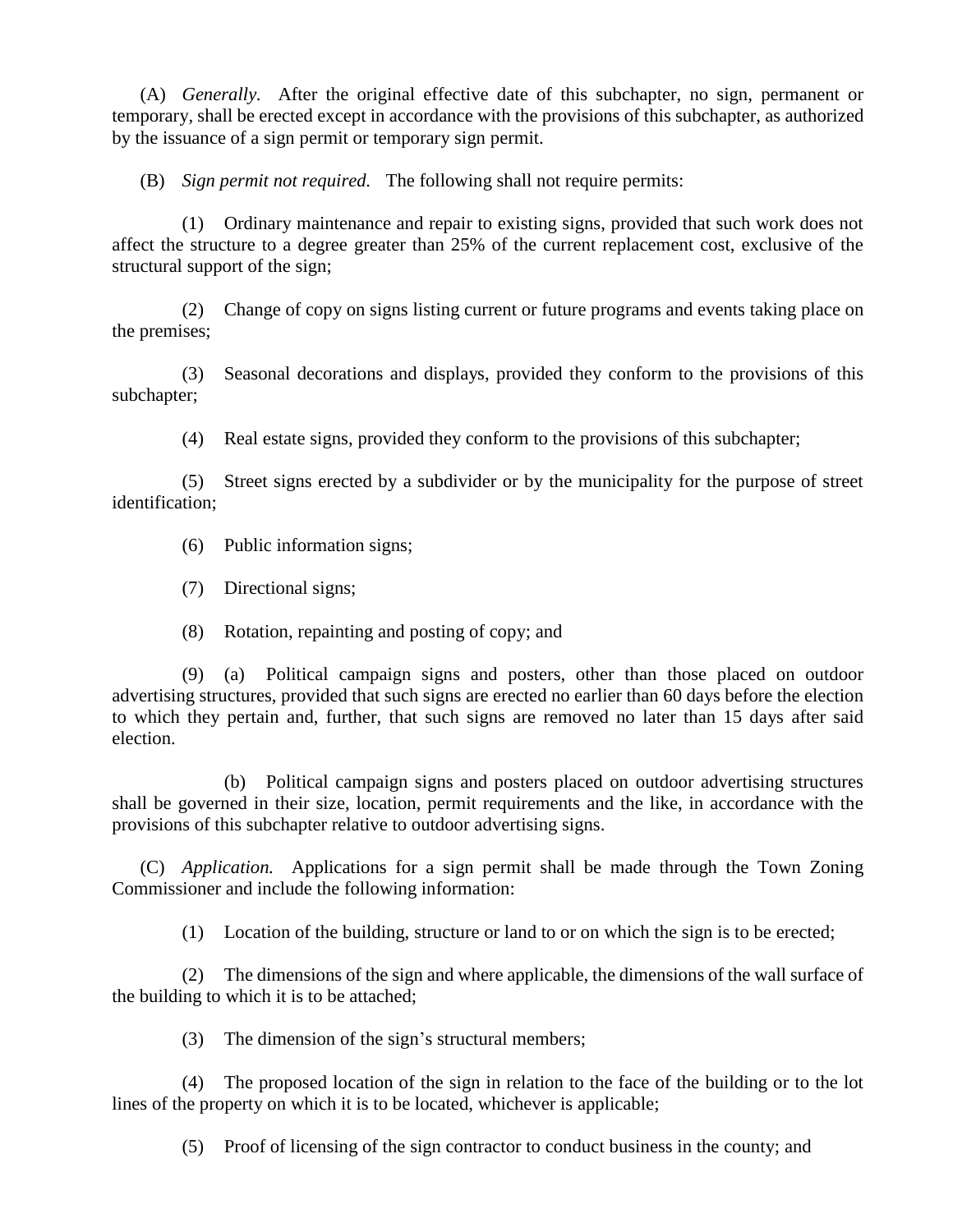(6) Statements by the owner, in written form, that:

(a) The town shall be held harmless from any claims, damages, liabilities, losses, actions, suits or judgments which may be brought, presented or obtained against the town or its officials because of negligence of the sign hanger, contractor or his or her agents, or by reason of defects in the construction, or damages, resulting from the collapse or failure of any sign;

(b) The owner will guarantee removal of the sign when the use which it identifies, instructs, attracts, guides or advertises is terminated at that particular location;

(c) The owner shall maintain the sign by representing peeled surfaces and replacing inoperative components. Should the owner fail to maintain the sign as outlined herein within a reasonable time, the town shall remove the sign after first giving the owner of the sign 30-days written notice of its intent to do so. Said removal shall be at the cost of the owner of the sign.

(D) *Procedure.*

(1) The Zoning Commissioner, with the concurrence of the Town Council, shall review an application for a sign permit and issue such permit in accordance with the provisions of this subchapter or deny the application within 30-working days of its receipt.

(2) A sign permit shall become null and void unless work thereon is substantially underway within four months of the issuance of said permit, provided, however, that when a sign permit is issued in connection with a building permit for the site on which the sign is to be located, the sign permit shall run concurrent with the building permit. The holder of a sign permit may apply through the Zoning Commissioner for a three month extension on the permit within ten working days of the expiration date. A sign permit shall be renewed only once, after which time the permit shall be null and void.

(3) Temporary sign shall be issued a permit for a 30-day period. The holder of a temporary sign, however, before installing said sign on the property which he or she owns or leases, shall obtain a permit through the Town Council by submitting to the Town Council an application pursuant to the application procedures set forth herein together with a \$10 permit fee.

(4) The applicant may appeal a decision of the Zoning Commissioner to deny a sign permit or temporary sign permit before the Town Council; provided, however, that the Town Council is empowered to overturn the decision of the Zoning Commissioner and issue the sign permit or temporary sign permit only in instances when the size, location, construction or manner of display of the proposed sign is wholly in conformance with the provisions of this subchapter.

(E) *Variances.* All variances shall be obtained as set out in § 151.045, as it may be amended from time to time, through the Area Board of Zoning Appeals.

(F) *Other relief.*

(1) The Town Council is not required and shall have no power or authority to hear and determine petitions for special uses and special exceptions to the terms of this subchapter which relate to signs and outdoor advertising.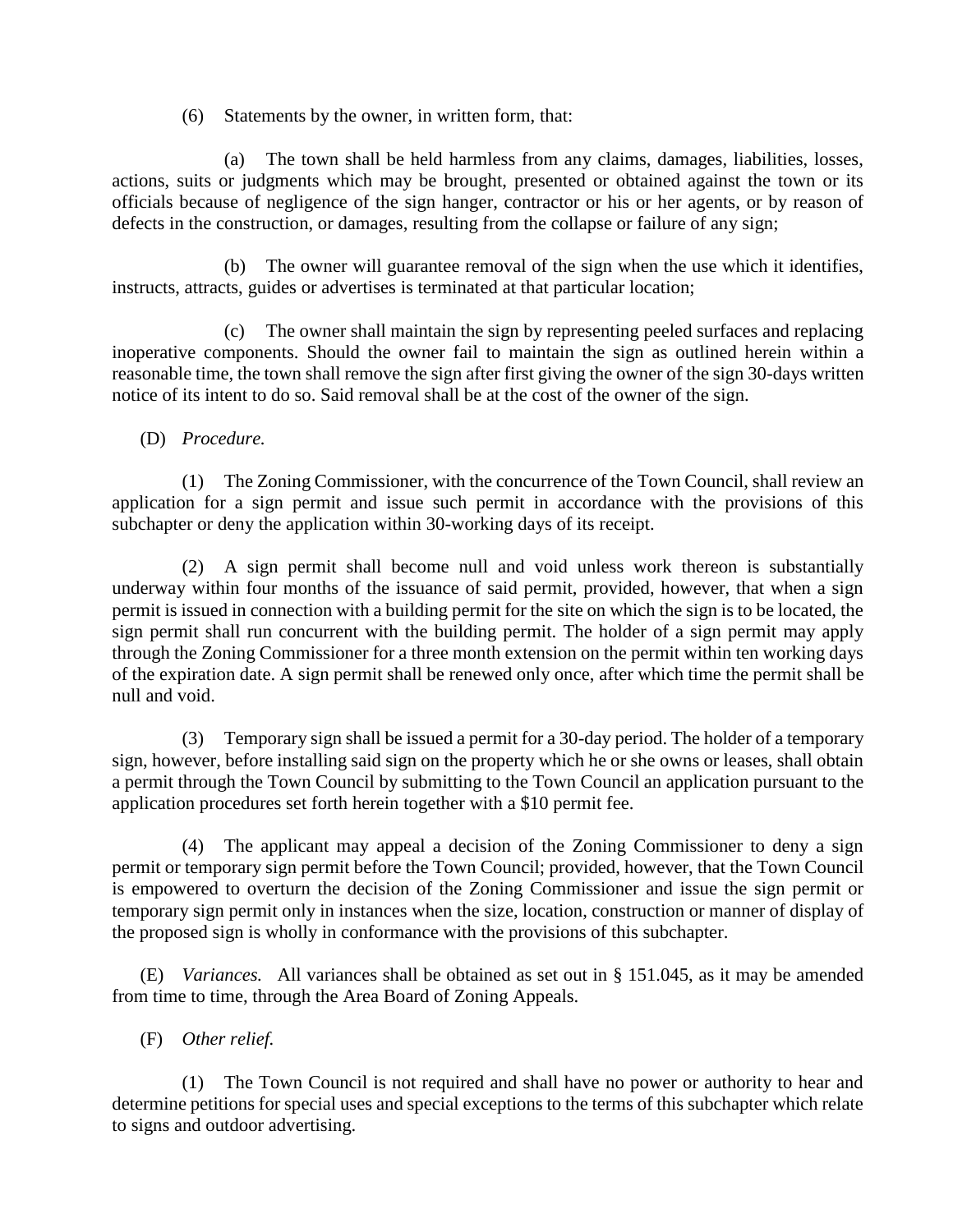(2) (a) Relief from other provisions of this subchapter may be sought by filing a petition with the Area Plan Commission staff for review and recommendation.

(b) Copies of all petitions filed with the Area Plan Commission shall be provided to the Clerk-Treasurer of the town. (1989 Code, §10-42) (Ord. 105, passed 8-13-1981; Ord. 159-90, passed 4-12-1990)

#### **§ 151.080 INSPECTION.**

(A) The Zoning Commissioner shall have the right of entry in order to inspect all signs for compliance with the provisions of local codes and ordinances.

(B) When any sign is not maintained in a good state of repair as provided in this subchapter, or when any sign becomes insecure, in danger of falling, or otherwise unsafe, the Zoning Commissioner shall send written notice to the owner of the sign to remove, change or alter the sign. If said sign is not so removed, changed or altered within ten working days, the Zoning Commissioner shall cause the sign to be removed at the expense of the owner of the sign.

(1989 Code, § 10-43) (Ord. 105, passed 8-13-1981; Ord. 159-90, passed 4-12-1990) Penalty, see § 151.999

#### **§ 151.081 NONCONFORMING SIGNS.**

(A) A sign in existence on or before the original effective date of this subchapter which does not conform with the provisions of this subchapter relative to size, location, construction or manner of display, but which did conform with the sign regulations in effect at the time the sign was erected, shall be deemed to be a legal nonconforming sign. All other signs which do not conform with said provisions of this subchapter shall be deemed to be illegal nonconforming signs.

(B) An illegal nonconforming sign shall be removed, changed or altered to conform with the provisions of this subchapter within six months. (1989 Code, § 10-44) (Ord. 105, passed 8-13-1981) Penalty, see § 151.999

#### **§ 151.082 PUBLICLY OWNED PROPERTY EXCEPTION.**

(A) The provision of this subchapter regulating signs shall not apply to lands and buildings which are publicly owned.

(B) The exclusion does not apply to lands, buildings or occupancies purchased or constructed for public housing under federal, state or local grants to be available for use of occupancy as personal housing or dwelling.

(1989 Code, § 10-47) (Ord. 190-94, passed 4-14-1994)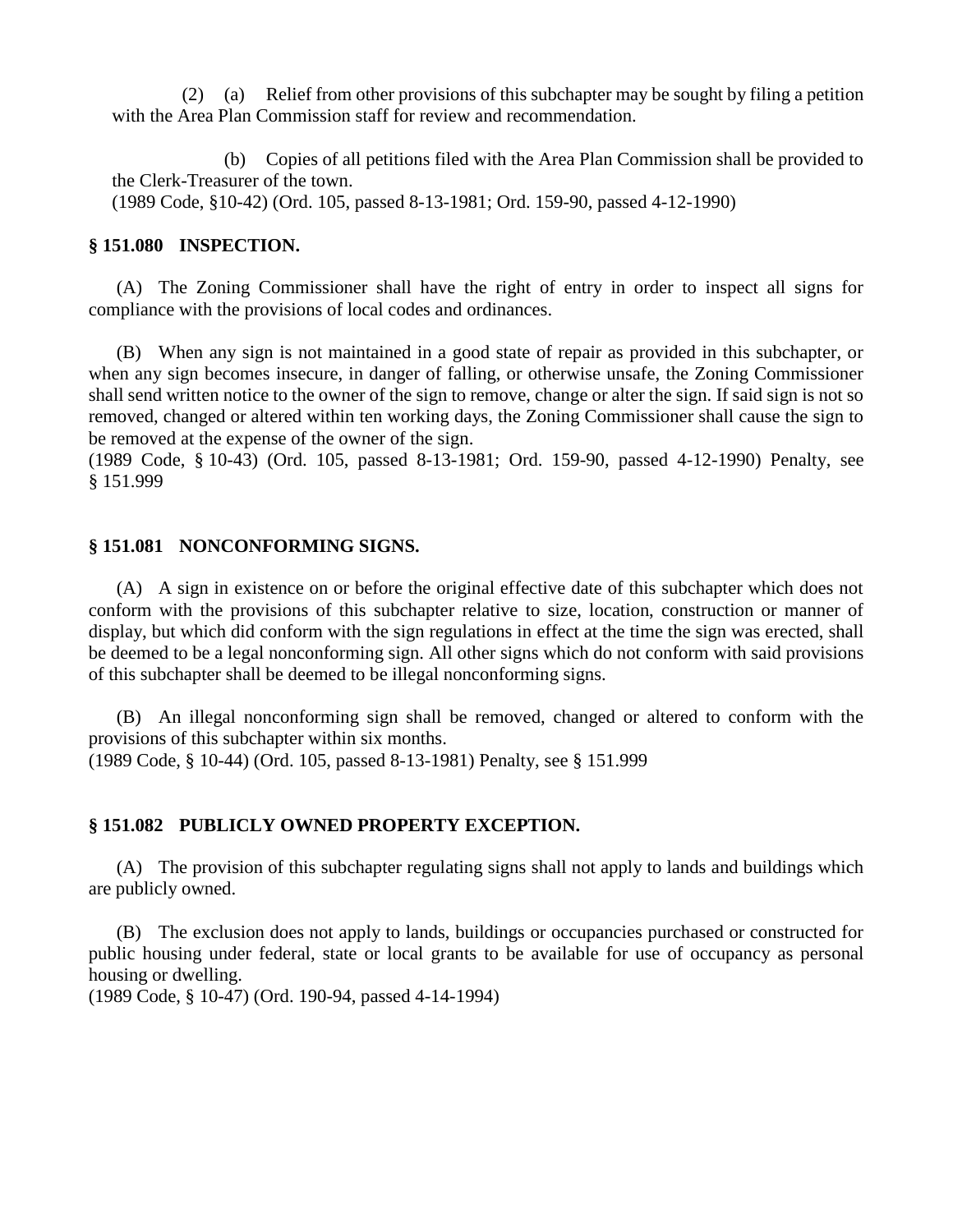#### *ZONING DISTRICTS*

#### **§ 151.095 TYPES OF DISTRICTS.**

For purposes of accomplishing the objectives of the zoning ordinance, the incorporated areas of the town are organized into the following districts:

(A) B - Business Commercial; and

(B) R - Residential. (1989 Code, § 10-50) (Ord. 168-90, passed 9-13-1990)

#### **§ 151.096 MAPS.**

The location and boundaries of the districts established by this chapter are set forth on the new map entitled *Roseland, Indiana, Zoning District Map*, which is incorporated into and made a part of this chapter. The new map, together with everything shown thereon and all amendments thereto, shall be as much a part of this chapter as though fully set forth and described herein. The new map shall be maintained in the office of the Area Plan Commission. Copies of the new map, as adopted, shall be filed with the office of the Town Clerk-Treasurer. Certified copies of the new map, as adopted and further amended, shall be filed with the County Building Commissioner in his or her capacity as the Building Commissioner for the town. Copies of the new map shall be open to public inspection at all times during normal business hours.

(1989 Code, § 10-51) (Ord. 175-72, passed 3-12-1992)

#### **§ 151.097 EXEMPTIONS.**

- (A) The following uses are exempted by this chapter and permitted in commercial districts:
	- (1) Poles;
	- (2) Wires;
	- (3) Cables;
	- (4) Conduits;
	- (5) Vaults;
	- (6) Substations;
	- (7) Laterals;
	- (8) Pipes;
	- (9) Mains;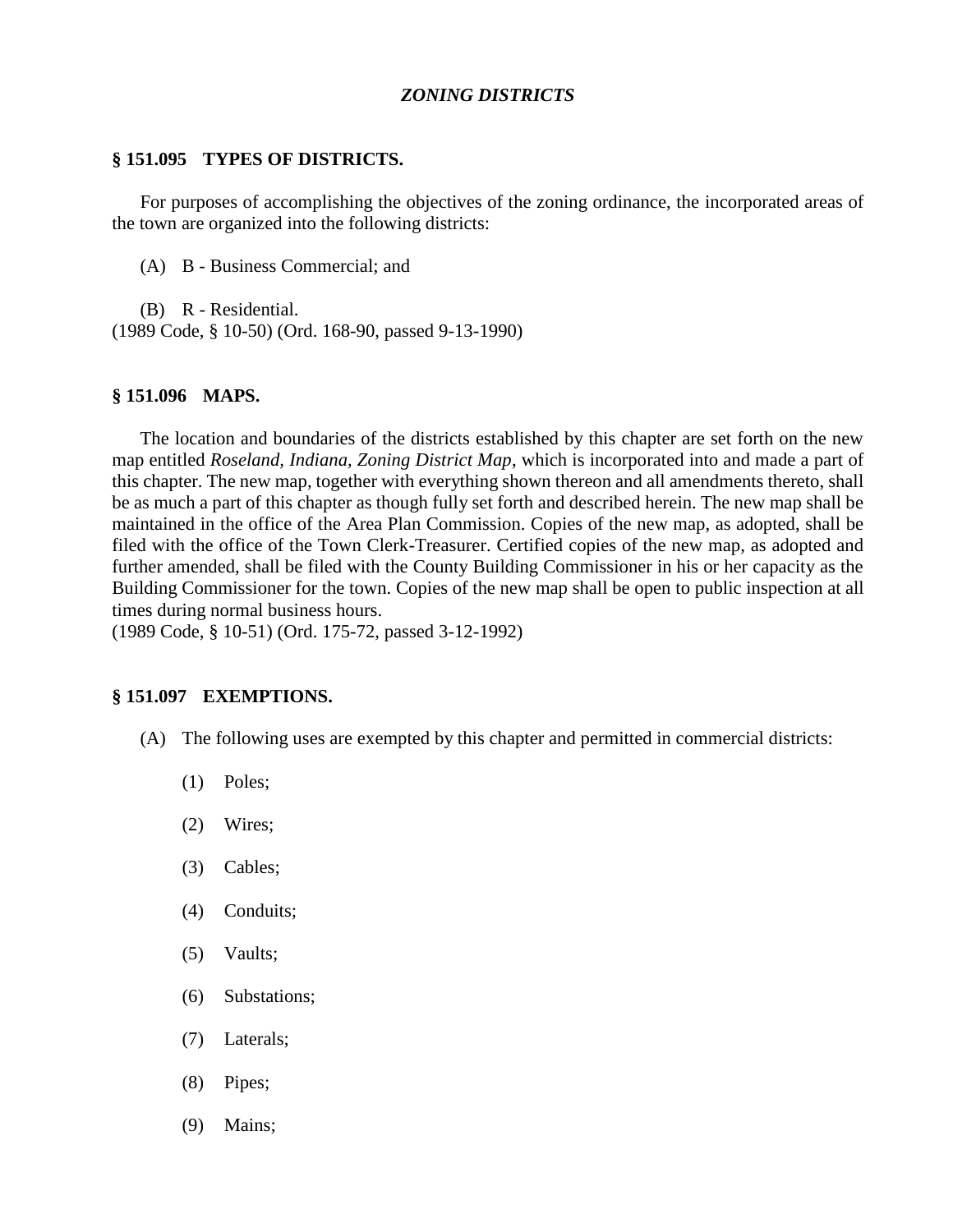#### (10) Valves; or

(11) Any other similar installation for telephone, electric, gas, water and sewer systems; provided that installations shall conform with rules and regulations of federal, state, county and other authorities having jurisdiction.

- (B) The following uses are exempted by the chapter and permitted in residential districts:
	- (1) Poles;
	- (2) Wires;
	- (3) Cables;
	- (4) Conduits;
	- (5) Vaults;
	- (6) Substations;
	- (7) Laterals;
	- (8) Pipes;
	- (9) Mains;
	- (10) Valves; or

(11) Any other similar installation for telephone, electric, gas, water, and sewer systems; provided that installations are for the purpose of furnishing telephone, electric, gas, water, and sewer systems to residents of the town, in connection with residential use, and shall conform with rules and regulations of federal, state, country, and other authorities having jurisdiction. (1989 Code, § 10-52) (Ord. 40A, passed 7-11-1966; Ord. 213-96, passed 2-13-1997)

# *ZONING DISTRICT GENERAL REQUIREMENTS*

# **§ 151.110 PERMITTED USES.**

(A) Permitted uses of land or buildings, as hereinafter listed, in each zoning district shall be permitted in the districts indicated under the conditions specified.

(B) No land or buildings shall be devoted to any use other than a use permitted hereinafter in the zoning district in which such land or buildings shall be located, with the exception of the following:

(1) *Uses lawfully established on the effective date of this chapter.* Uses established on the effective date of this chapter and rendered nonconforming by the provisions thereof shall be subject to the regulations of  $\bullet$  151.040 through 151.048; and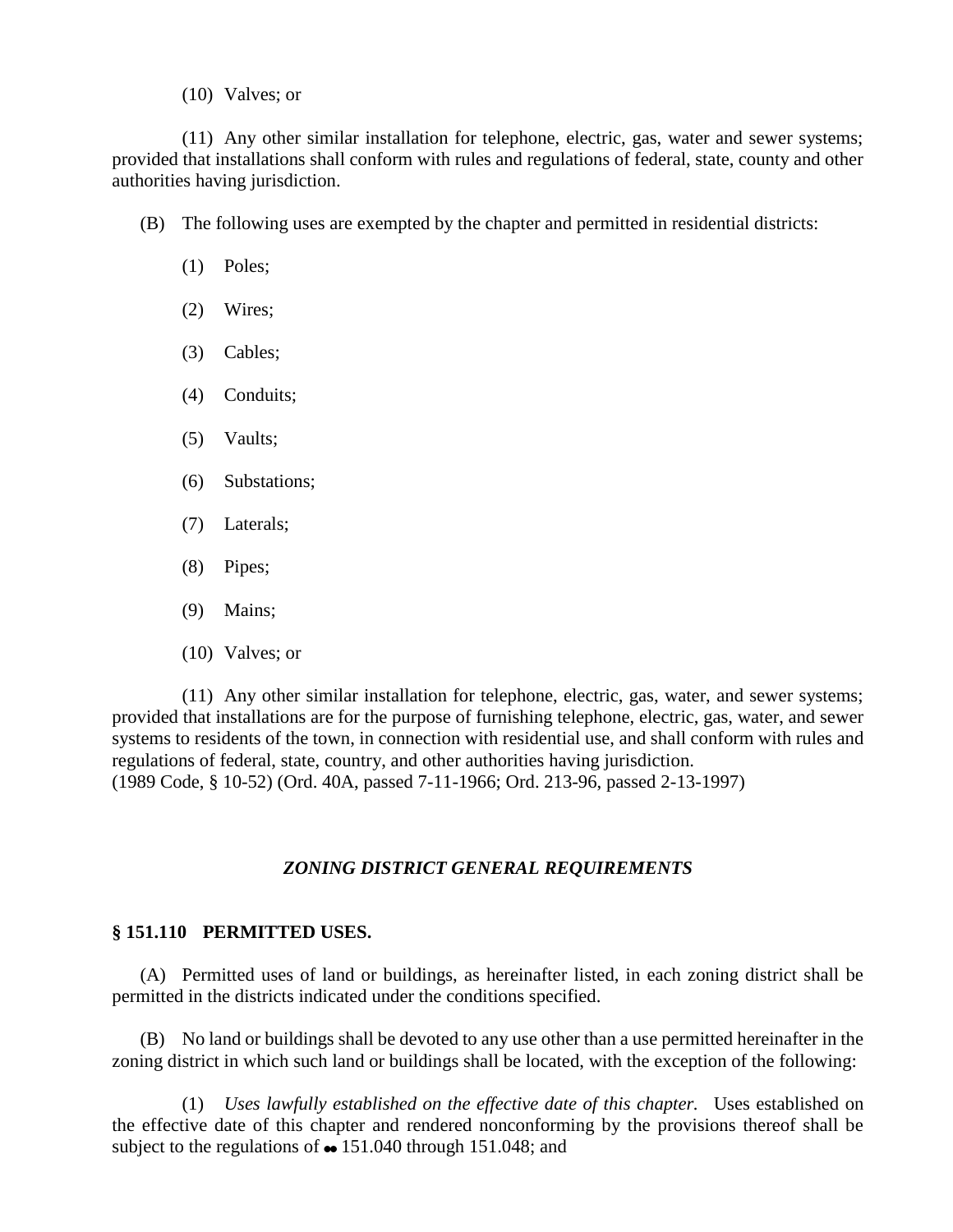(2) *Special uses.* Special uses allowed in accordance with procedures set forth herein. (1989 Code, § 10-56) (Ord. 40A, passed 7-11-1966)

#### **§ 151.111 SPECIAL USES.**

(A) Special uses, as hereinafter listed in each zoning district, may be allowed only in the zoning district indicated, subject to the issuance of special use permits in accordance with the procedures set forth herein, with the exception of the following.

(B) Where a use exists on the original effective date of this chapter and it is classified by this chapter as an allowable special use in the zoning district where it is located, it shall be considered to be a lawful special use. Additions or alterations to existing buildings or land improvements for expansion of a lawful special use may be made without a special use permit, within the area of the lot included in the ownership existing at the time of adoption of this chapter, provided there is compliance with all other applicable requirements set forth in this chapter. (1989 Code, § 10-57) (Ord. 40A, passed 7-11-1966)

#### **§ 151.112 CONTROLLED AREAS.**

In order to prevent the development of a blighted area, no building or premise may be erected, moved, structurally altered or enlarged, for any controlled use as defined herein, if such building or premise is located within 1,000 feet of any two other establishments, which, if located within the boundaries of the town, fall within said definition of controlled uses or which, though located outside the corporate boundaries of the town, would fall within such definition if located within the town. (1989 Code, § 10-58) (Ord. 80, passed 6-9-1977) Penalty, see § 151.999

# **§ 151.113 ADULT BUSINESS USES.**

No building or premise may be used, and no building or premise may be erected, moved or structurally altered or enlarged for any adult business uses as defined herein within 500 feet of any of the following zoning districts in the unincorporated area of St. Joseph County:

- (A) A Agriculture;
- (B) B Business;
- (C) U University District;
- (D) R Single-Family Residence;
- (E) PUD Planned Unit Development
- (F) R-2 Multi-Family; or

(G) The following districts in the town: R - Residential District. (1989 Code, § 10-59) (Ord. 03-2009, passed - -; Ord. 80, passed 6-9-1977)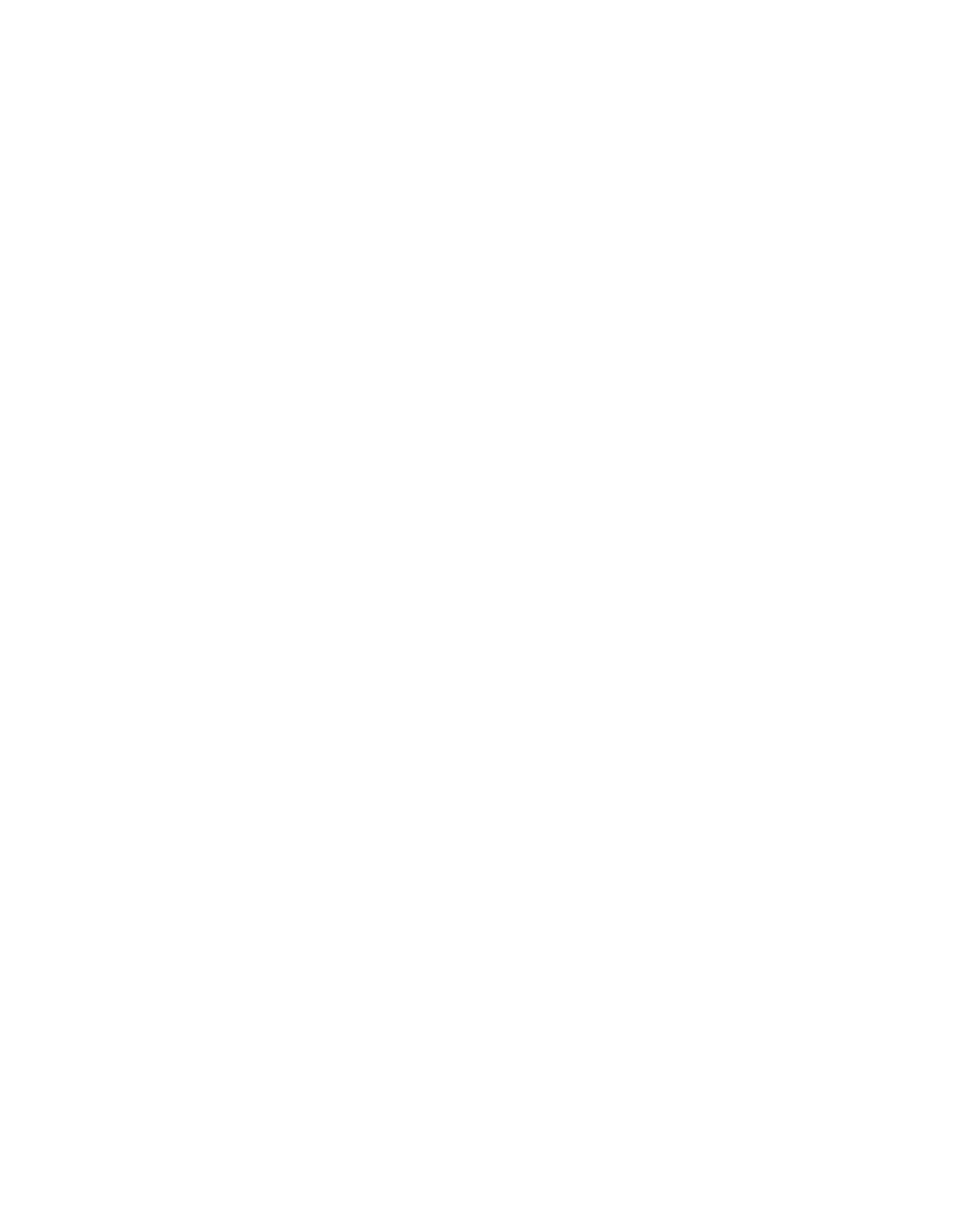#### *BUSINESS COMMERCIAL DISTRICT*

#### **§ 151.125 GENERAL REQUIREMENTS.**

(A) All business establishments shall be in the general nature of retail or service establishments dealing directly with customers.

(B) All goods produced on the premises shall be sold at retail on the premises where produced. (1989 Code, § 10-61) (Ord. 40A, passed 7-11-1966)

# **§ 151.126 PERMITTED USES.**

- (A) The following are permitted used within the Business Commercial District:
	- (1) Antique shops;
	- (2) Bakeries;
	- (3) Banks and financial institutions;
	- (4) Barber shops;
	- (5) Beauty parlors;
	- (6) Book and stationery stories;
	- (7) Business machine sales and service;
	- (8) Camera and photographic supply stores;
	- (9) Candy and ice cream stores;
	- (10) Carpet and rug stores;
	- (11) China and glassware stores;
	- (12) Clothes pressing establishments;
	- (13) Clubs and lodges (non-profit);
	- (14) Custom dressmaking;
	- (15) Department stores;
	- (16) Drug stores;
	- (17) Dry cleaning establishments of laundries with five or less employees;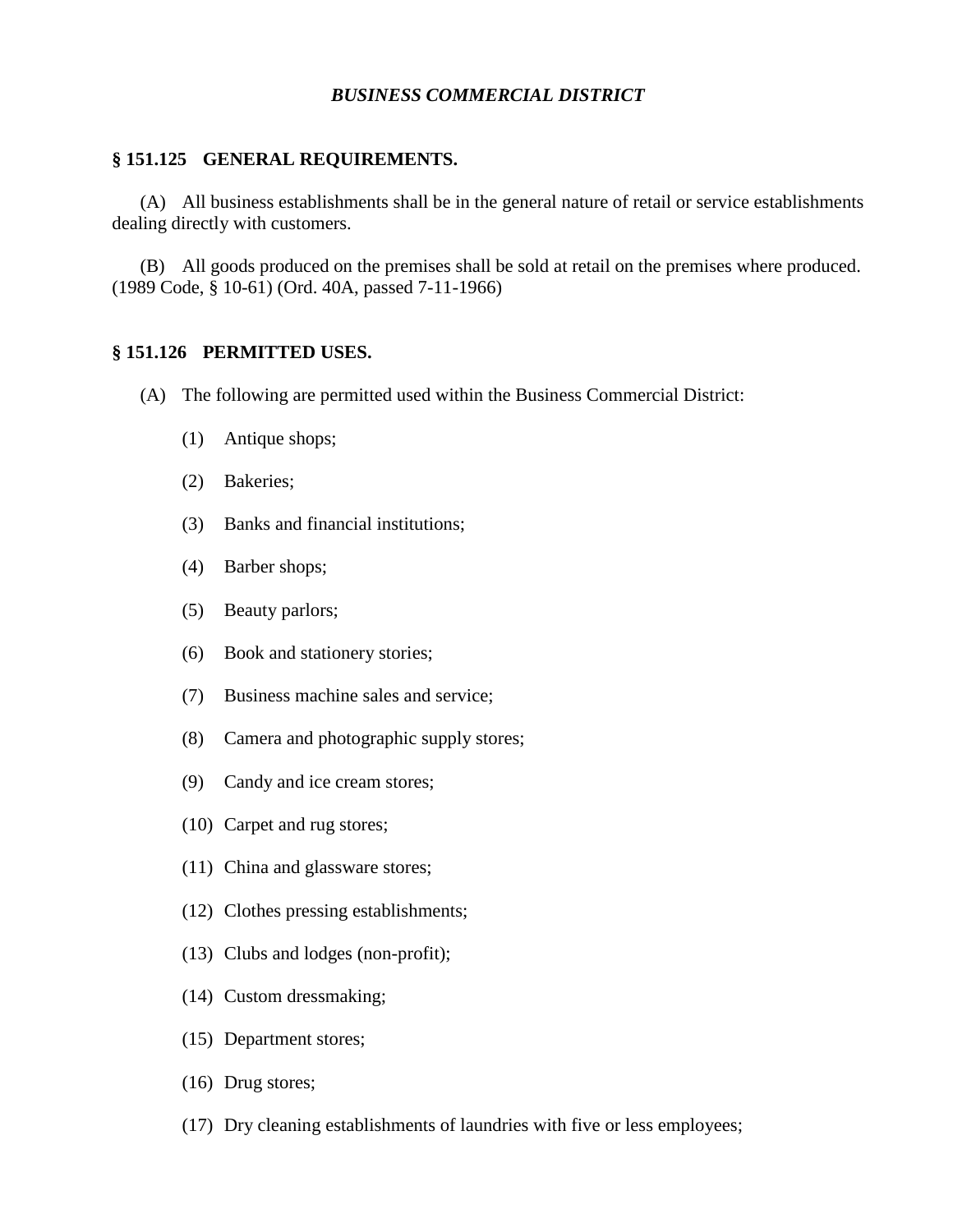- (18) Dry goods stores;
- (19) Electrical and household appliance stores, including radio and television sales;
- (20) Florist shops;
- (21) Food stores, grocery stores, meat markets, fish markets, bakeries and delicatessens;
- (22) Furniture stores;
- (23) Garden supply and seed stores;
- (24) Gift shops;
- (25) Hardware stores;
- (26) Interior decorating stores;
- (27) Jewelry stores;
- (28) Launderettes, self-service;
- (29) Leather goods and leather stores;
- (30) Liquor stores, package;
- (31) Machinery sales;
- (32) Locksmith shops;
- (33) Medical and dental clinics;
- (34) Millinery shops;
- (35) Musical instrument sales and repair;
- (36) Office supply stores;
- (37) Offices, business and professional;
- (38) Optician sales, retail;
- (39) Paint and wallpaper stores;
- (40) Phonograph record and sheet music stores;
- (41) Photograph studios;
- (42) Post offices;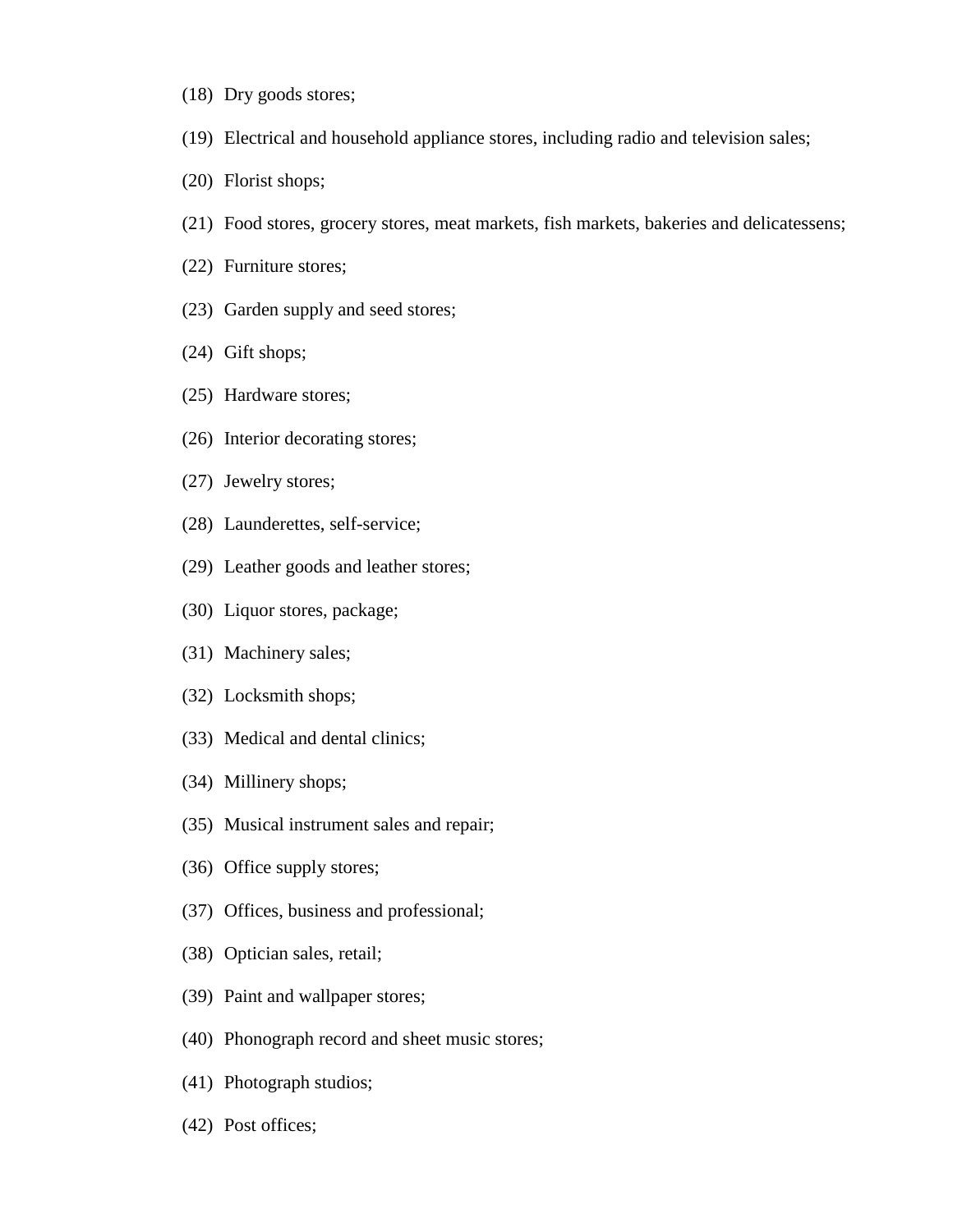- (43) Radio and television sales and service repair shops;
- (44) Religious institutions;
- (46) Restaurants;
- (46) Schools, music, dance or business;
- (47) Sewing machine sales and service;
- (48) Shoe stores;
- (49) Sporting goods stores;
- (50) Tailor shops;
- (51) Taverns;
- (52) Telephone booths, outdoor;
- (53) Tobacco shops;
- (54) Toy shops;
- (55) Variety stores;
- (56) Wearing apparel shops;
- (57) Accessory uses, incidental to, and on the same lot as principal use;

(58) Lands, buildings and occupancies which are publicly owned and which involve public health and safety; and

(59) Accessory off-street parking facilities required as accessory to uses listed above which shall be used solely for the parking of passenger automobiles of patrons, occupants and employees.

(B) Such uses as may be uncertain as to their classification as included in this section shall be considered a special use and included in § 151.127. (1989 Code, § 10-62) (Ord. 40A, passed 7-11-1966)

### **§ 151.127 SPECIAL USES.**

The following allowable special uses shall be permitted only in accordance with procedures, regulations and standards set forth in this chapter, and, when applicable, more restrictive federal, state or county regulations and standards, and additional standards that may be designated by the Board of Zoning Appeals:

(A) Amusement establishments - bowling alleys, pool halls, dance halls, swimming pools, skating rinks, archery ranges, shooting galleries and similar uses;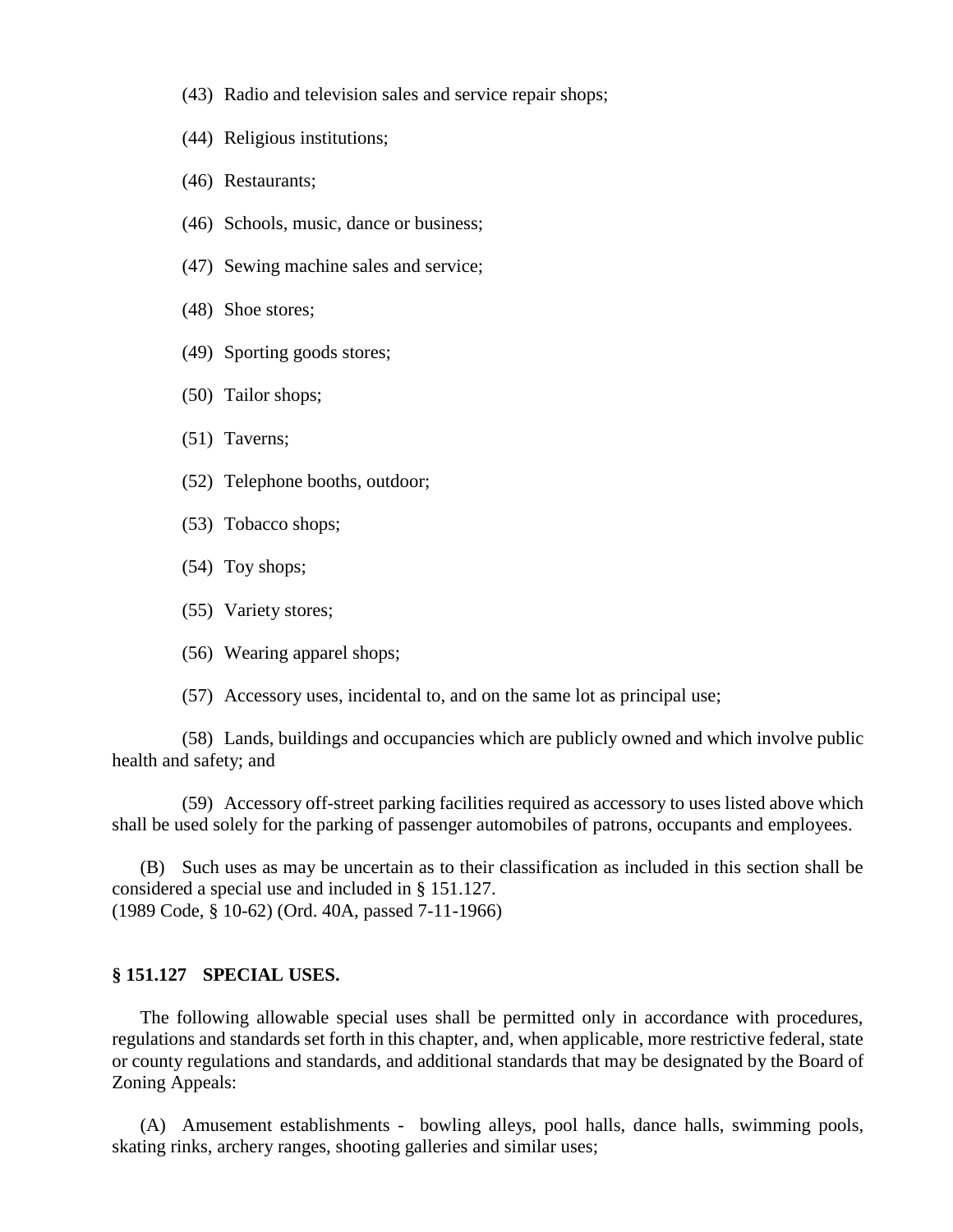(B) Animal hospital;

(C) Automobile laundries;

(D) Automobile service stations;

(E) Bus passenger stations and terminals;

(F) Drive-in establishments;

(G) Garages, for storage, repair and servicing of motor vehicles of not over one and one-half tons capacity, including body repair, painting and engine rebuilding;

(H) Hotels and motels;

(I) Motor vehicle sales;

(J) Parking lots, open and other than accessory, for storage of motor vehicles of not over one and one-half tons capacity;

(K) Pet shops;

(L) Poultry, live-slaughtering and retail sale on premises;

(M) Painting shops;

(N) Trailer sales and rental, for use with private passenger motor vehicles;

(O) Undertaking establishments;

(P) Tool and die shops provided that all operations including accessory storage are conducted in enclosed buildings in such a manner as not to be visible from a street and/or surrounding properties;

(Q) Contractors or construction offices and shops, provided there is no outside storage;

(R) Mini storage units, provided that no structure be higher than 20 feet nor wider than 30 feet;

(S) Residential, to include a single-family dwelling when located in the same building as permitted or special use in the Business Commercial District or multi-family dwellings; and

(T) Wireless communication facility. (1989 Code, § 10-63) (Ord. 03-2009, passed - -; Ord. 40A, passed 7-11-1966; Ord. II, passed 1-24-1967; Ord. 167-90, passed 10-11-1990; Ord. 213-96, passed 2-13-1997)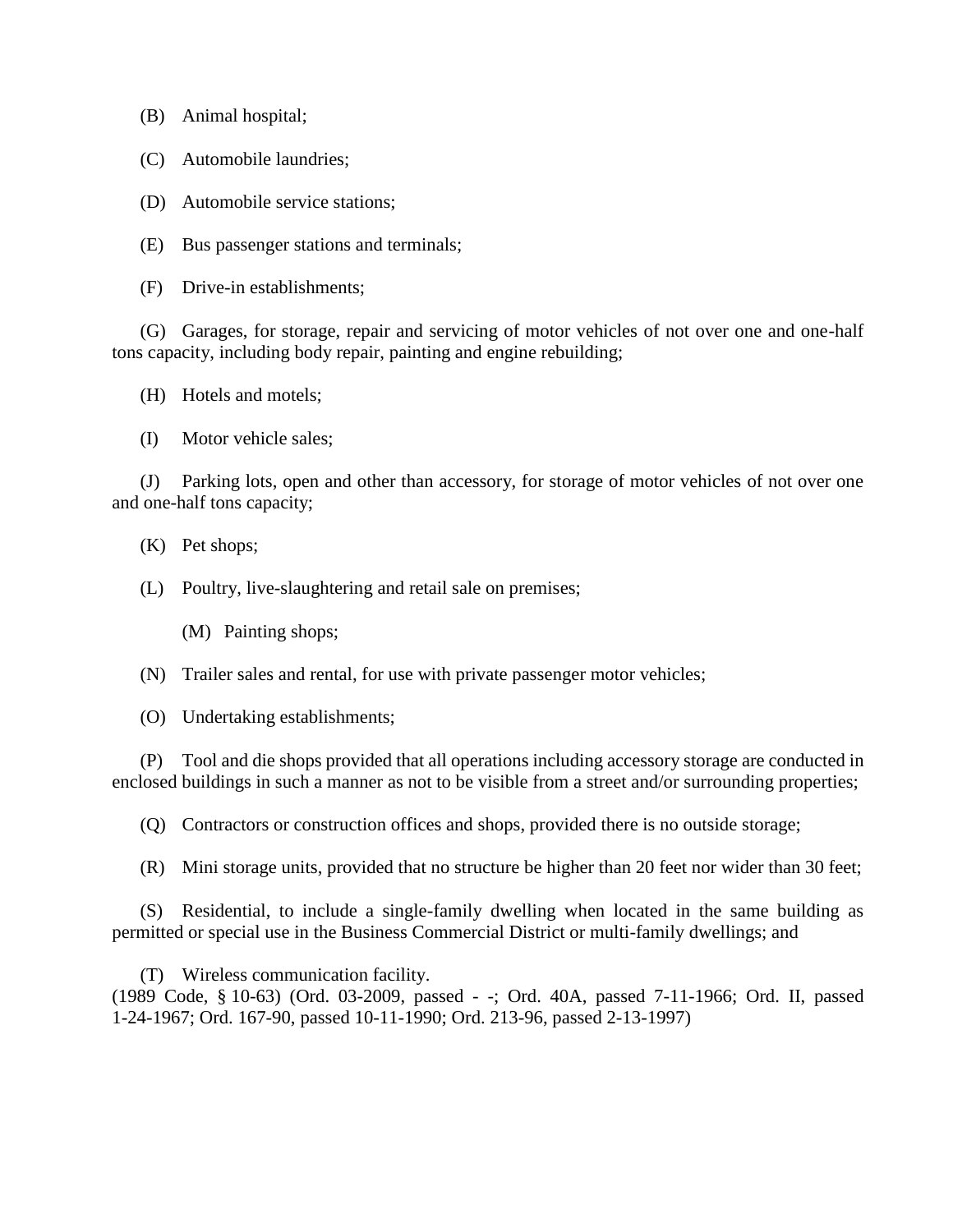#### **§ 151.128 LOT AREA.**

Not less than 2,500 square feet of lot area for each business establishment. (1989 Code, § 10-64) (Ord. 40A, passed 7-11-1966)

#### **§ 151.129 YARDS.**

(A) *Front yards.* Not less than 40 feet in depth.

(B) *Side yards.*

(1) If a side yard is provided along an interior lot line, it shall be not less than five feet in width.

(2) On a corner lot, a side yard adjoining a street shall be not less than 40 feet in width, except if a corner lot of record, recorded prior to the effective date of this chapter, has insufficient width to provide such a yard of 40 feet in width and still maintain a buildable width of 30 feet, then the side yard adjoining a street may be reduced by the distance necessary to maintain such buildable width.

(C) *Rear yards.* Not less than 20 feet in depth. (1989 Code, § 10-65) (Ord. 40A, passed 7-11-1966)

# **§ 151.130 SIGNS.**

Business signs and advertising devices are permitted subject to the following conditions.

(A) No business sign or advertising device shall be erected or relocated within 25 feet of any street or highway.

(B) No advertising device shall be permitted within 100 feet of any residential district boundary line.

(C) The gross area in square feet of all signs on a lot shall not exceed six times the lineal feet of frontage of such lot. However, the gross area of all advertising devices shall not exceed three times the lineal feet of frontage of such lot or one standard sign structure of maximum size, whichever is lesser.

(D) No sign shall project more than 18 inches from the face of the wall of any building or structure.

(E) No sign shall project higher than 30 feet above curb level, except as may be provided by special use.

(F) A business sign may be located on a building roof provided it is not higher than six feet above building height.

(G) Any sign located within three feet of a driveway, parking area or within 50 feet of the intersection of two or more streets, shall have the lowest elevation of at least 12 feet above curb level.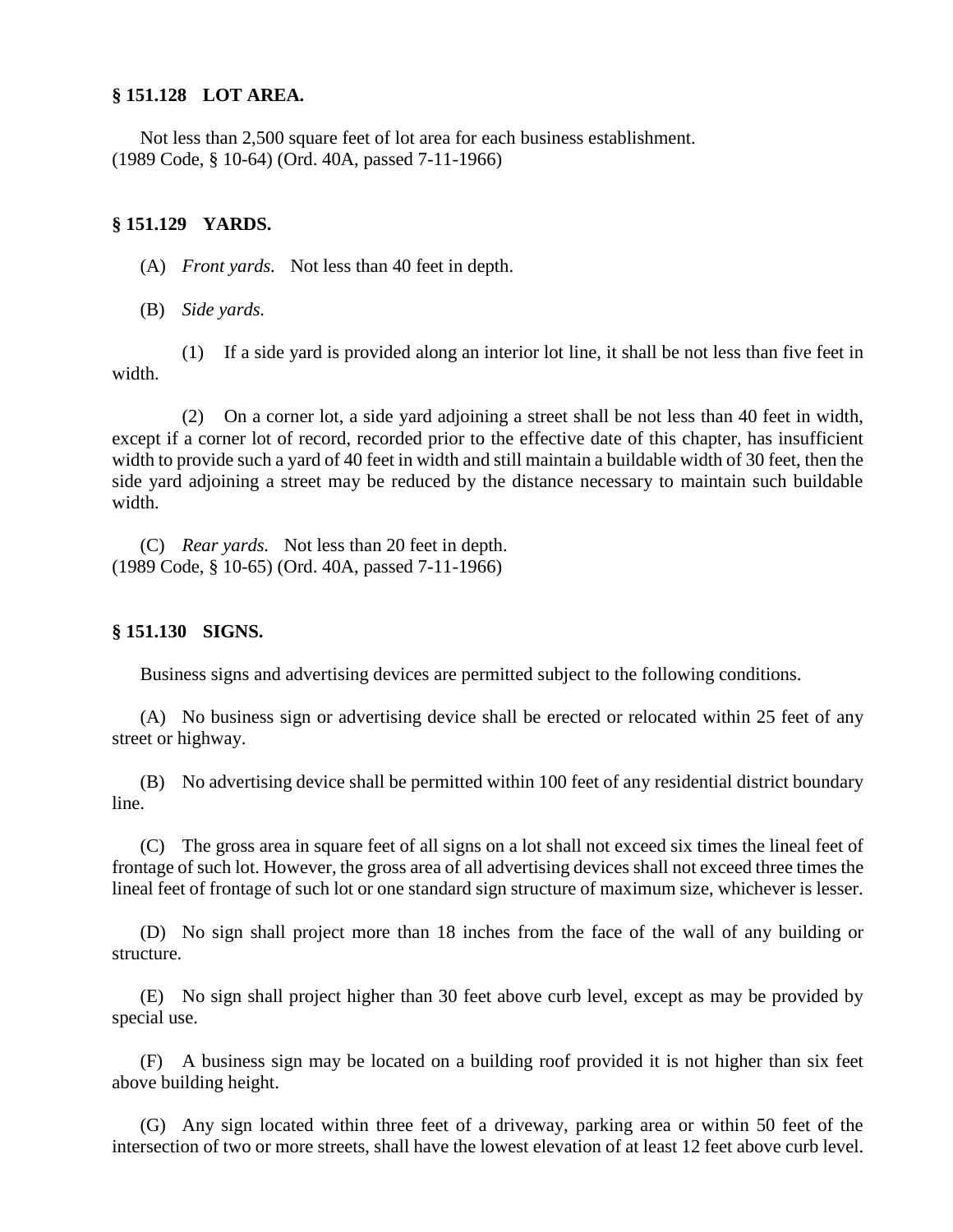(H) Any conflict between this section and the provisions set forth in §§ 151.060 through 151.062 and 151.075 through 151.082 shall be in favor of the provisions of §§ 151.060 through 151.062 and 151.075 through 151.082.

(1989 Code, § 10-66) Penalty, see § 151.999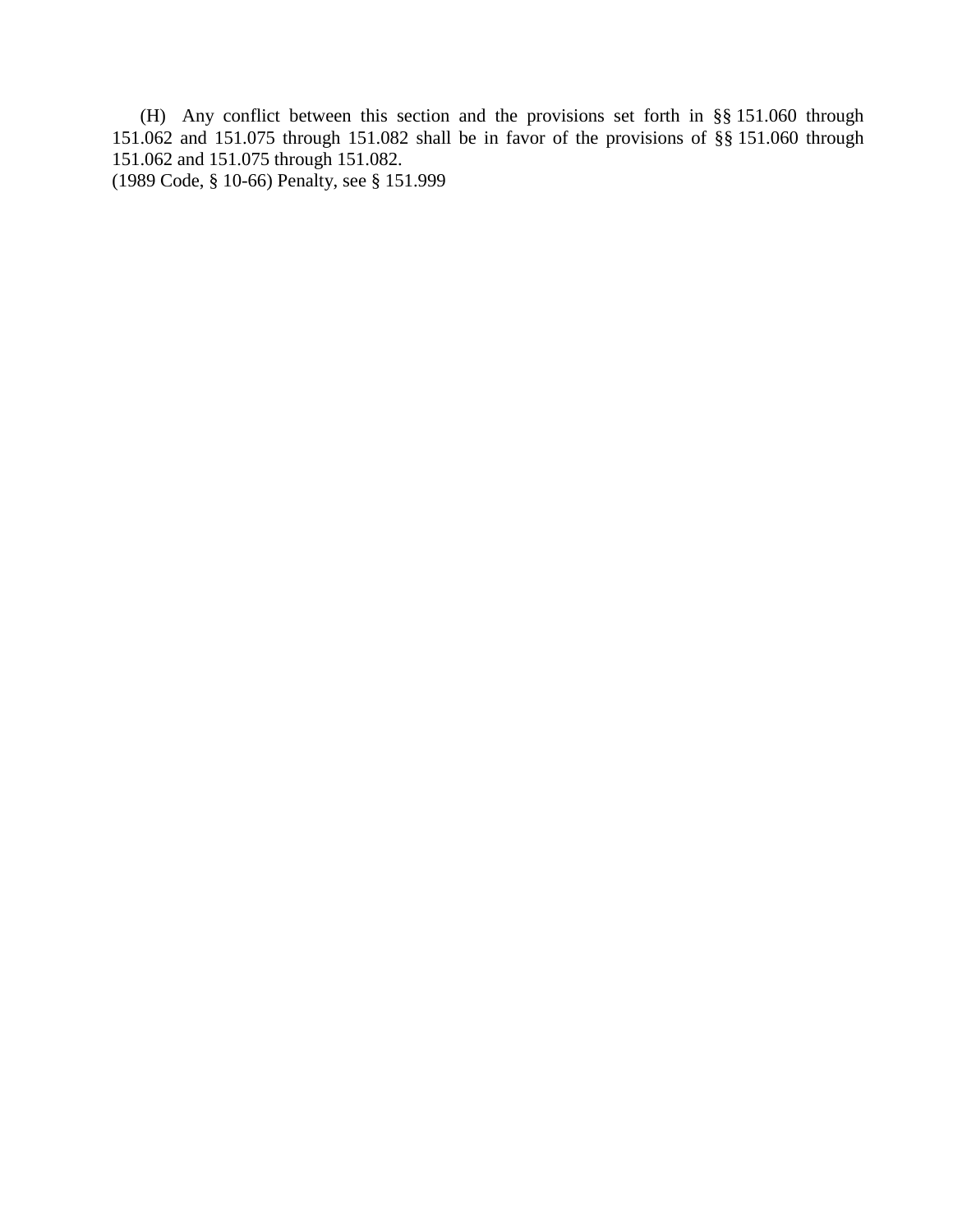# *RESIDENTIAL DISTRICT*

#### **§ 151.145 PERMITTED USES.**

(A) *Residential uses.* Single-family detached dwellings of the following types:

- (1) Site constructed home;
- (2) Modular home;

(3) Manufactured home, type A, provided that the following information is certified to the Building Commissioner upon application for a building permit:

- (a) Manufacturer;
- (b) Model name/serial number;
- (c) Year of manufacture;
- (d) Exterior dimensions;
- (e) Roofing materials; and
- (f) Siding materials and treatment.
- (B) Uses customarily incidental to single-family residential dwellings such as:
	- (1) Garages, carports and open off-street parking;
	- (2) Playhouses, playground equipment and apparatus;
	- (3) Greenhouses and conservatories, not larger than 400 square feet;

(4) Tool houses, sheds and similar buildings, the total square footage of which shall not exceed the total square footage of the principal residence; and

(5) Swimming pools and tennis courts.

(C) Home use as defined in  $\bullet$  151.002 (1989 Code, § 10-70) (Ord. III, passed 7-8-1982; Ord. 165-90, passed 10-11-1990; Ord. 218-97, passed 6-17-1998)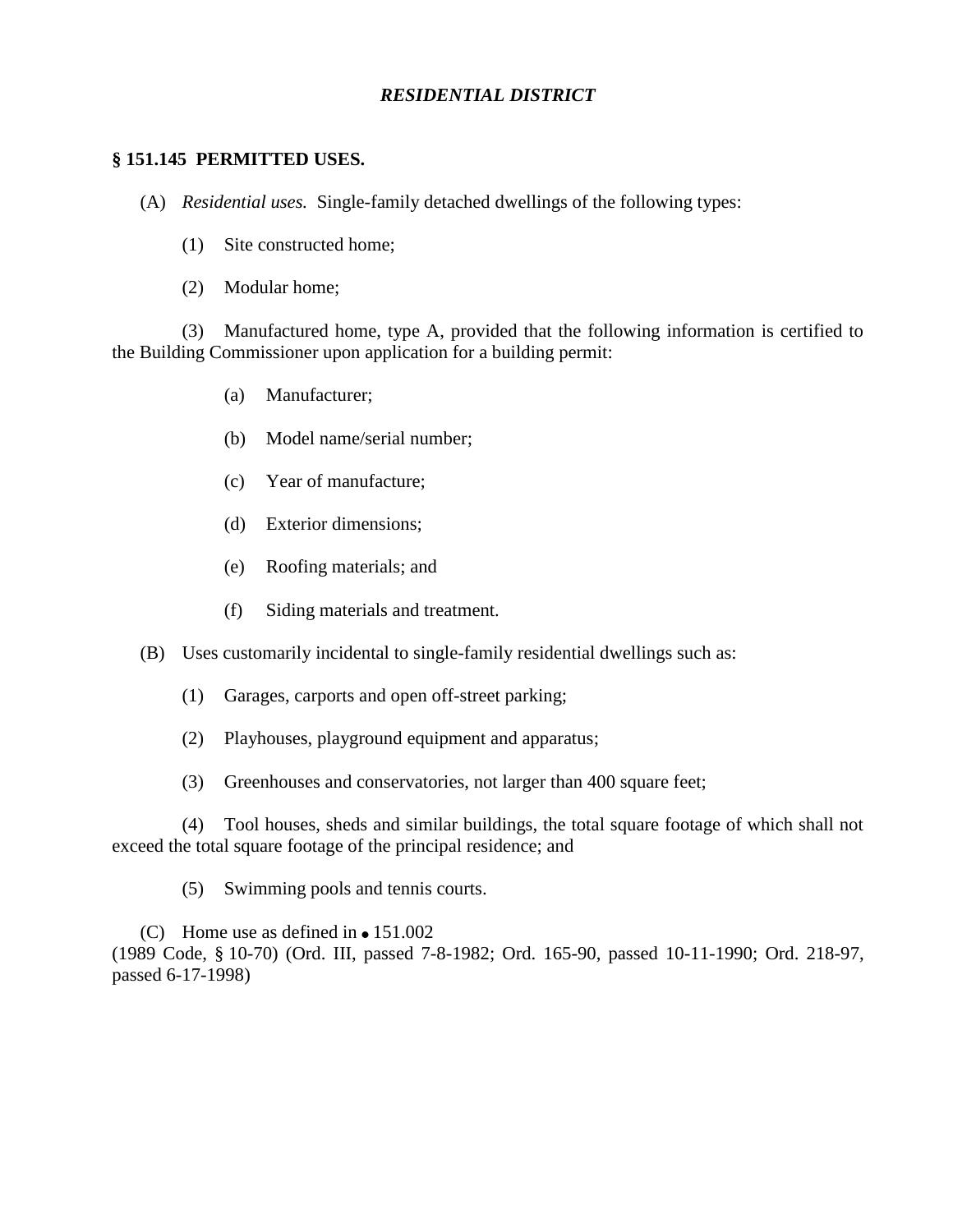#### **§ 151.146 SPECIAL USES.**

(A) Multi-family dwellings;

(B) Libraries;

(C) Non-boarding nursery, public, private or parochial, elementary, middle and high schools; and

(D) Public parks, playgrounds and recreation areas. (1989 Code, § 10-71) (Ord. 165-90, passed 10-11-1990)

# **§ 151.147 LOT AREA.**

(A) *Single-family detached dwelling.* Not less than 15,000 square feet, except that the lot area may be reduced to 9,000 square feet when and if the town is completely served by a public or community sewerage and water supply system.

(B) *All other uses.* Not less than one acre, except as otherwise regulated herein for a specific permitted or special use.

(1989 Code, § 10-72) (Ord. 40A, passed 7-11-1966)

# **§ 151.148 LOT WIDTH.**

| Lot                             | Lot Width        |
|---------------------------------|------------------|
| Lots 15,000 square feet or more | 100 feet or more |
| Lots $12,000$ square feet       | 75 feet or more  |
| Lots 9,000 square feet          | 60 feet or more  |

(1989 Code, § 10-73) (Ord. 40A, passed 7-11-1966)

# **§ 151.149 BUILDING HEIGHT.**

Not more than two and one-half stories, or 40 feet, whichever is lower, for single- and two-family dwellings.

(1989 Code, § 10-74) (Ord. 40A, passed 7-11-1966)

# **§ 151.150 GROUND FLOOR AREA PER SINGLE-FAMILY DETACHED DWELLING.**

(A) One story dwelling, not less than 850 square feet.

(B) Dwelling having more than one story, not less than 720 square feet. (1989 Code, § 10-75) (Ord. 40A, passed 7-11-1966)

# **§ 151.151 YARDS.**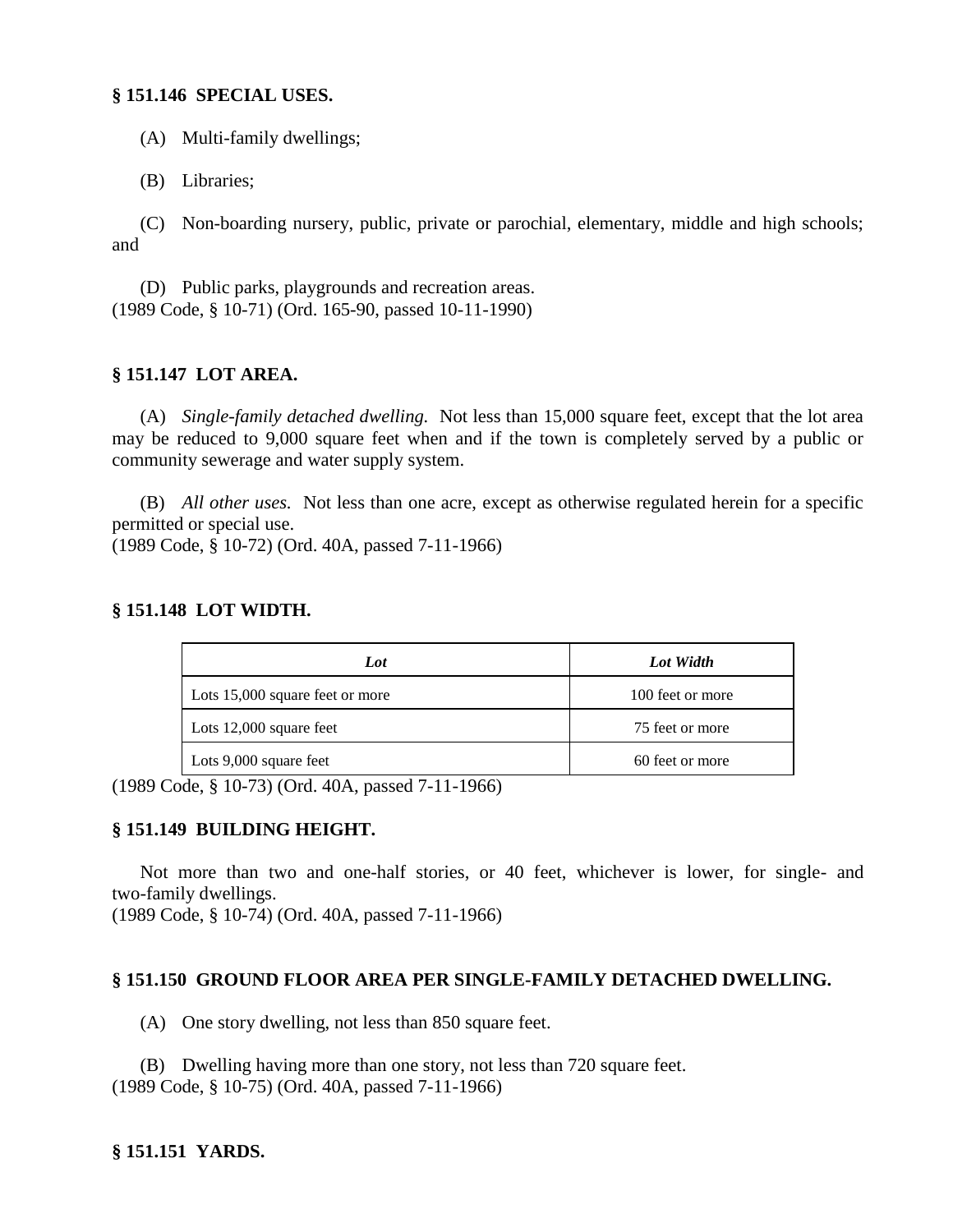(A) *Front yard.* Not less than 35 feet.

(B) *Side yards.* Two side yards having a combined width of 20 feet, with a side yard less than eight feet in width. Accessory buildings, structures or uses may be located within the required side yard provided that such building, structure or use be no closer than four feet from the side property line except for corner lots or reversed corner lots. No building, structure or use on a corner lot or reversed corner lot shall be closer than 35 feet from the side property line adjoining a street.

(C) *Rear yards.* Not less than 40 feet. Accessory buildings, structures or uses may be located within the required rear yard provided that such use be no closer than eight feet from the rear property line except on a through lot, which by definition has two front yards. (1989 Code, ' 10-76) (Ord. 40A, passed 7-11-1966; Ord. 166-90, passed 10-11-1990)

# **§ 151.151 SIGNS.**

(A) There shall be not more than one nameplate or identification sign and it shall not exceed one square foot in area, for each dwelling unit, indicating the name or address of the occupant or a permitted home occupation. On a corner lot, two such nameplates for each dwelling unit, one facing each street, shall be permitted.

(B) (1) "For Sale" and "To Rent" signs shall be permitted but not more than one sign per lot, except that on a corner lot two signs, one facing each street, shall be permitted.

(2) No sign shall exceed 12 square feet in area nor be closer than eight feet to any other lot.

(C) Any conflict between this section and the provisions set for in §§ 151.060 through 151.062 and 151.075 through 151.082 should be resolved in favor of the provisions of §§ 151.060 through 151.062 and 151.075 through 151.082.

(1989 Code, § 10-77) (Ord. 40A, passed 7-11-1966)

# **§ 151.153 INSTALLATION, SIDING AND ROOFING STANDARDS FOR MANUFACTURING HOMES, TYPE A.**

(A) *Installation standards.*

(1) *Permanent perimeter enclosure.*

(a) A manufactured home, type A, must be set onto an excavated area with crawl space walls or basement walls constructed in accordance with the terms of the One- and Two-Family Dwelling Code.

(b) The space between the floor joists of the home and the excavated under-floor grade shall be completely enclosed with the permanent perimeter enclosure, except for required openings.

(2) *Support system (foundation).* All load-bearing foundations shall be installed in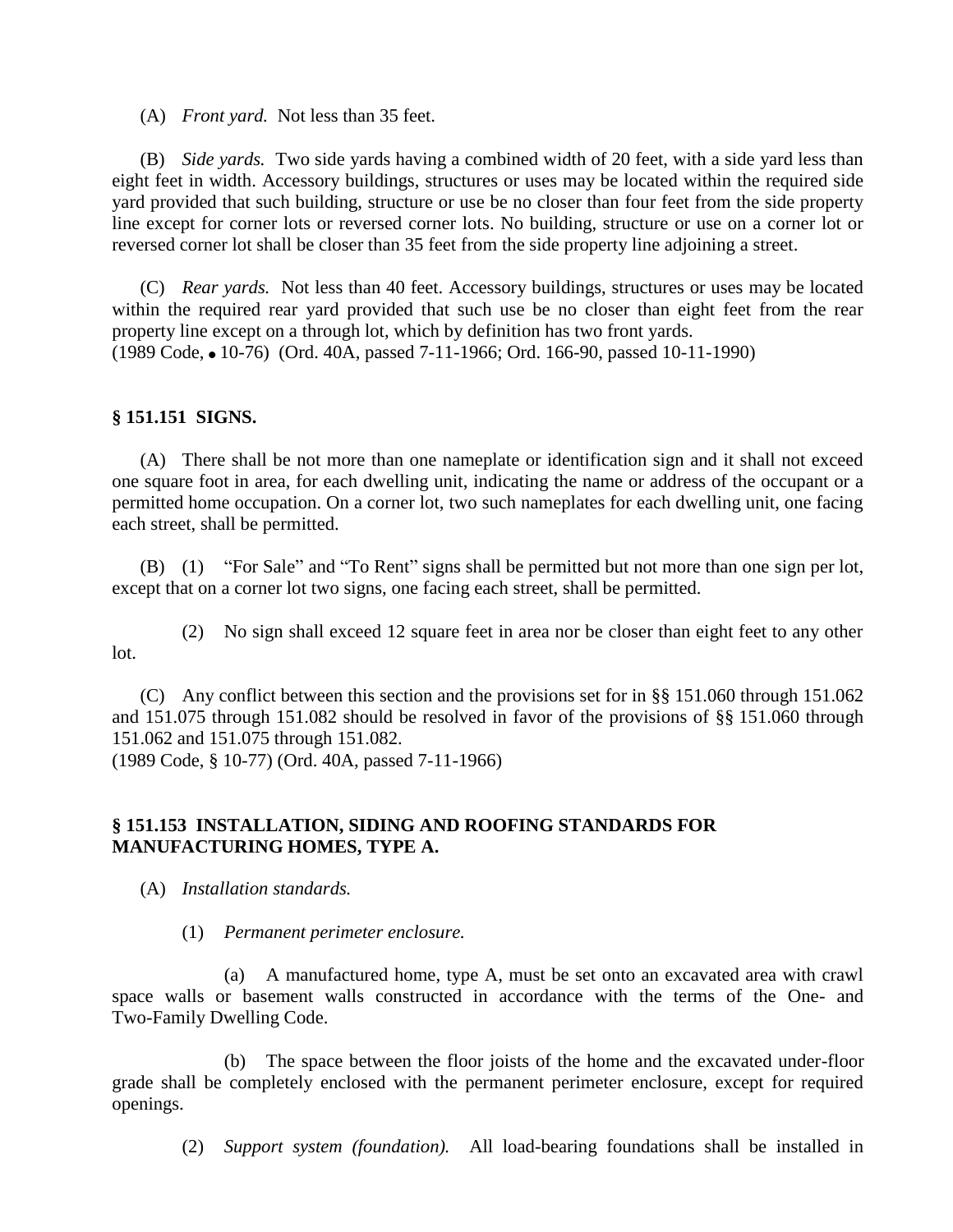conformance with the regulations in the One- and Two-Family Dwelling Code and with the manufacturer's installation specifications.

(B) *Siding standards.* The following siding materials are approved for usage on manufactured homes, type A:

- (1) Residential horizontal aluminum lap siding;
- (2) Residential horizontal vinyl siding;

(3) Cedar or other wood siding;

(4) Wood grain, weather resistant, press board siding;

(5) Stucco siding; and

(6) Brick or stone siding.

(C) *Roofing standards.* The following roofing materials are approved for usage on manufactured homes, type A:

(1) Asbestos shingles on a roof pitched according to the design specifications of the shingles;

(2) Fiberglass shingles on a roof pitched according to the design specifications of the shingles;

(3) Shake shingles on a roof pitched according to the design specifications of the shingles;

(4) Asphalt shingles on a roof pitched according to the design specifications of the shingles;

(5) Slate materials on a roof pitched according to the design specifications of the materials; and

(6) Tile materials on a roof pitched according to the design specifications of the materials. (1989 Code, § 10-78) (Ord. III, passed 7-8-1982)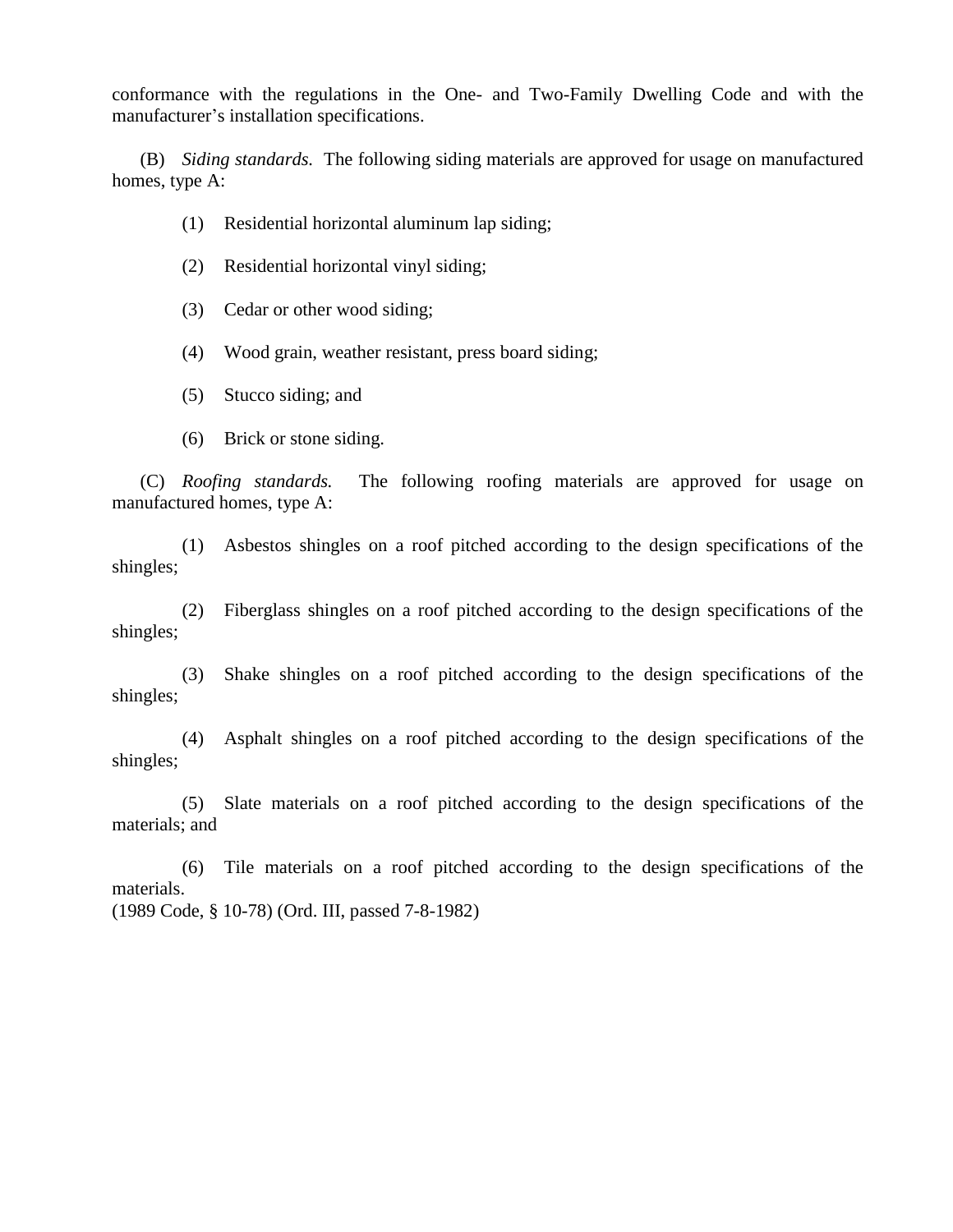# *EXCEPTIONS TO TRAILER REGULATIONS*

#### **§ 151.165 PROCEDURE FOR TRAILER EXCEPTIONS.**

(A) Any person desiring to be heard on the matter shall bring the issue before the Town Council. A petition to the Town Council on such matters shall follow the following procedures before the Town Council shall give the matter any consideration.

(B) The person aggrieved shall submit to the Town Council:

(1) A plot plan showing neighboring properties within 300 feet of the property;

(2) A list of names and addresses of all property owners within 300 feet of the subject property;

(3) A statement of the proposed use of the subject property and the reasons for the request for exception from the Trailer Ordinance (see § 151.008);

(4) Self-addressed stamped envelopes for the residents within 300 feet of the subject property;

(5) A basic site plan showing the location of the trailer on the subject property; and

(6) A check for \$20 for the administrative costs of handling the petition for exception. (1989 Code, § 10-82) (Res. 6, passed 10-14-1982)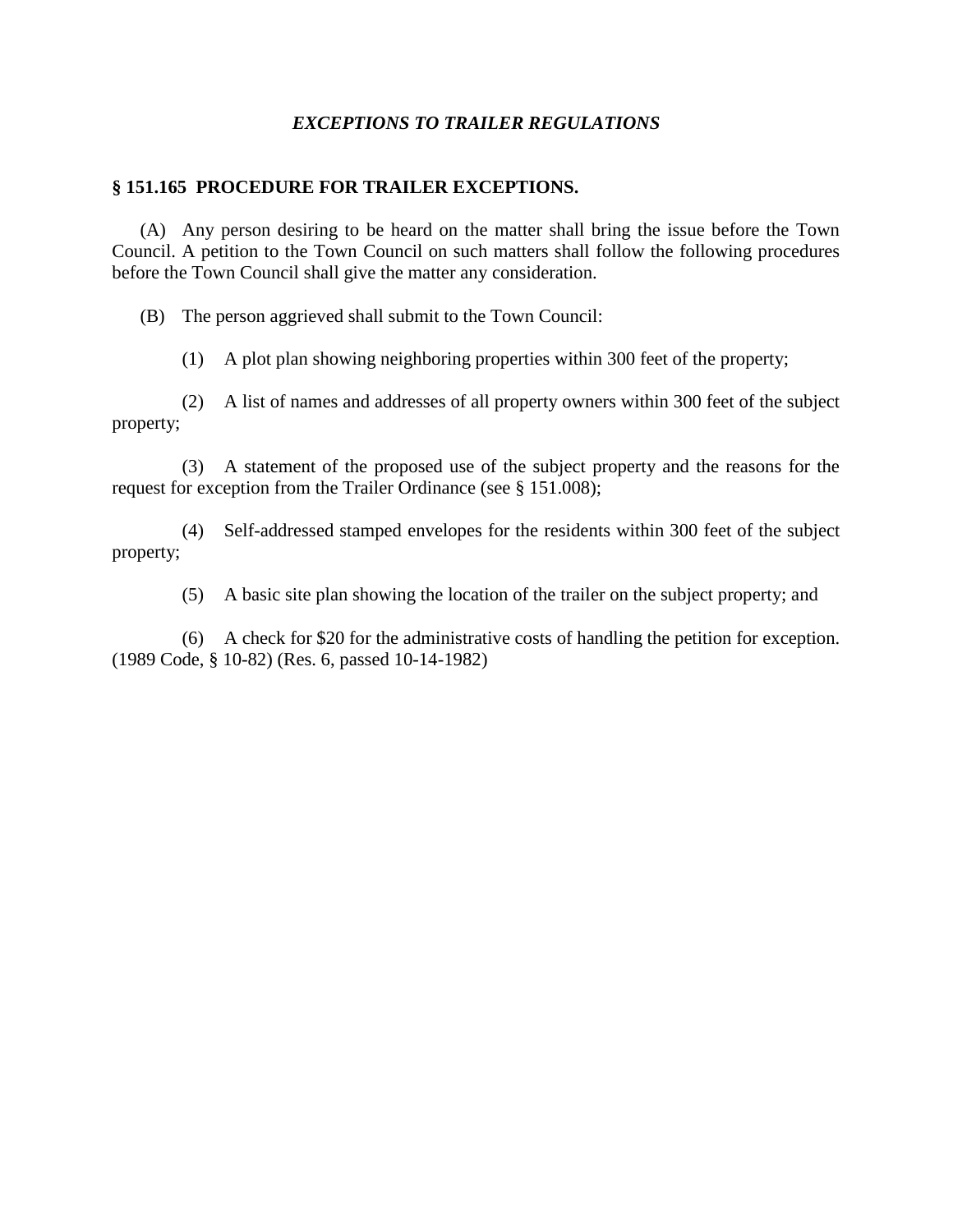#### *OFF-STREET PARKING REGULATIONS*

#### **§ 151.180 INTENT.**

These off-street parking regulations are intended to provide for the provision of off-street parking areas which are adequate to support the needs of proposed uses and future uses of a site while at the same time assuring that the design and construction of such off-street parking areas meet minimum design standards necessary to promote efficient circulation and prevent undue traffic congestion.

(Ord. 267-06, passed 7-13-2006)

#### **§ 151.181 APPLICABILITY.**

All new development, additions to buildings or structures or conversions of use for which an improvement location permit is required by this subchapter shall provide required off-street parking in accordance with the regulations of this subchapter. Such off-street parking areas may be provided in either a surface parking area or a parking garage. If off-street parking areas are provided in a parking garage, such parking garage shall be located in compliance with all other general development standards of the applicable district.

(Ord. 267-06, passed 7-13-2006)

#### **§ 151.182 EXISTING PARKING AREAS.**

Existing off-street parking areas shall not be reduced below the minimum requirement for such use as required by this subchapter. Any off-street parking areas existing prior to the effective date of this subchapter which were already below the standards established by this subchapter shall not be further reduced. Any off-street parking areas existing prior to the effective date of this subchapter which were already below the standards established by this subchapter shall be brought in compliance within five years of the adoption of this subchapter. (Ord. 267-06, passed 7-13-2006) Penalty, see § 151.999

#### **§ 151.183 LOCATION OF PARKING AREAS.**

Off-street parking shall be located:

(A) On the same lot as the building, structure or use served by the off-street parking area;

(B) Within the same integrated center, business park or industrial park as the building, structure or use served by the off-street parking area; or

(C) Within 500 feet, of the building, structure or use served by the off-street parking area, provided that such off-site location for the off-street parking area is approved by the Board of Zoning Appeals as a conditional use where:

(1) Such off-street parking area shall be located within a district which permits the use for which the off-street parking is provided; and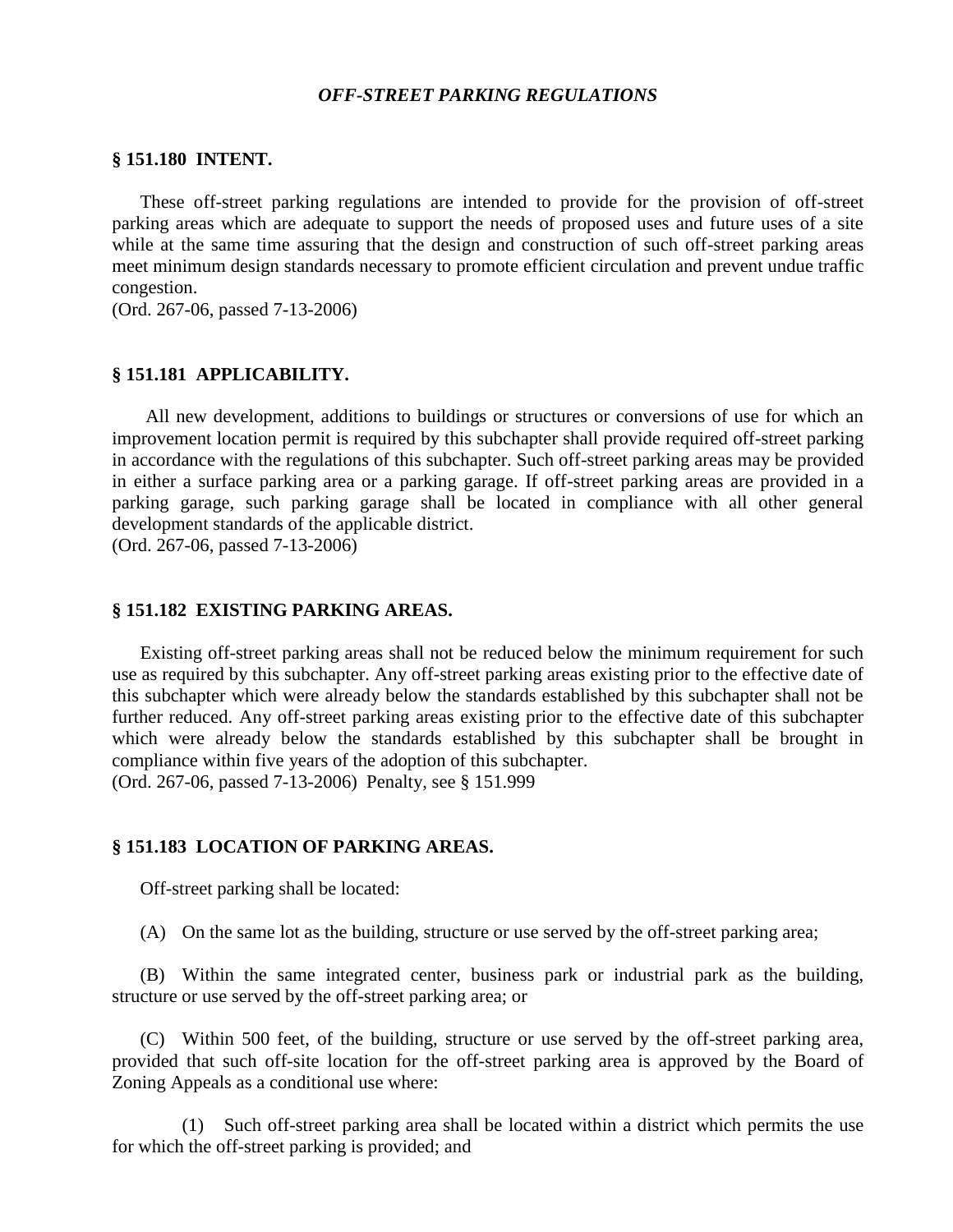(2) A written agreement, properly drawn and executed by the parties concerned and approved as to form by the Town Attorney, assuring the availability of the off-street parking area is filed with the Board of Zoning Appeals as part of the request for approval of the conditional use. (Ord. 267-06, passed 7-13-2006)

### **§ 151.184 DESIGN AND CONSTRUCTION OF OFF-STREET PARKING AREAS.**

The design and construction of all required off-street parking areas shall be in compliance with the regulations contained in this subchapter.

(A) *Design of parking areas.*

(1) *Layout.* The layout of all off-street parking areas shall be in compliance with one of the options set forth below.

(a) *Option 1.* In the *Architectural Graphic Standards*, Tenth Edition, or most current edition, for a level of service "A" or "B"; or

| <b>Parking Lot Design</b>                     |                                          |                                          |                                              |
|-----------------------------------------------|------------------------------------------|------------------------------------------|----------------------------------------------|
| <b>Angle of Parking Space (in</b><br>Degrees) | Minimum Width of<br><b>Parking Space</b> | Minimum Depth of<br><b>Parking Space</b> | Minimum Width of<br><b>Maneuvering Aisle</b> |
| 61-90                                         | 9 ft. 9 in.                              | 20 ft. 0 in.                             | $24$ ft. 0 in.                               |
| $46 - 60$                                     | 9 ft. 0 in.                              | 19 ft. $0$ in.                           | 18 ft. 0 in. one way)                        |
| 45                                            | 8 ft. 0 in.                              | 22 ft. 0 in.                             | 12 ft. 0 in. (one way)                       |
| Parallel                                      | 8 ft. 0 in.                              | $22$ ft. 0 in.                           | 12 ft. 0 in. (one way)                       |

(b) *Option 2.* In the table, Parking Lot Design, below.

(2) *Definition of off-street parking spaces.*

(a) Except for agricultural uses, individual single-family dwellings or two-family dwellings, all *OFF-STREET PARKING SPACES* shall be:

1. Identified by painted lines (minimum four inches in width), raised curbs or other means to indicate individual spaces; and

2. Provided with a raised curb, wheel stops or other devices to ensure that motor vehicles do not encroach beyond the off-street parking area or into a required yard.

(b) For individual single-family dwellings or two-family dwellings, no off-street parking space for an individual single-family dwelling or two-family dwelling shall be permitted on the setback between the street and the front or sides of the single-family dwelling or two-family dwelling.

(B) *Surface of off-street parking areas.* Except for agricultural uses, all required off-street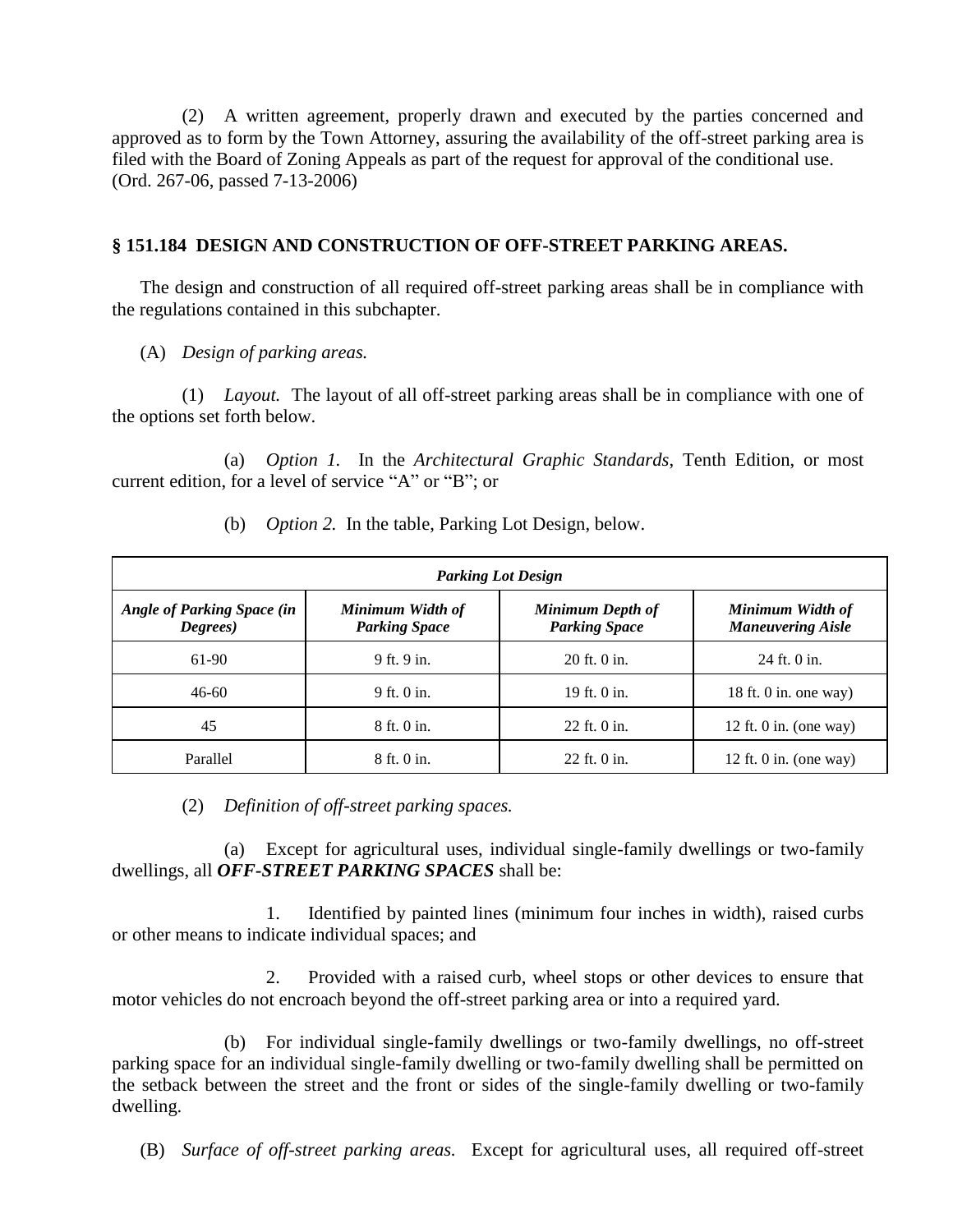parking areas and any driveway, interior access driveway or interior access drive to and from such off-street parking areas shall be hard surfaced with asphalt, concrete or other material to provide a durable, dust-free surface.

(Ord. 267-06, passed 7-13-2006)

# **§ 151.185 MINIMUM NUMBER OF REQUIRED OFF-STREET PARKING SPACES.**

(A) Off-street parking for all uses shall be provide in accordance with the minimum requirements set forth in tables in the § 151.186, Minimum ADA Parking Spaces and § 151.187 Required Off-Street Parking.

(B) When the computation of required off-street parking spaces results in a fraction of one-half or greater, the number of required off-street parking spaces shall be rounded up to the next whole number.

(1) *Increase in intensity of use.* Additional off-street parking spaces shall be required whenever:

(a) A change of use of a building, structure or lot; or

(b) An addition to any unit of measurement specified herein (i.e., dwelling units, gross floor area, seating capacity, number of employees and the like), results in an increase in the minimum number of required off-street parking spaces to an extent of 15% or more than the number of off-street parking spaces existing on the effective date of this subchapter on the single use site, integrated center or industrial park, as the case may be, whether such total increase occurs at one time or in successive stages.

(2) *Units of measurements.*

(a) *Employees.* The number of employees shall be compiled based upon the maximum number of persons employed on the premises at any one time on an average day or average night, whichever is greater.

(b) *Gross floor area.* Gross floor area shall be determined per the definition of gross floor area in § 151.002.

(c) *Seating capacity/building capacity.* Seating or building capacity shall be based upon the determination of the County Fire Marshal regarding maximum building capacity. (Ord. 267-06, passed 7-13-2006)

# **§ 151.186 REQUIRED PARKING FOR THE DISABLED.**

Every off-street parking area and parking garage available to the public shall have parking spaces reserved for the use of physically handicapped persons as required by *ADA Accessibility Guidelines for Buildings and Facilities, Chapter 4.1.2 (5)(a)*, published in the Federal Register, Volume 56, No. 144, dated July 26, 1991 being 28 C.F.R. Part 36, Appendix A, 4.12(5)(a); provided, however, facilities which provide medical care and other services to person with mobility impairments shall provide ADA parking spaces as follows: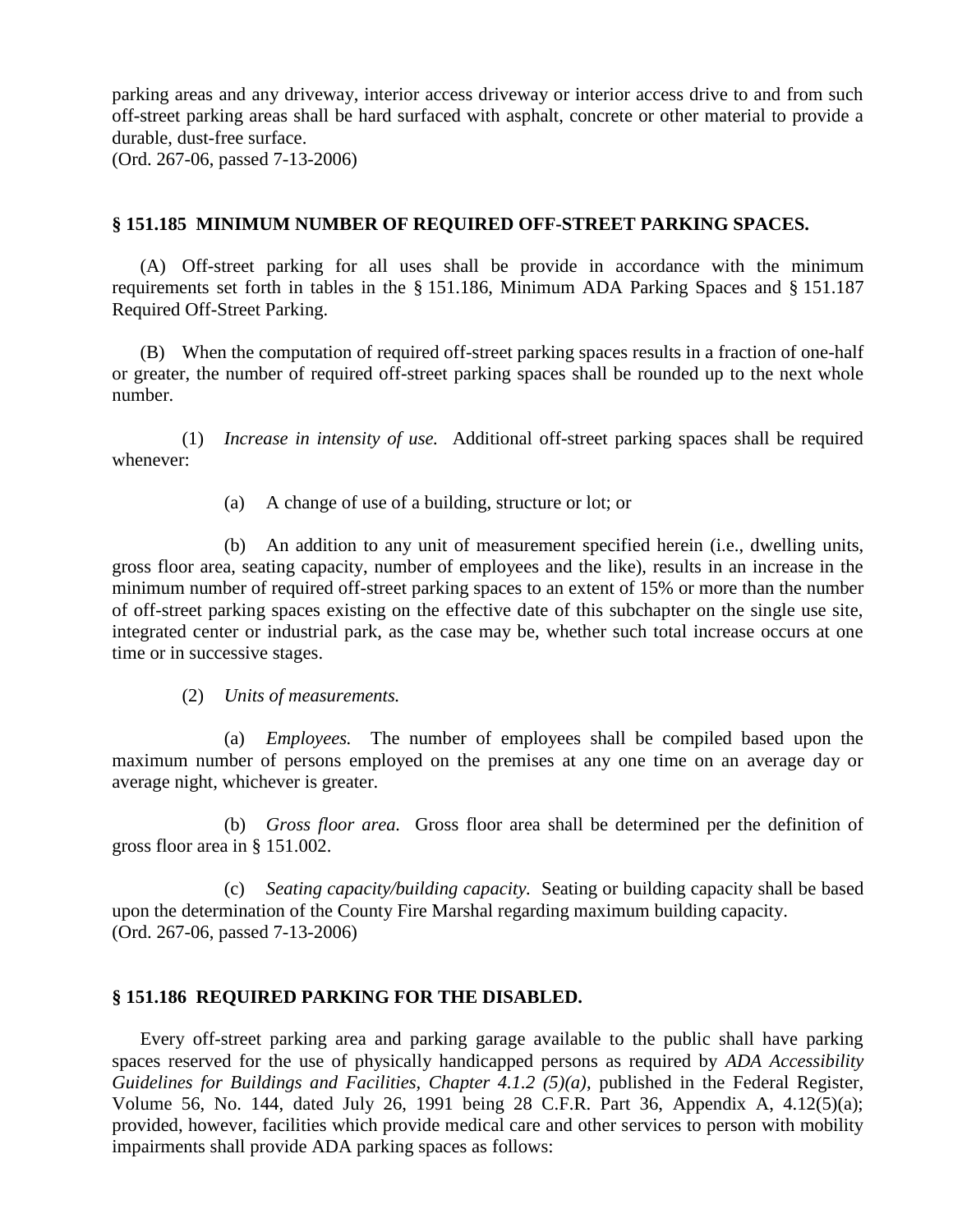(A) *Outpatient units and facilities.* Ten percent of the total number of off-street parking spaces; and

(B) *Units and facilities that specialize in treatment services for persons with mobility impairment*. Twenty percent of the total number of off-street parking spaces.

| <b>Minimum ADA Parking Spaces</b>    |                                                              |  |
|--------------------------------------|--------------------------------------------------------------|--|
| <b>Total Parking Spaces Required</b> | <b>Minimum Number of Reserved Spaces</b>                     |  |
| $1-25$                               | 1                                                            |  |
| $26 - 50$                            | 2                                                            |  |
| 51-75                                | 3                                                            |  |
| 76-100                               | $\overline{4}$                                               |  |
| 101-150                              | 5                                                            |  |
| 151-200                              | 6                                                            |  |
| 201-300                              | 7                                                            |  |
| 301-400                              | 8                                                            |  |
| 401-500                              | 9                                                            |  |
| 501-1,000                            | 2% of the total number of off-street parking spaces          |  |
| $1,001$ and over                     | 20, plus 1 for each 100 off-street parking spaces over 1,000 |  |

(Ord. 267-06, passed 7-13-2006)

# **§ 151.187 REQUIRED OFF-STREET PARKING.**

All uses shall provide a minimum number of off-street parking spaces as indicated below.

| <b>Use</b>                                                                                                                                              | <b>Required Minimum Off-Street Parking Spaces</b>                                                                                                              |
|---------------------------------------------------------------------------------------------------------------------------------------------------------|----------------------------------------------------------------------------------------------------------------------------------------------------------------|
| Ambulance and armored car service                                                                                                                       | 1 parking space per vehicle plus 1 parking space per<br>on-duty employee                                                                                       |
| Assembly facilities without fixed seats, including dance<br>halls, martial arts schools, aerobic and exercise centers and<br>similar studios or centers | 1 parking space per every 25 sq. ft. of floor area in public<br>use                                                                                            |
| Automobile, motorcycle, truck, bus, RV and boat sales                                                                                                   | 1 parking space per 300 sq. ft. of sales floor area in excess<br>of 1,000 sq. ft. plus 1 parking space per 2,000 sq. ft. of<br>open area                       |
| Bar, tavern, nightclub, cabaret and other establishments for<br>the sale of beer or intoxicating liquor for consumption on<br>the premises              | 1 parking space per every 3 persons based upon the<br>maximum number of person that can be accommodated at<br>the same time in accordance with design capacity |
| Barber shop/beauty shop/hair salon/manicure shop/tanning<br>salon                                                                                       | 3 parking spaces per each customer seat or service station                                                                                                     |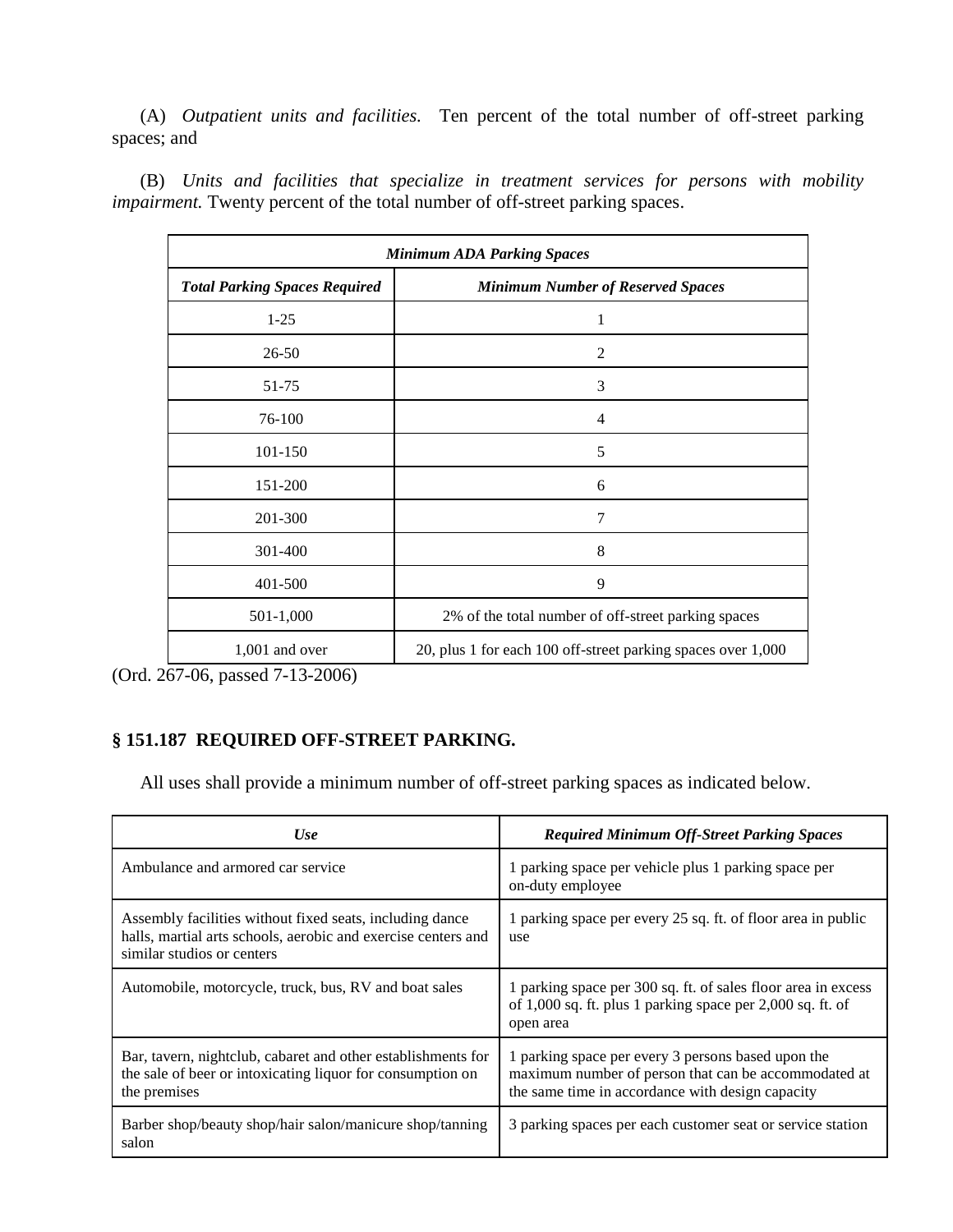| Use                                                                                  | <b>Required Minimum Off-Street Parking Spaces</b>                                                                                                                                                                                                                                                                                                                                                                                                                                                                                                                                                                                                                                |
|--------------------------------------------------------------------------------------|----------------------------------------------------------------------------------------------------------------------------------------------------------------------------------------------------------------------------------------------------------------------------------------------------------------------------------------------------------------------------------------------------------------------------------------------------------------------------------------------------------------------------------------------------------------------------------------------------------------------------------------------------------------------------------|
| <b>Boarding houses</b>                                                               | 1 parking space per 2 guest rooms plus 1 parking space for<br>owner or manager                                                                                                                                                                                                                                                                                                                                                                                                                                                                                                                                                                                                   |
| Bowling alleys                                                                       | 5 parking spaces per alley; if, in addition, there are other<br>uses or accessory uses located within or operate in<br>conjunction with the bowling alley, such as restaurants,<br>bars, taverns, nightclubs and the like, additional parking<br>spaces, calculated based upon the parking requirements for<br>that specific use, shall be provided (calculation shall be<br>based upon the total sq. ft. of gross leasable floor area for<br>such uses located within or operated in conjunction with<br>the bowling alley)                                                                                                                                                     |
| Car washes                                                                           | Stacking spaces per wash bay, as required for a<br>drive-through facility, plus 3.5 parking spaces per 1,000<br>sq. ft. of gross floor area devoted to office or retail sales                                                                                                                                                                                                                                                                                                                                                                                                                                                                                                    |
| Child care centers                                                                   | 1 parking space per employee plus 3 additional parking<br>spaces                                                                                                                                                                                                                                                                                                                                                                                                                                                                                                                                                                                                                 |
| Financial institutions/banks                                                         | 1 parking space per 200 sq. ft. of gross floor area, plus<br>parking spaces as required for each walk-up, drive-through<br>or freestanding bank machine                                                                                                                                                                                                                                                                                                                                                                                                                                                                                                                          |
| Financial institutions/banks-freestanding bank machines,<br>walk-up or drive-through | 1 parking space for each walk-up, drive-thorough or<br>freestanding bank machine, plus stacking spaces as<br>required for a drive-through facility for any drive-through<br>or freestanding bank machine accessible from an<br>automobile                                                                                                                                                                                                                                                                                                                                                                                                                                        |
| Funeral homes and mortuaries                                                         | 1 parking space per every 50 sq. ft. of gross floor area in<br>service rooms                                                                                                                                                                                                                                                                                                                                                                                                                                                                                                                                                                                                     |
| Gasoline stations and public garages                                                 | 1 parking space per each employee, plus 2 parking spaces<br>for each service bay                                                                                                                                                                                                                                                                                                                                                                                                                                                                                                                                                                                                 |
| Grocery store                                                                        | 5 parking spaces per 1,000 sq. ft. of gross floor area                                                                                                                                                                                                                                                                                                                                                                                                                                                                                                                                                                                                                           |
| Gun clubs, skeet, target or archery ranges                                           | 1 parking space per every 2 employees, plus 1 parking<br>space per shooting position                                                                                                                                                                                                                                                                                                                                                                                                                                                                                                                                                                                             |
| Hardware/paint/home improvement store                                                | 5 parking spaces per 1,000 sq. ft. of gross floor area                                                                                                                                                                                                                                                                                                                                                                                                                                                                                                                                                                                                                           |
| Hotels and motels                                                                    | 1 parking space per guest room, plus 2 parking spaces at<br>office or registration area; if, in addition to guest rooms,<br>there are other uses or accessory uses located within or<br>operated in conjunction with the hotel or motel, such as<br>ballrooms, meeting rooms, dining areas, retail stores,<br>auditoriums, bars, restaurants, taverns, nightclubs and the<br>like, additional parking spaces, calculated based upon the<br>parking requirements for that specific use, shall be provide<br>(calculation shall be based upon the total sq. ft. of gross<br>leasable floor area for such uses located within or operate<br>in conjunction with the hotel or motel) |
| Laundromats                                                                          | 1 parking space per every 2 washing machines, plus 1<br>parking space per every 2 employees                                                                                                                                                                                                                                                                                                                                                                                                                                                                                                                                                                                      |
| Medical and dental clinics                                                           | 5 parking spaces per each doctor                                                                                                                                                                                                                                                                                                                                                                                                                                                                                                                                                                                                                                                 |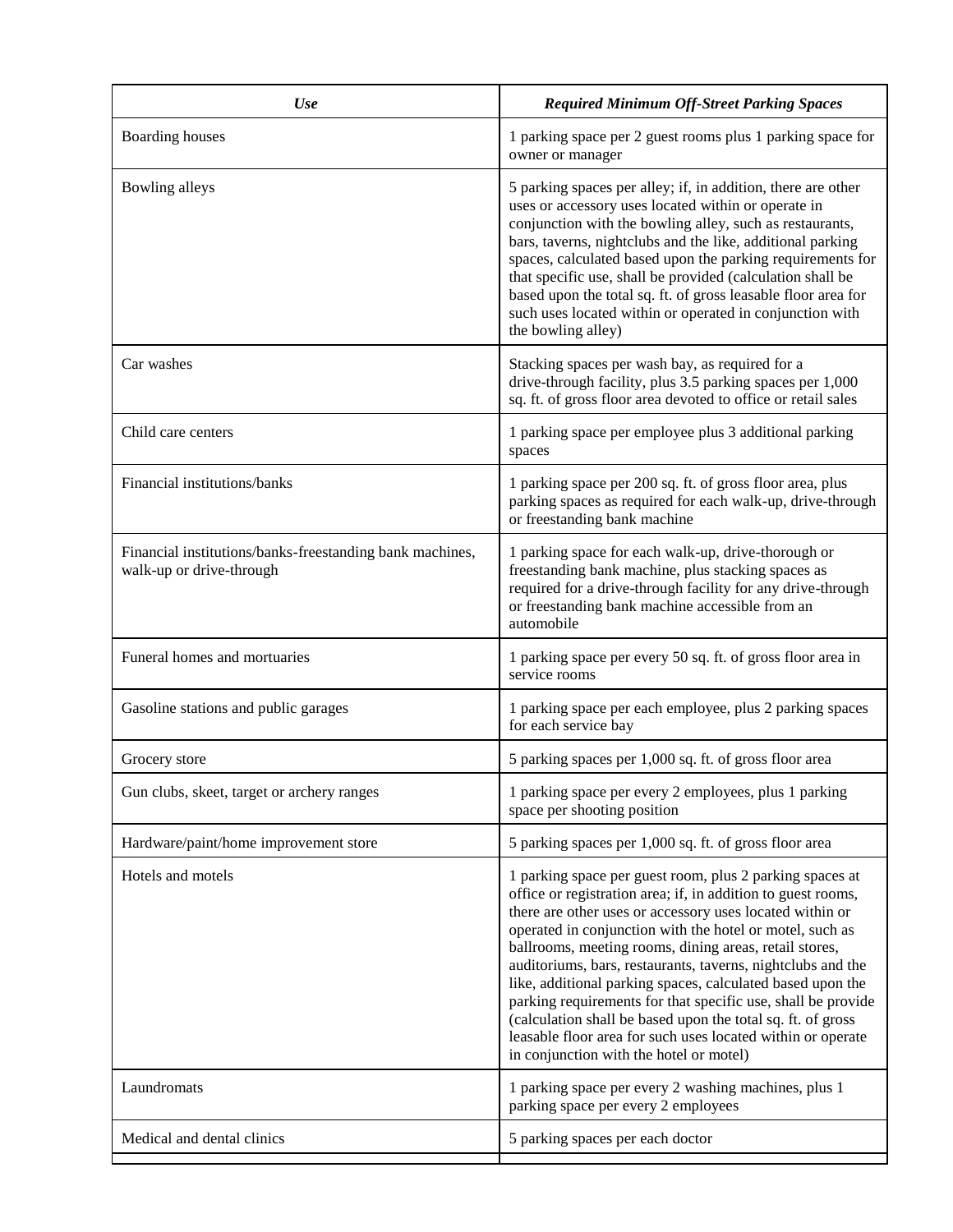| Use                                                                                    | <b>Required Minimum Off-Street Parking Spaces</b>                                                                                                                                                                                                                                                                                                                                                                                                             |
|----------------------------------------------------------------------------------------|---------------------------------------------------------------------------------------------------------------------------------------------------------------------------------------------------------------------------------------------------------------------------------------------------------------------------------------------------------------------------------------------------------------------------------------------------------------|
| Off-track pari-mutual wagering facility                                                | 1 parking space per each employee, plus 1 parking space<br>per every 3 person based upon the maximum number of<br>person that can be accommodated at the same time in<br>accordance with the design capacity                                                                                                                                                                                                                                                  |
| Offices and office buildings                                                           | 3.5 parking spaces per 1,000 sq. ft. of gross floor area                                                                                                                                                                                                                                                                                                                                                                                                      |
| Publishing establishments, newspaper or printing shops                                 | 2 parking spaces per 1,000 sq. ft. of gross floor area, plus<br>3.5 parking spaces per 1,000 sq. ft. devoted to office or<br>related retail activities                                                                                                                                                                                                                                                                                                        |
| Residential: multi-family, including apartment houses                                  | 2 parking spaces per dwelling unit                                                                                                                                                                                                                                                                                                                                                                                                                            |
| Residential: single-family                                                             | 1 parking space per dwelling unit                                                                                                                                                                                                                                                                                                                                                                                                                             |
| Residential: two-family                                                                | 2 parking spaces per dwelling unit                                                                                                                                                                                                                                                                                                                                                                                                                            |
| Restaurants: family restaurant, family restaurant with<br>lounge, fast food restaurant | 1 parking space per every 3 persons based upon the<br>maximum number of persons that can be accommodated at<br>the same time in accordance with design capacity<br>(including outdoor seating areas)(minimum of 5 parking<br>spaces required)                                                                                                                                                                                                                 |
| Restaurants: drive-in restaurant                                                       | 1 parking space per customer service unit, plus 10 parking<br>spaces per 1,000 sq. ft. of gross floor area (minimum of 4<br>additional parking spaces required)                                                                                                                                                                                                                                                                                               |
| Restaurants: drive-through only (no seating)                                           | $<$ 100,000 sq. ft. - 3.5 parking spaces per 1,000 sq. ft. of<br>gross floor area, provided, however, that in no case shall<br>any individual use provide less than a total of 5 parking<br>spaces                                                                                                                                                                                                                                                            |
|                                                                                        | $100,000$ sq. ft. and over $-2.50$ parking spaces per $1,000$ sq.<br>ft. of gross floor area                                                                                                                                                                                                                                                                                                                                                                  |
| Retail-integrated centers                                                              | <400,000 sq. ft. - If the total gross leasable floor area of an<br>integrated center is less than 400,000 sq. ft., 4 parking<br>spaces per 1,000 sq. ft. of gross leasable floor area shall be<br>required                                                                                                                                                                                                                                                    |
|                                                                                        | 400,000 - 600,00 sq. ft. - If the total gross leasable floor<br>area of an integrated center is greater than 400,000 sq. ft.,<br>but less than 600,000 sq. ft., 4.5 parking spaces per 1,000<br>sq. ft. of gross leasable floor area shall be required                                                                                                                                                                                                        |
|                                                                                        | 600,000 sq. ft. - If the total gross leasable floor area of an<br>integrated center is greater than 600,000 sq. ft., 5 parking<br>spaces per 1,000 sq. ft. of gross leasable floor area shall be<br>required                                                                                                                                                                                                                                                  |
|                                                                                        | Provided, however:<br>(1) in no case shall any integrated center provide less than<br>5 spaces: and<br>(2) the following individual uses: grocery store;<br>hardware/paint/home improvement store; theaters;<br>bowling alley; bar; tavern; nightclub; cabarets; or other<br>establishments for the sale of beer or intoxicating liquor<br>for consumption on the premises shall provide parking<br>spaces as required for the individual use by this section |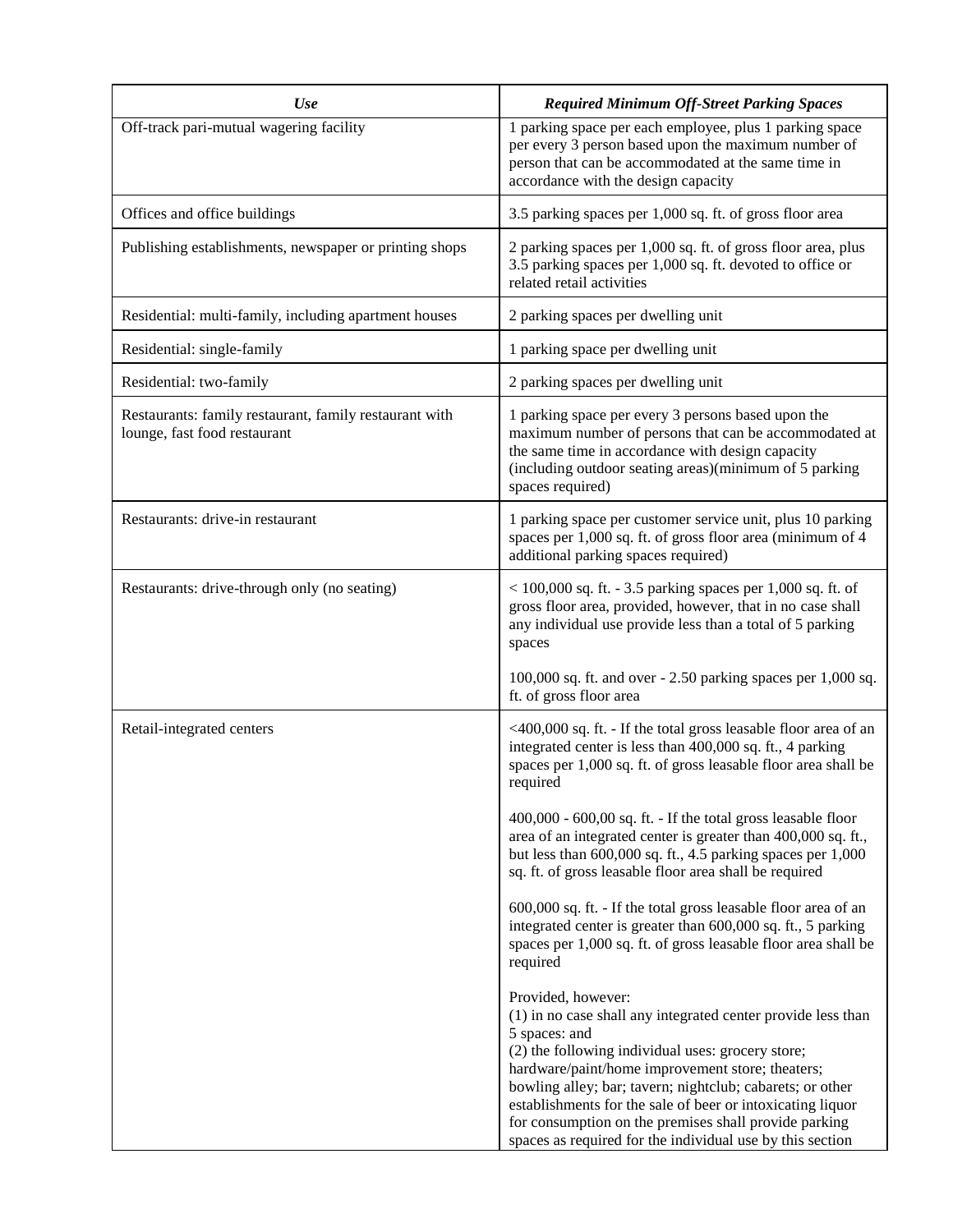| Use                                                                                                              | <b>Required Minimum Off-Street Parking Spaces</b>                                                                                                                                                                                                                                                                        |
|------------------------------------------------------------------------------------------------------------------|--------------------------------------------------------------------------------------------------------------------------------------------------------------------------------------------------------------------------------------------------------------------------------------------------------------------------|
|                                                                                                                  | and such calculation shall be separate from the calculation<br>of the gross leasable floor area calculation of the integrated<br>center                                                                                                                                                                                  |
| Service or repair establishments                                                                                 | 3.5 parking spaces per every 1,000 sq. ft. of gross floor<br>area                                                                                                                                                                                                                                                        |
| Theaters, auditoriums, gymnasiums, stadiums, arenas,<br>convention halls and places of assembly with fixed seats | 1 parking space per every 5 seat, plus 1 parking space per<br>every 2 employees                                                                                                                                                                                                                                          |
| Veterinary hospitals, animal kennels and pounds                                                                  | 1 parking space per every 400 sq. ft. of gross floor area                                                                                                                                                                                                                                                                |
| Minimum parking required                                                                                         | Except for residential uses, in no case shall any individual,<br>non-related and separately operated use provide less than 3<br>parking spaces                                                                                                                                                                           |
| Uses not specified                                                                                               | For any use not specified above, specific requirements<br>shall be determined by the Zoning Administrator and shall<br>be based upon requirements for similar uses, expected<br>demand and traffic generated by the proposed use, and<br>other information from appropriate traffic engineering and<br>planning criteria |

(Ord. 267-06, passed 7-13-2006)

# **§ 151.188 NONCONFORMING USES.**

(A) Any nonconforming use which existed prior to the enactment of this subchapter which does not involve improvement to property, land or structures shall end immediately.

(B) Any nonconforming use which existed prior to the enactment of this subchapter and which was not legal at the time of the enactment of this subchapter shall end immediately.

(C) Nothing in this subchapter is to be construed so as to authorize the continuance of a pre-existing nonconforming use if such pre-existing nonconforming use was not legal or legitimate at either the time it came into existence or any subsequent time.

(D) Any other prior nonconforming use that existed prior to the enactment of this subchapter shall end within five years of the date of the enactment of this subchapter. (Ord. 267-06, passed 7-13-2006) Penalty, see § 151.999

# **§ 151.189 PARKING OF ANY VEHICLES IN YARDS OR LAWNS.**

Parking of any vehicle in yards or lawns for more than 48 hours is prohibited. (Ord. 267-06, passed 7-13-2006) Penalty, see § 151.999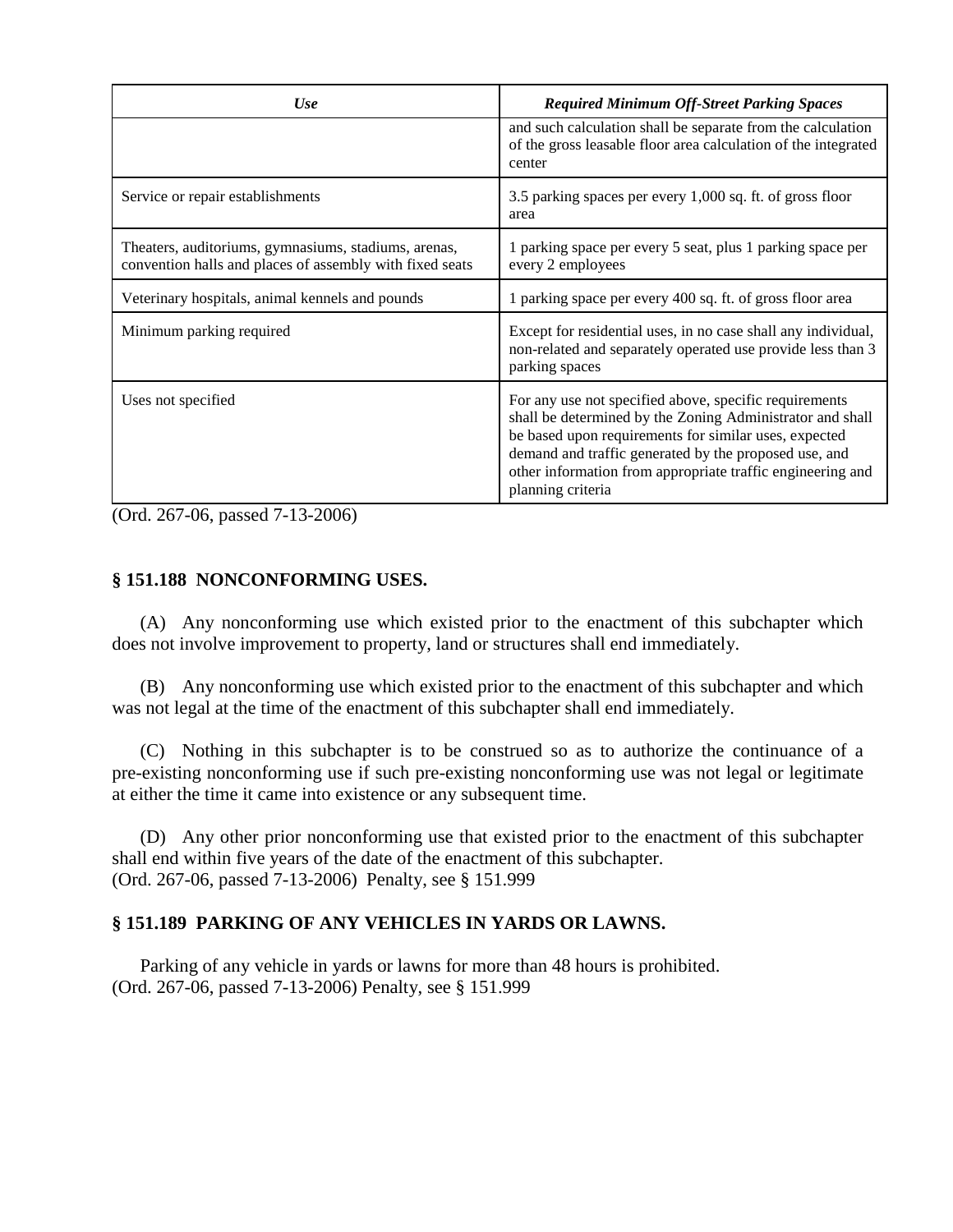# **§ 151.190 LICENSURE OF VEHICLES.**

All vehicles, regardless of where they are parked, must be currently and properly licensed by the state or originating jurisdiction.

(Ord. 267-06, passed 7-13-2006) Penalty, see § 151.999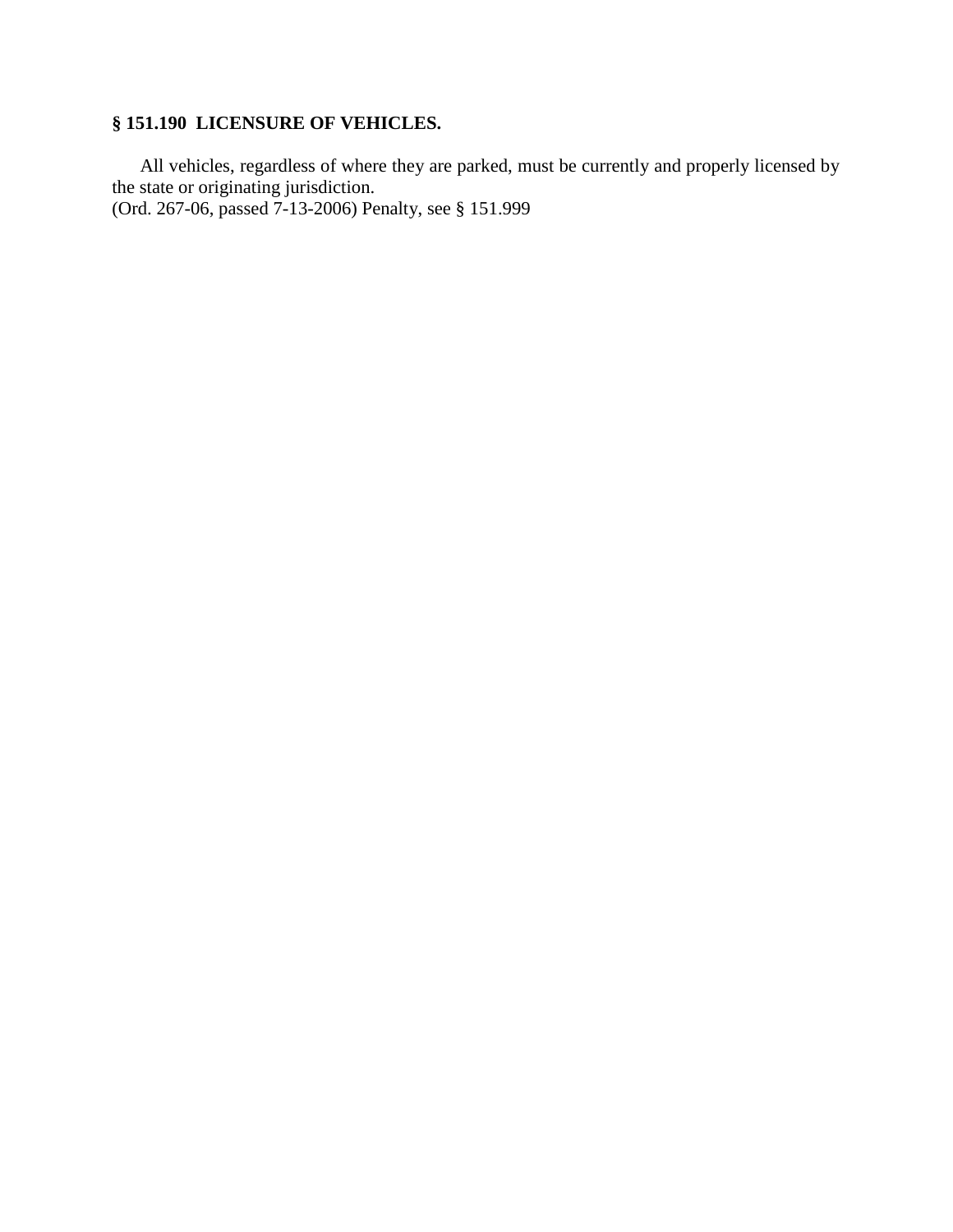# *FLOODPLAIN REGULATIONS*

# **§ 151.205 STATUTORY AUTHORIZATION, FINDINGS OF FACT, PURPOSE, AND OBJECTIVES.**

(A) *Statutory Authorization*. The Indiana Legislature has in IC 36-7-4 granted the power to local government units to control land use within their jurisdictions. Therefore, the Town Council of the Town of Roseland, Indiana does hereby adopt the following floodplain management regulations.

(B) *Findings of Fact*.

(1) The flood hazard areas of the Town of Roseland, Indiana are subject to periodic inundation which results in loss of life and property, health and safety hazards, disruption of commerce and governmental services, extraordinary public expenditures for flood protection and relief, and impairment of the tax base, all of which adversely affect the public health, safety, and general welfare.

(2) These flood losses are caused by the cumulative effect of obstructions in floodplains causing increases in flood heights and velocities, and by the occupancy in flood hazard areas by uses vulnerable to floods or hazardous to other lands which are inadequately elevated, inadequately flood-proofed, or otherwise unprotected from flood damages.

(C) *Statement of Purpose*. It is the purpose of this ordinance to promote the public health, safety, and general welfare and to minimize public and private losses due to flood conditions in specific areas by provisions designed to:

(1) Restrict or prohibit uses which are dangerous to health, safety, and property due to water or erosion hazards, which result in damaging increases in erosion or in flood heights or velocities;

(2) Require that uses vulnerable to floods, including facilities which serve such uses, be protected against flood damage at the time of initial construction;

(3) Control the alteration of natural floodplains, stream channels, and natural protective barriers which are involved in the accommodation of flood waters;

(4) Control filling, grading, dredging, and other development which may increase erosion or flood damage;

(5) Prevent or regulate the construction of flood barriers which will unnaturally divert floodwaters or which may increase flood hazards to other lands; and,

(6) Make federal flood insurance available for structures and their contents in the Town of Roseland, Indiana by fulfilling the requirements of the National Flood Insurance Program.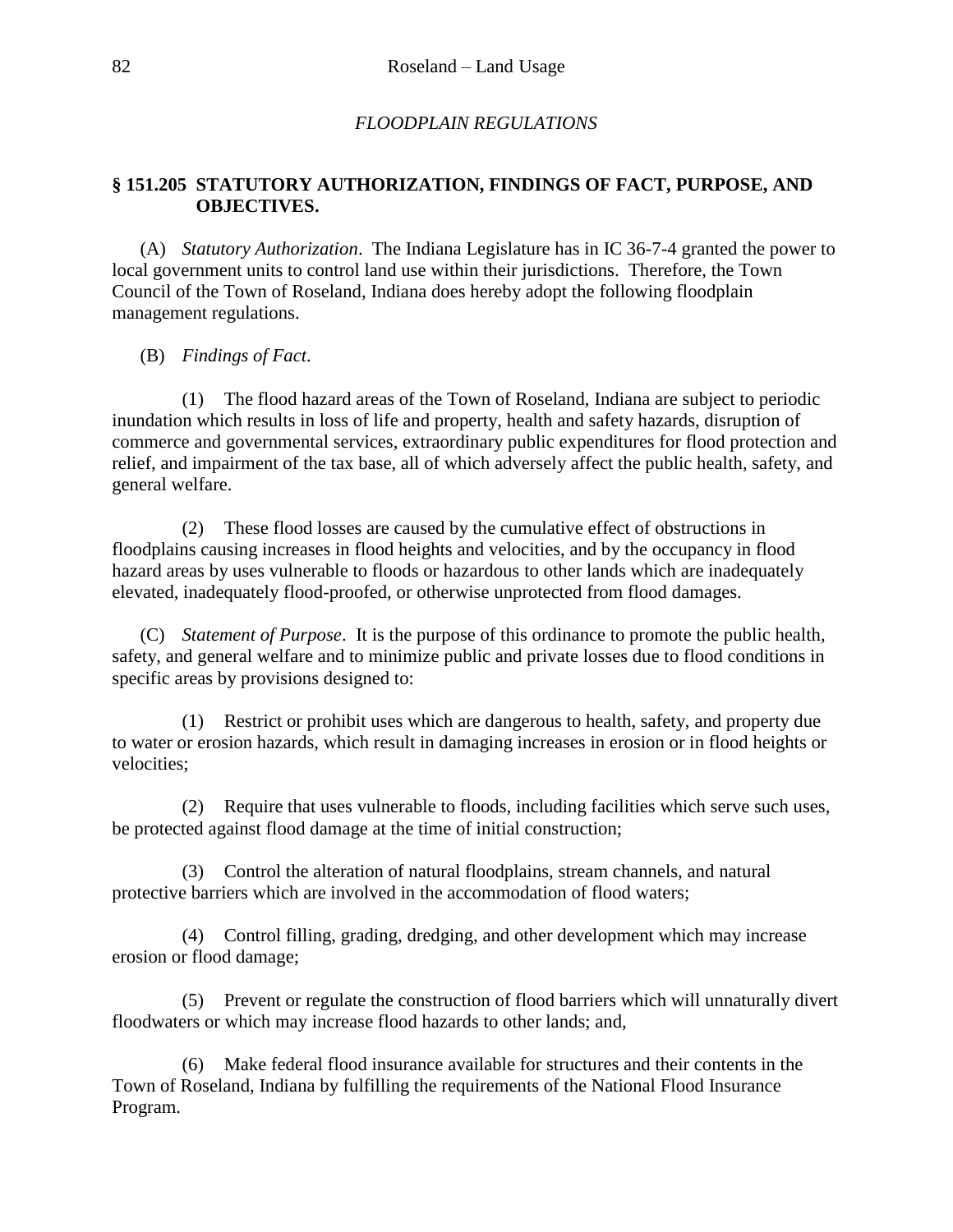(D) *Objectives.* The objectives of this ordinance are:

(1) To protect human life and health;

(2) To minimize expenditure of public money for costly flood control projects;

(3) To minimize the need for rescue and relief efforts associated with flooding and generally undertaken at the expense of the general public;

(4) To minimize prolonged business interruptions;

(5) To minimize damage to public facilities and utilities such as water and gas mains, electric, telephone, and sewer lines, streets, and bridges located in floodplains; and

(6) To help maintain a stable tax base by providing for the sound use and development of flood prone areas in such a manner as to minimize flood blight areas.

# **§ 151.206 DEFINITIONS.**

Unless specifically defined below, words or phrases used in this ordinance shall be interpreted so as to give them the meaning they have in common usage and to give this ordinance its most reasonable application. In addition to the definitions contained in §151.002 Definitions, the following definitions shall apply to the Floodplain Regulations of this Chapter.

(A) **A zone** means portions of the SFHA in which the principal source of flooding is runoff from rainfall, snowmelt, or a combination of both. In A zones, floodwaters may move slowly or rapidly, but waves are usually not a significant threat to buildings. These areas are labeled as Zone A, Zone AE, Zones A1-A30, Zone AO, Zone AH, Zone AR and Zone A99 on a FIRM. The definitions are presented below:

Zone A: Areas subject to inundation by the one-percent annual chance flood event. Because detailed hydraulic analyses have not been performed, no base flood elevation or depths are shown.

Zone AE and A1-A30: Areas subject to inundation by the one-percent annual chance flood event determined by detailed methods. Base flood elevations are shown within these zones. (Zone AE is on new and revised maps in place of Zones A1-A30).

Zone AO: Areas subject to inundation by one-percent annual chance shallow flooding (usually sheet flow on sloping terrain) where average depths are between one and three feet. Average flood depths derived from detailed hydraulic analyses are shown within this zone.

Zone AH: Areas subject to inundation by one-percent annual chance shallow flooding (usually areas of ponding) where average depths are between one and three feet. Average flood depths derived from detailed hydraulic analyses are shown within this zone.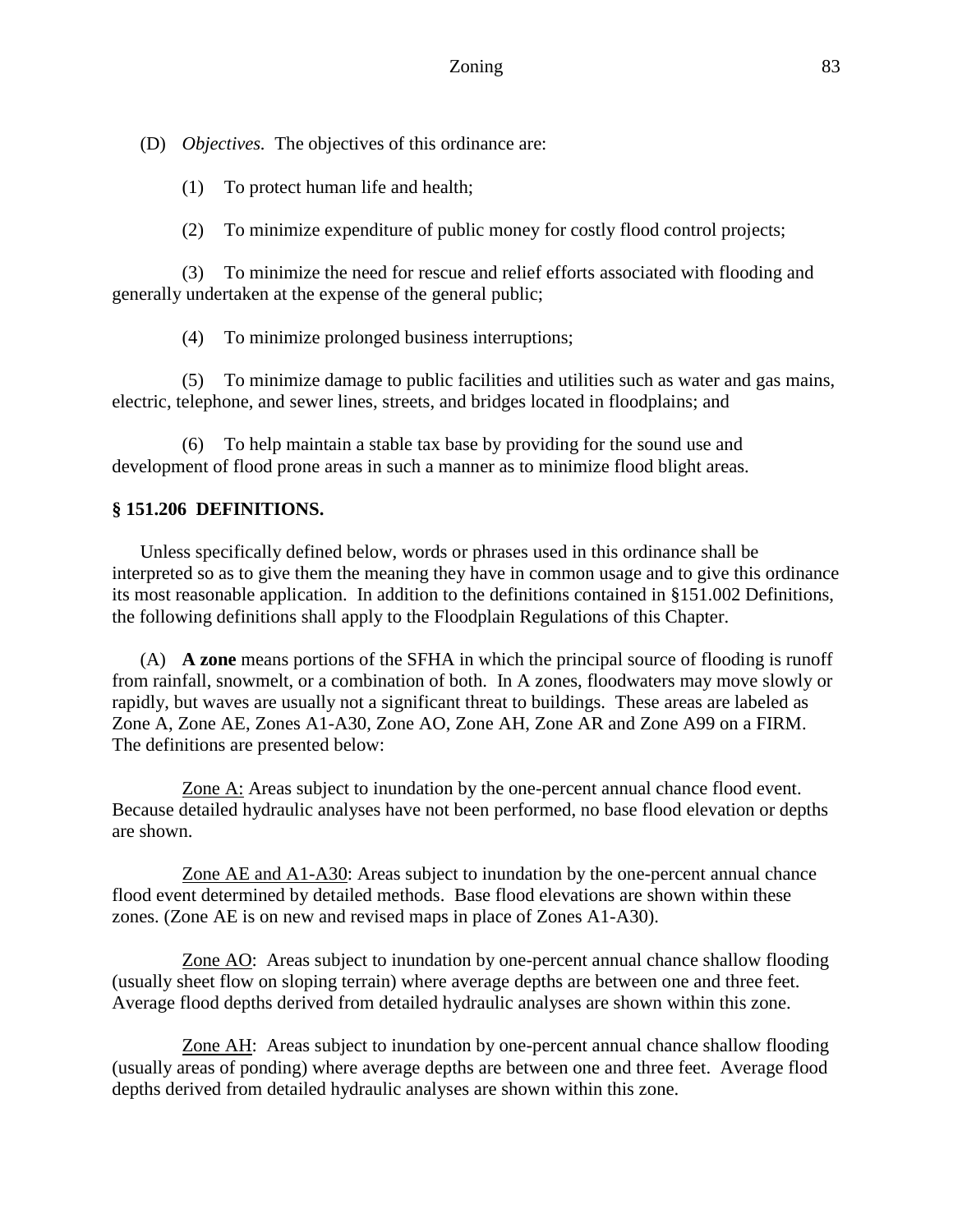Zone AR: Areas that result from the decertification of a previously accredited flood protection system that is determined to be in the process of being restored to provide base flood protection.

Zone A99: Areas subject to inundation by the one-percent annual chance flood event, but which will ultimately be protected upon completion of an underconstruction Federal flood protection system. These are areas of special flood hazard where enough progress has been made on the construction of a protection system, such as dikes, dams, and levees, to consider it complete for insurance rating purposes. Zone A99 may only be used when the flood protection system has reached specified statutory progress toward completion. No base flood elevations or depths are shown.

(B) **Accessory structure** (appurtenant structure) means a structure with a floor area 400 square feet or less that is located on the same parcel of property as the principal structure and the use of which is incidental to the use of the principal structure. Accessory structures should constitute a minimal initial investment, may not be used for human habitation, and be designed to have minimal flood damage potential. Examples of accessory structures are detached garages, carports, storage sheds, pole barns, and hay sheds.

(C) **Addition** (to an existing structure) means any walled and roofed expansion to the perimeter of a structure in which the addition is connected by a common load-bearing wall other than a firewall. Any walled and roofed addition, which is connected by a firewall or is separated by independent perimeter load-bearing walls, is new construction.

(D) **Appeal** means a request for a review of the floodplain administrator's interpretation of any provision of this ordinance.

(E) **Area of shallow flooding** means a designated AO or AH Zone on the community's Flood Insurance Rate Map (FIRM) with base flood depths from one to three feet where a clearly defined channel does not exist, where the path of flooding is unpredictable and indeterminate, and where velocity flow may be evident. Such flooding is characterized by ponding or sheet flow.

(F) **Base Flood** means the flood having a one percent chance of being equaled or exceeded in any given year.

(G) **Base Flood Elevation (BFE)** means the elevation of the one-percent annual chance flood.

(H) **Basement** means that portion of a structure having its floor sub-grade (below ground level) on all sides.

(I) **Boundary River** means the part of the Ohio River that forms the boundary between Kentucky and Indiana.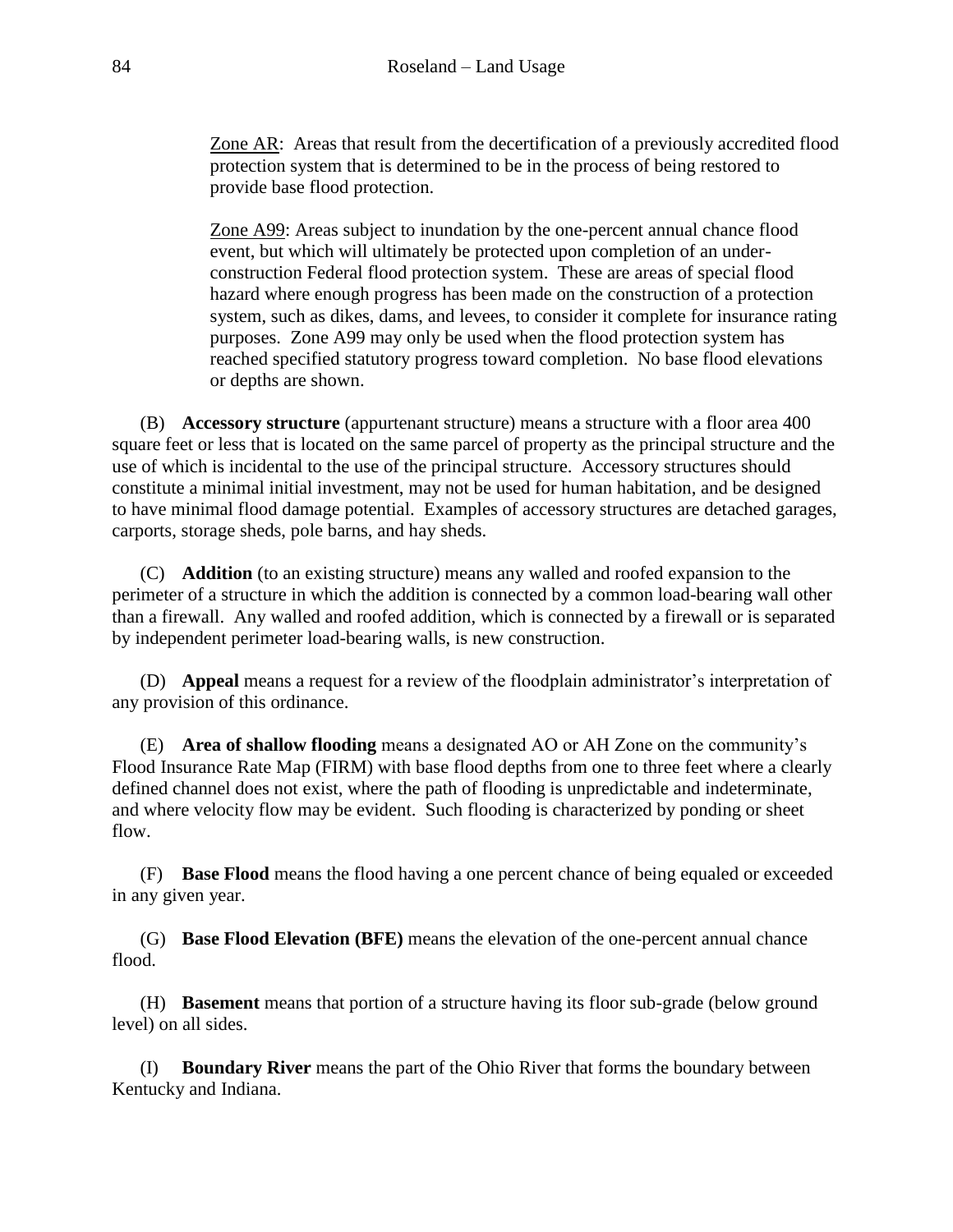(J) **Boundary River Floodway** means the floodway of a boundary river.

(K) **Building** - see "**Structure**."

(L) **Community** means a political entity that has the authority to adopt and enforce floodplain ordinances for the area under its jurisdiction.

(M) **Community Rating System (CRS)** means a program developed by the Federal Insurance Administration to provide incentives for those communities in the Regular Program that have gone beyond the minimum floodplain management requirements to develop extra measures to provide protection from flooding.

(N) **Critical facility** means a facility for which even a slight chance of flooding might be too great. Critical facilities include, but are not limited to, schools, nursing homes, hospitals, police, fire, and emergency response installations, installations which produce, use or store hazardous materials or hazardous waste.

(O) **D Zone** means unstudied areas where flood hazards are undetermined, but flooding is possible. Flood insurance is available in participating communities but is not required by regulation in this zone.

(P) **Development** means any man-made change to improved or unimproved real estate including but not limited to:

(1) construction, reconstruction, or placement of a structure or any addition to a structure;

(2) installing a manufactured home on a site, preparing a site for a manufactured home or installing a recreational vehicle on a site for more than 180 days;

(3) installing utilities, erection of walls and fences, construction of roads, or similar projects;

(4) construction of flood control structures such as levees, dikes, dams, channel improvements, etc.;

(5) mining, dredging, filling, grading, excavation, or drilling operations;

(6) construction and/or reconstruction of bridges or culverts;

(7) storage of materials; or

(8) any other activity that might change the direction, height, or velocity of flood or surface waters.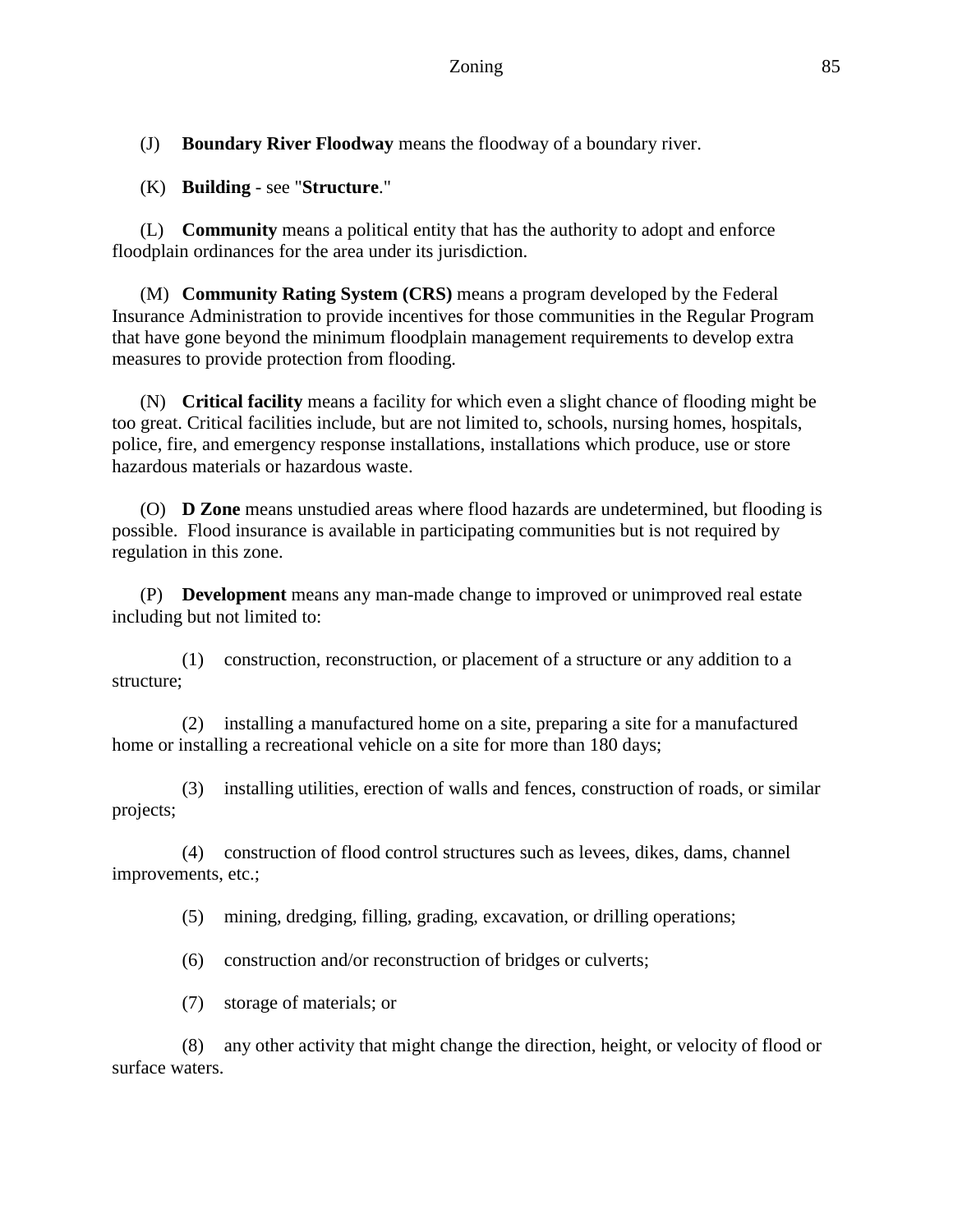"Development" does not include activities such as the maintenance of existing structures and facilities such as painting, re-roofing; resurfacing roads; or gardening, plowing, and similar agricultural practices that do not involve filling, grading, excavation, or the construction of permanent structures.

(Q) **Elevated structure** means a non-basement structure built to have the lowest floor elevated above the ground level by means of fill, solid foundation perimeter walls, filled stem wall foundations (also called chain walls), pilings, or columns (posts and piers).

(R) **Elevation Certificate** is a certified statement that verifies a structure's elevation information.

(S) **Emergency Program** means the first phase under which a community participates in the NFIP. It is intended to provide a first layer amount of insurance at subsidized rates on all insurable structures in that community before the effective date of the initial FIRM.

(T) **Existing manufactured home park or subdivision** means a manufactured home park or subdivision for which the construction of facilities for servicing the lots on which the manufactured homes are to be affixed (including, at a minimum, the installation of utilities, the construction of streets, and either final site grading or the pouring of concrete pads) is completed before the effective date of the community's first floodplain ordinance.

(U) **Expansion to an existing manufactured home park or subdivision** means the preparation of additional sites by the construction of facilities for servicing the lots on which the manufactured homes are to be affixed (including the installation of utilities, the construction of streets, and either final site grading or the pouring of concrete pads).

(V) **FEMA** means the Federal Emergency Management Agency.

(W) **Flood** means a general and temporary condition of partial or complete inundation of normally dry land areas from the overflow, the unusual and rapid accumulation, or the runoff of surface waters from any source.

(X) **Flood Boundary and Floodway Map (FBFM)** means an official map on which the Federal Emergency Management Agency (FEMA) or Federal Insurance Administration (FIA) has delineated the areas of flood hazards and regulatory floodway.

(Y) **Flood Insurance Rate Map (FIRM)** means an official map of a community, on which FEMA has delineated both the areas of special flood hazard and the risk premium zones applicable to the community.

(Z) **Flood Insurance Study (FIS)** is the official hydraulic and hydrologic report provided by FEMA. The report contains flood profiles, as well as the FIRM, FBFM (where applicable), and the water surface elevation of the base flood.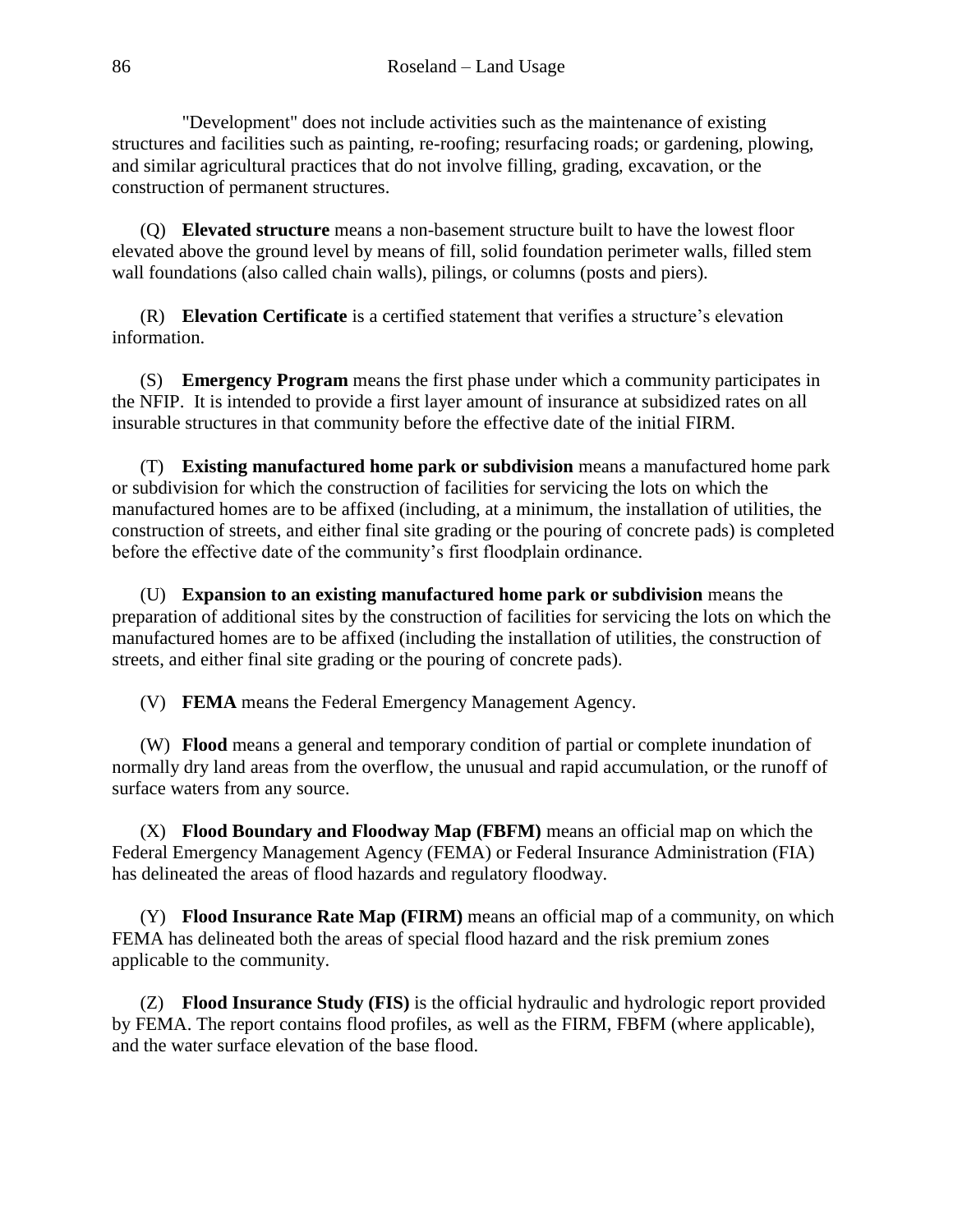### Zoning 87

(AA) **Flood Prone Area** means any land area acknowledged by a community as being susceptible to inundation by water from any source. (See "**Flood**")

(BB) **Flood Protection Grade (FPG)** is the elevation of the regulatory flood plus two feet at any given location in the SFHA. (See "**Freeboard**")

(CC) **Floodplain** means the channel proper and the areas adjoining any wetland, lake, or watercourse which have been or hereafter may be covered by the regulatory flood. The floodplain includes both the floodway and the fringe districts.

(DD) **Floodplain management** means the operation of an overall program of corrective and preventive measures for reducing flood damage and preserving and enhancing, where possible, natural resources in the floodplain, including but not limited to emergency preparedness plans, flood control works, floodplain management regulations, and open space plans.

(EE) **Floodplain management regulations** means this ordinance and other zoning ordinances, subdivision regulations, building codes, health regulations, special purpose ordinances, and other applications of police power which control development in flood-prone areas. This term describes federal, state, or local regulations in any combination thereof, which provide standards for preventing and reducing flood loss and damage. Floodplain management regulations are also referred to as floodplain regulations, floodplain ordinance, flood damage prevention ordinance, and floodplain management requirements.

(FF) **Floodproofing (dry floodproofing)** is a method of protecting a structure that ensures that the structure, together with attendant utilities and sanitary facilities, is watertight to the floodproofed design elevation with walls that are substantially impermeable to the passage of water. All structural components of these walls are capable of resisting hydrostatic and hydrodynamic flood forces, including the effects of buoyancy, and anticipated debris impact forces.

(GG) **Floodproofing certificate** is a form used to certify compliance for non-residential structures as an alternative to elevating structures to or above the FPG. This certification must be by a Registered Professional Engineer or Architect.

(HH) **Floodway** is the channel of a river or stream and those portions of the floodplains adjoining the channel which are reasonably required to efficiently carry and discharge the peak flood flow of the regulatory flood of any river or stream.

(II) **Freeboard** means a factor of safety, usually expressed in feet above the BFE, which is applied for the purposes of floodplain management. It is used to compensate for the many unknown factors that could contribute to flood heights greater than those calculated for the base flood.

(JJ) **Fringe** is those portions of the floodplain lying outside the floodway.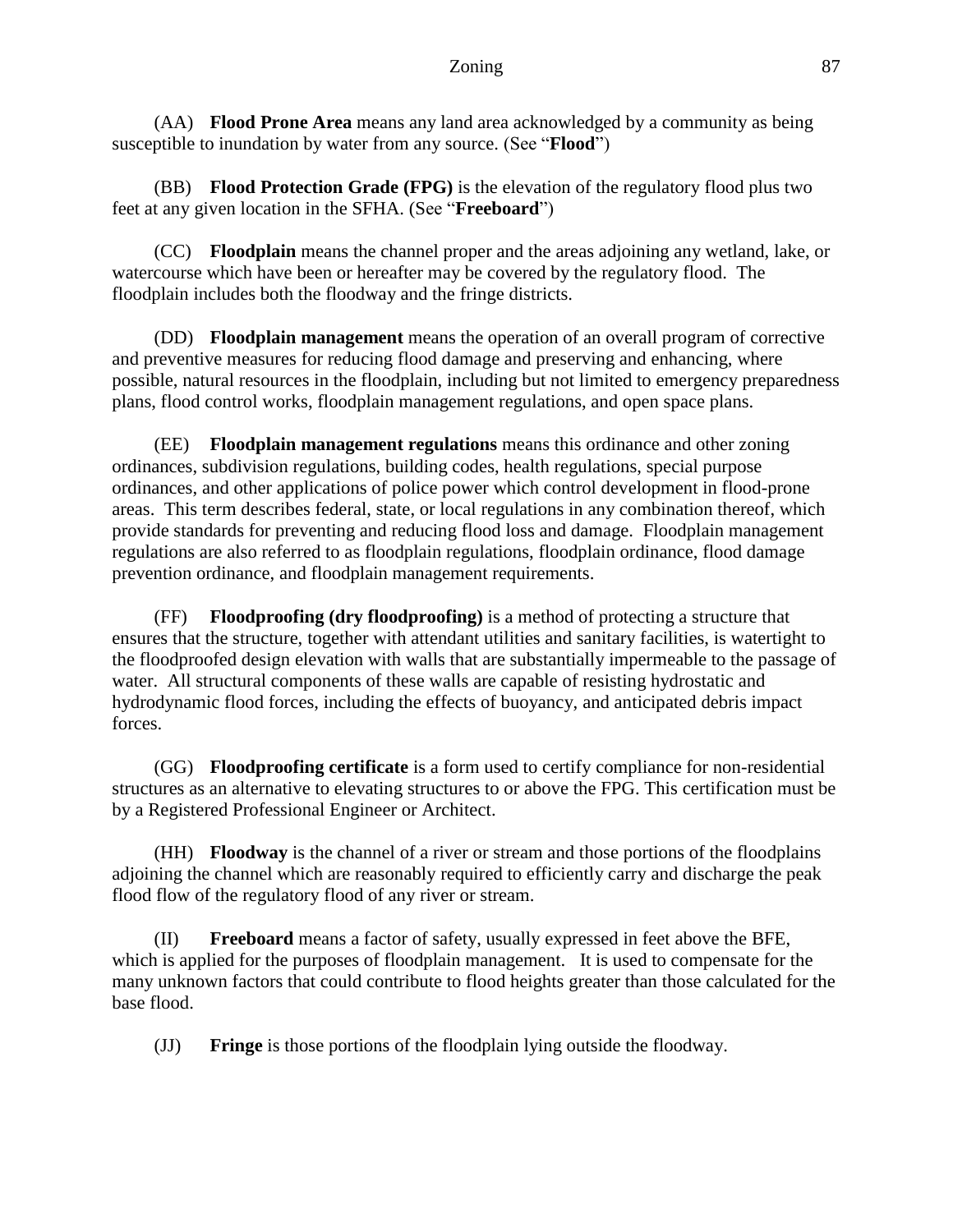(KK) **Hardship** (as related to variances of this ordinance) means the exceptional hardship that would result from a failure to grant the requested variance. The Area Board of Zoning Appeals requires that the variance is exceptional, unusual, and peculiar to the property involved. Mere economic or financial hardship alone is NOT exceptional. Inconvenience, aesthetic considerations, physical handicaps, personal preferences, or the disapproval of one's neighbors likewise cannot, as a rule, qualify as an exceptional hardship. All of these problems can be resolved through other means without granting a variance, even if the alternative is more expensive, or requires the property owner to build elsewhere or put the parcel to a different use than originally intended.

(LL) **Highest adjacent grade** means the highest natural elevation of the ground surface, prior to the start of construction, next to the proposed walls of a structure.

(MM) **Historic structures** means any structures individually listed on the National Register of Historic Places or the Indiana State Register of Historic Sites and Structures.

(NN) **Increased Cost of Compliance (ICC)** means the cost to repair a substantially damaged structure that exceeds the minimal repair cost and that is required to bring a substantially damaged structure into compliance with the local flood damage prevention ordinance. Acceptable mitigation measures are elevation, relocation, demolition, or any combination thereof. All renewal and new business flood insurance policies with effective dates on or after June 1, 1997, will include ICC coverage.

(OO) **Letter of Final Determination (LFD)** means a letter issued by FEMA during the mapping update process which establishes final elevations and provides the new flood map and flood study to the community. The LFD initiates the six-month adoption period. The community must adopt or amend its floodplain management regulations during this six-month period unless the community has previously incorporated an automatic adoption clause.

(PP) **Letter of Map Change (LOMC)** is a general term used to refer to the several types of revisions and amendments to FEMA maps that can be accomplished by letter. They include Letter of Map Amendment (LOMA), Letter of Map Revision (LOMR), and Letter of Map Revision based on Fill (LOMR-F). The definitions are presented below:

(1) **Letter of Map Amendment (LOMA)** means an amendment to the currently effective FEMA map that establishes that a property is not located in a SFHA through the submittal of property-specific elevation data. A LOMA is only issued by FEMA.

(2) **Letter of Map Revision (LOMR)** means an official revision to the currently effective FEMA map. It is issued by FEMA and changes flood zones, delineations, and elevations.

(3) **Letter of Map Revision Based on Fill (LOMR-F)** means an official revision by letter to an effective NFIP map. A LOMR-F provides FEMA's determination concerning whether a structure or parcel has been elevated on fill above the BFE and excluded from the SFHA.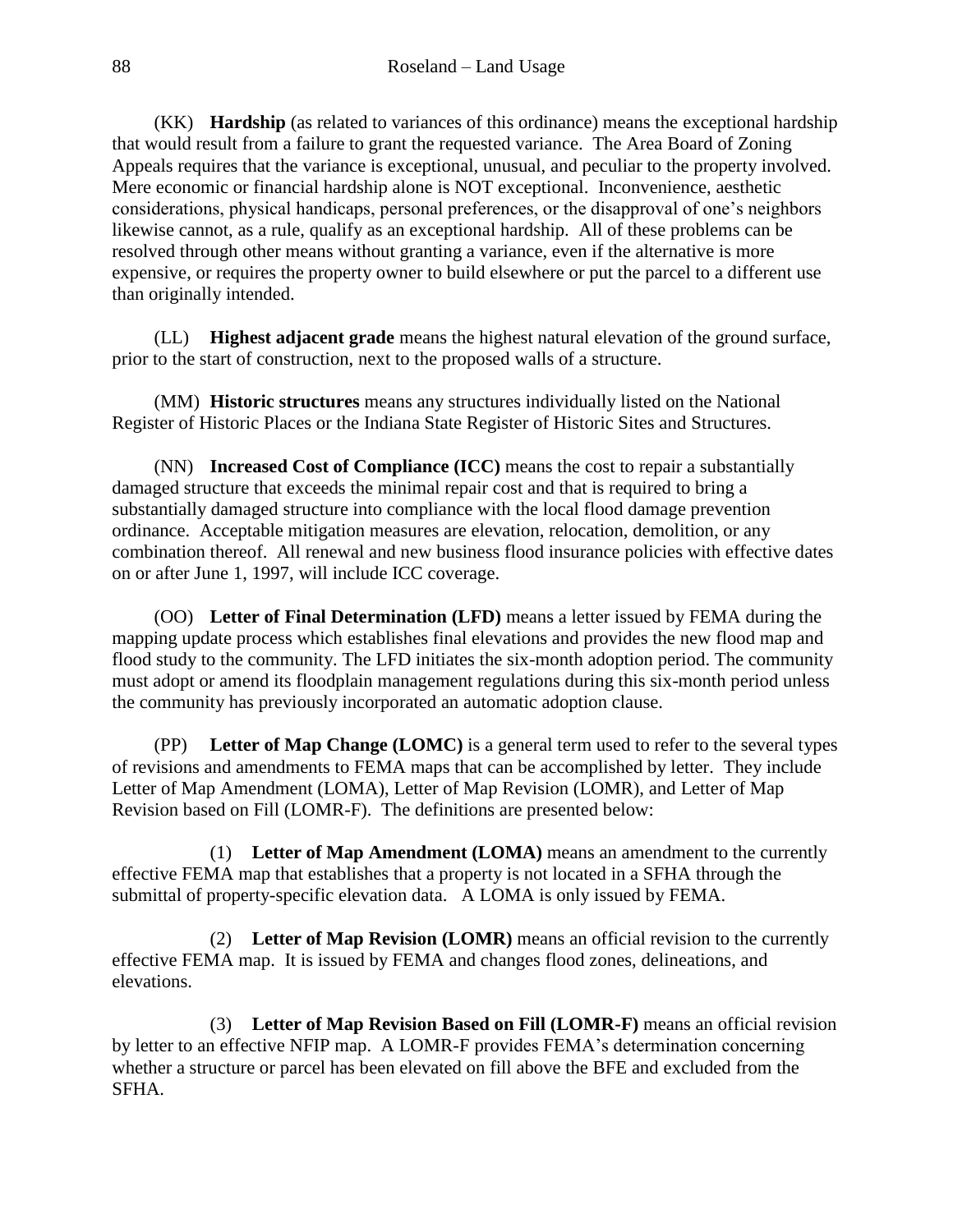(QQ) **Lowest adjacent grade** means the lowest elevation, after completion of construction, of the ground, sidewalk, patio, deck support, or basement entryway immediately next to the structure.

(RR) **Lowest floor** means the lowest elevation described among the following:

- (1) The top of the lowest level of the structure.
- (2) The top of the basement floor.
- (3) The top of the garage floor, if the garage is the lowest level of the structure.
- (4) The top of the first floor of a structure elevated on pilings or pillars.

(5) The top of the floor level of any enclosure, other than a basement, below an elevated structure where the walls of the enclosure provide any resistance to the flow of flood waters unless:

(a) the walls are designed to automatically equalize the hydrostatic flood forces on the walls by allowing for the entry and exit of flood waters by providing a minimum of two openings (in addition to doorways and windows) in a minimum of two exterior walls; if a structure has more than one enclosed area, each shall have openings on exterior walls;

(b) the total net area of all openings shall be at least one (1) square inch for every one square foot of enclosed area; the bottom of all such openings shall be no higher than one (1) foot above the exterior grade or the interior grade immediately beneath each opening, whichever is higher; and,

(c) such enclosed space shall be usable solely for the parking of vehicles and building access.

(SS) **Manufactured home** means a structure, transportable in one or more sections, which is built on a permanent chassis and is designed for use with or without a permanent foundation when attached to the required utilities. The term "manufactured home" does not include a "recreational vehicle."

(TT) **Manufactured home park or subdivision** means a parcel (or contiguous parcels) of land divided into two or more manufactured home lots for rent or sale.

(UU) **Market value** means the building value, excluding the land (as agreed to between a willing buyer and seller), as established by what the local real estate market will bear. Market value can be established by independent certified appraisal, replacement cost depreciated by age of building (actual cash value), or adjusted assessed values.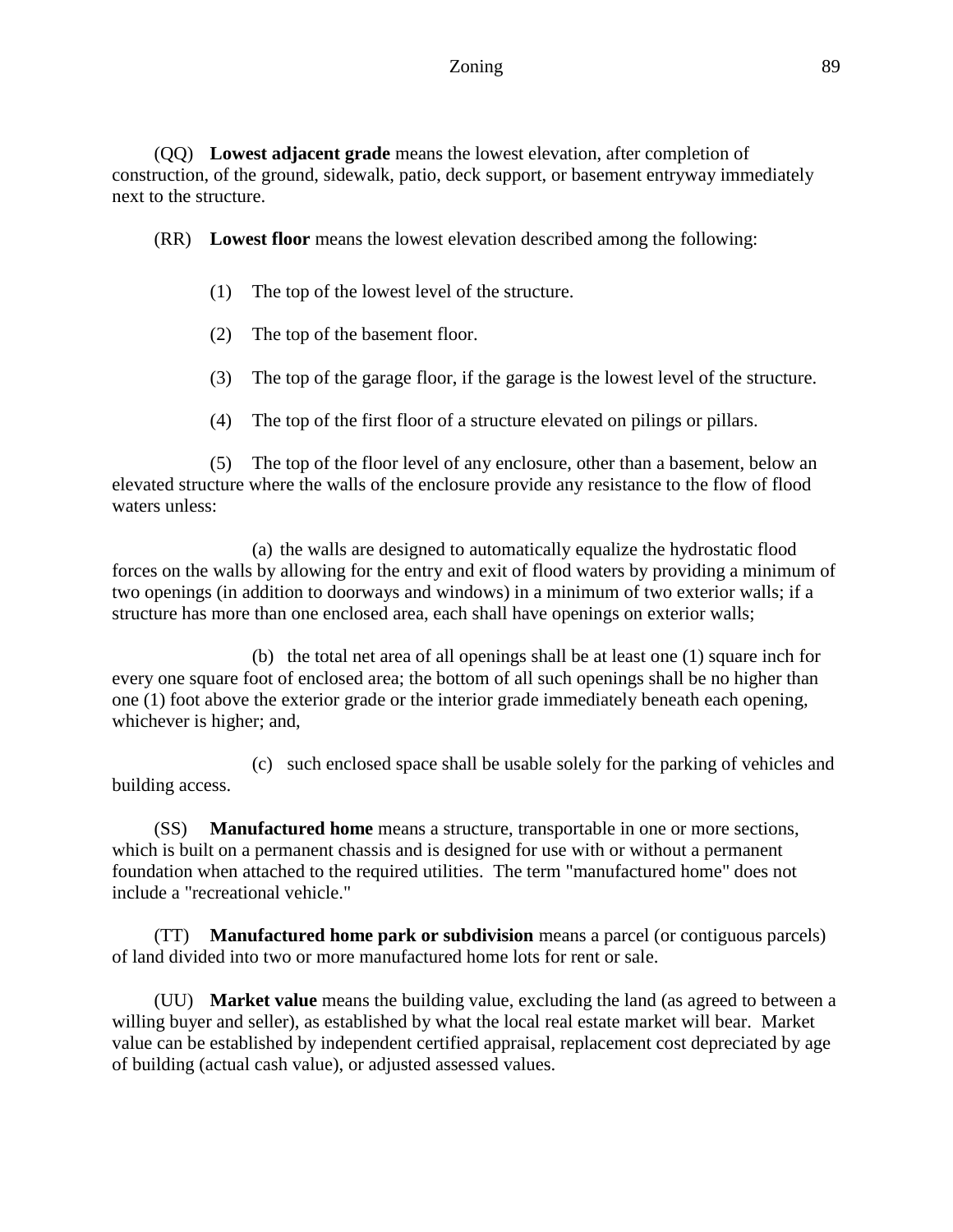(VV) **Mitigation** means sustained actions taken to reduce or eliminate long-term risk to people and property from hazards and their effects. The purpose of mitigation is twofold: to protect people and structures, and to minimize the cost of disaster response and recovery.

(WW) **National Flood Insurance Program (NFIP)** is the federal program that makes flood insurance available to owners of property in participating communities nationwide through the cooperative efforts of the Federal Government and the private insurance industry.

(XX) **National Geodetic Vertical Datum (NGVD) of 1929** as corrected in 1929 is a vertical control used as a reference for establishing varying elevations within the floodplain.

(YY) **New construction** means any structure for which the "start of construction" commenced after the effective date of the community's first floodplain ordinance.

(ZZ) **New manufactured home park or subdivision** means a manufactured home park or subdivision for which the construction of facilities for servicing the lots on which the manufactured homes are to be affixed (including at a minimum, the installation of utilities, the construction of streets, and either final site grading or the pouring of concrete pads) is completed on or after the effective date of the community's first floodplain ordinance.

(AAA) **Non-boundary river floodway** means the floodway of any river or stream other than a boundary river.

(BBB) **North American Vertical Datum of 1988 (NAVD 88)** as adopted in 1993 is a vertical control datum used as a reference for establishing varying elevations within the floodplain.

(CCC) **Obstruction** includes, but is not limited to, any dam, wall, wharf, embankment, levee, dike, pile, abutment, protection, excavation, canalization, bridge, conduit, culvert, building, wire, fence, rock, gravel, refuse, fill, structure, vegetation, or other material in, along, across or projecting into any watercourse which may alter, impede, retard or change the direction and/or velocity of the flow of water; or due to its location, its propensity to snare or collect debris carried by the flow of water, or its likelihood of being carried downstream.

(DDD) **One-percent annual chance flood** is the flood that has a one percent (1%) chance of being equaled or exceeded in any given year. Any flood zone that begins with the letter A is subject to the one-percent annual chance flood. See "**Regulatory Flood**".

(EEE) **Physical Map Revision (PMR)** is an official republication of a community's FEMA map to effect changes to base (1-percent annual chance) flood elevations, floodplain boundary delineations, regulatory floodways, and planimetric features. These changes typically occur as a result of structural works or improvements, annexations resulting in additional flood hazard areas, or correction to base flood elevations or SFHAs.

(FFF) **Public safety and nuisance** means anything which is injurious to the safety or health of an entire community, neighborhood or any considerable number of persons, or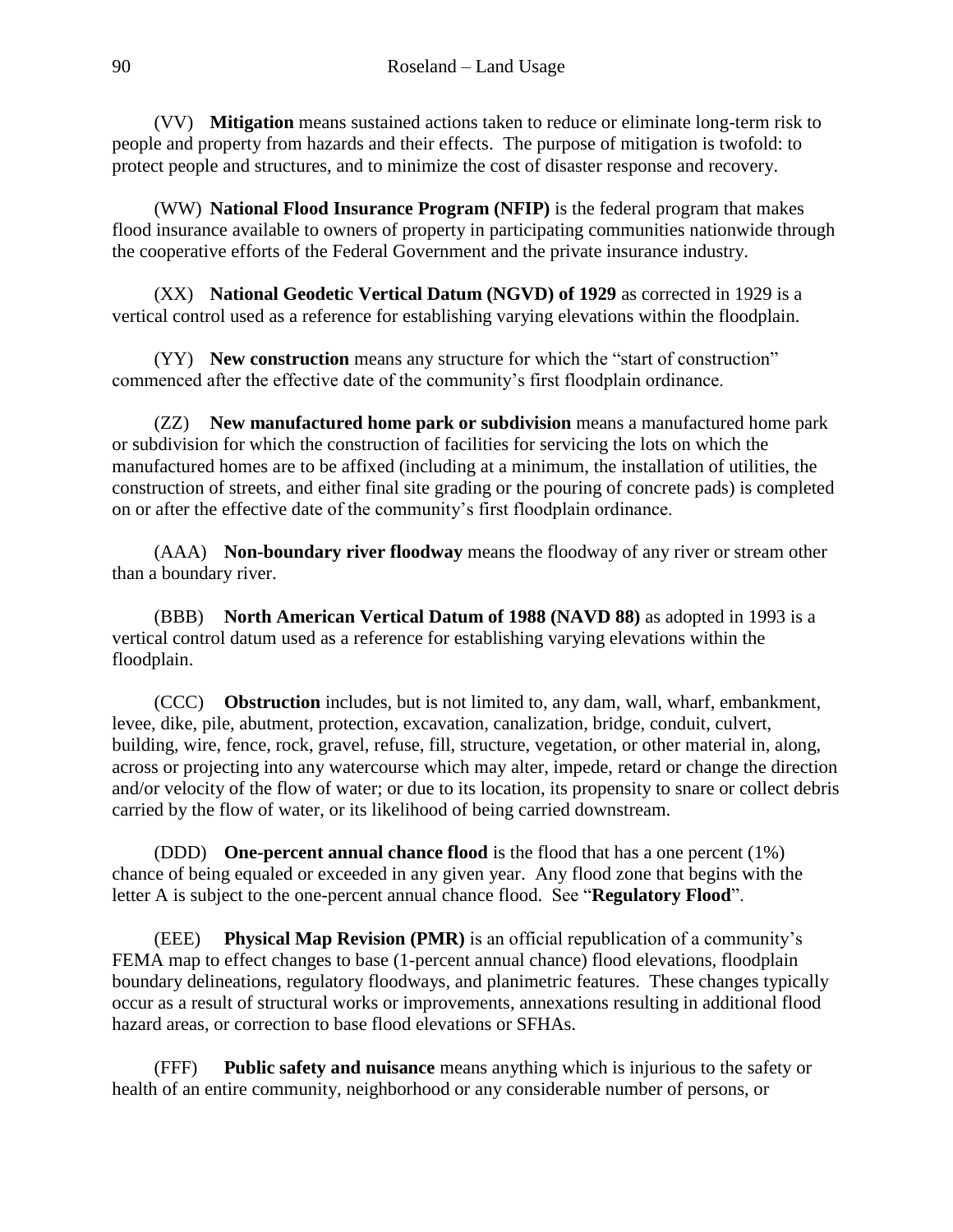unlawfully obstructs the free passage or use, in the customary manner, of any navigable lake, or river, bay, stream, canal, or basin.

(GGG) **Recreational vehicle** means a vehicle which is: (1) built on a single chassis; (2) 400 square feet or less when measured at the largest horizontal projections; (3) designed to be self-propelled or permanently towable by a light duty truck; and (4) designed primarily not for use as a permanent dwelling, but as quarters for recreational camping, travel, or seasonal use.

(HHH) **Regular program** means the phase of the community's participation in the NFIP where more comprehensive floodplain management requirements are imposed and higher amounts of insurance are available based upon risk zones and elevations determined in a FIS.

(III) **Regulatory flood** means the flood having a one percent (1%) chance of being equaled or exceeded in any given year, as calculated by a method and procedure that is acceptable to and approved by the Indiana Department of Natural Resources and the Federal Emergency Management Agency. The regulatory flood elevation at any location is as defined in §151.207 (B) of this ordinance. The "Regulatory Flood" is also known by the term "Base Flood", "One-Percent Annual Chance Flood", and "100-Year Flood".

(JJJ) **Repetitive loss** means flood-related damages sustained by a structure on two separate occasions during a 10-year period for which the cost of repairs at the time of each such flood event, on the average, equaled or exceeded 25% of the market value of the structure before the damage occurred.

(KKK) **Section 1316** is that section of the National Flood Insurance Act of 1968, as amended, which states that no new flood insurance coverage shall be provided for any property that the Administrator finds has been declared by a duly constituted state or local zoning authority or other authorized public body to be in violation of state or local laws, regulations, or ordinances that intended to discourage or otherwise restrict land development or occupancy in flood-prone areas.

(LLL) **Special Flood Hazard Area (SFHA)** means those lands within the jurisdiction of the Town of Roseland, Indiana subject to inundation by the regulatory flood. The SFHAs of the Town of Roseland are generally identified as such on the St. Joseph County, Indiana and Incorporated Areas Flood Insurance Rate Map dated January 6, 2011 as well as any future updates, amendments, or revisions, prepared by the Federal Emergency Management Agency with the most recent date. (These areas are shown on a FIRM as Zone A, AE, A1- A30, AH, AR, A99, or AO).

(MMM) **Start of construction** includes substantial improvement, and means the date the building permit was issued, provided the actual start of construction, repair, reconstruction, or improvement was within 180 days of the permit date. The actual start means either the first placement of permanent construction of a structure on a site, such as the pouring of a slab or footings, the installation of piles, the construction of columns, or any work beyond the stage of excavation; or the placement of a manufactured home on a foundation. Permanent construction does not include land preparation, such as clearing, grading and filling; nor does it include the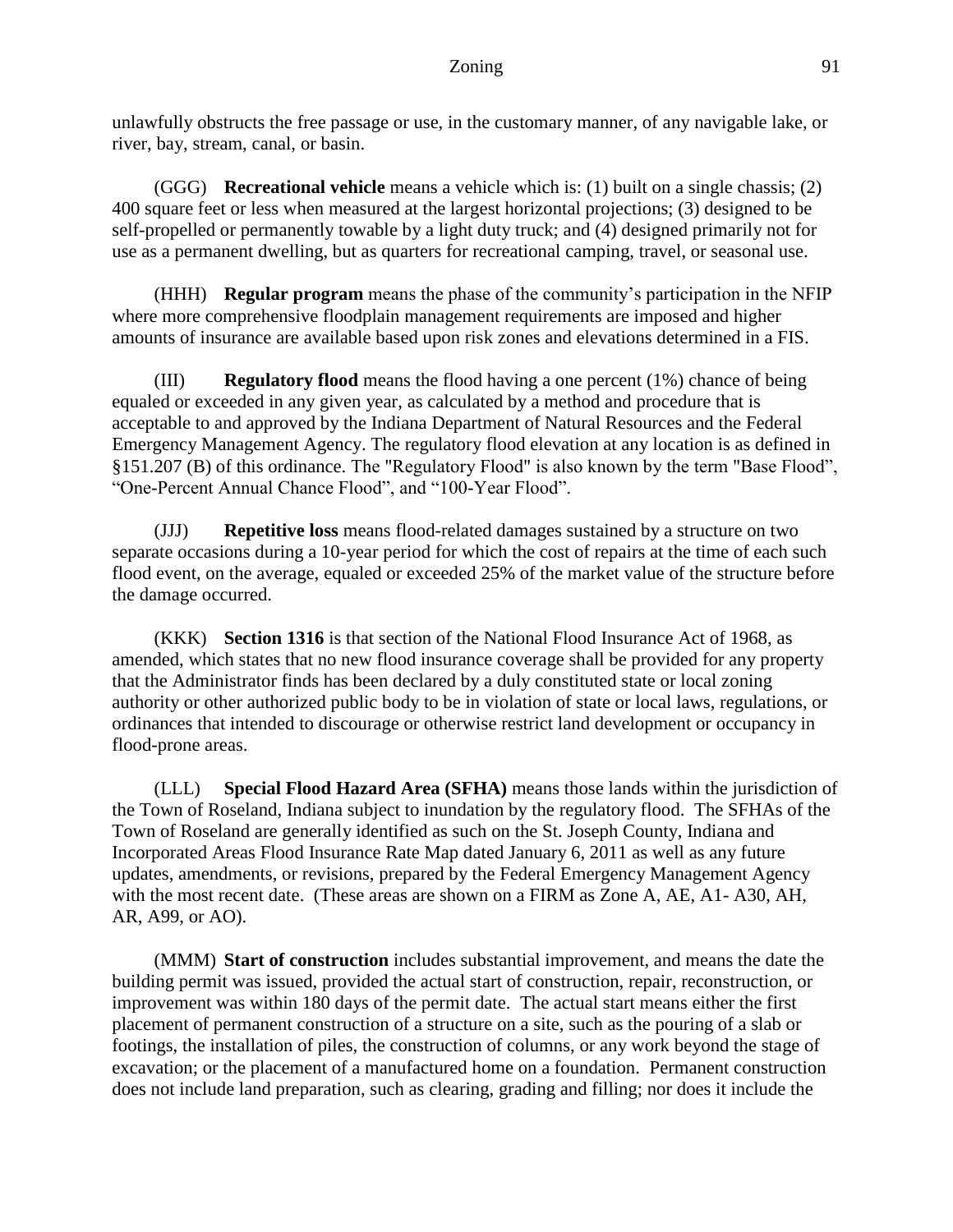installation of streets and/or walkways; nor does it include excavation for a basement, footings, piers, foundations, or the erection of temporary forms; nor does it include the installation on the property of accessory buildings, such as garages or sheds not occupied as dwelling units or not part of the main structure. For a substantial improvement, the actual start of construction means the first alteration of any wall, ceiling, floor, or other structural part of a building, whether or not that alteration affects the external dimensions of the building.

(NNN) **Structure** means a structure that is principally above ground and is enclosed by walls and a roof. The term includes a gas or liquid storage tank, a manufactured home, or a prefabricated building. The term also includes recreational vehicles to be installed on a site for more than 180 days.

(OOO) **Substantial damage** means damage of any origin sustained by a structure whereby the cost of restoring the structure to its before-damaged condition would equal or exceed 50 percent of the market value of the structure before the damage occurred.

(PPP) **Substantial improvement** means any reconstruction, rehabilitation, addition, or other improvement of a structure, the cost of which equals or exceeds 50 percent of the market value of the structure before the "**start of construction**" of the improvement. This term includes structures that have incurred "**repetitive loss**" or "**substantial damage**" regardless of the actual repair work performed. The term does not include improvements of structures to correct existing violations of state or local health, sanitary, or safety code requirements or any alteration of a "**historic structure**", provided that the alteration will not preclude the structures continued designation as a "**historic structure**".

(QQQ) **Suspension** means the removal of a participating community from the NFIP because the community has not enacted and/or enforced the proper floodplain management regulations required for participation in the NFIP.

(RRR) **Variance** is a grant of relief from the requirements of this ordinance, which permits construction in a manner otherwise prohibited by this ordinance where specific enforcement would result in unnecessary hardship.

(SSS) **Violation** means the failure of a structure or other development to be fully compliant with this ordinance. A structure or other development without the elevation, other certification, or other evidence of compliance required in this ordinance is presumed to be in violation until such time as that documentation is provided.

(TTT) **Watercourse** means a lake, river, creek, stream, wash, channel or other topographic feature on or over which waters flow at least periodically. Watercourse includes specifically designated areas in which substantial flood damage may occur.

(UUU) **X zone** means the area where the flood hazard is less than that in the SFHA. Shaded X zones shown on recent FIRMs (B zones on older FIRMs) designate areas subject to inundation by the flood with a 0.2 percent chance of being equaled or exceeded (the 500-year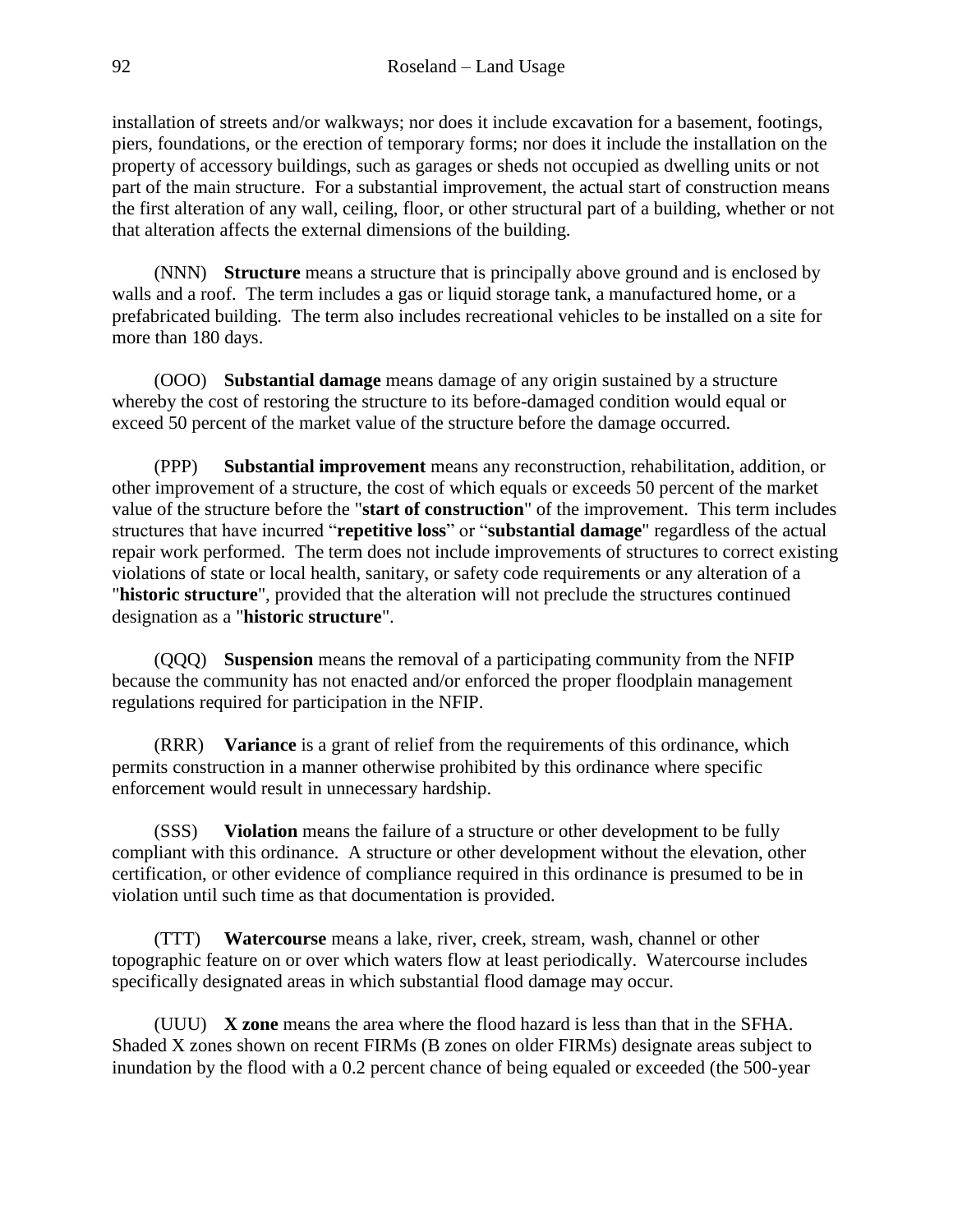flood). Unshaded X zones (C zones on older FIRMs) designate areas where the annual exceedance probability of flooding is less than 0.2 percent.

(VVV) **Zone** means a geographical area shown on a FHBM or FIRM that reflects the severity or type of flooding in the area.

(WWW) **Zone A** (see definition for **A zone**).

(XXX) **Zone B, C, and X** means areas identified in the community as areas of moderate or minimal hazard from the principal source of flood in the area. However, buildings in these zones could be flooded by severe, concentrated rainfall coupled with inadequate local drainage systems. Flood insurance is available in participating communities but is not required by regulation in these zones. (Zone X is used on new and revised maps in place of Zones B and C).

#### **§ 151.207 GENERAL PROVISIONS.**

(A) *Lands to Which This Ordinance Applies*. This ordinance shall apply to all SFHAs and known flood prone areas within the jurisdiction of the Town of Roseland, Indiana.

(B) *Basis for Establishing Regulatory Flood Data*. This ordinance's protection standard is the regulatory flood. The best available regulatory flood data is listed below:

(1) The regulatory flood elevation, floodway, and fringe limits for the studied SFHAs within the jurisdiction of the Town of Roseland, Indiana shall be as delineated on the one-percent annual chance flood profiles in the Flood Insurance Study of St. Joseph County, Indiana and Incorporated Areas dated January 6, 2011 and the corresponding Flood Insurance Rate Map dated January 6, 2011 as well as any future updates, amendments, or revisions, prepared by the Federal Emergency Management Agency with the most recent date.

(2) The regulatory flood elevation, floodway, and fringe limits for each of the SFHAs within the jurisdiction of the Town of Roseland, Indiana, delineated as an "**A Zone**" on the St. Joseph County, Indiana and Incorporated Areas Flood Insurance Rate Map dated January 6, 2011 as well as any future updates, amendments, or revisions, prepared by the Federal Emergency Management Agency with the most recent date, shall be according to the best data available as provided by the Indiana Department of Natural Resources; provided the upstream drainage area from the subject site is greater than one square mile. Whenever a party disagrees with the best available data, the party needs to replace existing data with better data that meets current engineering standards. To be considered, this data must be submitted to the Indiana Department of Natural Resources for review and subsequently approved.

(3) In the absence of a published FEMA map, or absence of identification on a FEMA map, the regulatory flood elevation, floodway, and fringe limits of any watercourse in the community's known flood prone areas shall be according to the best data available as provided by the Indiana Department of Natural Resources; provided the upstream drainage area from the subject site is greater than one square mile.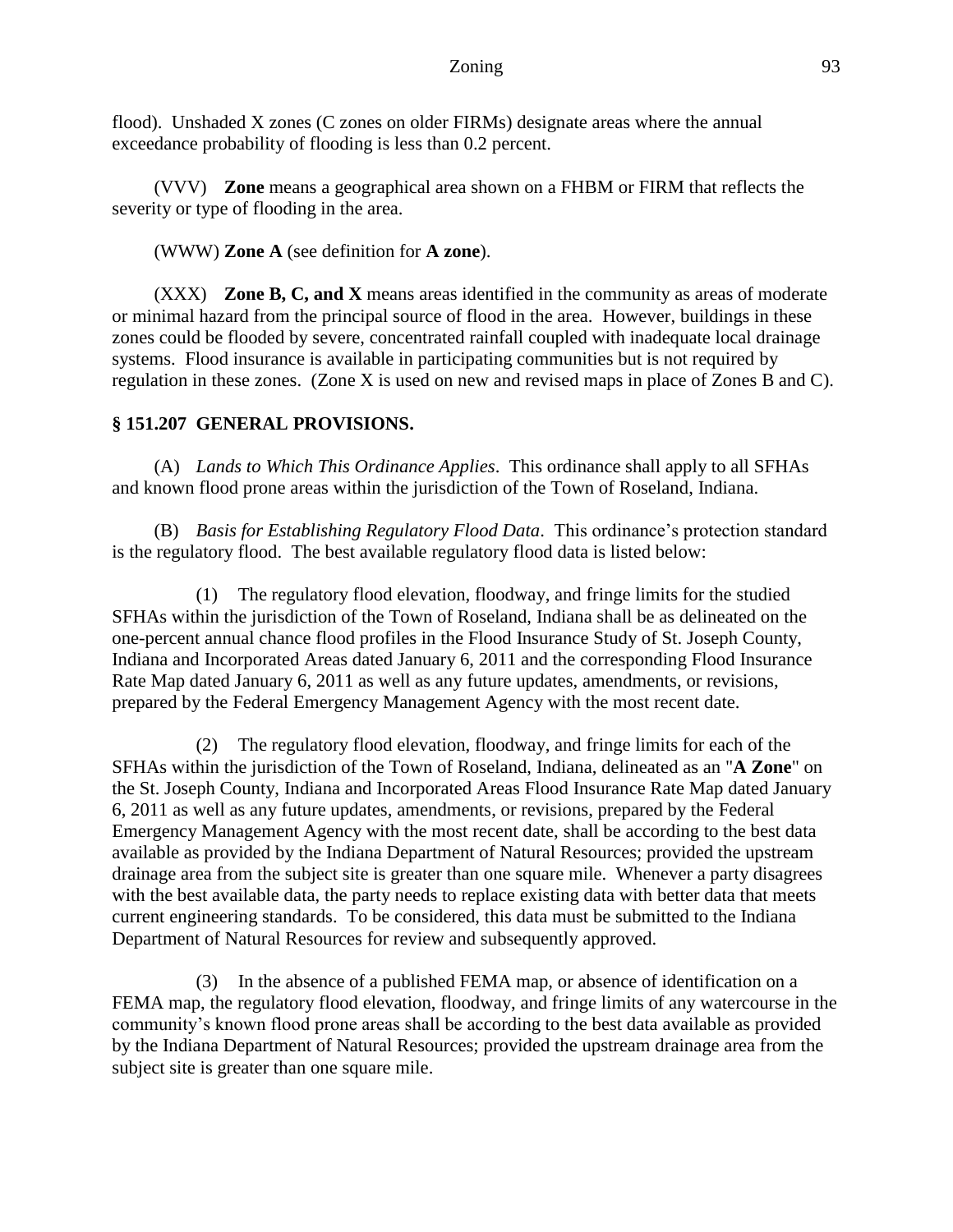(4) Upon issuance of a Letter of Final Determination (LFD), any more restrictive data in the new (not yet effective) mapping/study shall be utilized for permitting and construction (development) purposes, replacing all previously effective less restrictive flood hazard data provided by FEMA.

(C) *Establishment of Floodplain Development Permit*. A Floodplain Development Permit shall be required in conformance with the provisions of this ordinance prior to the commencement of any development activities in areas of special flood hazard.

(D) *Compliance*. No structure shall hereafter be located, extended, converted or structurally altered within the SFHA without full compliance with the terms of this ordinance and other applicable regulations. No land or stream within the SFHA shall hereafter be altered without full compliance with the terms of this ordinance and other applicable regulations.

(E) *Abrogation and Greater Restrictions.* This ordinance is not intended to repeal, abrogate, or impair any existing easements, covenants, or deed restrictions. However, where this ordinance and another conflict or overlap, whichever imposes the more stringent restrictions shall prevail.

(F) *Discrepancy between Mapped Floodplain and Actual Ground Elevations.*

(1) In cases where there is a discrepancy between the mapped floodplain (SFHA) on the FIRM and the actual ground elevations, the elevation provided on the profiles shall govern.

(2) If the elevation of the site in question is below the base flood elevation, that site shall be included in the SFHA and regulated accordingly.

(3) If the elevation (natural grade) of the site in question is above the base flood elevation and not located within the floodway, that site shall be considered outside the SFHA and the floodplain regulations will not be applied. The property owner shall be advised to apply for a LOMA.

(G) *Interpretation.* In the interpretation and application of this ordinance all provisions shall be:

(1) Considered as minimum requirements;

(2) Liberally construed in favor of the governing body; and,

(3) Deemed neither to limit nor repeal any other powers granted under state

statutes.

(H) *Warning and Disclaimer of Liability*. The degree of flood protection required by this ordinance is considered reasonable for regulatory purposes and is based on available information derived from engineering and scientific methods of study. Larger floods can and will occur on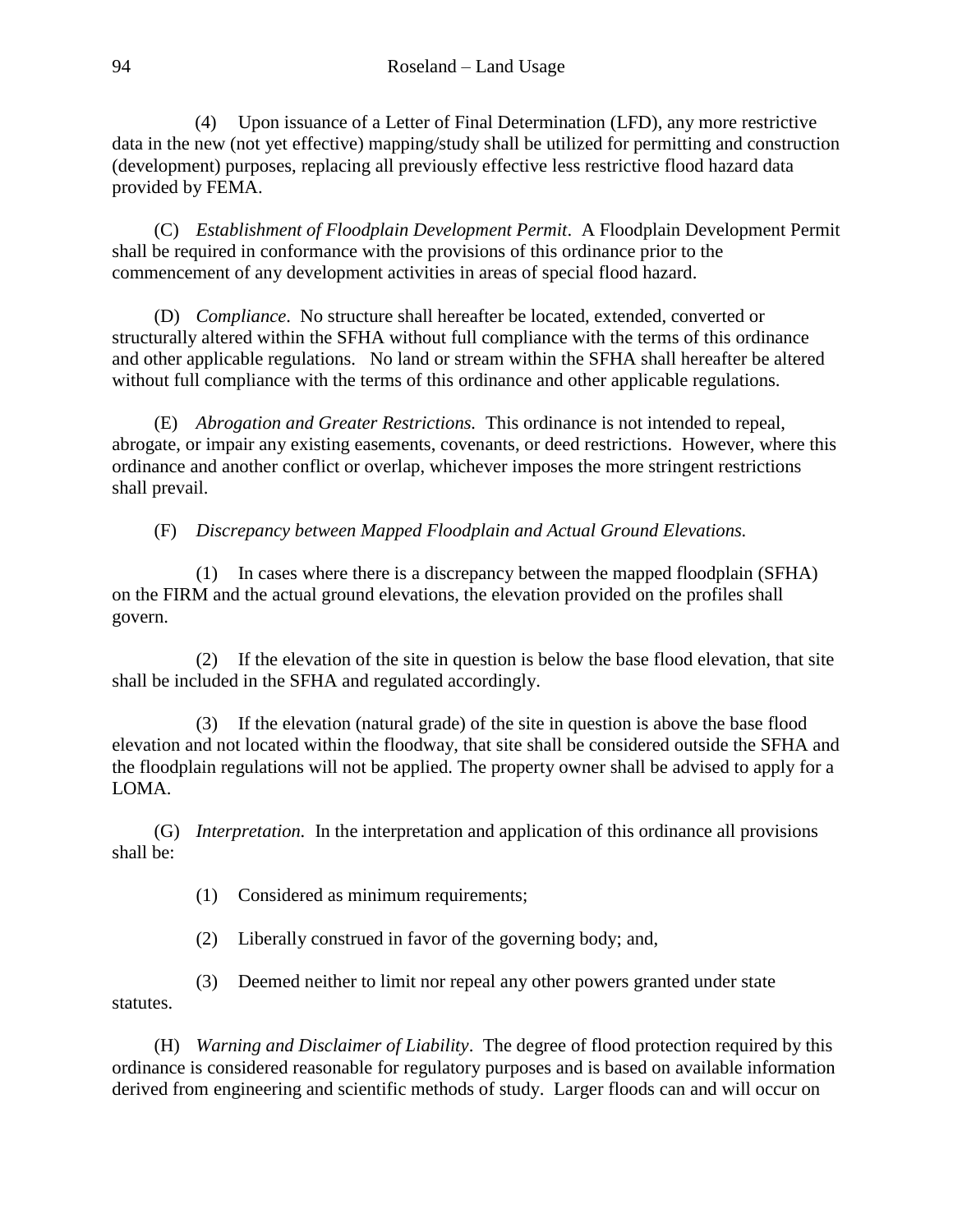#### Zoning 95

rare occasions. Therefore, this ordinance does not create any liability on the part of the Town of Roseland, Indiana, the Indiana Department of Natural Resources, or the State of Indiana, for any flood damage that results from reliance on this ordinance or any administrative decision made lawfully thereunder.

(I) *Penalties for Violation.* Failure to obtain a Floodplain Development Permit in the SFHA or failure to comply with the requirements of a Floodplain Development Permit or conditions of a variance shall be deemed to be a violation of this ordinance. All violations shall be considered a common nuisance and be treated as such in accordance with the provisions of the Zoning Ordinance of the Town of Roseland, Indiana. All violations shall be punishable by a fine (See §151.999 PENALTY).

(1) A separate offense shall be deemed to occur for each day the violation continues to exist.

(2) The Town of Roseland Zoning Administrator shall inform the owner that any such violation is considered a willful act to increase flood damages and therefore may cause coverage by a Standard Flood Insurance Policy to be suspended.

(3) Nothing herein shall prevent the Town of Roseland, Indiana from taking such other lawful action to prevent or remedy any violations. All costs connected therewith shall accrue to the person or persons responsible.

## **§ 151.208 ADMINISTRATION.**

(A) *Designation of Administrator.* The Town Council of the Town of Roseland, Indiana hereby appoints the Zoning Administrator to administer and implement the provisions of this ordinance and is herein referred to as the Floodplain Administrator.

(B) *Permit Procedures.* Application for a Floodplain Development Permit shall be made to the Floodplain Administrator on forms furnished by him or her prior to any development activities, and may include, but not be limited to, the following: plans in duplicate drawn to scale showing the nature, location, dimensions, and elevations of the area in question; existing or proposed structures, earthen fill, storage of materials or equipment, drainage facilities, and the location of the foregoing. Specifically the following information is required:

(1) Application Stage.

(a) A description of the proposed development;

(b) Location of the proposed development sufficient to accurately locate property and structure(s) in relation to existing roads and streams;

(c) A legal description of the property site;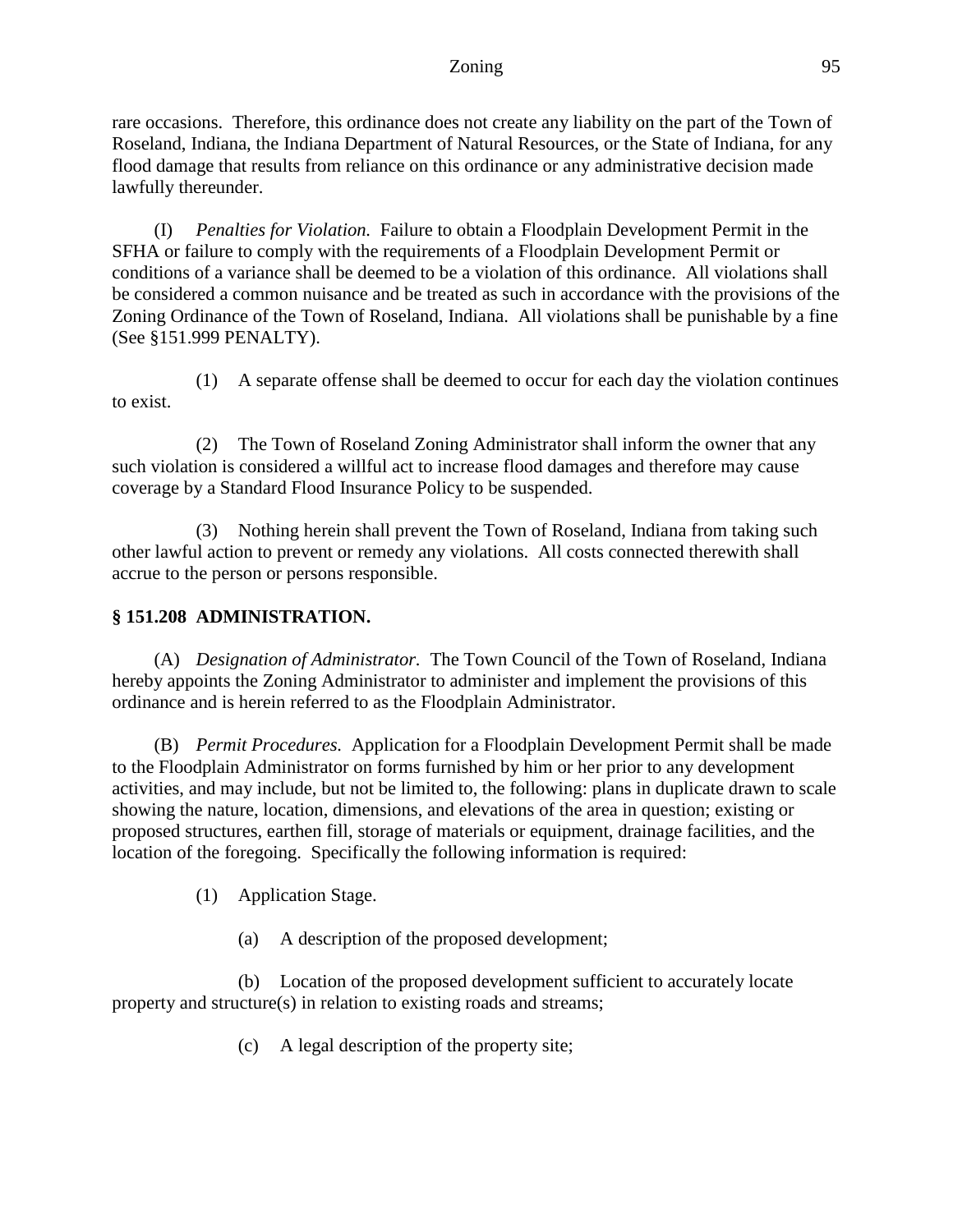(d) A site development plan showing existing and proposed development locations and existing and proposed land grades;

(e) Elevation of the top of the lowest floor (including basement) of all proposed buildings. Elevation should be in NAVD 88 or NGVD;

(f) Elevation (in NAVD 88 or NGVD) to which any non-residential structure will be floodproofed; and

(g) Description of the extent to which any watercourse will be altered or relocated as a result of proposed development. A hydrologic and hydraulic engineering study is required and any watercourse changes submitted to DNR for approval and then to FEMA as a Letter of Map Revision. (See §151.208 (C) (2) (f) for additional information).

(2) Construction stage. Upon establishment of the lowest floor of an elevated structure or structure constructed on fill, it shall be the duty of the applicant to submit to the Floodplain Administrator a certification of the NAVD 88 or NGVD elevation of the lowest floor, as built. Said certification shall be prepared by or under the direct supervision of a registered land surveyor or professional engineer and certified by the same. The Floodplain Administrator shall review the lowest floor elevation survey data submitted. The applicant shall correct deficiencies detected by such review before any further work is allowed to proceed. Failure to submit the survey or failure to make said corrections required hereby shall be cause to issue a stop-work order for the project. Any work undertaken prior to submission of the elevation certification shall be at the applicant's risk.

(3) Finished Construction. Upon completion of construction, an elevation certification (FEMA Elevation Certificate Form 81-31 or any future updates) which depicts the "as-built" lowest floor elevation is required to be submitted to the Floodplain Administrator. If the project includes a floodproofing measure, floodproofing certification (FEMA Floodproofing Certificate Form 81-65 or any future updates) is required to be submitted by the applicant to the Floodplain Administrator.

(C) *Duties and Responsibilities of the Floodplain Administrator.*

(1) The Floodplain Administrator and/or designated staff is hereby authorized and directed to enforce the provisions of this ordinance. The administrator is further authorized to render interpretations of this ordinance, which are consistent with its spirit and purpose.

(2) Duties and Responsibilities of the Floodplain Administrator shall include, but not be limited to:

(a) Review all floodplain development permits to assure that the permit requirements of this ordinance have been satisfied;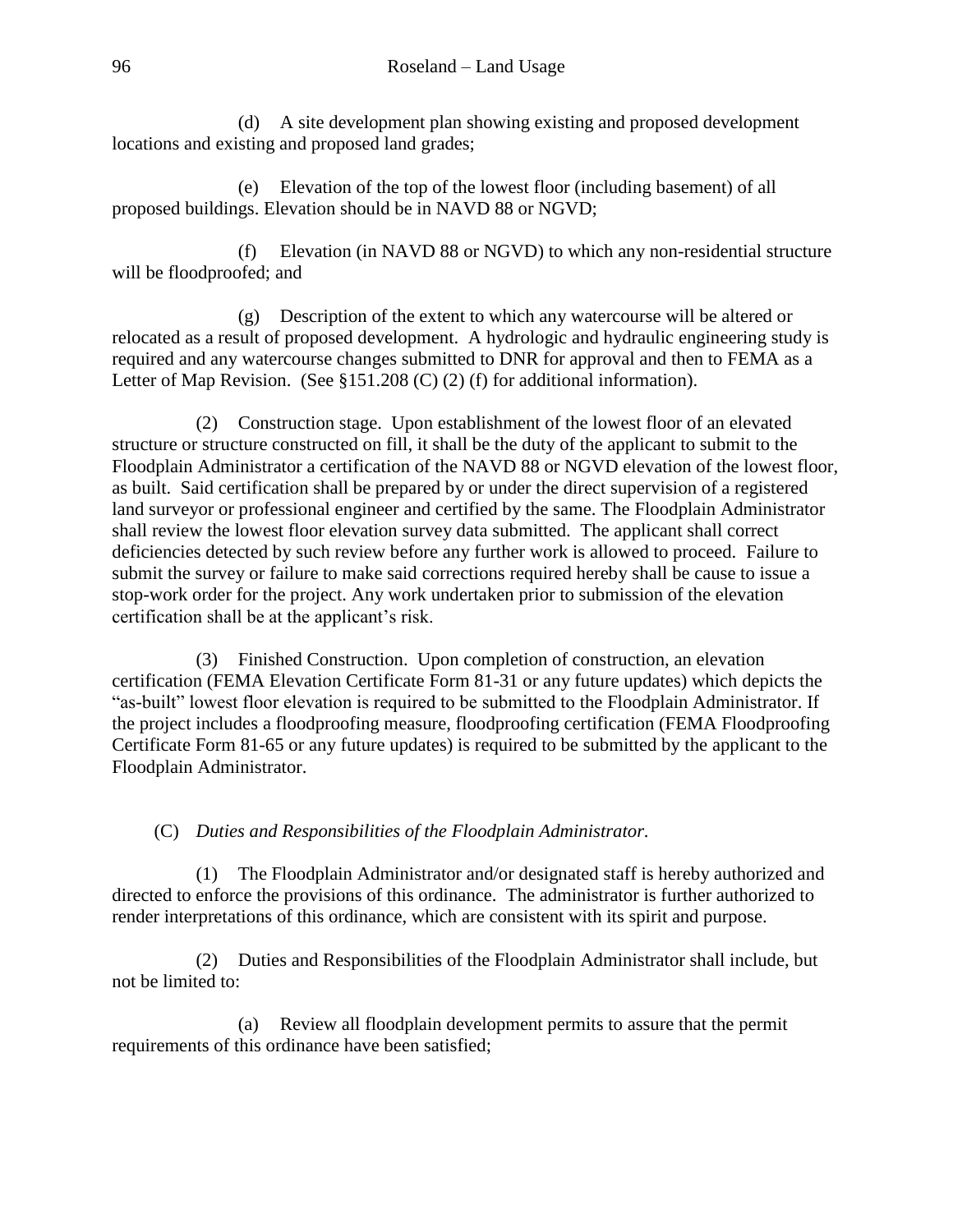#### Zoning 97

(b) Inspect and inventory damaged structures in the SFHA and complete substantial damage determinations;

(c) Ensure that construction authorization has been granted by the Indiana Department of Natural Resources for all development projects subject to §151.209 (E) and §151.209 (G) (1) of this ordinance, and maintain a record of such authorization (either copy of actual permit or floodplain analysis/regulatory assessment);

(d) Ensure that all necessary federal or state permits have been received prior to issuance of the local floodplain development permit. Copies of such permits/authorizations are to be maintained on file with the floodplain development permit

(e) Maintain and track permit records involving additions and improvements to residences located in the floodway;

(f) Notify adjacent communities and the State Floodplain Coordinator prior to any alteration or relocation of a watercourse, and submit copies of such notifications to FEMA;

(g) Maintain for public inspection and furnish upon request local permit documents, damaged structure inventories, substantial damage determinations, regulatory flood data, SFHA maps, Letters of Map Change (LOMC), copies of DNR permits, letters of authorization, and floodplain analysis and regulatory assessments (letters of recommendation), federal permit documents, and "as-built" elevation and floodproofing data for all buildings constructed subject to this ordinance;

(h) Utilize and enforce all Letters of Map Change (LOMC) or Physical Map Revisions (PMR) issued by FEMA for the currently effective SFHA maps of the community;

(i) Assure that maintenance is provided within the altered or relocated portion of said watercourse so that the flood-carrying capacity is not diminished;

(j) Review certified plans and specifications for compliance;

(k) Verify and record the actual elevation of the lowest floor (including basement) of all new or substantially improved structures, in accordance with §151.208 (B)

(l) Verify and record the actual elevation to which any new or substantially improved structures have been floodproofed, in accordance with §151.208 (B);

(m) Stop Work Orders

1. Upon notice from the floodplain administrator, work on any building, structure or premises that is being done contrary to the provisions of this ordinance shall immediately cease.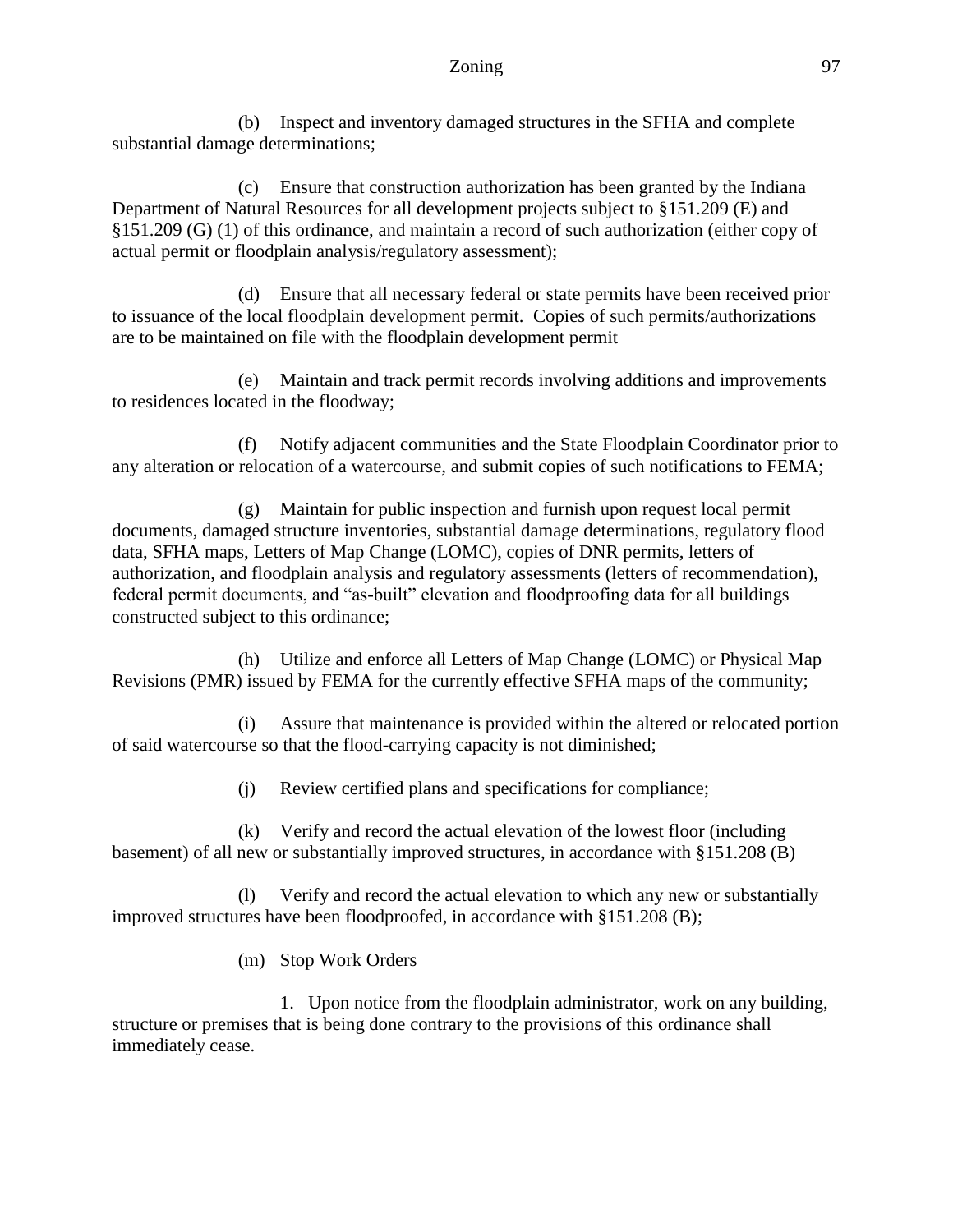2. Such notice shall be in writing and shall be given to the owner of the property, or to his agent, or to the person doing the work, and shall state the conditions under which work may be resumed.

(n) Revocation of Permits

1. The floodplain administrator may revoke a permit or approval, issued under the provisions of the ordinance, in cases where there has been any false statement or misrepresentation as to the material fact in the application or plans on which the permit or approval was based.

2. The floodplain administrator may revoke a permit upon determination by the floodplain administrator that the construction, erection, alteration, repair, moving, demolition, installation, or replacement of the structure for which the permit was issued is in violation of, or not in conformity with, the provisions of this ordinance.

# **§ 151.209 PROVISIONS FOR FLOOD HAZARD REDUCTION.**

(A) *General Standards.*

In all SFHAs and known flood prone areas the following provisions are required:

(1) New construction and substantial improvements shall be anchored to prevent flotation, collapse or lateral movement of the structure;

(2) Manufactured homes shall be anchored to prevent flotation, collapse, or lateral movement. Methods of anchoring may include, but are not limited to, use of over-the-top or frame ties to ground anchors. This standard shall be in addition to and consistent with applicable state requirements for resisting wind forces;

(3) New construction and substantial improvements shall be constructed with materials and utility equipment resistant to flood damage below the FPG;

(4) New construction and substantial improvements shall be constructed by methods and practices that minimize flood damage;

(5) Electrical, heating, ventilation, plumbing, air conditioning equipment, utility meters, and other service facilities shall be located at/above the FPG or designed so as to prevent water from entering or accumulating within the components below the FPG. Water and sewer pipes, electrical and telephone lines, submersible pumps, and other waterproofed service facilities may be located below the FPG;

(6) New and replacement water supply systems shall be designed to minimize or eliminate infiltration of flood waters into the system;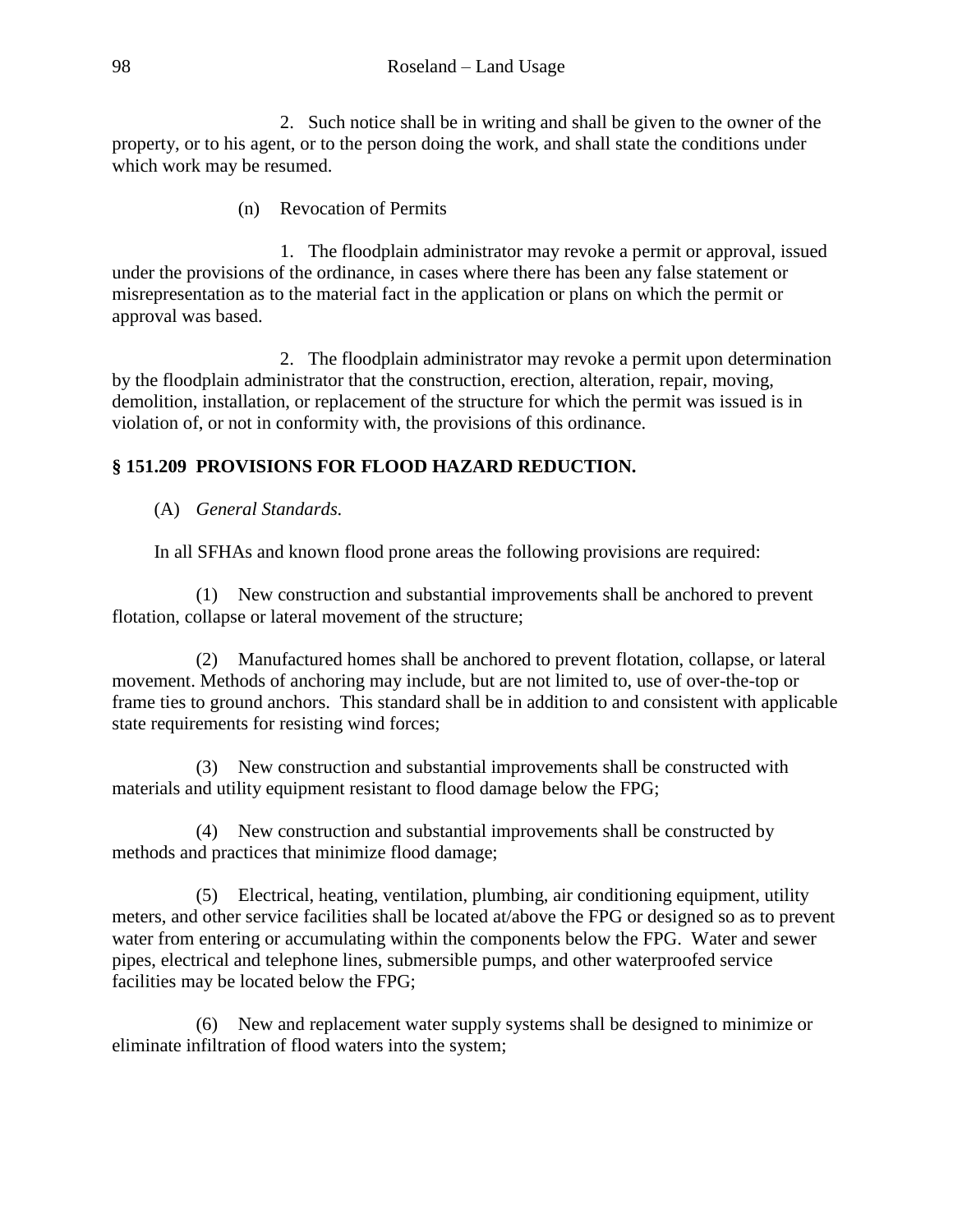(7) New and replacement sanitary sewage systems shall be designed to minimize or eliminate infiltration of flood waters into the system;

(8) On-site waste disposal systems shall be located and constructed to avoid impairment to them or contamination from them during flooding;

(9) Any alteration, repair, reconstruction or improvements to a structure that is in compliance with the provisions of this ordinance shall meet the requirements of "new construction" as contained in this ordinance;

(10) Whenever any portion of the SFHA is authorized for use, the volume of space which will be occupied by the authorized fill or structure below the BFE shall be compensated for and balanced by an equivalent volume of excavation taken below the BFE. The excavation volume shall be at least equal to the volume of storage lost (replacement ratio of 1 to 1) due to the fill or structure.

(a) The excavation shall take place in the floodplain and in the same property in which the authorized fill or structure is located;

(b) Under certain circumstances, the excavation may be allowed to take place outside of but adjacent to the floodplain provided that the excavated volume will be below the regulatory flood elevation, will be in the same property in which the authorized fill or structure is located, will be accessible to the regulatory flood water, will not be subject to ponding when not inundated by flood water, and that it shall not be refilled;

(c) The excavation shall provide for true storage of floodwater but shall not be subject to ponding when not inundated by flood water;

(d) The fill or structure shall not obstruct a drainage way leading to the floodplain;

(e) The grading around the excavation shall be such that the excavated area is accessible to the regulatory flood water;

(f) The fill or structure shall be of a material deemed stable enough to remain firm and in place during periods of flooding and shall include provisions to protect adjacent property owners against any increased runoff or drainage resulting from its placement; and,

(g) Plans depicting the areas to be excavated and filled shall be submitted prior to the actual start of construction or any site work; once site work is complete, but before the actual start of construction, the applicant shall provide to the Floodplain Administrator a certified survey of the excavation and fill sites demonstrating the fill and excavation comply with this article.

(B) *Specific Standards*.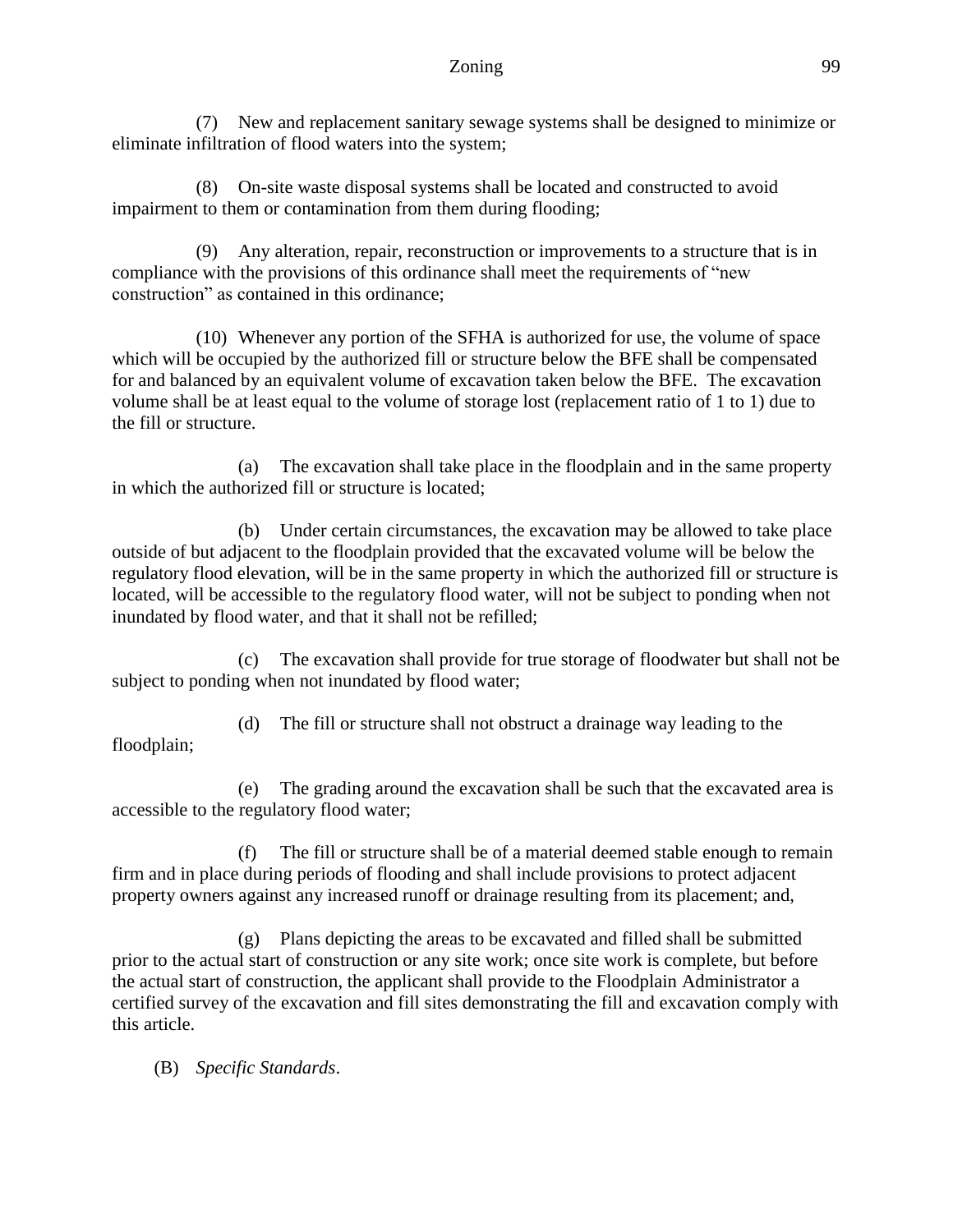In all SFHAs, the following provisions are required:

(1) In addition to the requirements of §151.209 (A), all structures to be located in the SFHA shall be protected from flood damage below the FPG. This building protection requirement applies to the following situations:

(a) Construction or placement of any new structure having a floor area greater than 400 square feet;

(b) Addition or improvement made to any existing structure where the cost of the addition or improvement equals or exceeds 50% of the value of the existing structure (excluding the value of the land);

(c) Reconstruction or repairs made to a damaged structure where the costs of restoring the structure to its before damaged condition equals or exceeds 50% of the market value of the structure (excluding the value of the land) before damage occurred;

(d) Installing a travel trailer or recreational vehicle on a site for more than 180

(e) Installing a manufactured home on a new site or a new manufactured home on an existing site. This ordinance does not apply to returning the existing manufactured home to the same site it lawfully occupied before it was removed to avoid flood damage;

(f) Reconstruction or repairs made to a repetitive loss structure; and

(g) Addition or improvement made to any existing structure with a previous addition or improvement constructed since the community's first floodplain ordinance.

(2) Residential Structures. New construction or substantial improvement of any residential structure (or manufactured home) shall have the lowest floor; including basement, at or above the FPG (two feet above the base flood elevation). Should solid foundation perimeter walls be used to elevate a structure, openings sufficient to facilitate the unimpeded movements of floodwaters shall be provided in accordance with the standards of §151.209 (B) (4).

(3) Non-Residential Structures. New construction or substantial improvement of any commercial, industrial, or non-residential structure (or manufactured home) shall either have the lowest floor, including basement, elevated to or above the FPG (two feet above the base flood elevation) or be floodproofed to or above the FPG. Should solid foundation perimeter walls be used to elevate a structure, openings sufficient to facilitate the unimpeded movements of floodwaters shall be provided in accordance with the standards of §151.209 (B) (4). Structures located in all "**A Zones**" may be floodproofed in lieu of being elevated if done in accordance with the following:

(a) A Registered Professional Engineer or Architect shall certify that the structure has been designed so that below the FPG, the structure and attendant utility facilities

days;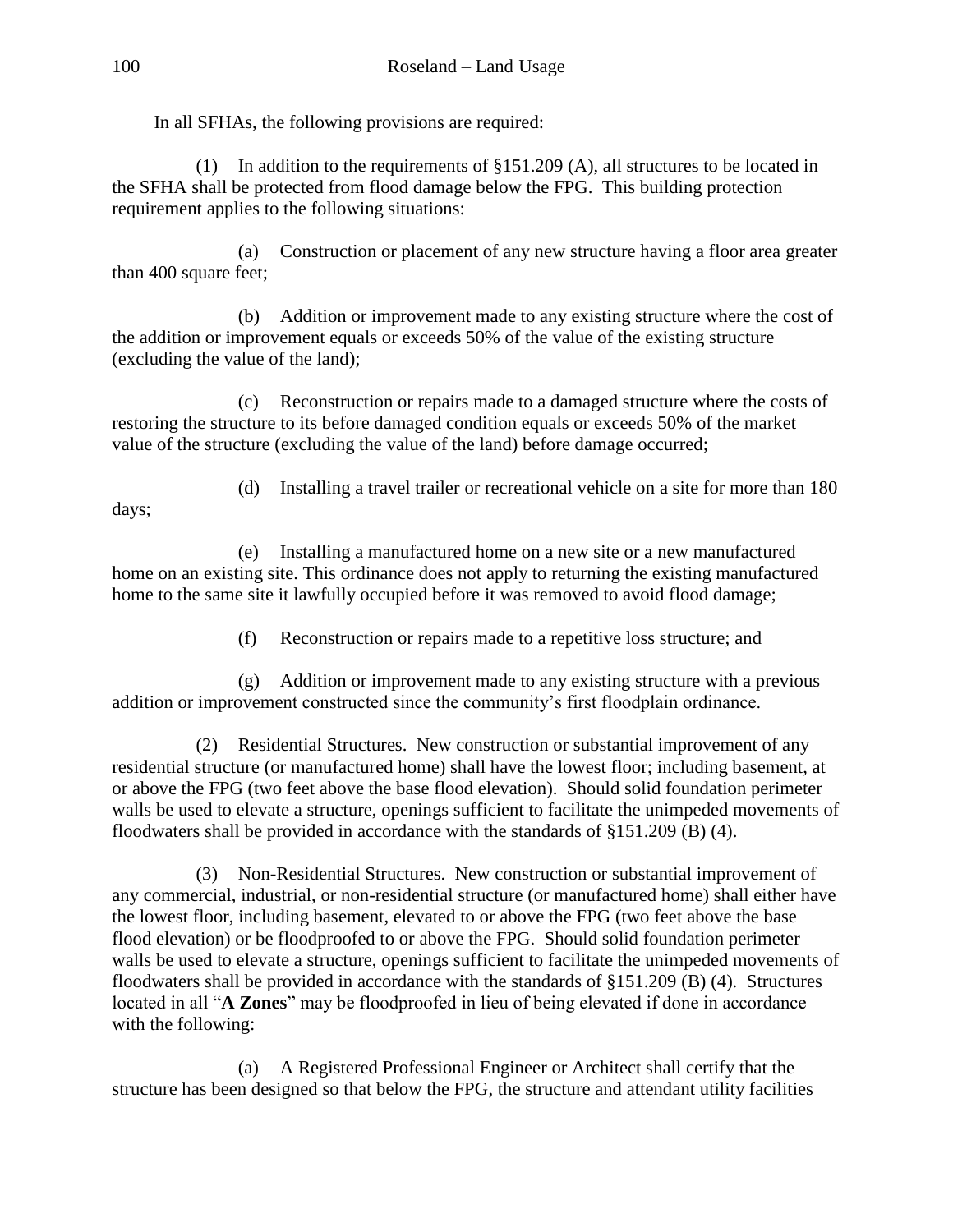are watertight and capable of resisting the effects of the regulatory flood. The structure design shall take into account flood velocities, duration, rate of rise, hydrostatic pressures, and impacts from debris or ice. Such certification shall be provided to the floodplain administrator as set forth in §151.208 (C) (2) (l).

(b) Floodproofing measures shall be operable without human intervention and without an outside source of electricity.

(4) Elevated Structures.

(a) New construction or substantial improvements of elevated structures shall have the lowest floor at or above the FPG.

(b) Elevated structures with fully enclosed areas formed by foundation and other exterior walls below the flood protection grade shall be designed to preclude finished living space and designed to allow for the entry and exit of floodwaters to automatically equalize hydrostatic flood forces on exterior walls. Designs must meet the following minimum criteria:

1. Provide a minimum of two openings located in a minimum of two exterior walls (having a total net area of not less than one square inch for every one square foot of enclosed area).

2. The bottom of all openings shall be no more than one foot above the exterior grade or the interior grade immediately beneath each opening, whichever is higher.

3. Openings may be equipped with screens, louvers, valves or other coverings or devices provided they permit the automatic flow of floodwaters in both directions.

4. Access to the enclosed area shall be the minimum necessary to allow for parking for vehicles (garage door) or limited storage of maintenance equipment used in connection with the premises (standard exterior door) or entry to the living area (stairway or elevator).

5. The interior portion of such enclosed area shall not be partitioned or finished into separate rooms.

6. The interior grade of such enclosed area shall be at an elevation at or higher than the exterior grade.

7. Property owners shall be required to execute and record with the structure's deed a non-conversion agreement declaring that the area below the lowest floor (where the interior height of the enclosure exceeds 6 feet) shall not be improved, finished or otherwise converted; the community will have the right to inspect the enclosed area. The nonconversion agreement shall be recorded in the office of the St. Joseph County Recorder.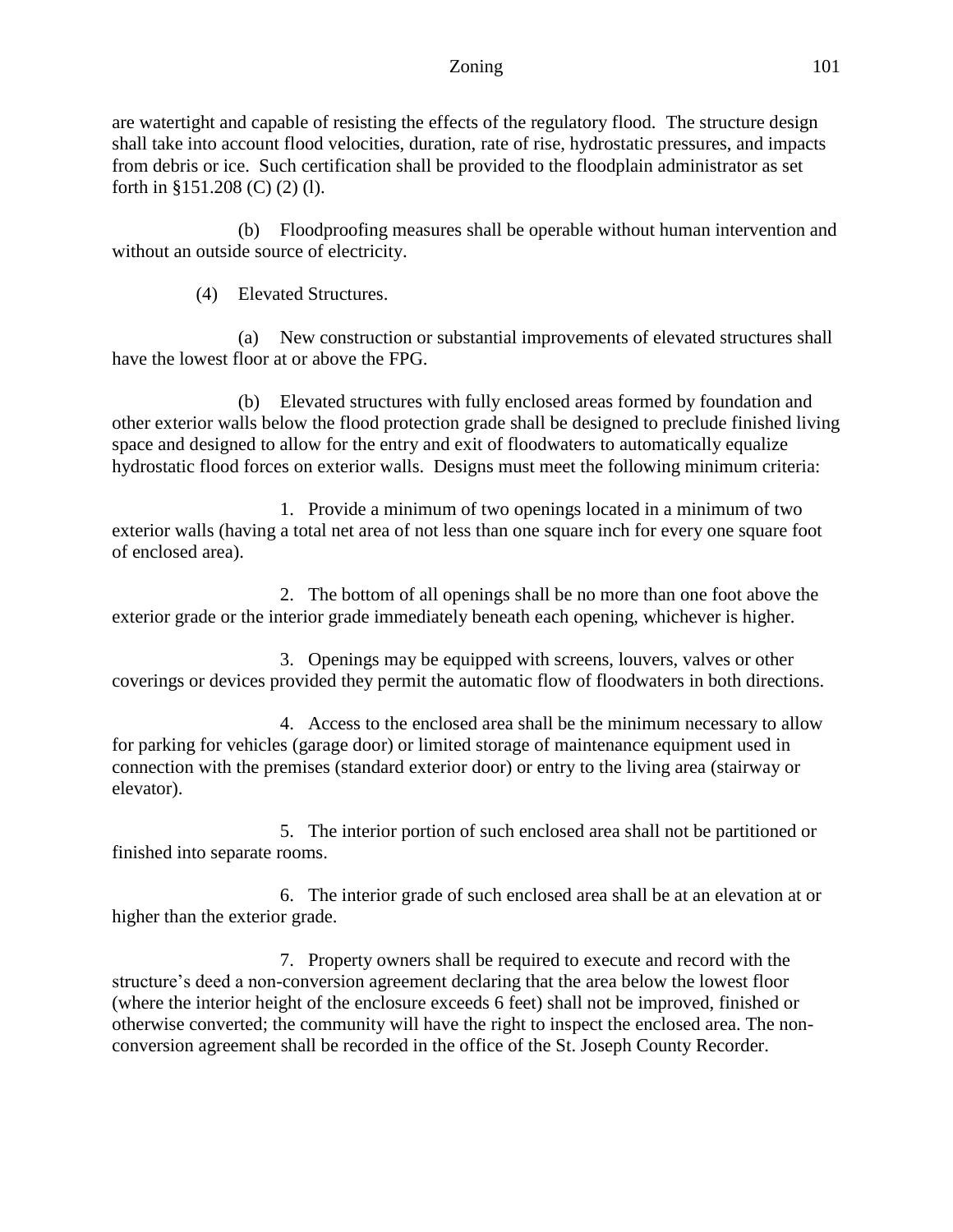(5) Structures Constructed on Fill. A residential or nonresidential structure may be constructed on a permanent land fill in accordance with the following:

(a) The fill shall be placed in layers no greater than 1 foot deep before compacting to 95% of the maximum density obtainable with either the Standard or Modified Proctor Test method. The results of the test showing compliance shall be retained in the permit file.

(b) The fill shall extend 10 feet beyond the foundation of the structure before sloping below the BFE.

(c) The fill shall be protected against erosion and scour during flooding by vegetative cover, riprap, or bulkheading. If vegetative cover is used, the slopes shall be no steeper than 3 horizontal to 1 vertical.

(d) The fill shall not adversely affect the flow of surface drainage from or onto neighboring properties.

(e) The top of the lowest floor including basements shall be at or above the

FPG.

(f) Fill shall be composed of clean granular or earthen material.

(6) Standards for Manufactured Homes and Recreational Vehicles.Manufactured homes and recreational vehicles to be installed or substantially improved on a site for more than 180 days must meet one of the following requirements:

(a) These requirements apply to all manufactured homes to be placed on a site outside a manufactured home park or subdivision; in a new manufactured home park or subdivision; in an expansion to an existing manufactured home park or subdivision; or in an existing manufactured home park or subdivision on which a manufactured home has incurred "**substantial damage**" as a result of a flood:

1. The manufactured home shall be elevated on a permanent foundation such that the lowest floor shall be at or above the FPG and securely anchored to an adequately anchored foundation system to resist flotation, collapse, and lateral movement.

2. Fully enclosed areas formed by foundation and other exterior walls below the FPG shall be designed to preclude finished living space and designed to allow for the entry and exit of floodwaters to automatically equalize hydrostatic flood forces on exterior walls as required for elevated structures in §151.209 (B) (4).

3. Flexible skirting and rigid skirting not attached to the frame or foundation of a manufactured home are not required to have openings.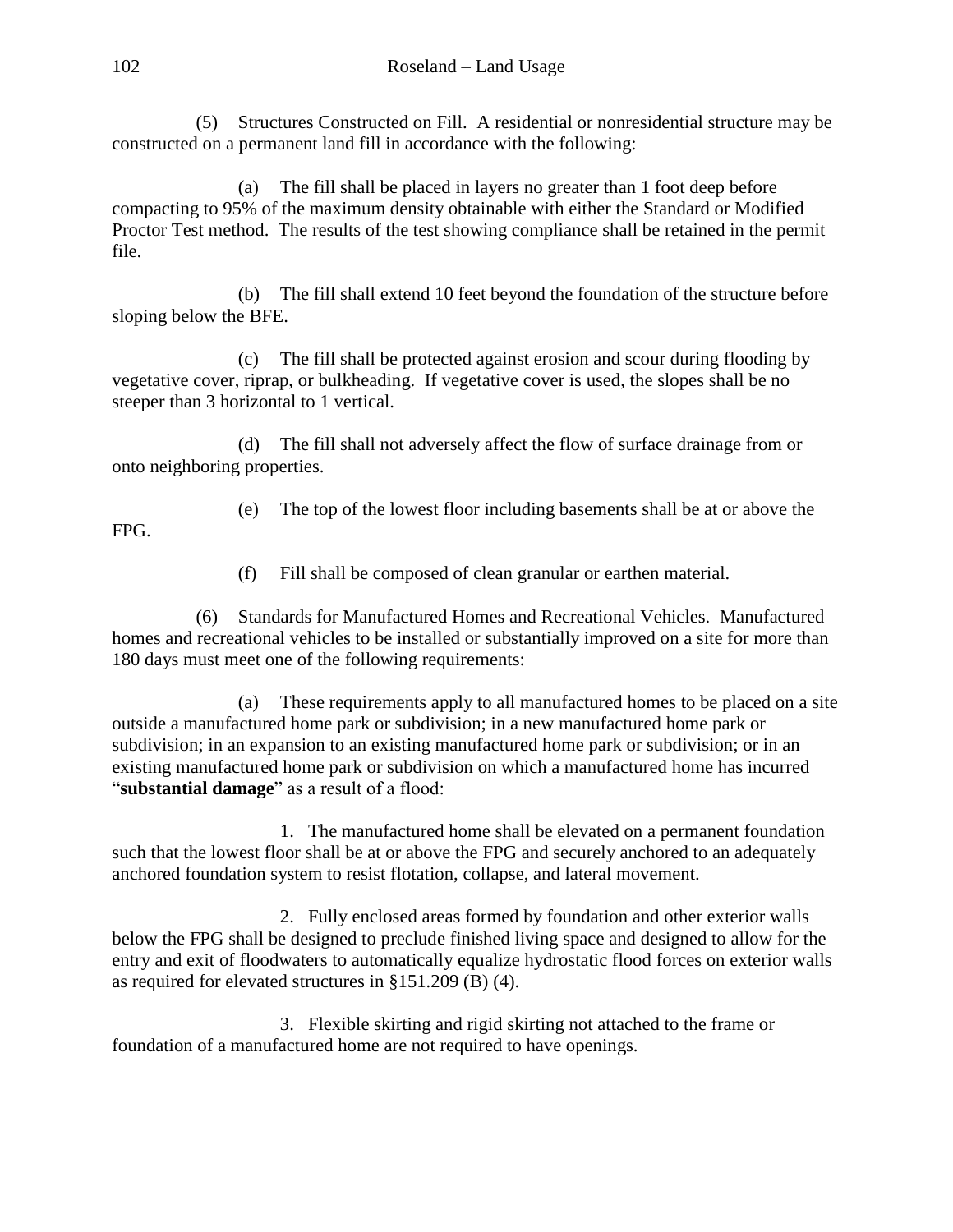#### Zoning 103

(b) These requirements apply to all manufactured homes to be placed on a site in an existing manufactured home park or subdivision that has not been substantially damaged by a flood:

1. The manufactured home shall be elevated so that the lowest floor of the manufactured home chassis is supported by reinforced piers or other foundation elevations that are no less than 36 inches in height above grade and be securely anchored to an adequately anchored foundation system to resist flotation, collapse, and lateral movement.

2. Fully enclosed areas formed by foundation and other exterior walls below the FPG shall be designed to preclude finished living space and designed to allow for the entry and exit of floodwaters to automatically equalize hydrostatic flood forces on exterior walls as required for elevated structures in §151.209 (B) (4).

3. Flexible skirting and rigid skirting not attached to the frame or foundation of a manufactured home are not required to have openings.

(c) Recreational vehicles placed on a site shall either:

1. be on site for less than 180 days;

2. be fully licensed and ready for highway use (defined as being on its wheels or jacking system, is attached to the site only by quick disconnect type utilities and security devices, and has no permanently attached additions); or

3. meet the requirements for "manufactured homes" as stated earlier in this section.

(7) Accessory Structures. Relief to the elevation or dry floodproofing standards may be granted for accessory structures. Such structures must meet the following standards:

(a) Shall not be used for human habitation.

(b) Shall be constructed of flood resistant materials.

(c) Shall be constructed and placed on the lot to offer the minimum resistance to the flow of floodwaters.

(d) Shall be firmly anchored to prevent flotation.

(e) Service facilities such as electrical and heating equipment shall be elevated or floodproofed to or above the FPG.

(f) Shall be designed to allow for the entry and exit of floodwaters to automatically equalize hydrostatic flood forces on exterior walls as required for elevated structures in §151.209 (B) (4).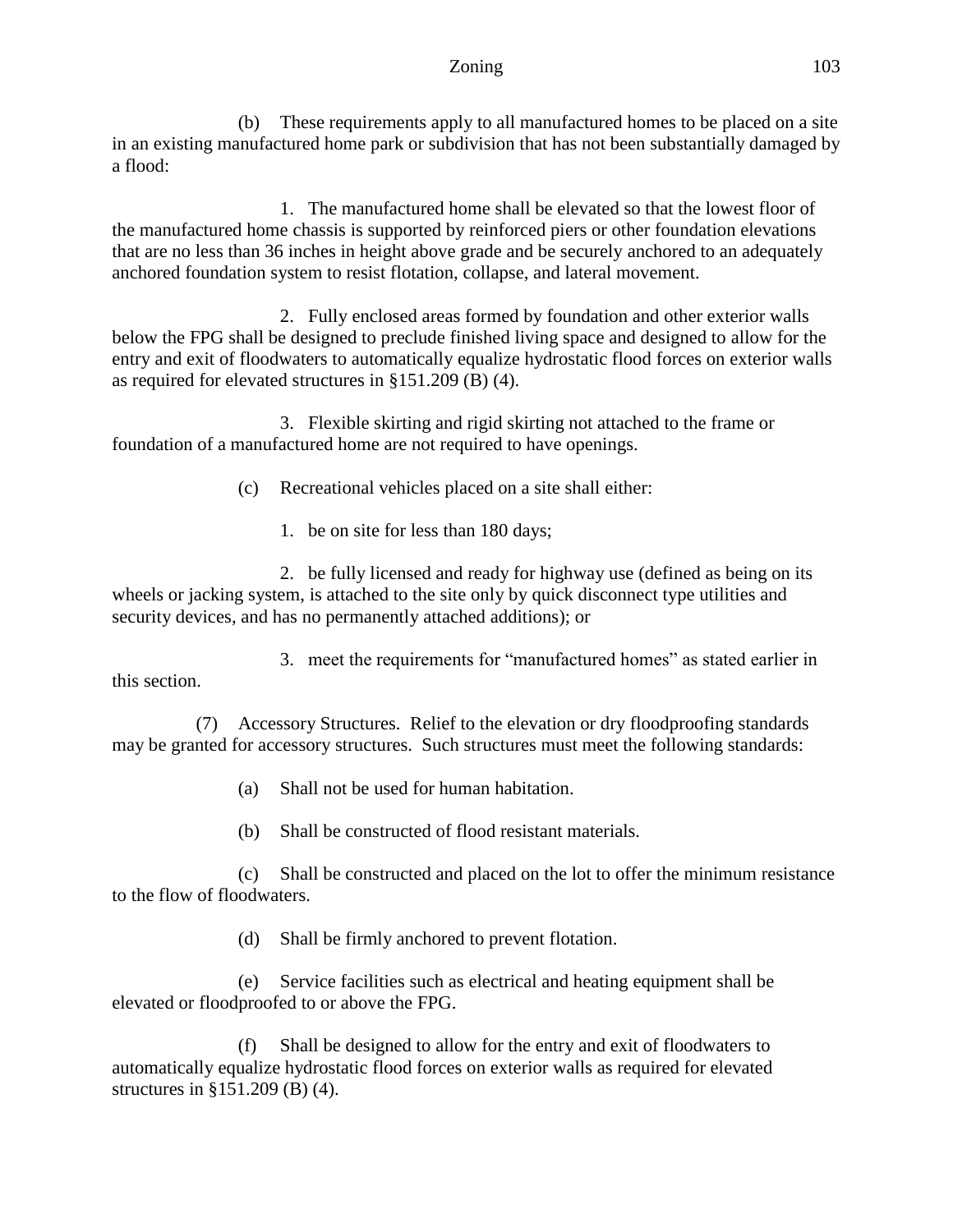(8) Above Ground Gas or Liquid Storage Tanks.All above ground gas or liquid storage tanks shall be anchored to prevent flotation or lateral movement.

(C) Standards for Subdivision Proposals.

(1) All subdivision proposals shall be consistent with the need to minimize flood damage;

(2) All subdivision proposals shall have public utilities and facilities such as sewer, gas, electrical, and water systems located and constructed to minimize flood damage;

(3) All subdivision proposals shall have adequate drainage provided to reduce exposure to flood hazards;

(4) Base flood elevation data shall be provided for subdivision proposals and other proposed development (including manufactured home parks and subdivisions), which is greater than the lesser of fifty (50) lots or five (5) acres;

(5) All subdivision proposals shall minimize development in the SFHA and/or limit density of development permitted in the SFHA; and

(6) All subdivision proposals shall ensure safe access into/out of SFHA for pedestrians and vehicles (especially emergency responders).

(D) Critical Facility. Construction of new critical facilities shall be, to the extent possible, located outside the limits of the SFHA. Construction of new critical facilities shall be permissible within the SFHA if no feasible alternative site is available. Critical facilities constructed within the SFHA shall have the lowest floor elevated to or above the FPG at the site. Floodproofing and sealing measures must be taken to ensure that toxic substances will not be displaced by or released into floodwaters. Access routes elevated to or above the FPG shall be provided to all critical facilities to the extent possible.

(E) Standards for Identified Floodways**.**

(1) Located within SFHAs, established in §151.207 (B) of this ordinance, are areas designated as floodways. The floodway is an extremely hazardous area due to the velocity of floodwaters, which carry debris, potential projectiles, and has erosion potential. If the site is in an identified floodway, the Floodplain Administrator shall require the applicant to forward the application, along with all pertinent plans and specifications, to the Indiana Department of Natural Resources and apply for a permit for construction in a floodway. Under the provisions of IC 14-28-1 a permit for construction in a floodway from the Indiana Department of Natural Resources is required prior to the issuance of a local building permit for any excavation, deposit, construction, or obstruction activity located in the floodway. This includes land preparation activities such as filling, grading, clearing and paving etc. undertaken before the actual start of construction of the structure. However, it does exclude non-substantial additions/improvements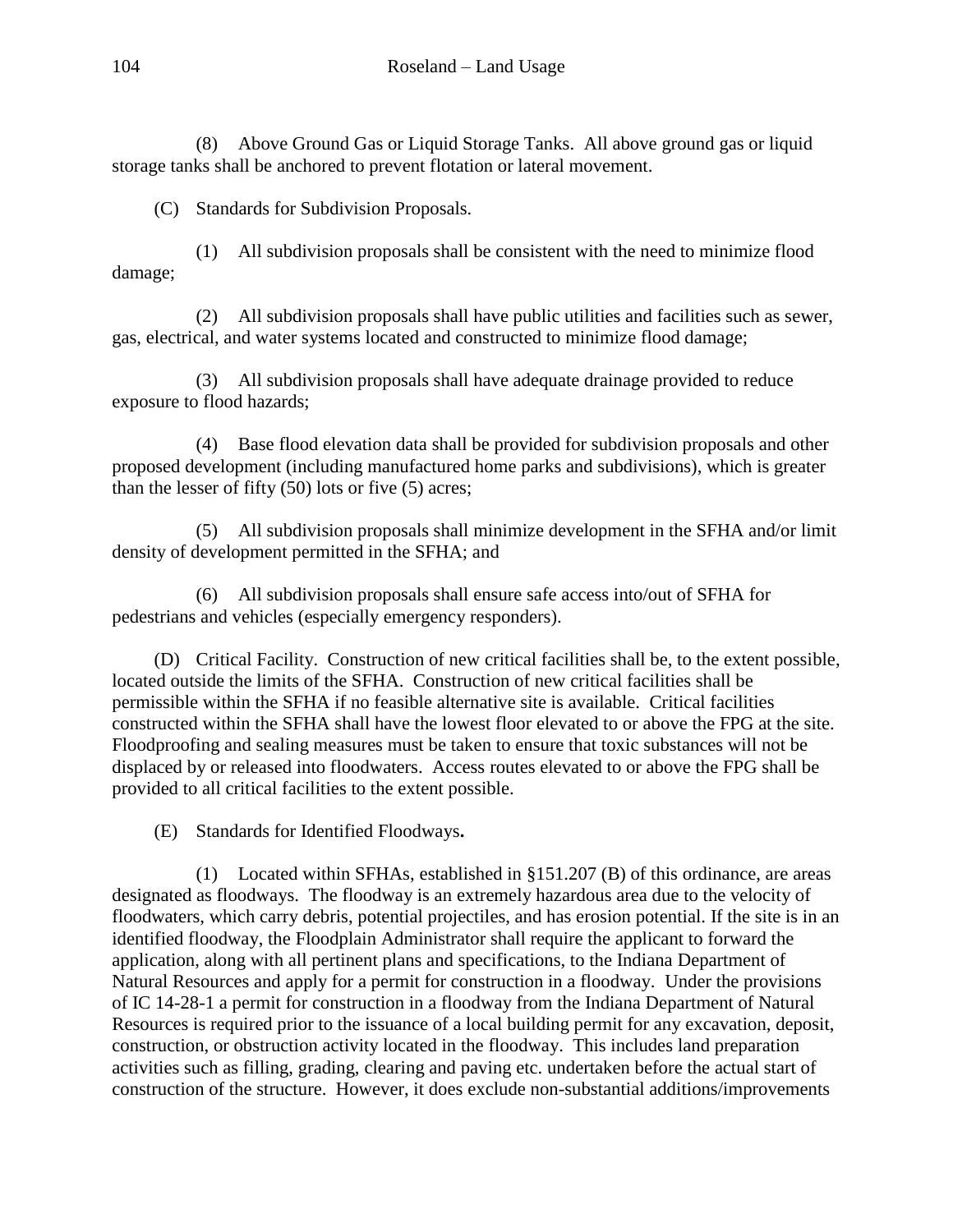to existing (lawful) residences in a non-boundary river floodway. (IC 14-28-1-26 allows construction of non-substantial additions/ improvements to residences in a non-boundary river floodway without obtaining a permit for construction in the floodway from the Indiana Department of Natural Resources. Please note that if fill is needed to elevate an addition above the existing grade, prior approval for the fill is required from the Indiana Department of Natural Resources).

(2) No action shall be taken by the Floodplain Administrator until a permit (when applicable) has been issued by the Indiana Department of Natural Resources granting approval for construction in the floodway. Once a permit for construction in a floodway or letter of authorization has been issued by the Indiana Department of Natural Resources, the Floodplain Administrator may issue the local Floodplain Development Permit, provided the provisions contained in §151.209 (E) of this ordinance have been met. The Floodplain Development Permit cannot be less restrictive than the permit for construction in a floodway issued by the Indiana Department of Natural Resources. However, a community's more restrictive regulations (if any) shall take precedence.

(3) No development shall be allowed, which acting alone or in combination with existing or future development, that will adversely affect the efficiency of, or unduly restrict the capacity of the floodway. This adverse affect is defined as an increase in the elevation of the regulatory flood of at least fifteen-hundredths (0.15) of a foot as determined by comparing the regulatory flood elevation under the project condition to that under the natural or pre-floodway condition as proven with hydraulic analyses.

(4) For all projects involving channel modifications or fill (including levees) the Town of Roseland, Indiana shall submit the data and request that the Federal Emergency Management Agency revise the regulatory flood data per mapping standard regulations found at 44 CFR § 65.12.

(F) Standards for Identified Fringe. If the site is located in an identified fringe, then the Floodplain Administrator may issue the local Floodplain Development Permit provided the provisions contained in §151.209 (E) of this ordinance have been met. The key provision is that the top of the lowest floor of any new or substantially improved structure shall be at or above the FPG.

(G) Standards for SFHAs without Established Base Flood Elevation and/or Floodways/Fringes.

(1) Drainage area upstream of the site is greater than one square mile:

(a) If the site is in an identified floodplain where the limits of the floodway and fringe have not yet been determined, and the drainage area upstream of the site is greater than one square mile, the Floodplain Administrator shall require the applicant to forward the application, along with all pertinent plans and specifications, to the Indiana Department of Natural Resources for review and comment.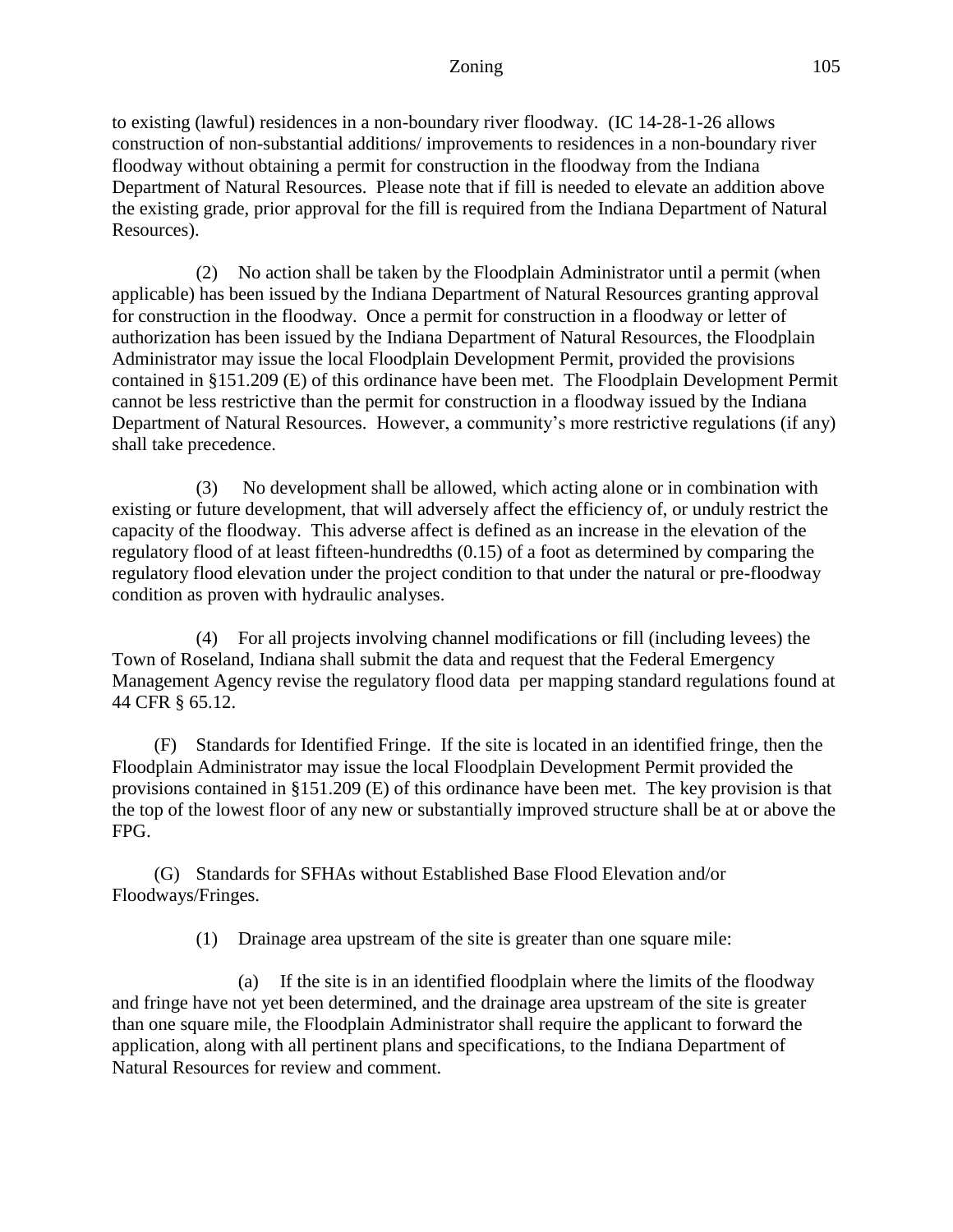(b) No action shall be taken by the Floodplain Administrator until either a permit for construction in a floodway or a floodplain analysis/regulatory assessment citing the 100 year flood elevation and the recommended Flood Protection Grade has been received from the Indiana Department of Natural Resources.

(c) Once the Floodplain Administrator has received the proper permit for construction in a floodway (including letters of authorization) or floodplain analysis/regulatory assessment approving the proposed development, a Floodplain Development Permit may be issued provided the conditions of the Floodplain Development Permit are not less restrictive than the conditions received from the Indiana Department of Natural Resources and the provisions contained in §151.209 of this ordinance have been met.

(2) Drainage area upstream of the site is less than one square mile:

(a) If the site is in an identified floodplain where the limits of the floodway and fringe have not yet been determined and the drainage area upstream of the site is less than one square mile, the Floodplain Administrator shall require the applicant to provide an engineering analysis showing the limits of the floodplain and one-percent annual chance flood elevation for the site.

(b) Upon receipt, the Floodplain Administrator may issue the local Floodplain Development Permit, provided the provisions contained in §151.209 of this ordinance have been met.

(c) The total cumulative effect of the proposed development, when combined with all other existing and anticipated development, shall not increase the regulatory flood more than 0.14 of one foot and shall not increase flood damages or potential flood damages.

(H) Standards for Flood Prone Areas. All development in known flood prone areas not identified on FEMA maps, or where no FEMA published map is available, shall meet general standards as required per §151.209.

# **§ 151.210 VARIANCE PROCEDURES.**

(A) *Designation of Variance and Appeals Board.* The St. Joseph County Area Board of Zoning Appeals (ABZA) shall hear and decide appeals and requests for variances from requirements of this ordinance.

(B) *Duties of Variance and Appeals Board.* The board (ABZA) shall hear and decide appeals when it is alleged an error in any requirement, decision, or determination is made by the Floodplain Administrator in the enforcement or administration of this ordinance. Any person aggrieved by the decision of the board (ABZA) may appeal such decision to the St. Joseph County Circuit or Superior Court.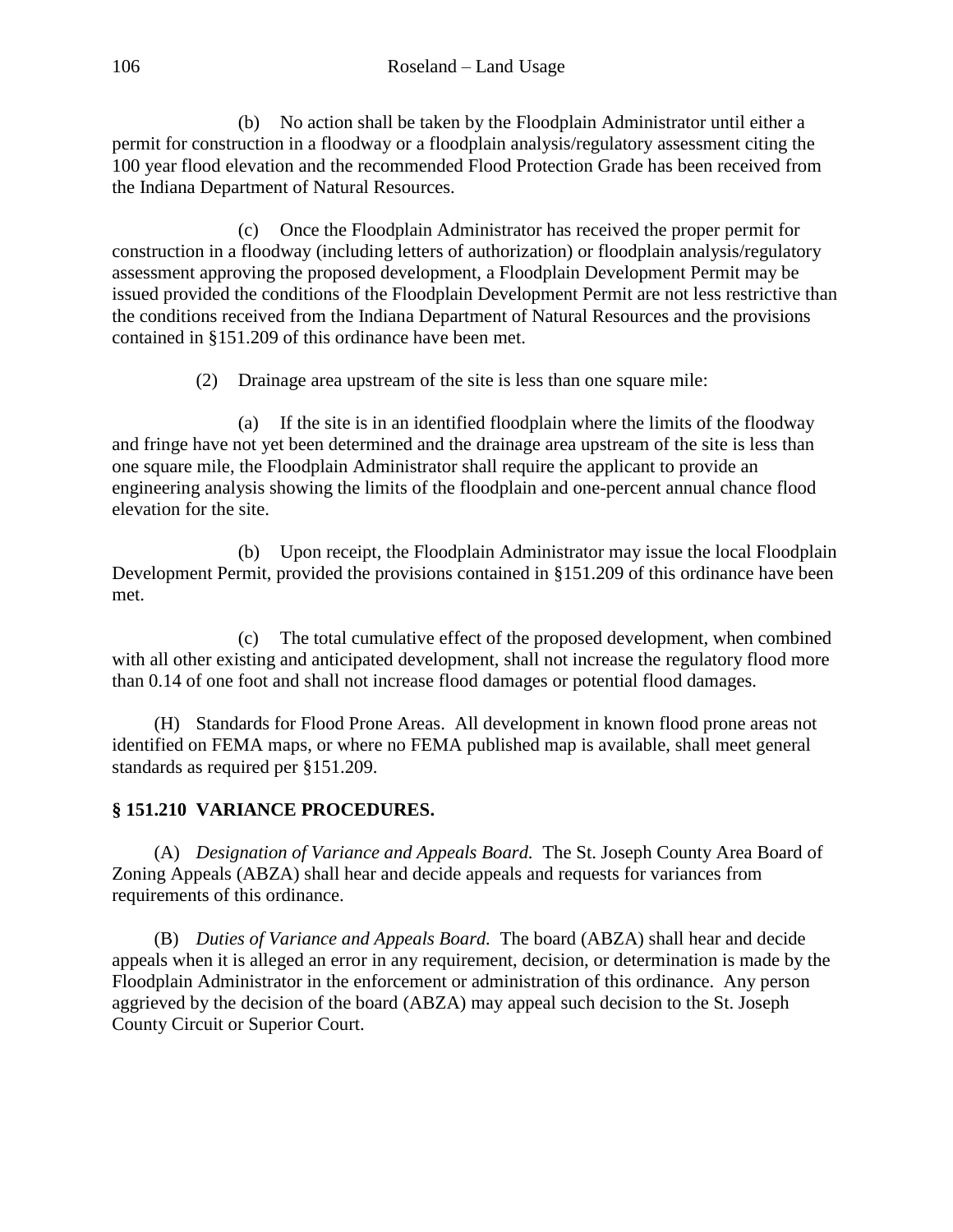#### Zoning 107

(C) *Variance Procedures.* In passing upon such applications, the board (ABZA) shall consider all technical evaluations, all relevant factors, all standards specified in other sections of this ordinance, and:

(1) The danger of life and property due to flooding or erosion damage;

(2) The susceptibility of the proposed facility and its contents to flood damage and the effect of such damage on the individual owner;

(3) The importance of the services provided by the proposed facility to the community;

(4) The necessity of the facility to a waterfront location, where applicable;

(5) The availability of alternative locations for the proposed use which are not subject to flooding or erosion damage;

(6) The compatibility of the proposed use with existing and anticipated development;

(7) The relationship of the proposed use to the comprehensive plan and floodplain management program for that area;

(8) The safety of access to the property in times of flood for ordinary and emergency vehicles;

(9) The expected height, velocity, duration, rate of rise, and sediment of transport of the floodwaters at the site; and,

(10) The costs of providing governmental services during and after flood conditions, including maintenance and repair of public utilities and facilities such as sewer, gas, electrical, and water systems, and streets and bridges.

(D) *Conditions for Variances.*

(1) Variances shall only be issued when there is:

(a) A showing of good and sufficient cause;

(b) A determination that failure to grant the variance would result in exceptional hardship; and,

(c) A determination that the granting of a variance will not result in increased flood heights, additional threats to public safety, extraordinary public expense, create nuisances, cause fraud or victimization of the public, or conflict with existing laws or ordinances.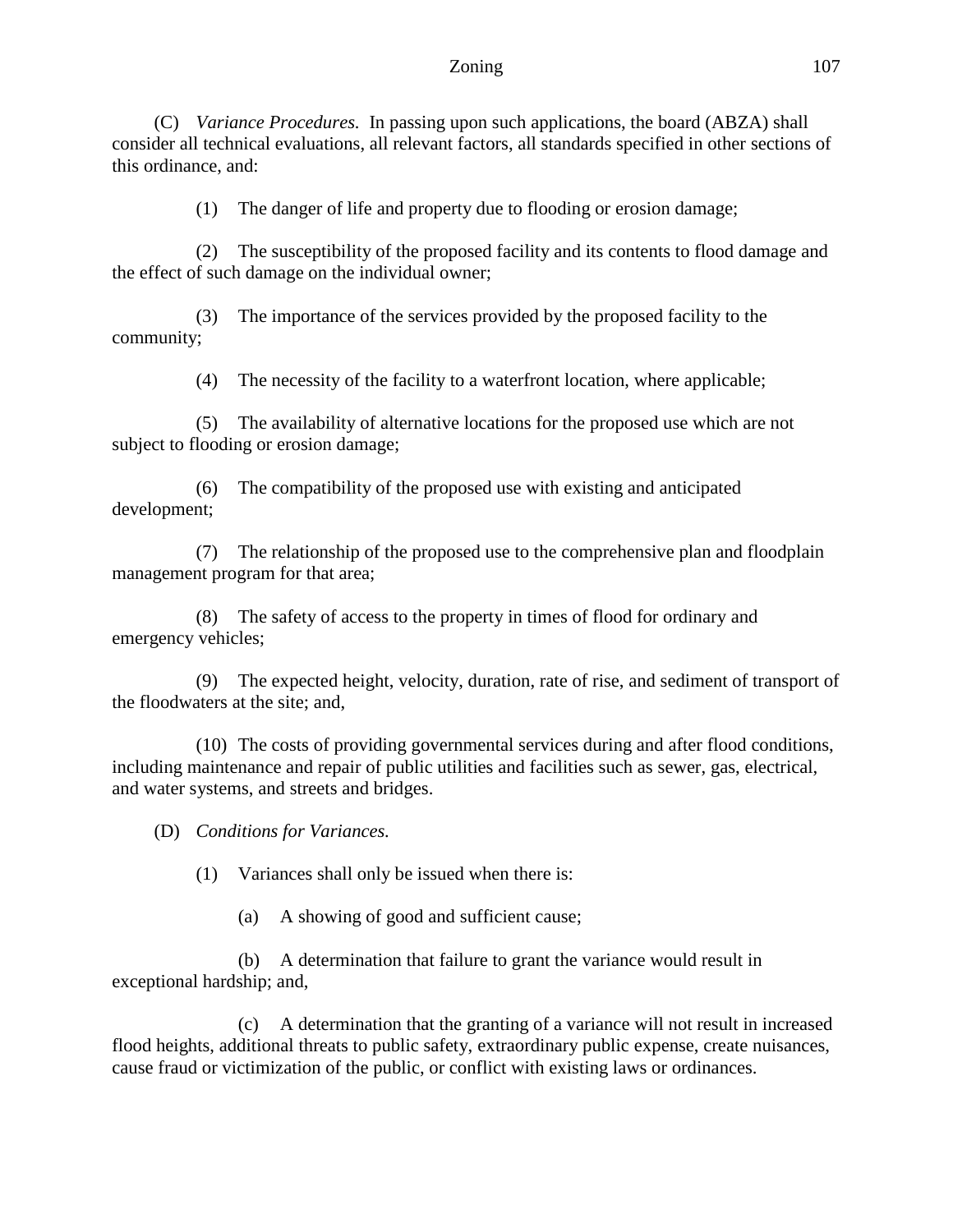(2) No variance for a residential use within a floodway subject to §151.209 (E) or §151.209 (G) (1) of this ordinance may be granted.

(3) Any variance granted in a floodway subject to §151.209 (E) or §151.209 (G) (1) of this ordinance will require a permit from the Indiana Department of Natural Resources.

(4) Variances to the Provisions for Flood Hazard Reduction of §151.209 (B) of this ordinance, may be granted only when a new structure is to be located on a lot of one-half acre or less in size, contiguous to and surrounded by lots with existing structures constructed below the flood protection grade.

(5) Variances shall only be issued upon a determination that the variance is the minimum necessary, considering the flood hazard, to afford relief.

(6) Variances may be granted for the reconstruction or restoration of any structure individually listed on the National Register of Historic Places or the Indiana State Register of Historic Sites and Structures.

(7) Any applicant to whom a variance is granted shall be given written notice specifying the difference between the Flood Protection Grade and the elevation to which the lowest floor is to be built and stating that the cost of the flood insurance will be commensurate with the increased risk resulting from the reduced lowest floor elevation (see §151.210 (E).

(8) The Floodplain Administrator shall maintain the records of appeal actions and report any variances to the Federal Emergency Management Agency or the Indiana Department of Natural Resources upon request (see §151.210 (E).

(E) *Variance Notification*. Any applicant to whom a variance is granted that allows the lowest floor of a structure to be built below the flood protection grade shall be given written notice over the signature of a community official that:

(1) The issuance of a variance to construct a structure below flood protection grade will result in increased premium rates for flood insurance up to amounts as high as \$25 for \$100 of insurance coverage; and;

(2) Such construction below the flood protection grade increases risks to life and property. A copy of the notice shall be recorded by the owner in the office of the St. Joseph County Recorder and shall be recorded in a manner so that it appears in the chain of title of the affected parcel of land.

The Floodplain Administrator shall maintain a record of all variance actions, including justification for their issuance.

(F) *Historic Structure.* Variances may be issued for the repair or rehabilitation of "**historic structures**" upon a determination that the proposed repair or rehabilitation will not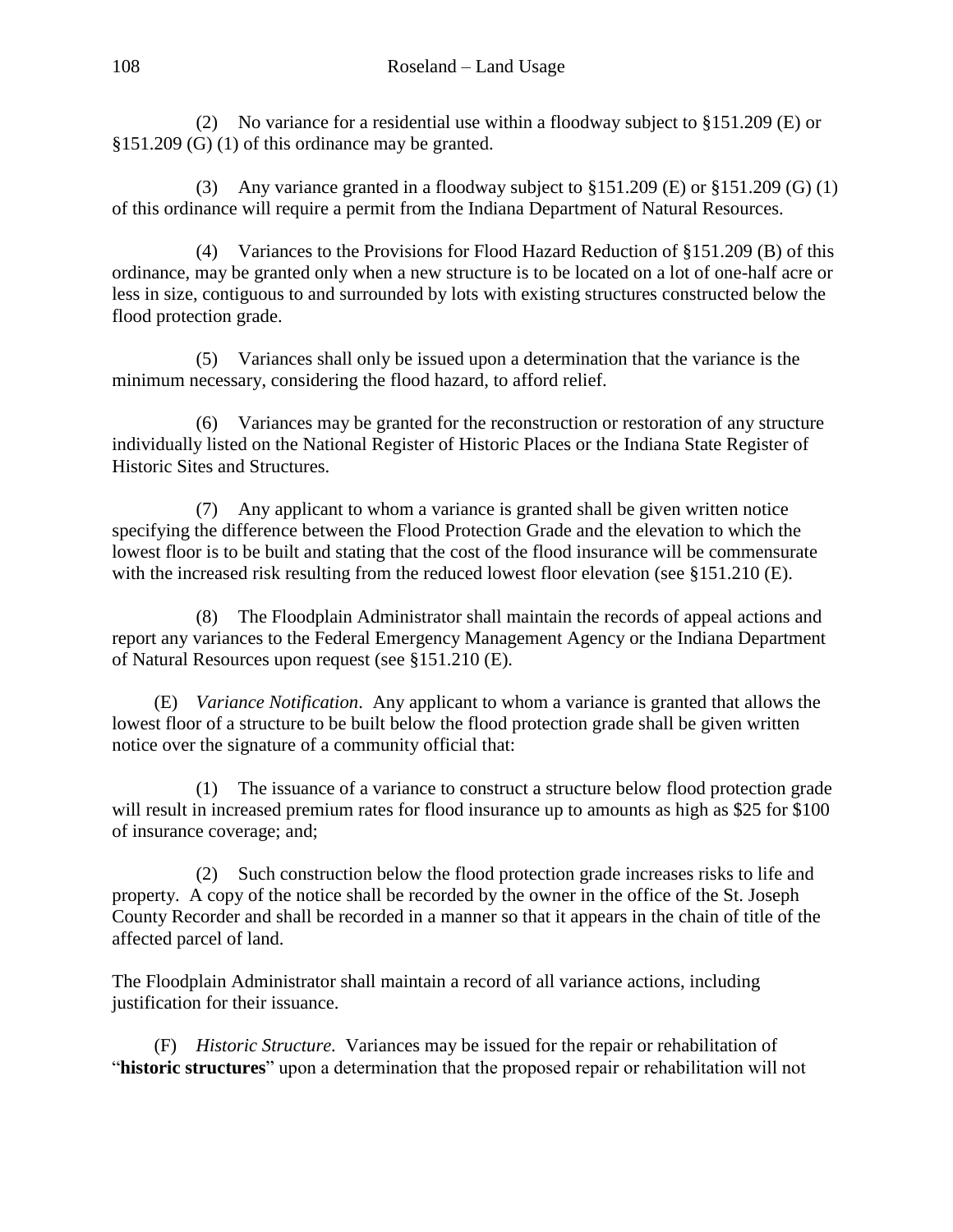preclude the structure's continued designation as an "**historic structure**" and the variance is the minimum to preserve the historic character and design of the structure.

(G) *Special Conditions.* Upon the consideration of the factors listed in §151.210, and the purposes of this ordinance, the St. Joseph County Area Board of Zoning Appeals may attach such conditions to the granting of variances as it deems necessary to further the purposes of this ordinance.

**§ 151.211 SEVERABILITY.** If any section, clause, sentence, or phrase of the Ordinance is held to be invalid or unconstitutional by any court of competent jurisdiction, then said holding shall in no way effect the validity of the remaining portions of this Ordinance.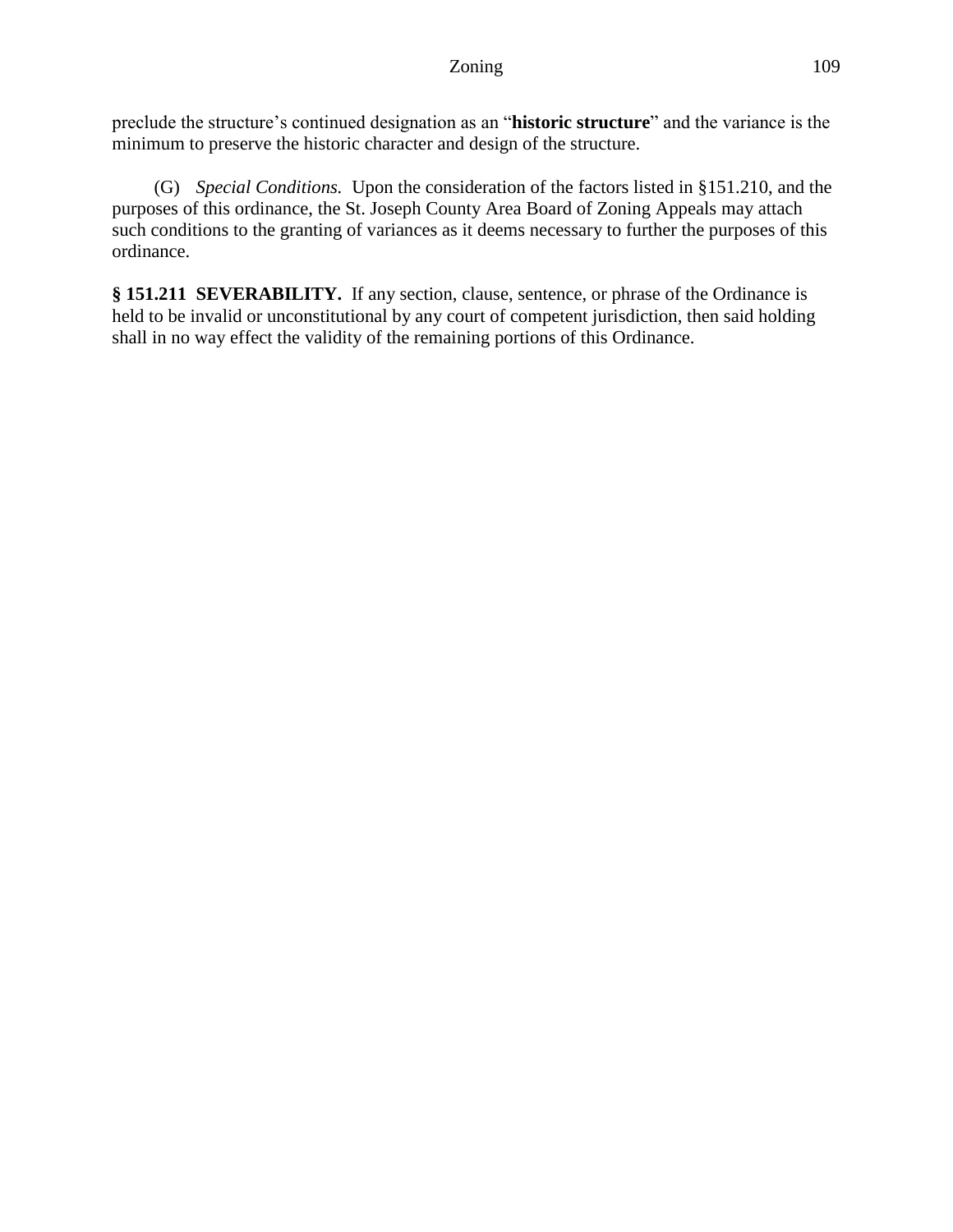### *FEES AND APPROVALS*

#### **§ 151.250 REQUESTS FOR CONSTRUCTION OR REMODELING.**

It shall be unlawful for any person to construct a new structure or extend an existing structure in the town, unless said person or business:

(A) Obtains approval from the Zoning Commissioner of the town;

(B) Obtains a valid building permit from the County Building Commissioner for any and all new construction and/or extension(s) of existing structures or any electrical or plumbing;

(C) Conforms to all applicable ordinances; and

(D) Has paid all applicable fees.

(1989 Code, § 10-100) (Ord. 177-92/93, passed 3-11-1993) Penalty, see § 151.999

#### **§ 151.251 ZONING ADMINISTRATION FEES.**

Permit fees for zoning administration are as follows.

(A) *All new building construction and building additions.*

| Cost from \$1,000 to \$5,000  | \$5  |
|-------------------------------|------|
| Cost from \$5,001 to \$50,000 | \$20 |
| Cost over \$50,001            | \$50 |

(B) *All remodeling, repairs, roofing and siding.*

| Cost from $$1,000$ to $$10,000$ |      |
|---------------------------------|------|
| Cost over \$10,001              | \$10 |

(C) *All new electrical and electrical upgrades.*

| Up to 600 amp | \$5  |
|---------------|------|
| Over 601 amp  | \$10 |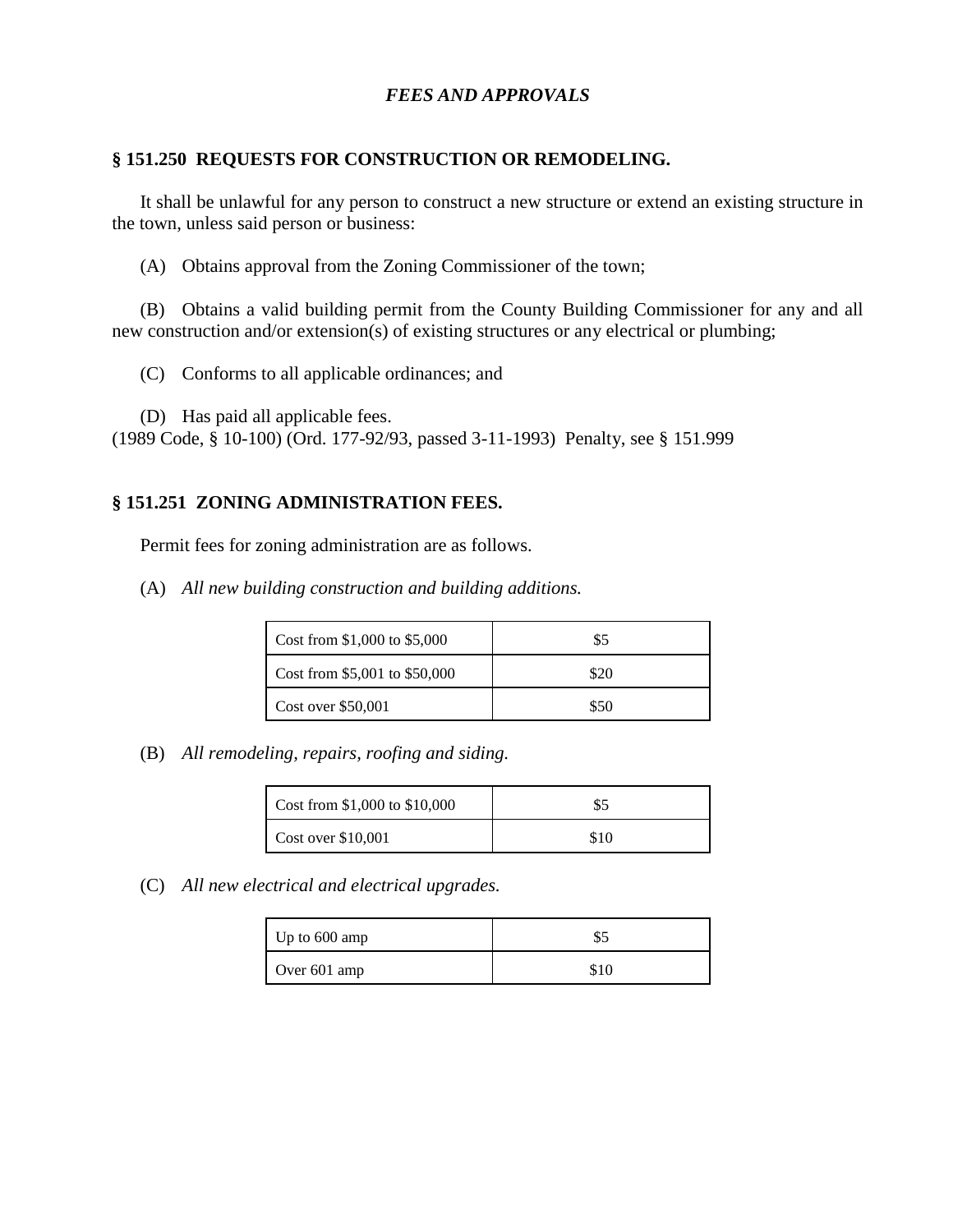(D) *Installation of furnaces and air conditioning (central) in business and residential districts.*

|--|--|

(E) *Installation of ventilating and exhaust systems.*

(F) *Installation of commercial hoods.*

| Up to $1,500$ CFM capacity | \$10 |
|----------------------------|------|
| Over 1,500 CFM capacity    | \$20 |

(1989 Code, § 10-101) (Ord. 177-92/93, passed 3-11-1993; Ord. 238-02, passed 7-11-2002)

#### **§ 151.999 PENALTY.**

#### (A) *Generally.*

(1) Any person, firm or corporation who violates any provision of this chapter shall be guilty of an ordinance violation and, upon conviction, shall be fined not less than \$10 nor more than \$300, and each day that violation is permitted to continue shall constitute a separate offense.

(2) Any structure erected, raised or converted, or land or premises used in violation of any provision of this chapter is declared to be a common nuisance, and the owner of such structure, land or premises shall be liable for maintaining a common nuisance.

(3) The Board of Zoning Appeals or the Town Building Commission or the Town Council may institute a suit for injunction in the County Circuit or the County Superior Court to restrain any person, firm or corporation or a governmental unit from violating the provisions of this chapter.

(4) The Board of Zoning Appeals, the Town Building Commissioner or the Town Council may institute a suit for mandatory injunction in the Circuit Court directing an individual, firm or corporation, or a governmental unit to remove a structure erected in violation of the provisions of this chapter. (1989 Code, § 10-28)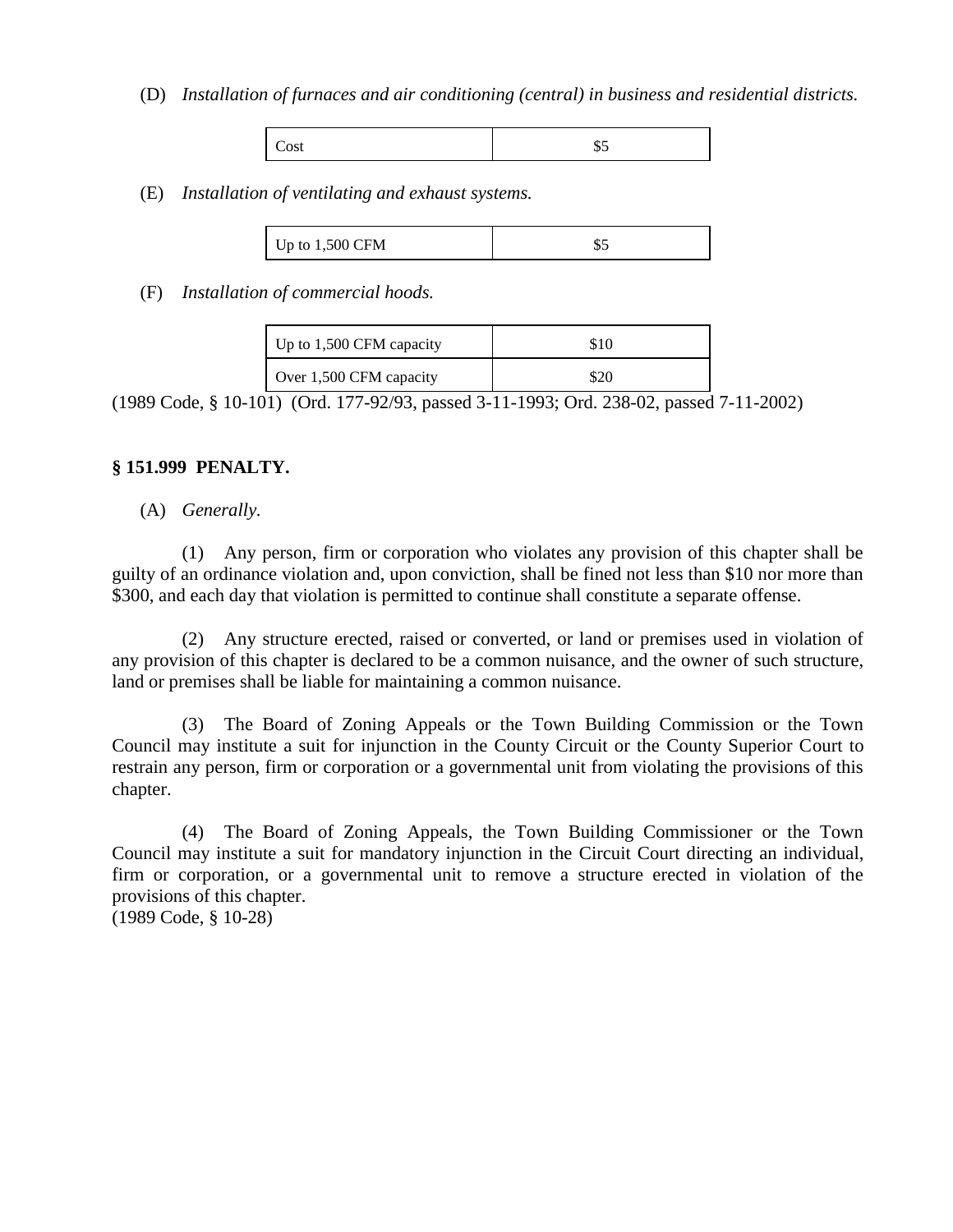(B) *Signs.*

(1) *Generally.* Upon notice, violation of the provisions of §§ 151.075 through 151.082 relative to the size, location, construction or manner of display of signs shall be punishable by a fine of not less than \$10 or more than \$500, with each day that a violation continues being considered a separate offense.

(1989 Code, § 10-45)

(2) *Temporary or portable sign.* Any person or business who displays a temporary or portable sign and fails to obtain a permit for such a sign in the manner described § 151.076(H) may be liable for a fine not to exceed \$50 per day, and that each day constitutes a separate offense, and may be denied temporary sign privileges for a period not to exceed six months.

(1989 Code, § 10-39)

(3) *Permanent sign.* Any person or business who displays a permanent sign and fails to obtain a permit for such a sign in the manner described in § 151.076(I) may be liable for a fine not to exceed \$50 per day, and that each day constitutes a separate offense.

(1989 Code, § 10-39)

(4) *Inspection of signs.* The owner of the sign shall be fined up to \$1,000 for his or her failure to remove, change or alter the sign in accordance with the provisions of §§ 151.075 through 151.082.

(1989 Code, § 10-43)

(C) *Off-street parking regulations.* A violation of §§ 151.180 through 151.190 will be considered to be an ordinance violation and will result in a penalty of \$50 per day per violation. If a violation continues past one day, each subsequent day that the violation exists will constitute a new and separate violation subject to an additional \$50 for each day the violation continues to exist. Additionally, the town shall have the power to remove and impound any vehicle found to be in violation of §§ 151.180 through 151.190. The owner of an offending vehicle will be responsible for removal and impoundment fees as well as related legal fees and expenses incurred.

(D) *Permit fees.*

(1) Any person who attempts to construct, repair and install without the proper permits shall be liable for a fine of \$50.

(2) Any person who causes to have razed any structure built without said permit and each day constitutes a separate offense.

(3) Fines shall be deposited into the General Fund only. (1989 Code, § 10-101)